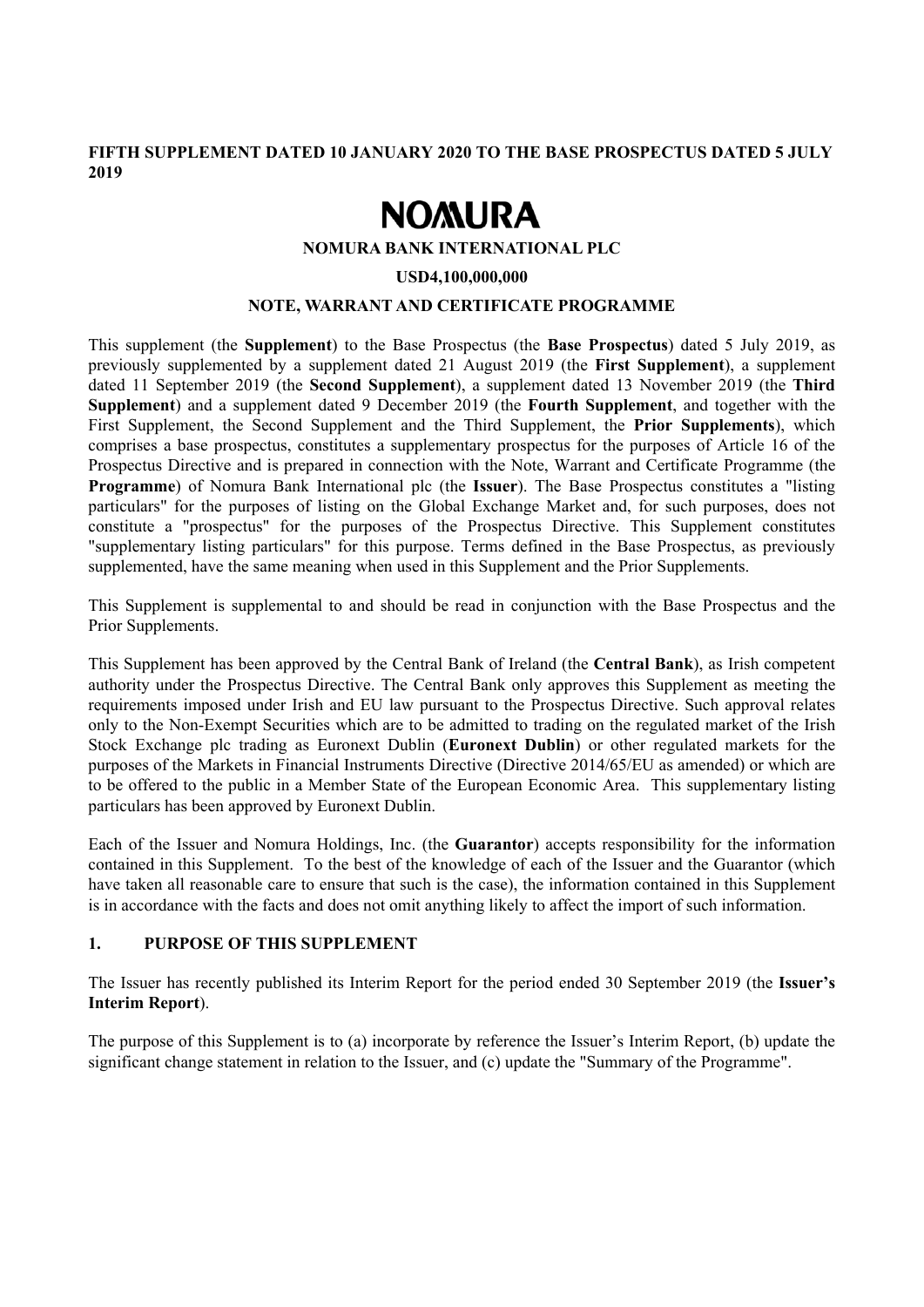# **2. PUBLICATION OF THE ISSUER'S INTERIM REPORT**

The Issuer has recently published the Issuer's Interim Report.

A copy of the Issuer's Interim Report (https://www.nomuranow.com/portal/site/login/engb/resources/upload/NBI-Interim-Report-Sep2019.pdf) has been filed with the Central Bank and Euronext Dublin and, by virtue of this Supplement, the Issuer's Interim Report is incorporated by reference in, and forms part of, the Base Prospectus.

## **3. UPDATE OF THE SIGNIFICANT CHANGE STATEMENT**

There has been no significant change in the financial or trading position of the Guarantor or the Nomura Group since 30 September 2019. There has been no significant change in the financial position of the Issuer since 30 September 2019. There has been no material adverse change in the prospects of the Issuer or the Guarantor since 31 March 2019.

## **4. UPDATE OF THE "SUMMARY OF THE PROGRAMME"**

The Summary of the Base Prospectus (as amended by the Prior Supplements) shall be deemed updated and replaced with the Summary in the Annex to this Supplement.

#### **5. GENERAL**

All references to pages in this Supplement are to the original unsupplemented Base Prospectus, notwithstanding any amendments described herein.

To the extent that there is any inconsistency between (a) any statement in this Supplement or any statement incorporated by reference into this Supplement and (b) any other statement in or incorporated by reference in the Base Prospectus, the statements in (a) above will prevail.

Save as disclosed in this Supplement and the Prior Supplements, there has been no other significant new factor, material mistake or inaccuracy relating to information included in the Base Prospectus since the publication of the Base Prospectus.

Copies of all documents incorporated by reference in the Base Prospectus can be obtained from the Principal Agent as described on page 180 of the Base Prospectus.

If documents which are incorporated by reference themselves incorporate any information or other documents therein, either expressly or implicitly, such information or other documents will not form part of this Supplement for the purposes of the Prospectus Directive.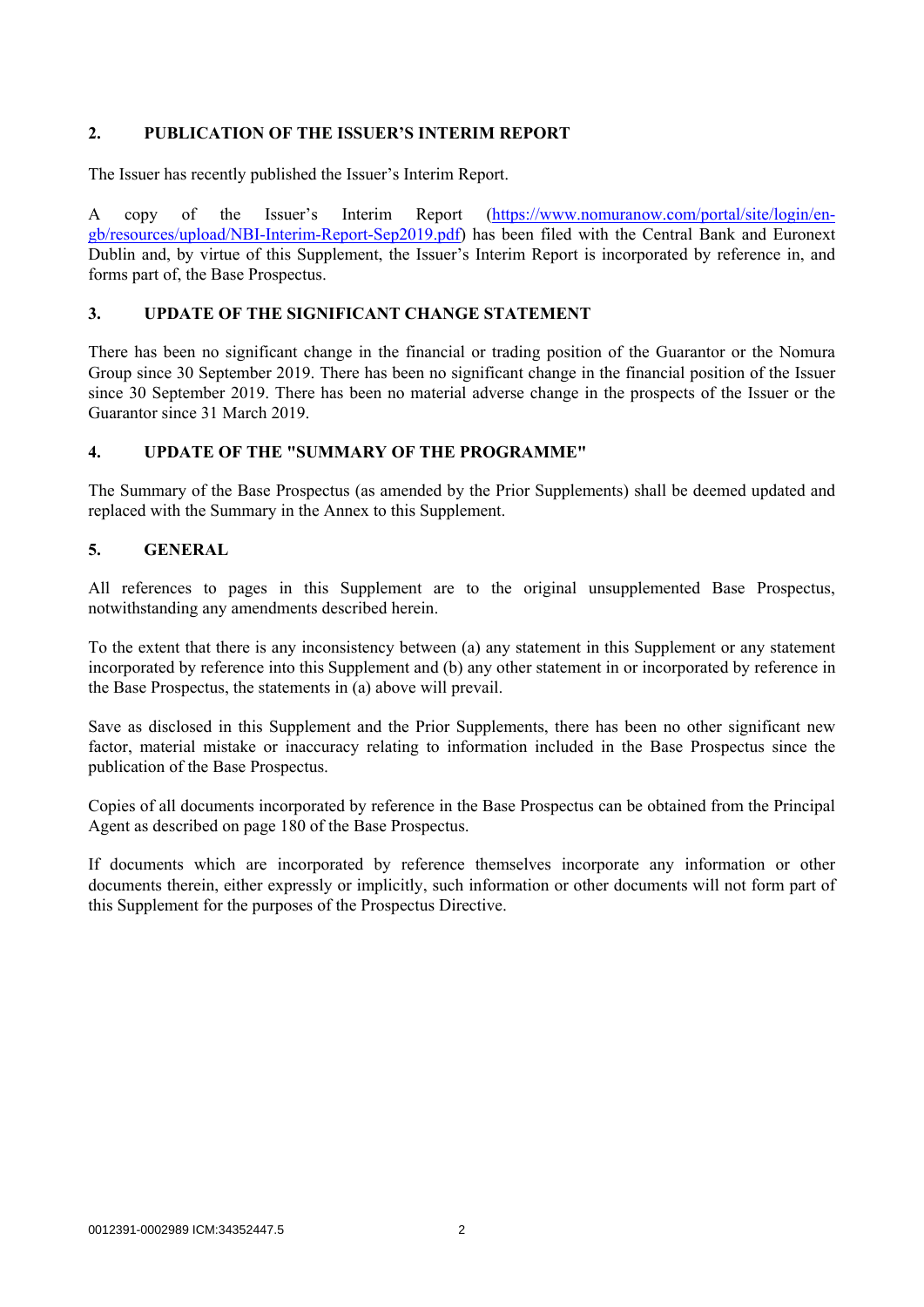### **ANNEX**

#### **SUMMARY OF THE PROGRAMME**

#### *The following section applies to Non-Exempt Securities only.*

*Summaries are made up of disclosure requirements known as "Elements". These Elements are numbered in Section A – E (A.1 – E.7). This Summary contains all the Elements required to be included in a summary for this type of Security, the Issuer and the Guarantor. Because some Elements are not required to be addressed, there may be gaps in the numbering sequence of the Elements. Even though an Element may be required to be inserted in the summary because of the type of Security, the Issuer and the Guarantor, it is possible that no relevant information can be given regarding the Element. In this case a short description of the Element is included in the summary with the mention of "not applicable". Information described in the italicised drafting prompts will be completed (where applicable) when preparing the issue specific summary for a Series of Securities.*

| <b>Element</b> | <b>Title</b>                                                                                              |                                                                                                                                                                                                                                                                                                                                                                                                                                                                                                                                         |
|----------------|-----------------------------------------------------------------------------------------------------------|-----------------------------------------------------------------------------------------------------------------------------------------------------------------------------------------------------------------------------------------------------------------------------------------------------------------------------------------------------------------------------------------------------------------------------------------------------------------------------------------------------------------------------------------|
| A.1            | Warning that the<br>summary should<br>be read as an                                                       | This summary should be read as an introduction to the Base<br>$\bullet$<br>Prospectus and the applicable Final Terms.                                                                                                                                                                                                                                                                                                                                                                                                                   |
|                | introduction and<br>provision as to<br>claims                                                             | Any decision to invest in the Securities should be based on<br>$\bullet$<br>consideration of the Base Prospectus as a whole, including any<br>documents incorporated by reference and the applicable Final<br>Terms.                                                                                                                                                                                                                                                                                                                    |
|                |                                                                                                           | Where a claim relating to the information contained in the Base<br>$\bullet$<br>Prospectus and the applicable Final Terms is brought before a<br>court, the plaintiff investor might, under the national legislation of<br>the Member State, have to bear the costs of translating the Base<br>Prospectus and the applicable Final Terms before the legal<br>proceedings are initiated.                                                                                                                                                 |
|                |                                                                                                           | Civil liability attaches only to those persons who have tabled the<br>$\bullet$<br>summary, including any translation hereof, but only if the summary<br>is misleading, inaccurate or inconsistent when read together with<br>the other parts of this Base Prospectus and the applicable Final<br>Terms or it does not provide, when read together with the other<br>parts of the Base Prospectus and the applicable Final Terms, key<br>information in order to aid investors when considering whether to<br>invest in the Securities. |
| A.2            | Consent as to use<br>of the Base<br>Prospectus, period<br>of validity and<br>other conditions<br>attached | Certain Tranches of Securities with a denomination or issue price of less<br>than $£100,000$ (or its equivalent in any other currency) may be offered<br>in circumstances where there is no exemption from the obligation under<br>the Prospectus Directive to publish a prospectus. Any such offer is<br>referred to as a Non-Exempt Offer.                                                                                                                                                                                            |
|                |                                                                                                           | Issue specific summary:<br>[Not Applicable – the Securities are not being offered to the public as part of                                                                                                                                                                                                                                                                                                                                                                                                                              |

#### **Section A − Introduction and warnings**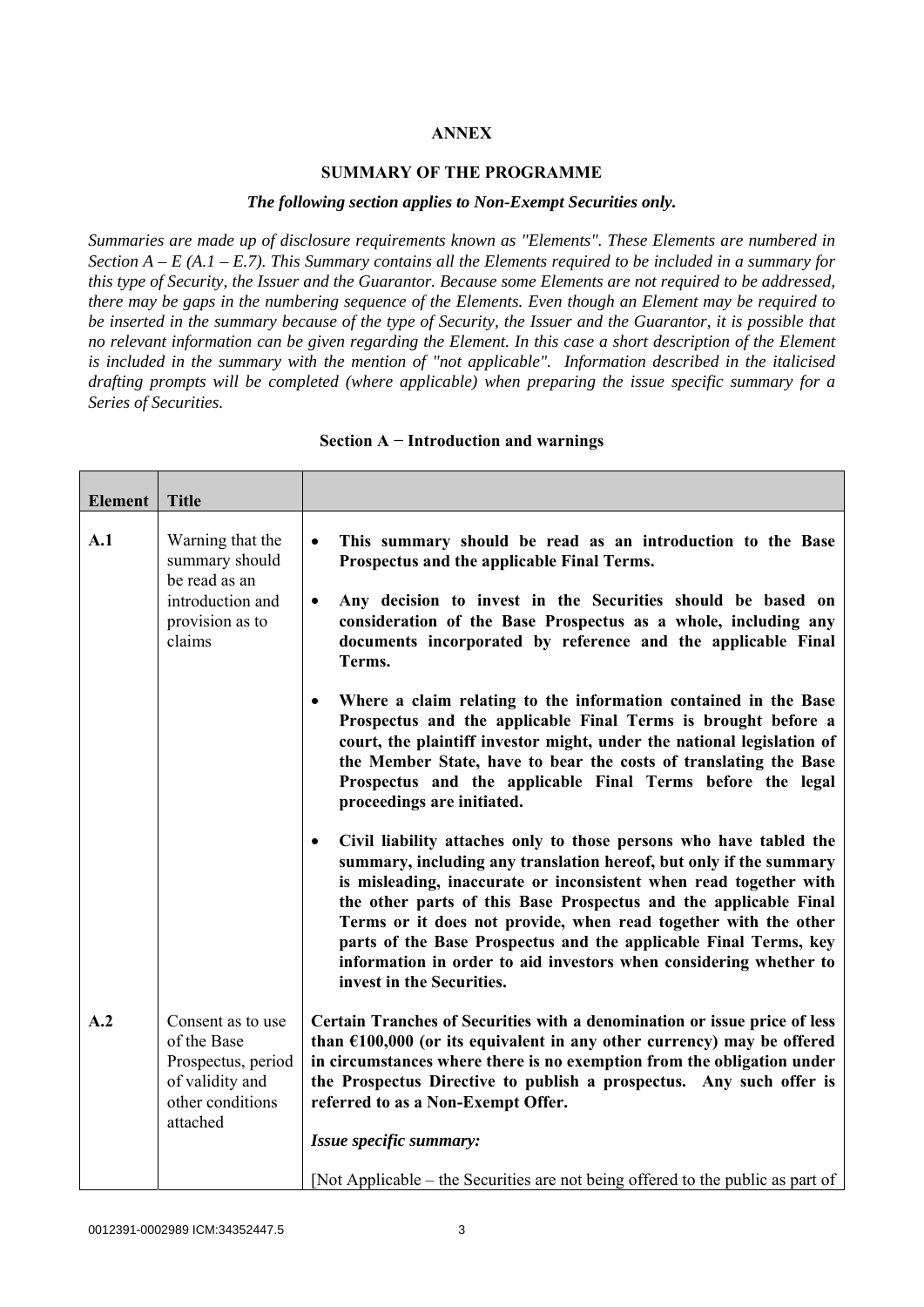| <b>Element</b> | <b>Title</b> |                                                                                                                                                                                                                                                                                                                                                                                                                                                                                                                                                                                  |
|----------------|--------------|----------------------------------------------------------------------------------------------------------------------------------------------------------------------------------------------------------------------------------------------------------------------------------------------------------------------------------------------------------------------------------------------------------------------------------------------------------------------------------------------------------------------------------------------------------------------------------|
|                |              | a Non-Exempt Offer.]                                                                                                                                                                                                                                                                                                                                                                                                                                                                                                                                                             |
|                |              | [Consent: Subject to the conditions set out below, the Issuer consents to the<br>use of the Base Prospectus in connection with a Non-Exempt Offer of<br>Securities by the relevant Dealer, [names of specific financial intermediaries<br>listed in final terms,] [and] [each financial intermediary whose name is<br>published on the Issuer's website (see the "Corporate Disclosure" section at<br>www.nomuranow.com) and identified as an Authorised Offeror in respect of<br>the relevant Non-Exempt Offer].                                                                |
|                |              | <i>Offer period:</i> The Issuer's consent referred to above is given for Non-Exempt<br>Offers of Securities during [offer period for the issue to be specified here]<br>(the Offer Period).                                                                                                                                                                                                                                                                                                                                                                                      |
|                |              | Conditions to consent: The conditions to the Issuer's consent are that such<br>consent (a) is only valid during the Offer Period; and (b) only extends to the<br>use of the Base Prospectus to make Non-Exempt Offers of these Securities<br>in [specify each relevant Member State in which the particular Tranche of<br>Securities can be offered].                                                                                                                                                                                                                            |
|                |              | AN INVESTOR INTENDING TO PURCHASE OR PURCHASING<br>ANY SECURITIES IN A NON-EXEMPT OFFER FROM AN<br><b>AUTHORISED OFFEROR WILL DO SO, AND OFFERS AND SALES</b><br>OF SUCH TO AN INVESTOR BY SUCH AUTHORISED OFFEROR<br>WILL BE MADE, IN ACCORDANCE WITH THE TERMS AND<br><b>CONDITIONS OF THE OFFER IN PLACE BETWEEN SUCH</b><br>AUTHORISED OFFEROR AND SUCH INVESTOR INCLUDING<br>ARRANGEMENTS IN RELATION TO PRICE, ALLOCATIONS,<br><b>EXPENSES AND SETTLEMENT. THE RELEVANT INFORMATION</b><br>WILL BE PROVIDED BY THE AUTHORISED OFFEROR AT THE<br><b>TIME OF SUCH OFFER.</b> |

# **Section B – Issuer [and Guarantor]**

| <b>Element</b> | <b>Title</b>                                                           |                                                                                                                                                                         |
|----------------|------------------------------------------------------------------------|-------------------------------------------------------------------------------------------------------------------------------------------------------------------------|
| B.1            | Legal and<br>commercial<br>name of the<br><i>Issuer</i>                | Nomura Bank International plc.                                                                                                                                          |
| B.2            | Domicile/legal<br>form/<br>legislation/<br>country of<br>incorporation | The Issuer is a public limited company registered in England and Wales<br>under number 1981122 and was incorporated under the Companies Act<br>1985 on 22 January 1986. |
| B.4b           | Trend                                                                  | Not applicable, there are no known trends, uncertainties, demands,                                                                                                      |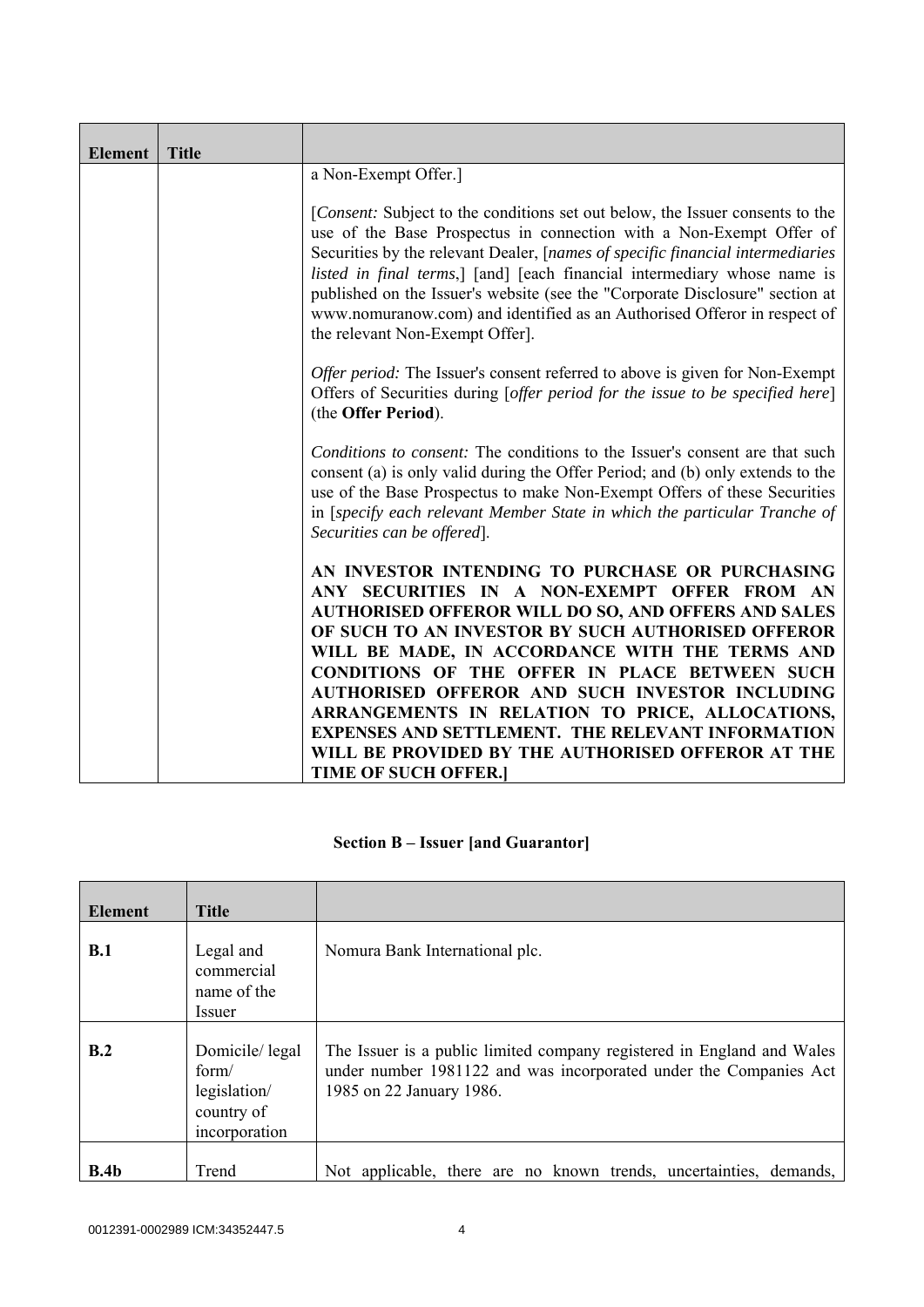|             | information<br>affecting the<br>Issuer and the<br>industries<br>in which it<br>operates | financial year.                                                                                                                                                                                                                                                                                                                                                                                                                                                                                        | commitments or events that are reasonably likely to have a material effect<br>on the Issuer and the industries in which it operates for at least the current                      |                    |
|-------------|-----------------------------------------------------------------------------------------|--------------------------------------------------------------------------------------------------------------------------------------------------------------------------------------------------------------------------------------------------------------------------------------------------------------------------------------------------------------------------------------------------------------------------------------------------------------------------------------------------------|-----------------------------------------------------------------------------------------------------------------------------------------------------------------------------------|--------------------|
| B.5         | Description of<br>the Group                                                             | The Issuer is a wholly owned subsidiary of Nomura Europe Holdings plc<br>(the main European holding company of the Nomura Group (as defined<br>below)) which in turn is a wholly owned subsidiary of Nomura Holdings,<br>Inc. (the Guarantor). The Guarantor is the ultimate holding company of a<br>group of companies and manages financial operations for those subsidiary<br>companies (together the Nomura Group). Nomura Holdings, Inc. was<br>formerly known as The Nomura Securities Co., Ltd. |                                                                                                                                                                                   |                    |
| B.9         | forecast<br>Profit<br>or estimate                                                       | Not applicable, no profit forecasts or estimates have been made in the<br>Base Prospectus in relation to the Issuer.                                                                                                                                                                                                                                                                                                                                                                                   |                                                                                                                                                                                   |                    |
| B.10        | Audit<br>report<br>qualifications                                                       |                                                                                                                                                                                                                                                                                                                                                                                                                                                                                                        | Not applicable, no qualifications are contained in any audit report<br>included in the Base Prospectus in relation to the Issuer.                                                 |                    |
| <b>B.12</b> | Selected historical key financial information <sup>1</sup>                              |                                                                                                                                                                                                                                                                                                                                                                                                                                                                                                        |                                                                                                                                                                                   |                    |
|             | <b>Income Statement</b>                                                                 |                                                                                                                                                                                                                                                                                                                                                                                                                                                                                                        |                                                                                                                                                                                   |                    |
|             | 2019:                                                                                   |                                                                                                                                                                                                                                                                                                                                                                                                                                                                                                        | The key financial information below is extracted from the Issuer's audited non-consolidated<br>income statement and statement of comprehensive income for the year ended 31 March |                    |
|             |                                                                                         |                                                                                                                                                                                                                                                                                                                                                                                                                                                                                                        | 31 March 2018                                                                                                                                                                     | 31 March 2019      |
|             |                                                                                         |                                                                                                                                                                                                                                                                                                                                                                                                                                                                                                        |                                                                                                                                                                                   | (Thousands of USD) |
|             | Net interest income                                                                     |                                                                                                                                                                                                                                                                                                                                                                                                                                                                                                        | 65,062                                                                                                                                                                            | 59,478             |
|             | Fee and commission income                                                               |                                                                                                                                                                                                                                                                                                                                                                                                                                                                                                        | 49,057                                                                                                                                                                            | 56,555             |
|             | Dealing loss                                                                            |                                                                                                                                                                                                                                                                                                                                                                                                                                                                                                        | (75,320)                                                                                                                                                                          | (80, 440)          |
|             | Administrative expenses                                                                 |                                                                                                                                                                                                                                                                                                                                                                                                                                                                                                        | (12,902)                                                                                                                                                                          | (12, 174)          |
|             | Profit on ordinary activities before<br>taxation                                        |                                                                                                                                                                                                                                                                                                                                                                                                                                                                                                        | 19,840                                                                                                                                                                            | 18,970             |
|             | Tax charge on profit on ordinary<br>activities                                          |                                                                                                                                                                                                                                                                                                                                                                                                                                                                                                        | (3,709)                                                                                                                                                                           | (3,779)            |
|             | Profit for the year                                                                     |                                                                                                                                                                                                                                                                                                                                                                                                                                                                                                        | 16,131                                                                                                                                                                            | 15,191             |

<sup>&</sup>lt;sup>1</sup> By virtue of a Supplement dated 21 August 2019, selected key financial information for the year ended 31 March 2019 has been included. By virtue of a Supplement dated 10 January 2020, selected key financial information for the six months ended 30 September 2019 together with comparative financial information for the same period in the previous financial year has been included. The significant and material adverse change statements have been updated accordingly.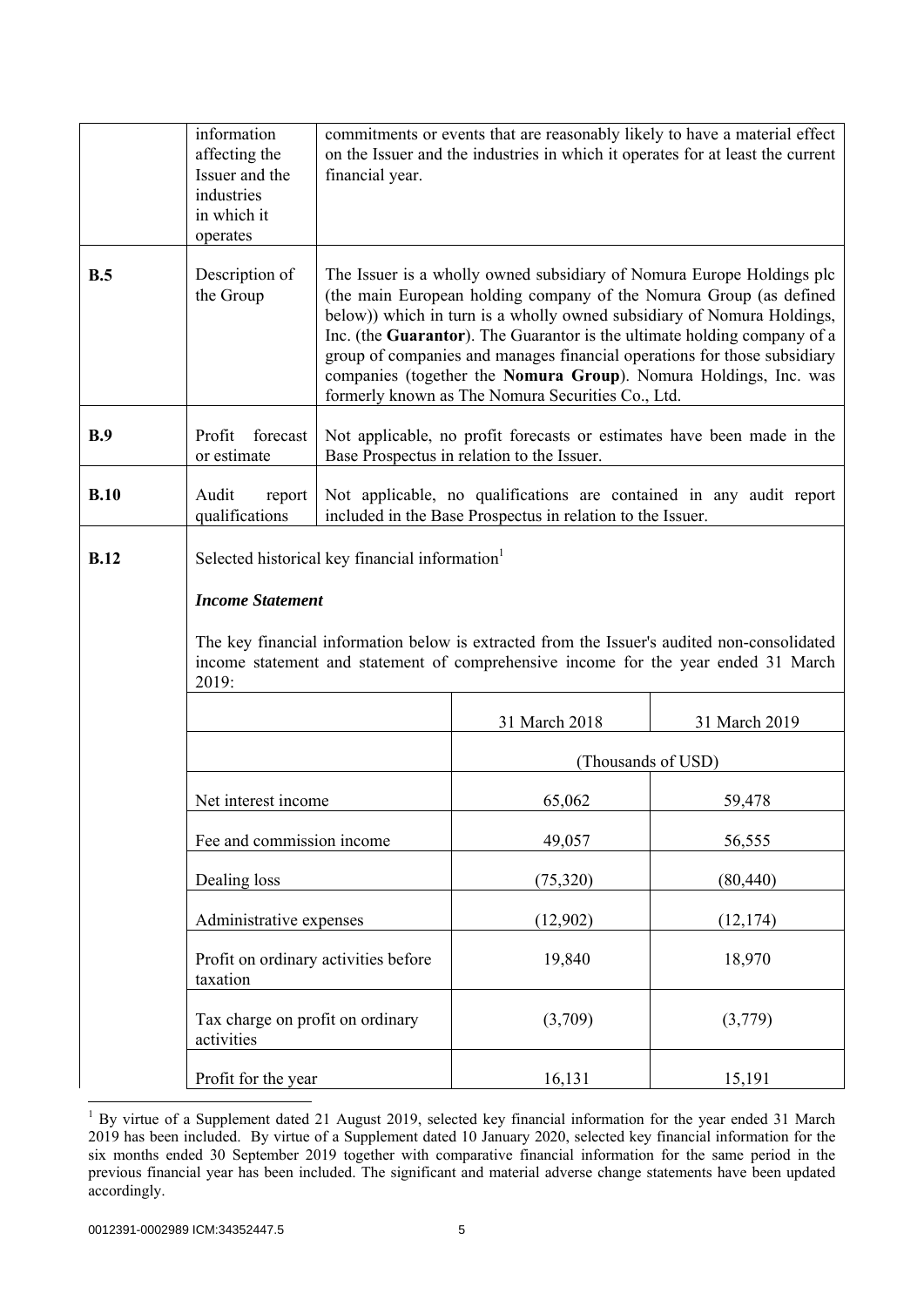| Total comprehensive income for<br>the year                                                                                                                                      | 7,580             | 51,407             |
|---------------------------------------------------------------------------------------------------------------------------------------------------------------------------------|-------------------|--------------------|
| The key financial information below is extracted from the Issuer's unaudited income<br>statement and statement of comprehensive income for the period ending 30 September 2019: |                   |                    |
|                                                                                                                                                                                 | 30 September 2018 | 30 September 2019  |
|                                                                                                                                                                                 |                   | (Thousands of USD) |
| Net interest income                                                                                                                                                             | 29,770            | 34,341             |
| Fee and commission income                                                                                                                                                       | 35,317            | 15,812             |
| Fee and commission expense                                                                                                                                                      | (2,405)           | (1,706)            |
| Dealing loss                                                                                                                                                                    | (46, 253)         | (35,580)           |
| Administrative expenses                                                                                                                                                         | (6,115)           | (5,209)            |
| Profit on ordinary activities before<br>taxation                                                                                                                                | 10,314            | 7,718              |
| Income tax expense                                                                                                                                                              | (1,960)           | (1, 466)           |
| Profit for the period                                                                                                                                                           | 8,354             | 6,252              |
| Total comprehensive loss for the<br>period                                                                                                                                      | (3,614)           | (6,746)            |
| <b>Statement of Financial Position</b>                                                                                                                                          |                   |                    |
| The key financial information below is extracted from the Issuer's audited non-consolidated<br>statement of financial position as at 31 March 2019:                             |                   |                    |
|                                                                                                                                                                                 | 31 March 2018     | 31 March 2019      |
|                                                                                                                                                                                 |                   | (Thousands of USD) |
| Total assets                                                                                                                                                                    | 7,844,926         | 6,638,475          |
| Total equity                                                                                                                                                                    | 482,740           | 235,205            |
| Total liabilities                                                                                                                                                               | 7,362,186         | 6,403,270          |
| The key financial information below is extracted from the Issuer's unaudited statement of<br>financial position as at 30 September 2019:                                        |                   |                    |
|                                                                                                                                                                                 |                   | 30 September 2019  |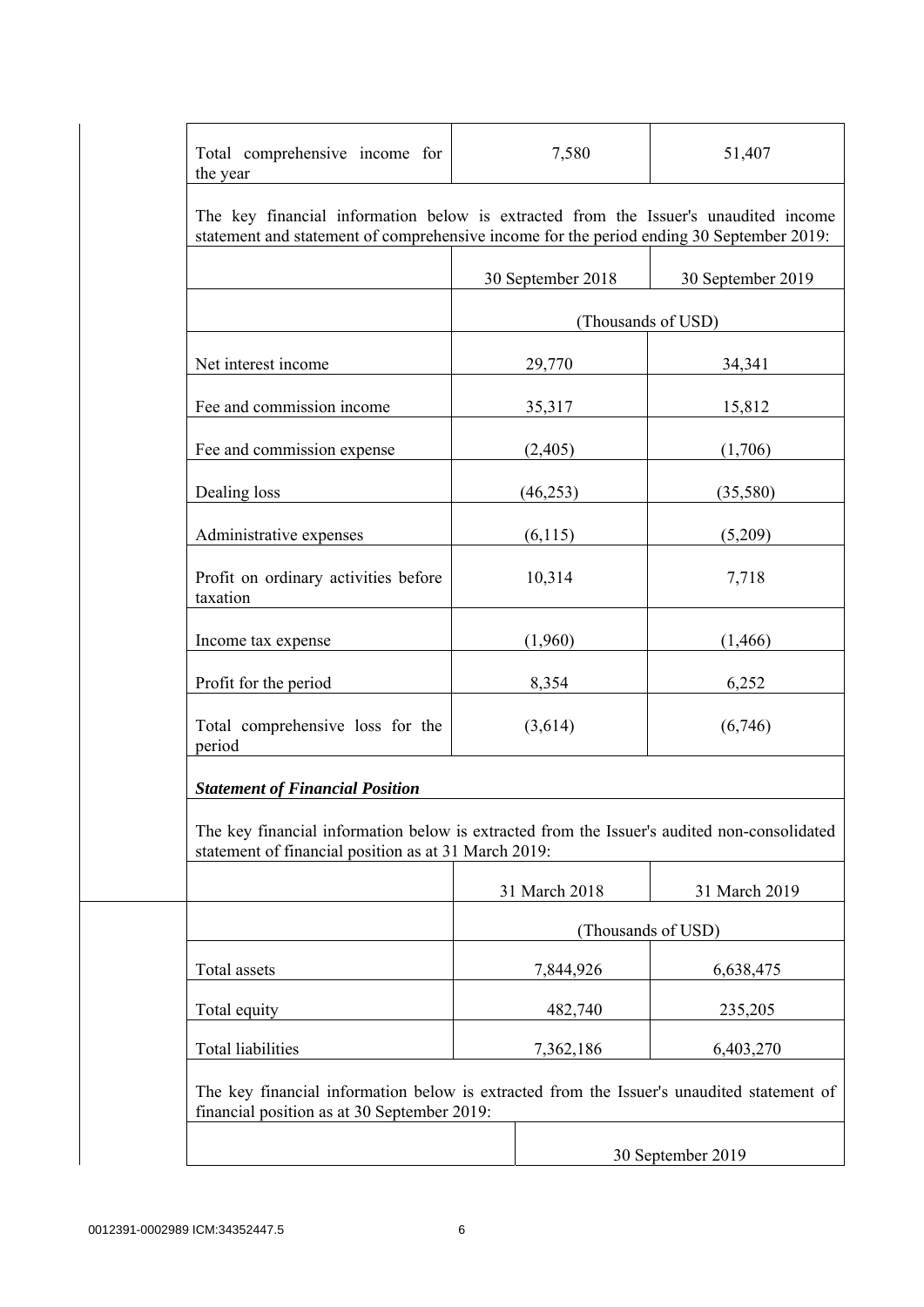|             |                                                 |                                                                                                                                                                                                                                                                                                                                                                                                                                                                                                                                                                                                                                                                                                                                                                                                                                                        | (Thousands of USD)                                                                                                                                                                                                                                           |
|-------------|-------------------------------------------------|--------------------------------------------------------------------------------------------------------------------------------------------------------------------------------------------------------------------------------------------------------------------------------------------------------------------------------------------------------------------------------------------------------------------------------------------------------------------------------------------------------------------------------------------------------------------------------------------------------------------------------------------------------------------------------------------------------------------------------------------------------------------------------------------------------------------------------------------------------|--------------------------------------------------------------------------------------------------------------------------------------------------------------------------------------------------------------------------------------------------------------|
|             | Total assets                                    |                                                                                                                                                                                                                                                                                                                                                                                                                                                                                                                                                                                                                                                                                                                                                                                                                                                        | 6,212,506                                                                                                                                                                                                                                                    |
|             | Total equity                                    |                                                                                                                                                                                                                                                                                                                                                                                                                                                                                                                                                                                                                                                                                                                                                                                                                                                        | 213,459                                                                                                                                                                                                                                                      |
|             | Total liabilities                               |                                                                                                                                                                                                                                                                                                                                                                                                                                                                                                                                                                                                                                                                                                                                                                                                                                                        | 5,999,047                                                                                                                                                                                                                                                    |
|             |                                                 | Statements of no significant or material adverse change                                                                                                                                                                                                                                                                                                                                                                                                                                                                                                                                                                                                                                                                                                                                                                                                |                                                                                                                                                                                                                                                              |
|             | since 31 March 2019.                            |                                                                                                                                                                                                                                                                                                                                                                                                                                                                                                                                                                                                                                                                                                                                                                                                                                                        | There has been no significant change in the financial position of the Issuer since 30<br>September 2019 and there has been no material adverse change in the prospects of the Issuer                                                                         |
| <b>B.13</b> | Events<br>impacting the<br>Issuer's<br>solvency |                                                                                                                                                                                                                                                                                                                                                                                                                                                                                                                                                                                                                                                                                                                                                                                                                                                        | Not applicable, there are no recent events particular to the Issuer which are<br>to a material extent relevant to the evaluation of the Issuer's solvency.                                                                                                   |
| <b>B.14</b> | Dependence<br>upon<br>other<br>group entities   | Nomura Group. See also Element B.5 above.                                                                                                                                                                                                                                                                                                                                                                                                                                                                                                                                                                                                                                                                                                                                                                                                              | The Issuer is dependent upon the Guarantor and other members of the                                                                                                                                                                                          |
| <b>B.15</b> | Principal<br>activities                         | The Issuer's primary role is to support the Global Wholesale Business of<br>the Nomura Group. Its principal activities include (i) issuance of<br>guaranteed credit and equity-linked notes and certificates, (ii) provision of<br>sub-participation and structured loans (including bridge and warehouse<br>financing), (iii) purchase of structured credit assets and structured loans,<br>(iv) provision of traditional banking products such as loans and credit<br>facilities in major currencies, repurchase and reverse repurchase<br>transactions, letters of credit and guarantees; and (v) taking deposits<br>(including foreign exchange and other reference-linked deposits). The<br>Issuer has a representative office in Istanbul, Turkey. The Issuer has closed<br>its branch in Milan, Italy and its representative office in Beijing. |                                                                                                                                                                                                                                                              |
| <b>B.16</b> | Controlling<br>shareholders                     | Guarantor.<br>the Issuer.<br>subsidiary of the Guarantor.                                                                                                                                                                                                                                                                                                                                                                                                                                                                                                                                                                                                                                                                                                                                                                                              | The Issuer is an indirectly owned wholly owned subsidiary of the<br>Nomura Europe Holdings plc (the main European holding<br>company of the Nomura Group) holds 100 per cent. of the share capital of<br>Nomura Europe Holdings plc is a direct wholly owned |
| <b>B.17</b> | Credit ratings                                  | (JCR). <sup>2</sup>                                                                                                                                                                                                                                                                                                                                                                                                                                                                                                                                                                                                                                                                                                                                                                                                                                    | The long-term debt of the Issuer has been rated A- by S&P Global Ratings<br>Japan Inc. (S&P Japan) and AA- by Japan Credit Rating Agency, Ltd.<br>The Securities issued under the Programme may be rated or unrated. <sup>3</sup>                            |
|             |                                                 | Issue specific summary:                                                                                                                                                                                                                                                                                                                                                                                                                                                                                                                                                                                                                                                                                                                                                                                                                                |                                                                                                                                                                                                                                                              |

 $\frac{2}{3}$  By virtue of a Supplement dated 21 August 2019, the credit ratings of the Issuer have been updated.<br><sup>3</sup> By virtue of a Supplement dated 10 January 2020, the credit ratings have been updated to remove the referen programme rating.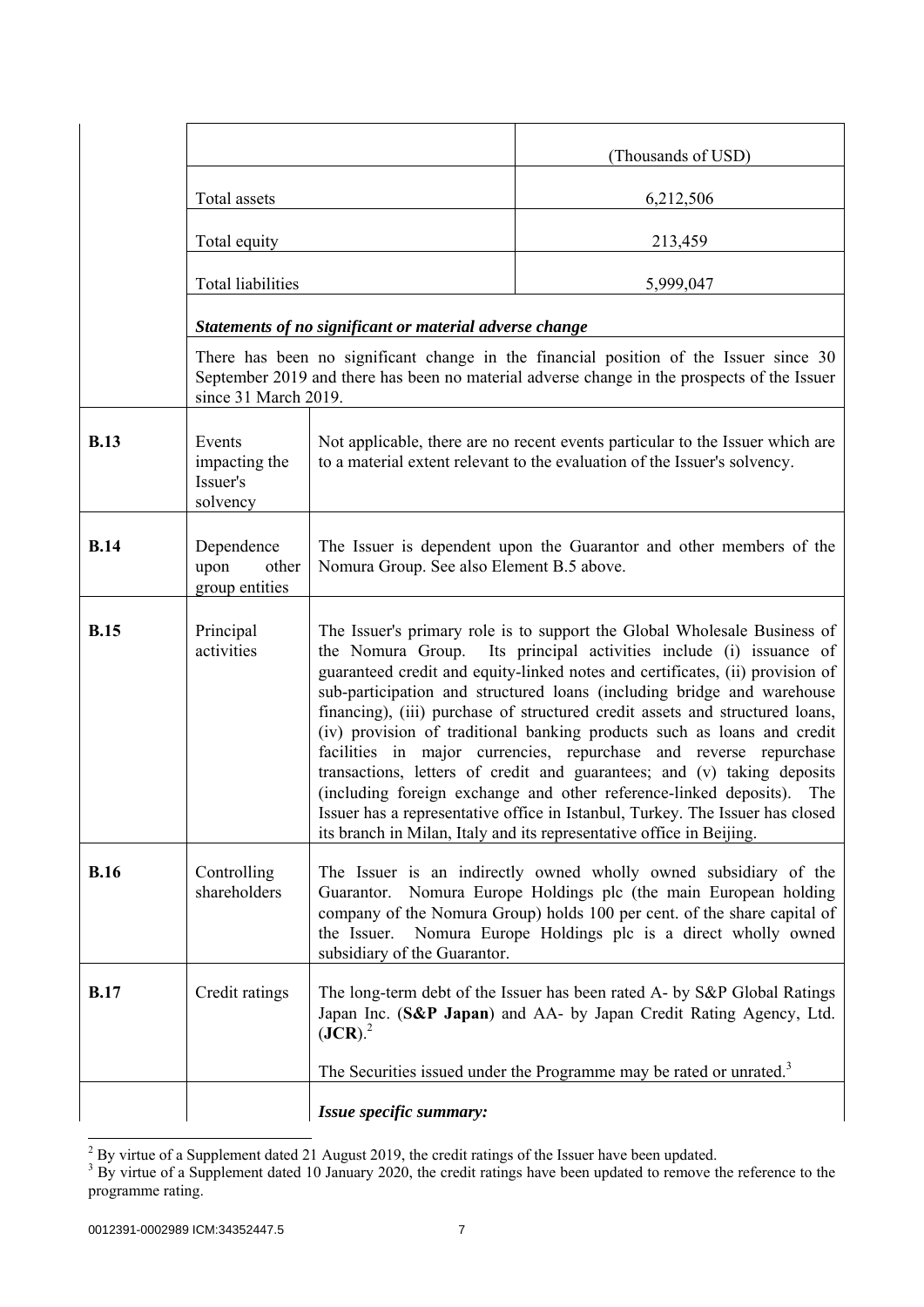|             |                                                                                          | [The Securities [have been/are expected to be] rated [specify rating(s) of<br>Tranche being issued] by [specify rating agent(s)].                                                                                                                                                                                                                                                                                                                                                                                                                                                                                                                                                                                                                                                                                                                                                                                                                                                                                                                                                                                                                                                           |
|-------------|------------------------------------------------------------------------------------------|---------------------------------------------------------------------------------------------------------------------------------------------------------------------------------------------------------------------------------------------------------------------------------------------------------------------------------------------------------------------------------------------------------------------------------------------------------------------------------------------------------------------------------------------------------------------------------------------------------------------------------------------------------------------------------------------------------------------------------------------------------------------------------------------------------------------------------------------------------------------------------------------------------------------------------------------------------------------------------------------------------------------------------------------------------------------------------------------------------------------------------------------------------------------------------------------|
|             |                                                                                          | A security rating is not a recommendation to buy, sell or hold securities<br>and may be subject to suspension, reduction or withdrawal at any time by<br>the assigning rating agency.]                                                                                                                                                                                                                                                                                                                                                                                                                                                                                                                                                                                                                                                                                                                                                                                                                                                                                                                                                                                                      |
|             |                                                                                          | [Not applicable - No ratings have been assigned to the debt securities at the<br>request of or with the co-operation of the Issuer in the rating process.]                                                                                                                                                                                                                                                                                                                                                                                                                                                                                                                                                                                                                                                                                                                                                                                                                                                                                                                                                                                                                                  |
| <b>B.18</b> | Description of<br>the Guarantee                                                          | Securities issued under the Programme may be unguaranteed or may be<br>issued with the benefit of a guarantee from the Guarantor.                                                                                                                                                                                                                                                                                                                                                                                                                                                                                                                                                                                                                                                                                                                                                                                                                                                                                                                                                                                                                                                           |
|             | (Only<br>insert                                                                          | Issue specific summary:                                                                                                                                                                                                                                                                                                                                                                                                                                                                                                                                                                                                                                                                                                                                                                                                                                                                                                                                                                                                                                                                                                                                                                     |
|             | this<br>Element<br>B.18<br>if<br>the<br>Securities are<br>guaranteed)                    | [ <i>If the Securities are N&amp;C Securities insert:</i> The payment of [principal][,]<br>[interest] and all other amounts [payable] [or] [deliverable] by the Issuer in<br>respect of the Securities] [If the Securities are W&C Securities insert: the<br>Issuer's [payment] [and/or] [delivery] obligations in respect of the<br>Securities] are unconditionally and irrevocably guaranteed pursuant to a<br>deed of guarantee executed by the Guarantor on or about 5 July 2019 (the<br>Guarantee). The obligations of the Guarantor under the Guarantee<br>constitute direct, unconditional, unsubordinated and [If the Securities are<br><i>N&amp;C Securities insert:</i> (subject to the provisions of a negative pledge)]<br>unsecured obligations of the Guarantor and will ( $[If the Securities are N&C]$<br>Securities insert: subject as aforesaid and] save for obligations in respect of<br>national and local taxes and certain other statutory exceptions) at all times<br>rank at least equally with all other present and future unsecured and<br>unsubordinated obligations of the Guarantor.<br>The Guarantee will be governed by, and construed in accordance with, |
| <b>B.19</b> | Information<br>the<br>about<br>Guarantor                                                 | English law.]                                                                                                                                                                                                                                                                                                                                                                                                                                                                                                                                                                                                                                                                                                                                                                                                                                                                                                                                                                                                                                                                                                                                                                               |
|             | (Only<br>insert<br>this<br>Element<br>B.19<br>if<br>the<br>Securities are<br>guaranteed) |                                                                                                                                                                                                                                                                                                                                                                                                                                                                                                                                                                                                                                                                                                                                                                                                                                                                                                                                                                                                                                                                                                                                                                                             |
| B.19/B.1    | Legal and<br>commercial<br>name of the<br>Guarantor                                      | Nomura Holdings, Inc.                                                                                                                                                                                                                                                                                                                                                                                                                                                                                                                                                                                                                                                                                                                                                                                                                                                                                                                                                                                                                                                                                                                                                                       |
| B.19/ B.2   | Domicile/<br>legal form/<br>legislation/<br>country of<br>incorporation                  | The Guarantor was established in Japan and is a joint stock corporation<br>incorporated under the laws of Japan.                                                                                                                                                                                                                                                                                                                                                                                                                                                                                                                                                                                                                                                                                                                                                                                                                                                                                                                                                                                                                                                                            |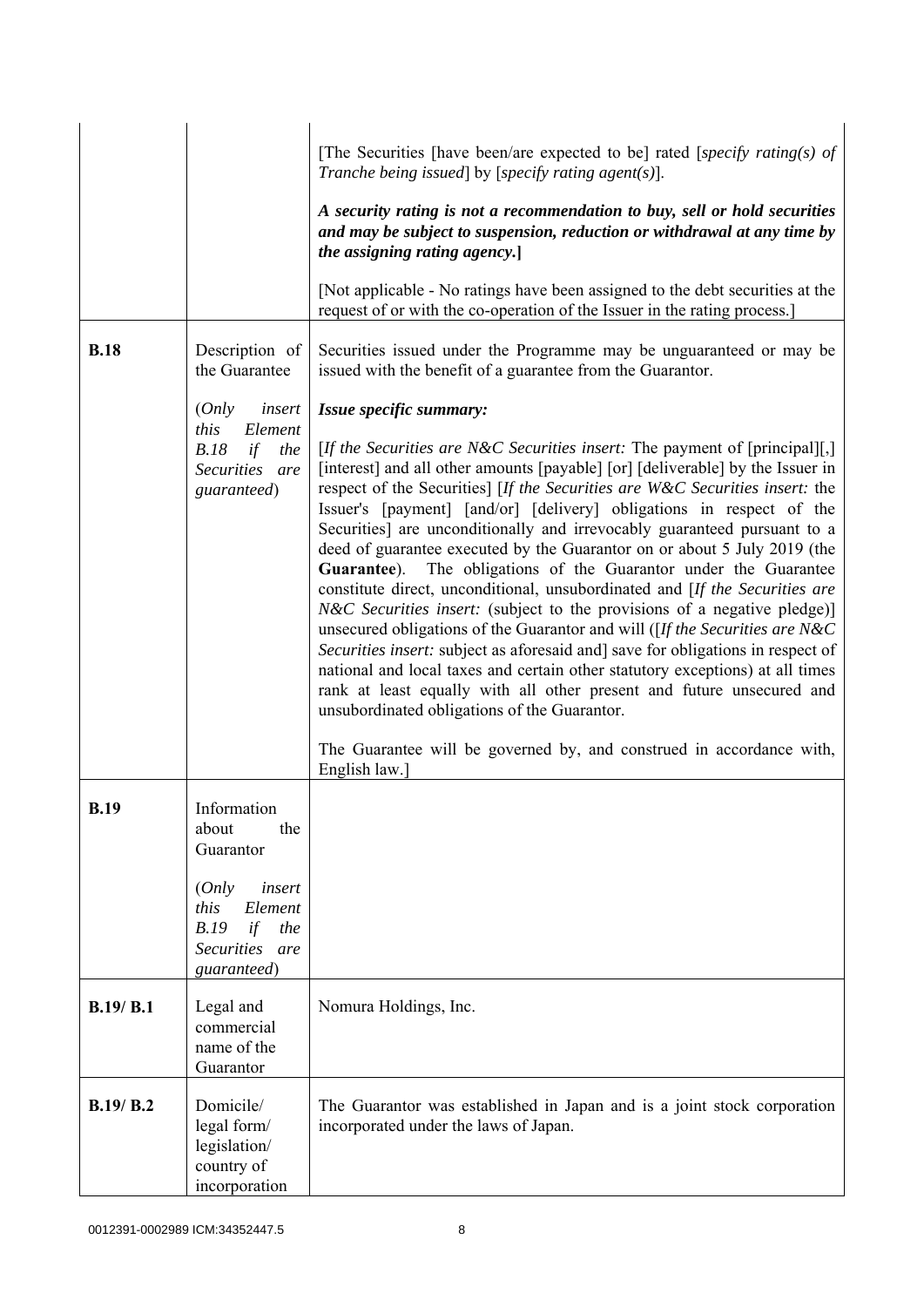| <b>B19/ B.4b</b> | Trend<br>information<br>affecting the<br>Guarantor and<br>the industries<br>in which it<br>operates | Not applicable, there are no known trends, uncertainties, demands,<br>commitments or events that are reasonably likely to have a material effect<br>on the Guarantor's prospects and the industries in which it operates, for its<br>current financial year.                                                                                                                                                                                                                        |                   |               |
|------------------|-----------------------------------------------------------------------------------------------------|-------------------------------------------------------------------------------------------------------------------------------------------------------------------------------------------------------------------------------------------------------------------------------------------------------------------------------------------------------------------------------------------------------------------------------------------------------------------------------------|-------------------|---------------|
| <b>B19/B.5</b>   | Description of<br>the Group                                                                         | The Guarantor is the ultimate holding company of a group of companies<br>and manages financial operations for those subsidiary companies (together<br>the Nomura Group). Nomura Holdings, Inc. was formerly known as The<br>Nomura Securities Co., Ltd. The Issuer is a wholly owned subsidiary of<br>Nomura Europe Holdings plc (the main European holding company of the<br>Nomura Group) which in turn is a wholly owned subsidiary of Nomura<br>Holdings, Inc. (the Guarantor). |                   |               |
| <b>B19/B.9</b>   | Profit forecast<br>or estimate                                                                      | Not applicable, no profit forecasts or estimates have been made in the Base<br>Prospectus in relation to the Guarantor.                                                                                                                                                                                                                                                                                                                                                             |                   |               |
| B19/ B.10        | Audit report<br>qualifications                                                                      | Not applicable, no qualifications are contained in any audit report included<br>in the Base Prospectus in relation to the Guarantor.                                                                                                                                                                                                                                                                                                                                                |                   |               |
| B19/ B.12        | Selected historical key financial information <sup>4</sup> :                                        |                                                                                                                                                                                                                                                                                                                                                                                                                                                                                     |                   |               |
|                  | <b>Income Statement</b>                                                                             |                                                                                                                                                                                                                                                                                                                                                                                                                                                                                     |                   |               |
|                  | respectively:                                                                                       | The key financial information below is extracted from the Guarantor's audited consolidated<br>statements of income for each of the two years ended 31 March 2018 and 31 March 2019,                                                                                                                                                                                                                                                                                                 |                   |               |
|                  |                                                                                                     |                                                                                                                                                                                                                                                                                                                                                                                                                                                                                     | 31 March 2018     | 31 March 2019 |
|                  |                                                                                                     |                                                                                                                                                                                                                                                                                                                                                                                                                                                                                     | (Millions of Yen) |               |
|                  | Total revenue                                                                                       |                                                                                                                                                                                                                                                                                                                                                                                                                                                                                     | 1,972,158         | 1,835,118     |
|                  | Interest expense                                                                                    |                                                                                                                                                                                                                                                                                                                                                                                                                                                                                     | 475,189           | 718,348       |
|                  | Net revenue                                                                                         |                                                                                                                                                                                                                                                                                                                                                                                                                                                                                     | 1,496,969         | 1,116,770     |
|                  | Total non-interest expenses                                                                         |                                                                                                                                                                                                                                                                                                                                                                                                                                                                                     | 1,168,811         | 1,154,471     |
|                  |                                                                                                     | Income (loss) before income taxes                                                                                                                                                                                                                                                                                                                                                                                                                                                   | 328,158           | (37,701)      |
|                  | Income tax expense                                                                                  |                                                                                                                                                                                                                                                                                                                                                                                                                                                                                     | 103,866           | 57,010        |
|                  | Net income (loss)                                                                                   |                                                                                                                                                                                                                                                                                                                                                                                                                                                                                     | 224,292           | (94, 711)     |
|                  |                                                                                                     | Net income (loss) attributable to NHI                                                                                                                                                                                                                                                                                                                                                                                                                                               | 219,343           | (100, 442)    |

<sup>&</sup>lt;sup>4</sup> By virtue of a Supplement dated 13 November 2019 and a Supplement dated 9 December 2019, selected key financial information for the six months ended 30 September 2019, together with comparative financial information for the same period in the previous financial year has been included. The significant change statement has been updated accordingly.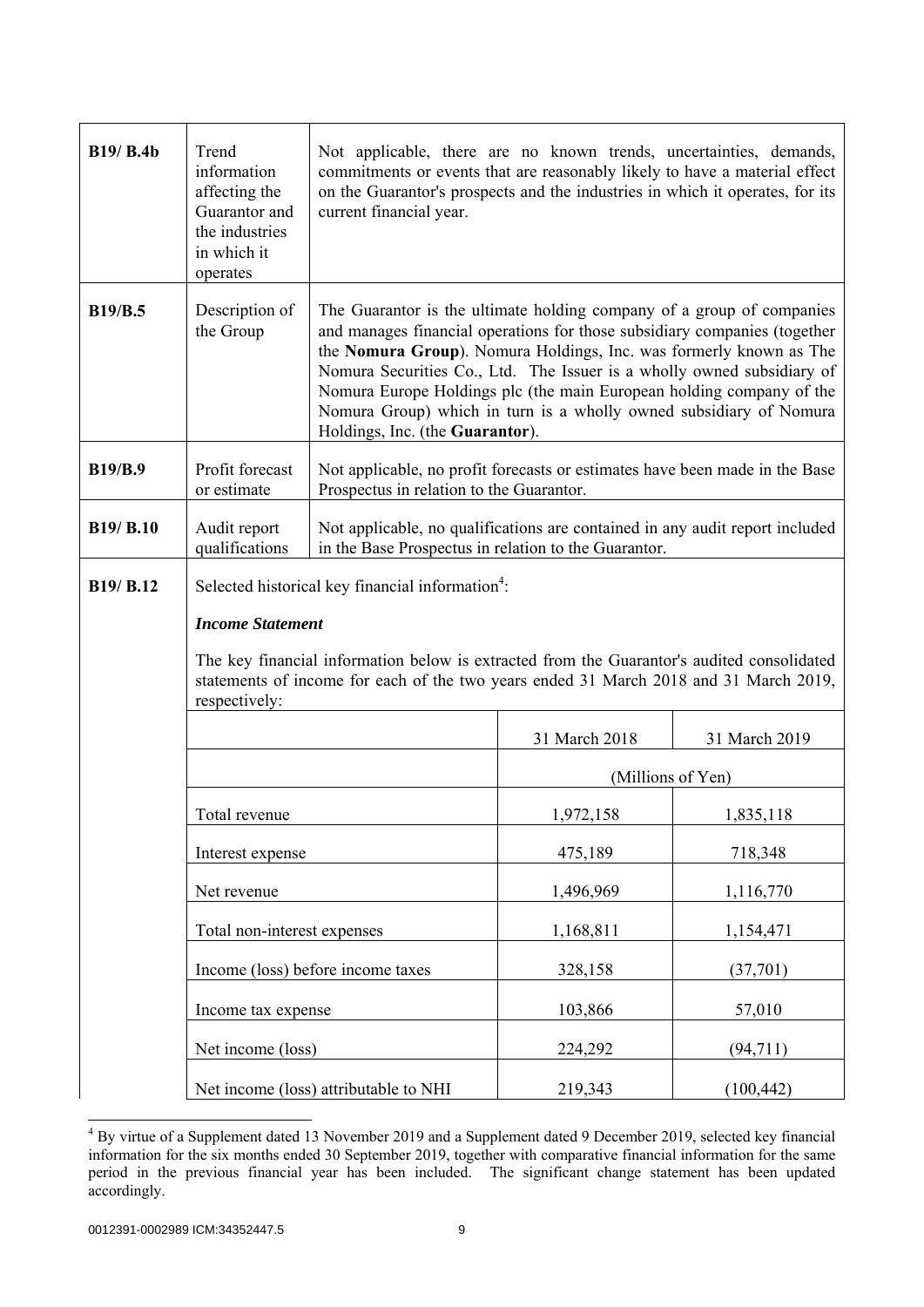| shareholders                                                                                                                                                                                                                                                                                                                                                                                                                                       |                                     |                   |
|----------------------------------------------------------------------------------------------------------------------------------------------------------------------------------------------------------------------------------------------------------------------------------------------------------------------------------------------------------------------------------------------------------------------------------------------------|-------------------------------------|-------------------|
| Return on equity $(1)$                                                                                                                                                                                                                                                                                                                                                                                                                             | 7.9%                                | $(3.7\%)$         |
| <sup>(1)</sup> Calculated as net income (loss) attributable to NHI shareholders divided by total NHI shareholders' equity.<br>The key financial information below is extracted from the Guarantor's unaudited<br>consolidated statements of income for the six months ended 30 September 2019 as they<br>appear in the English translation of the Guarantor's unaudited Quarterly Securities Report for<br>the six months ended 30 September 2019: |                                     |                   |
|                                                                                                                                                                                                                                                                                                                                                                                                                                                    | 30 September 2018                   | 30 September 2019 |
|                                                                                                                                                                                                                                                                                                                                                                                                                                                    |                                     | (Millions of Yen) |
| Total revenue                                                                                                                                                                                                                                                                                                                                                                                                                                      | 879,366                             | 1,085,283         |
| Interest expense                                                                                                                                                                                                                                                                                                                                                                                                                                   | 324,447                             | 369,902           |
| Net revenue                                                                                                                                                                                                                                                                                                                                                                                                                                        | 554,919                             | 715,381           |
| Total non-interest expenses                                                                                                                                                                                                                                                                                                                                                                                                                        | 540,809                             | 512,089           |
| Income before income taxes                                                                                                                                                                                                                                                                                                                                                                                                                         | 14,110                              | 203,292           |
| Income tax expense                                                                                                                                                                                                                                                                                                                                                                                                                                 | 16,633                              | 6,042             |
| Net income (loss)                                                                                                                                                                                                                                                                                                                                                                                                                                  | (2,523)                             | 197,250           |
| Net income (loss) attributable to NHI<br>shareholders                                                                                                                                                                                                                                                                                                                                                                                              | (6,010)                             | 194,407           |
| Return on equity $(1)$                                                                                                                                                                                                                                                                                                                                                                                                                             | $(0.4\%)$                           | 14.6%             |
| <sup>(1)</sup> Calculated as net income (loss) attributable to NHI shareholders divided by total NHI shareholders' equity (annualised).<br><b>Statement of Financial Position</b>                                                                                                                                                                                                                                                                  |                                     |                   |
| The key financial information below is extracted from the Guarantor's audited consolidated<br>balance sheets as at 31 March 2018 and 31 March 2019:                                                                                                                                                                                                                                                                                                |                                     |                   |
|                                                                                                                                                                                                                                                                                                                                                                                                                                                    | 31 March 2018<br>$(Restated)^{(1)}$ | 31 March 2019     |
|                                                                                                                                                                                                                                                                                                                                                                                                                                                    |                                     | (Millions of Yen) |
| Total assets                                                                                                                                                                                                                                                                                                                                                                                                                                       | 40,343,947                          | 40,969,439        |
| Total equity                                                                                                                                                                                                                                                                                                                                                                                                                                       | 2,799,824                           | 2,680,793         |
| <b>Total liabilities</b>                                                                                                                                                                                                                                                                                                                                                                                                                           | 37,544,123                          | 38,288,646        |

 The key financial information below is extracted from the Guarantor's unaudited consolidated balance sheets as at 30 September 2019 as they appear in the English translation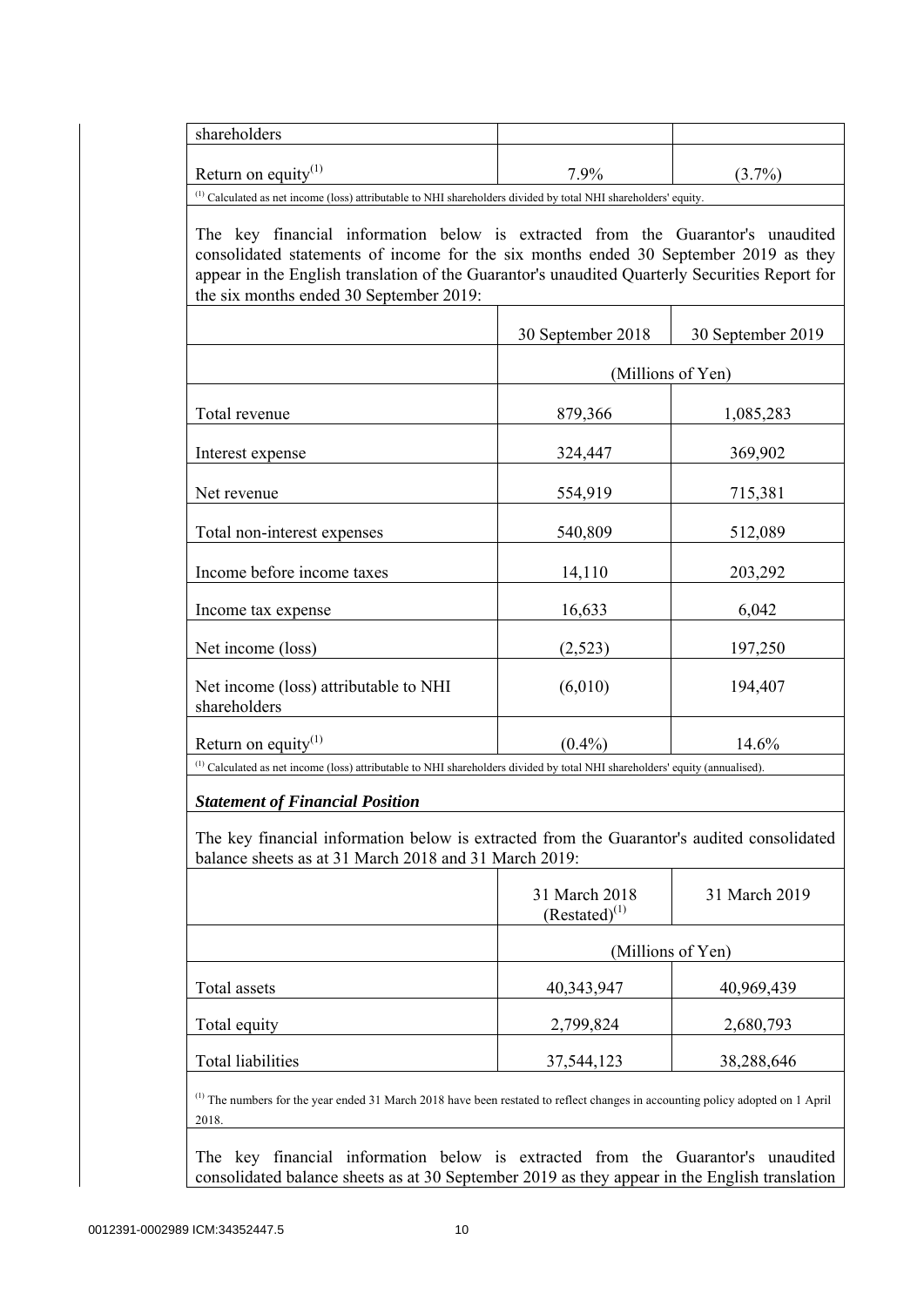|                                   | of the Guarantor's unaudited Quarterly Securities Report for the six months ended 30<br>September 2019: |                                                                                                                                                                                                                                                                                                                                                                                                  |                                                                                                                                                                                                                                                                                                                                                                                                                                                                                                                                                                                                                                                                       |
|-----------------------------------|---------------------------------------------------------------------------------------------------------|--------------------------------------------------------------------------------------------------------------------------------------------------------------------------------------------------------------------------------------------------------------------------------------------------------------------------------------------------------------------------------------------------|-----------------------------------------------------------------------------------------------------------------------------------------------------------------------------------------------------------------------------------------------------------------------------------------------------------------------------------------------------------------------------------------------------------------------------------------------------------------------------------------------------------------------------------------------------------------------------------------------------------------------------------------------------------------------|
|                                   |                                                                                                         |                                                                                                                                                                                                                                                                                                                                                                                                  | 30 September 2019                                                                                                                                                                                                                                                                                                                                                                                                                                                                                                                                                                                                                                                     |
|                                   |                                                                                                         |                                                                                                                                                                                                                                                                                                                                                                                                  | (Millions of Yen)                                                                                                                                                                                                                                                                                                                                                                                                                                                                                                                                                                                                                                                     |
|                                   | Total assets                                                                                            |                                                                                                                                                                                                                                                                                                                                                                                                  | 45,677,106                                                                                                                                                                                                                                                                                                                                                                                                                                                                                                                                                                                                                                                            |
|                                   | Total equity                                                                                            |                                                                                                                                                                                                                                                                                                                                                                                                  | 2,788,175                                                                                                                                                                                                                                                                                                                                                                                                                                                                                                                                                                                                                                                             |
|                                   | Total liabilities                                                                                       |                                                                                                                                                                                                                                                                                                                                                                                                  | 42,888,931                                                                                                                                                                                                                                                                                                                                                                                                                                                                                                                                                                                                                                                            |
|                                   |                                                                                                         | Statements of no significant or material adverse change                                                                                                                                                                                                                                                                                                                                          |                                                                                                                                                                                                                                                                                                                                                                                                                                                                                                                                                                                                                                                                       |
|                                   |                                                                                                         | the Nomura Group since 30 September 2019.                                                                                                                                                                                                                                                                                                                                                        | There has been no significant change in the financial or trading position of the Guarantor or                                                                                                                                                                                                                                                                                                                                                                                                                                                                                                                                                                         |
|                                   | 2019.                                                                                                   |                                                                                                                                                                                                                                                                                                                                                                                                  | There has been no material adverse change in the prospects of the Guarantor since 31 March                                                                                                                                                                                                                                                                                                                                                                                                                                                                                                                                                                            |
| B19/ B.13                         | Events<br>impacting the<br>Guarantor's<br>solvency                                                      |                                                                                                                                                                                                                                                                                                                                                                                                  | Not applicable, there are no recent events particular to the Guarantor which<br>are to a material extent relevant to the evaluation of its solvency.                                                                                                                                                                                                                                                                                                                                                                                                                                                                                                                  |
| <b>B19/ B.14</b>                  | Dependence<br>upon other<br>Group entities                                                              |                                                                                                                                                                                                                                                                                                                                                                                                  | See Element B.5 above. The Guarantor is the ultimate holding company<br>for the Nomura Group. The Guarantor depends on dividends, distributions<br>and other payments from subsidiaries to make payments on its obligations.                                                                                                                                                                                                                                                                                                                                                                                                                                          |
| B <sub>19</sub> /B <sub>.15</sub> | The<br>Guarantor's<br>Principal<br>activities                                                           | The Guarantor is a holding company of one of the leading financial<br>services groups in Japan. The Nomura Group operates offices in countries<br>and regions worldwide including Japan, the United States, the United<br>Kingdom, Singapore and Hong Kong Special Administrative Region<br>through its subsidiaries.<br>The Nomura Group's clients include individuals, corporations, financial |                                                                                                                                                                                                                                                                                                                                                                                                                                                                                                                                                                                                                                                                       |
|                                   |                                                                                                         |                                                                                                                                                                                                                                                                                                                                                                                                  | institutions, governments and governmental agencies.                                                                                                                                                                                                                                                                                                                                                                                                                                                                                                                                                                                                                  |
|                                   |                                                                                                         | Wholesale and Merchant Banking.                                                                                                                                                                                                                                                                                                                                                                  | The Nomura Group's business consists of Retail, Asset Management,                                                                                                                                                                                                                                                                                                                                                                                                                                                                                                                                                                                                     |
|                                   |                                                                                                         | acquisitions and financial advice.                                                                                                                                                                                                                                                                                                                                                               | In its Retail segment, the Nomura Group provides investment consultation<br>services mainly to individual clients in Japan. In its Asset Management<br>segment, the Nomura Group develops and manages investment trusts, and<br>provides investment advisory services. In its Wholesale segment, the<br>Nomura Group is engaged in the sales and trading of debt and equity<br>securities, derivatives, and currencies on a global basis to various<br>institutions, and provides investment banking services such as the<br>underwriting of debt and equity securities as well as mergers and<br>The Nomura Group established a Merchant Banking Division in January |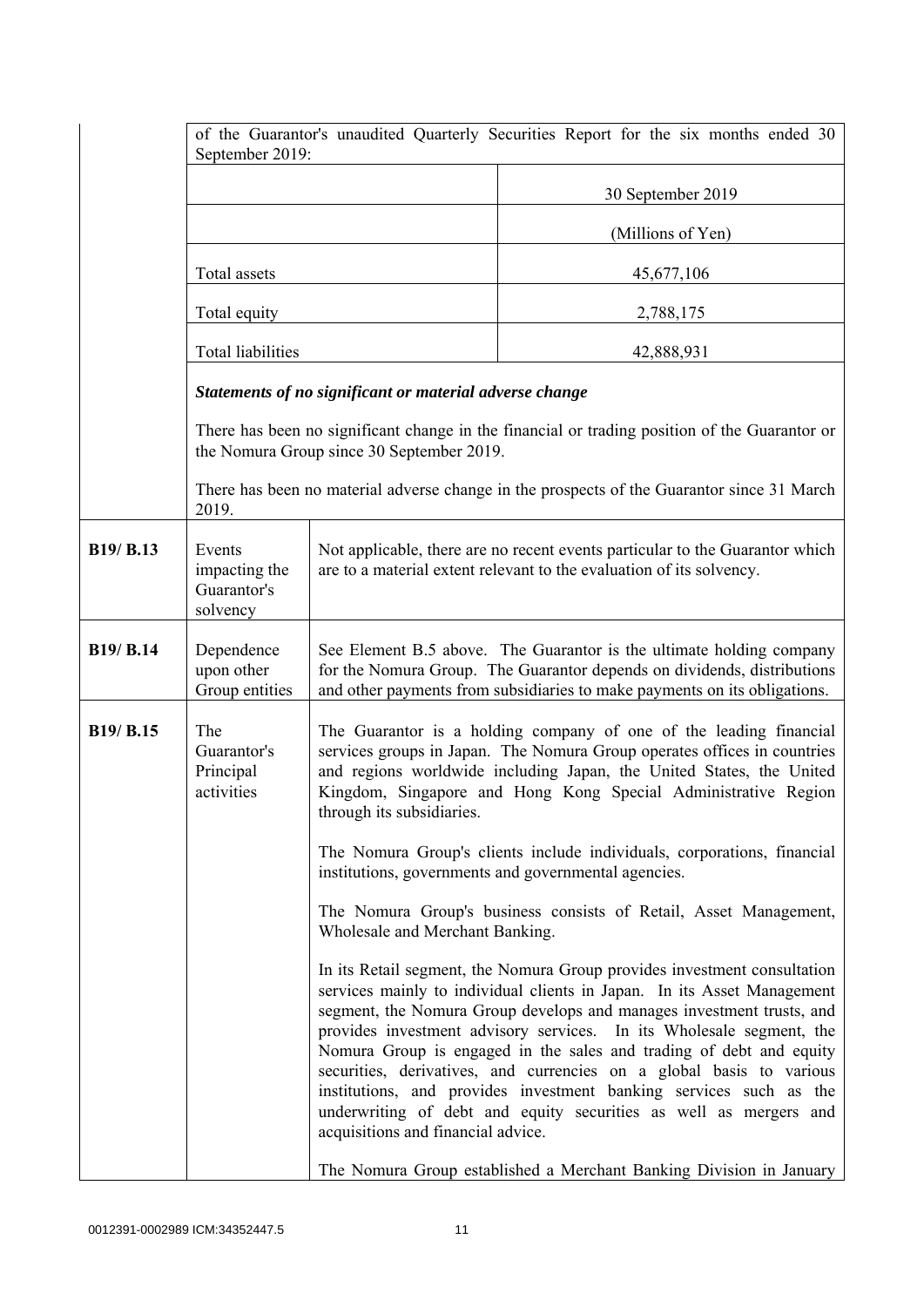|                  |                             | management buyouts.                                     | 2018. In the Merchant Banking Division, the Nomura Group has embarked<br>on principal business to primarily provide equity to transactions such as<br>business reorganisations and revitalisations, business succession as well as                                                                      |
|------------------|-----------------------------|---------------------------------------------------------|---------------------------------------------------------------------------------------------------------------------------------------------------------------------------------------------------------------------------------------------------------------------------------------------------------|
| <b>B19/ B.16</b> | Controlling<br>shareholders | of control of the Nomura Group.                         | To its knowledge, the Guarantor is not directly or indirectly owned or<br>controlled by another corporation, by any government or by any other<br>natural or legal person severally or jointly. The Guarantor knows of no<br>arrangements the operation of which may at a later time result in a change |
| <b>B19/ B.17</b> | Credit ratings              | Long-term credit ratings of the Guarantor. <sup>5</sup> |                                                                                                                                                                                                                                                                                                         |
|                  |                             | S&P Global Ratings Japan Inc.<br>Moody's Japan K.K.     | $BBB+$<br>Baa1                                                                                                                                                                                                                                                                                          |
|                  |                             | Fitch Ratings Japan Limited                             | $A-$                                                                                                                                                                                                                                                                                                    |
|                  |                             | Rating and Investment<br>Information, Inc.              | $A+$                                                                                                                                                                                                                                                                                                    |
|                  |                             | Japan Credit Rating Agency,<br>Ltd.                     | $AA-$                                                                                                                                                                                                                                                                                                   |

# **Section C – Securities**

| <b>Element</b> | <b>Title</b>                         |                                                                                                                                                                                                                                                                                                                                                                                                                                                                                                                                                                                                                                                                                                                                                                                                                                                                                                                                                                                                                                                                                                                                                                                                                                                                  |
|----------------|--------------------------------------|------------------------------------------------------------------------------------------------------------------------------------------------------------------------------------------------------------------------------------------------------------------------------------------------------------------------------------------------------------------------------------------------------------------------------------------------------------------------------------------------------------------------------------------------------------------------------------------------------------------------------------------------------------------------------------------------------------------------------------------------------------------------------------------------------------------------------------------------------------------------------------------------------------------------------------------------------------------------------------------------------------------------------------------------------------------------------------------------------------------------------------------------------------------------------------------------------------------------------------------------------------------|
| C.1            | Type and class of<br>Securities/ISIN | The Securities described in this section are debt securities, warrants or<br>exercisable certificates with a denomination or issue price of less than<br>$€100,000$ (or its equivalent in any other currency). The Programme<br>allows for the issuance of Notes, Warrants and Certificates. The<br>Securities to be issued under the Programme may be Fixed Rate N&C<br>Securities, Floating Rate N&C Securities, Zero Coupon N&C<br>Securities, Securities for which the coupon, redemption and/or cash<br>settlement amount payments (as applicable) are linked to currency<br>exchange rates (Fixed FX Interest N&C Securities, FX Redemption<br>N&C Securities, Fixed Denomination FX Redemption N&C<br>Securities, FX Basket Knock-Out W&C Securities or FX Basket<br>Knock-In W&C Securities), a share or a basket of shares (Equity<br>Basket Conditional Interest N&C Securities, Equity Basket Knock-In<br>N&C Securities, Equity Basket Barrier Knock-In N&C Securities,<br>Equity Basket Bonus Barrier N&C Securities, Equity Basket Autocall<br>N&C Securities, Equity Delta One Redemption N&C Securities or<br>Equity Delta One W&C Securities), an index or basket of indices<br>(Index Basket Conditional Interest N&C Securities, Index Basket |
|                |                                      | Knock-In N&C Securities, Index Basket Barrier Knock-In N&C<br>Securities, Index Basket Bonus Barrier N&C Securities or Index                                                                                                                                                                                                                                                                                                                                                                                                                                                                                                                                                                                                                                                                                                                                                                                                                                                                                                                                                                                                                                                                                                                                     |
|                |                                      | Basket Autocall N&C Securities), one or more fixed or floating<br>interest rates (Multi-Rate Interest N&C Securities, Range Accrual                                                                                                                                                                                                                                                                                                                                                                                                                                                                                                                                                                                                                                                                                                                                                                                                                                                                                                                                                                                                                                                                                                                              |
|                |                                      | Interest N&C Securities or Dual Range Accrual Interest N&C                                                                                                                                                                                                                                                                                                                                                                                                                                                                                                                                                                                                                                                                                                                                                                                                                                                                                                                                                                                                                                                                                                                                                                                                       |

<sup>&</sup>lt;sup>5</sup> By virtue of a Supplement dated 21 August 2019, the credit ratings of the Guarantor have been updated.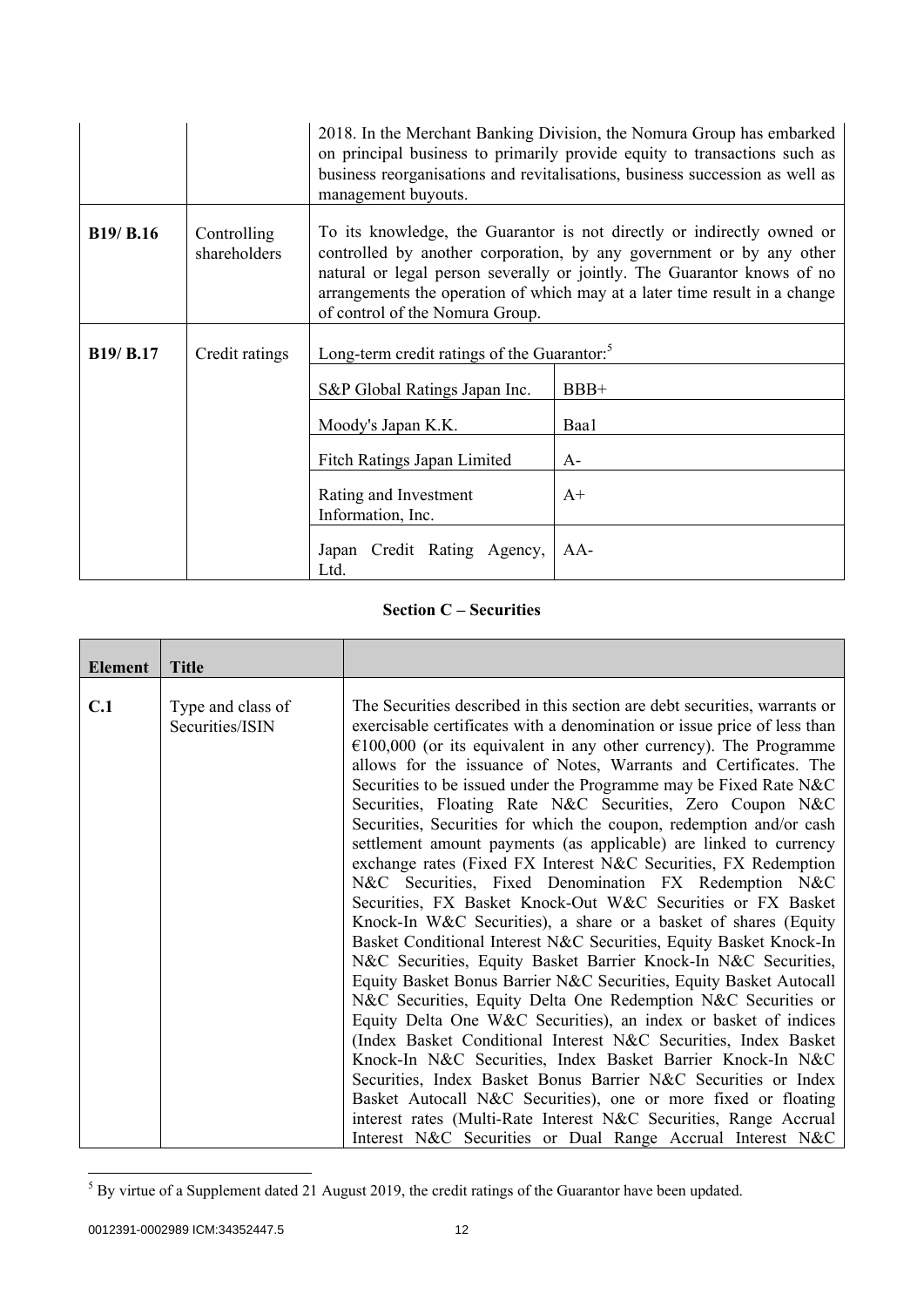| <b>Element</b> | <b>Title</b> |                                                                                                                                                                                                                                                                                                                                                                                                                                                                                                                                                                                                                                                                                                                               |
|----------------|--------------|-------------------------------------------------------------------------------------------------------------------------------------------------------------------------------------------------------------------------------------------------------------------------------------------------------------------------------------------------------------------------------------------------------------------------------------------------------------------------------------------------------------------------------------------------------------------------------------------------------------------------------------------------------------------------------------------------------------------------------|
|                |              | Securities), an inflation index (Leveraged Inflation Interest N&C<br>Securities), one or more swap rates (Swap Rate Linked Interest N&C<br>Securities, Reverse Convertible Swap Rate Redemption N&C<br>Securities or Geared Put Swap Rate Redemption N&C Securities) or<br>the creditworthiness of a single reference entity, a basket or index of<br>reference entities or a tranche of reference entities comprising an<br>index (Auction to Cash Settled Credit Linked N&C Securities or Zero<br>Recovery Single Name Credit Linked N&C Securities, Zero Recovery<br>Basket Credit Linked N&C Securities and Tranched Zero Recovery<br>Credit Linked N&C Securities (respectively)), or a combination of the<br>foregoing. |
|                |              | Issue specific summary:                                                                                                                                                                                                                                                                                                                                                                                                                                                                                                                                                                                                                                                                                                       |
|                |              | The Securities are <i>[insert title of Securities]</i> . The Series Number of the<br>Securities is $[\bullet]$ . The Tranche number is $[\bullet]$ .                                                                                                                                                                                                                                                                                                                                                                                                                                                                                                                                                                          |
|                |              | International Securities Identification Number (ISIN): [ $\bullet$ ].                                                                                                                                                                                                                                                                                                                                                                                                                                                                                                                                                                                                                                                         |
|                |              | [Committee on Uniform Securities Identification Procedures (CUSIP)<br>$number: [$ ]]                                                                                                                                                                                                                                                                                                                                                                                                                                                                                                                                                                                                                                          |
|                |              | [The Securities will be consolidated and form a single series with<br>[identify earlier Tranches] on [the Issue Date/ exchange of the<br>Temporary Bearer Global N&C Security for interests in the<br>Permanent Bearer Global N&C Security, which is expected to occur<br>on or about [date]]]                                                                                                                                                                                                                                                                                                                                                                                                                                |
| C.2            | Currency     | Subject to compliance with all applicable laws, regulations and<br>directives, Securities may be issued in any currency agreed between<br>the Issuer and the relevant Dealer at the time of issue.                                                                                                                                                                                                                                                                                                                                                                                                                                                                                                                            |
|                |              | Issue specific summary:                                                                                                                                                                                                                                                                                                                                                                                                                                                                                                                                                                                                                                                                                                       |
|                |              | [If the Securities are W&C Securities, insert: The Securities are<br>payable in $\lceil \bullet \rceil$ (the Specified Currency).]                                                                                                                                                                                                                                                                                                                                                                                                                                                                                                                                                                                            |
|                |              | [If the Securities are N&C Securities, insert: The Securities are<br>[denominated] in $[\bullet]$ (the Specified Currency) and payable in $[\bullet]$<br>(the Settlement Currency).]                                                                                                                                                                                                                                                                                                                                                                                                                                                                                                                                          |
|                |              | [Insert if the payments in respect of the Securities are payable in<br>Renminbi and CNY Currency Event applies: If the Issuer determines,<br>in respect of the date for payment of any amount payable in respect of<br>the Securities, that the Issuer will be unable to make a payment in<br>Renminbi in accordance with the terms of the Securities on such date<br>due to illiquidity, inconvertibility or non-transferability of Renminbi,<br>the Issuer's obligation to pay such amount in Renminbi may be<br>replaced by an obligation to pay such amount in U.S. dollars<br>converted using the spot rate for exchange of Renminbi into U.S.<br>dollars in respect of the relevant payment date.]                      |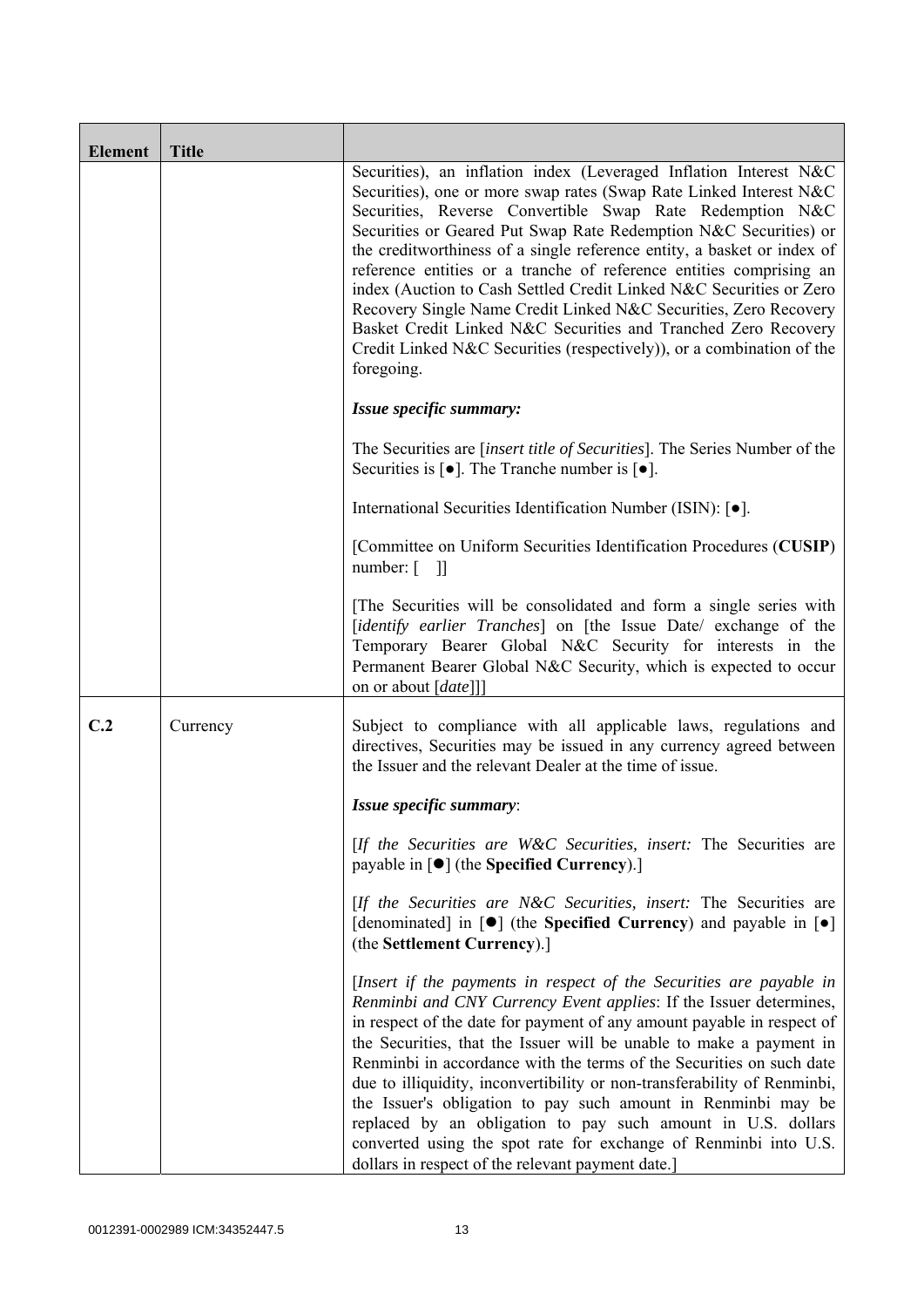| <b>Element</b> | <b>Title</b>                                                                                   |                                                                                                                                                                                                                                                                                                                                                                                                                                                                                                                                                                                                                                                                                                                                                                                                                                                                                                    |
|----------------|------------------------------------------------------------------------------------------------|----------------------------------------------------------------------------------------------------------------------------------------------------------------------------------------------------------------------------------------------------------------------------------------------------------------------------------------------------------------------------------------------------------------------------------------------------------------------------------------------------------------------------------------------------------------------------------------------------------------------------------------------------------------------------------------------------------------------------------------------------------------------------------------------------------------------------------------------------------------------------------------------------|
| C.5            | Restrictions on<br>transferability                                                             | The Securities will be freely transferable, subject to the offering and<br>selling restrictions in Australia, Argentina, Belgium, Brazil, Chile,<br>Colombia, Denmark, the Dubai International Financial Centre, El<br>Salvador, France, Guatemala, Hungary, Hong Kong Special<br>Administrative Region, Ireland, Italy, Japan, the Republic of Korea,<br>Kuwait, Malaysia, Mexico, Panama, the People's Republic of China,<br>Peru, the Philippines, Poland, Portugal, Qatar, Romania, Singapore,<br>Spain, Sweden, Switzerland, Taiwan, Thailand, the United Arab<br>Emirates, the United Kingdom, the United States, Venezuela and<br>under the Prospectus Directive and the laws of any jurisdiction in<br>which the relevant Securities are offered or sold. Purchasers of<br>Securities in the U.S. are advised to consult legal counsel prior to<br>making any transfer of such Securities. |
| C.8            | Rights attaching to the<br>Securities, including<br>ranking and limitations<br>on those rights | Securities issued under the Programme will have terms and conditions<br>relating to, among other matters:<br><b>Status (Ranking)</b>                                                                                                                                                                                                                                                                                                                                                                                                                                                                                                                                                                                                                                                                                                                                                               |
|                |                                                                                                | Securities are direct, unconditional, unsubordinated and [If the<br>Securities are N&C Securities, insert: (subject to the provisions of a<br>negative pledge)] unsecured obligations of the Issuer and rank pari<br><i>passu</i> and without prejudice among themselves and ([If the Securities]<br>are N&C Securities, insert: subject as aforesaid and] save for such<br>exceptions as may be provided by applicable legislation) at least<br>equally with all other unsecured and unsubordinated obligations of the<br>Issuer, from time to time outstanding.<br><b>Taxation</b>                                                                                                                                                                                                                                                                                                               |
|                |                                                                                                | [If the Securities are N&C Securities, insert: All payments of principal<br>and interest in respect of the Securities will be made free and clear of,<br>and without withholding taxes (or other similar withholdings or<br>deductions) in the United Kingdom (in the case of the Issuer) [or Japan<br>(in the case of the Guarantor)], unless such withholding or deduction<br>is required by law. In the event any such deduction is made, the<br>Issuer [or the Guarantor, as applicable] [Insert if tax gross-up does not<br>apply to the N&C Securities: will not be required to pay additional<br>amounts to cover the amounts so deducted.] [Insert if tax gross-up<br>applies to the N&C Securities: will, save in certain limited<br>circumstances, be required to pay additional amounts to cover the<br>amounts so deducted.]                                                           |
|                |                                                                                                | [If the Securities are W&C Securities, insert: [The Issuer shall not be]<br>[Neither the Issuer nor the Guarantor shall be] liable for or otherwise<br>obliged to pay any tax, duty, withholding or other payment (including<br>any stamp or transfer tax) which may arise as a result of the<br>ownership, transfer, exercise or enforcement of any Security by any<br>person and all payments made by the Issuer [or the Guarantor] shall<br>be made subject to any such tax, duty, withholding, deduction or other                                                                                                                                                                                                                                                                                                                                                                              |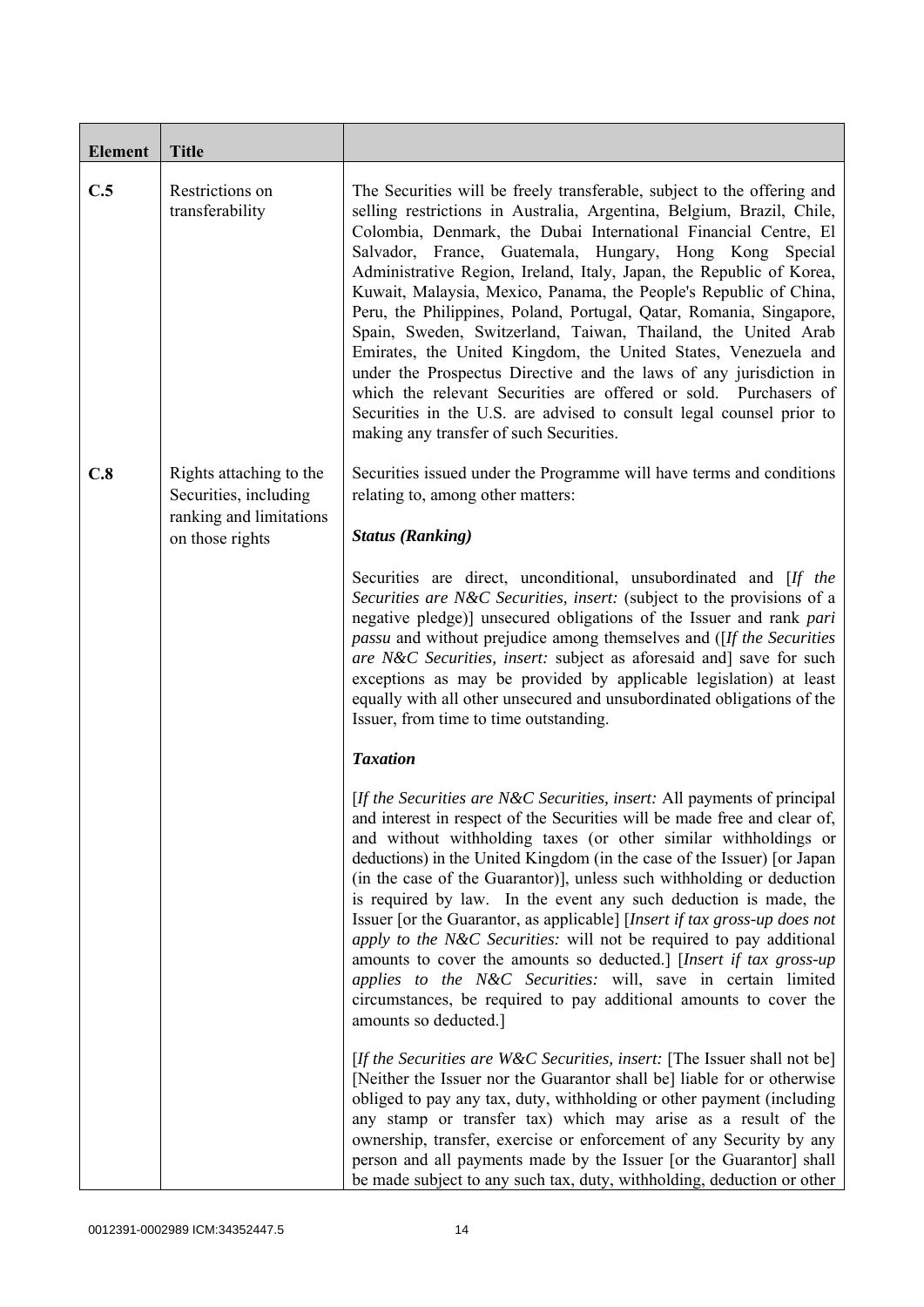| <b>Element</b> | <b>Title</b> |                                                                                                                                                                                                                                                                                                                                                                                                                                                                                                                                                                                                                                                                                                                                                                                                                                                                                                                                                                                                                                                                                                                                                                                       |
|----------------|--------------|---------------------------------------------------------------------------------------------------------------------------------------------------------------------------------------------------------------------------------------------------------------------------------------------------------------------------------------------------------------------------------------------------------------------------------------------------------------------------------------------------------------------------------------------------------------------------------------------------------------------------------------------------------------------------------------------------------------------------------------------------------------------------------------------------------------------------------------------------------------------------------------------------------------------------------------------------------------------------------------------------------------------------------------------------------------------------------------------------------------------------------------------------------------------------------------|
|                |              | payment which may be required to be made, paid, withheld or<br>deducted.]                                                                                                                                                                                                                                                                                                                                                                                                                                                                                                                                                                                                                                                                                                                                                                                                                                                                                                                                                                                                                                                                                                             |
|                |              | [All payments in respect of the Securities will be subject in all cases to<br>(i) any fiscal or other laws and regulations applicable thereto in the<br>place of payment, (ii) any withholding or deduction required pursuant<br>to Section 871(m) of the U.S. Internal Revenue Code of 1986 (the<br>Code), and (iii) any withholding or deduction required pursuant to an<br>agreement described in Section 1471(b) of the Code or otherwise<br>imposed pursuant to Sections 1471 through 1474 of the Code, any<br>regulations or agreements thereunder, any official interpretations<br>thereof, or (without prejudice to the provisions of N&C Securities<br>Condition 9 ( <i>Taxation</i> )) any law implementing an intergovernmental<br>approach thereto.]                                                                                                                                                                                                                                                                                                                                                                                                                      |
|                |              | [If the Securities are $N\&C$ Securities, insert:                                                                                                                                                                                                                                                                                                                                                                                                                                                                                                                                                                                                                                                                                                                                                                                                                                                                                                                                                                                                                                                                                                                                     |
|                |              | [Issuer's] [N][n]egative pledge                                                                                                                                                                                                                                                                                                                                                                                                                                                                                                                                                                                                                                                                                                                                                                                                                                                                                                                                                                                                                                                                                                                                                       |
|                |              | So long as any of the Securities remain outstanding, the Issuer will not<br>create or have outstanding any mortgage, charge, pledge or other<br>security interest upon the whole or any part of its undertaking, assets<br>or revenues, present or future, to secure any of its own Indebtedness<br>or to secure its guarantee of or any indemnity in respect of any<br>Indebtedness of any third party for the benefit of the existing or future<br>holders thereof, without at the same time either securing the Securities<br>at least equally and rateably with such Indebtedness or, as the case<br>may be, such guarantee or indemnity or according to the Securities<br>such other security or guarantee as shall have been approved by an<br>Extraordinary Resolution of the Securityholders for the time being,<br>where Indebtedness means any indebtedness represented by<br>securities which have a maturity of greater than one year and are for<br>the time being, or are intended to be, quoted, listed, ordinarily dealt in<br>or traded on any stock exchange or over-the-counter or other securities<br>market in the jurisdiction of incorporation of the Issuer.] |
|                |              | [If the Securities are Guaranteed N&C Securities insert:                                                                                                                                                                                                                                                                                                                                                                                                                                                                                                                                                                                                                                                                                                                                                                                                                                                                                                                                                                                                                                                                                                                              |
|                |              | Guarantor's negative pledge                                                                                                                                                                                                                                                                                                                                                                                                                                                                                                                                                                                                                                                                                                                                                                                                                                                                                                                                                                                                                                                                                                                                                           |
|                |              | So long as the Securities remain outstanding, the Guarantor will not<br>create or permit to be outstanding any mortgage, charge, pledge or<br>other security interest upon the whole or any part of its property,<br>assets or revenues, present or future, to secure for the benefit of the<br>holders of any securities (i) payment of any sum due in respect of any<br>securities or (ii) any payment under any guarantee of securities or (iii)<br>any payment under any indemnity or other like obligation relating to<br>securities, in any such case in which:                                                                                                                                                                                                                                                                                                                                                                                                                                                                                                                                                                                                                 |
|                |              | either such securities are by their terms payable, or confer a<br>(a)<br>right to receive payment, in any currency other than the<br>currency of the jurisdiction of incorporation of the Guarantor                                                                                                                                                                                                                                                                                                                                                                                                                                                                                                                                                                                                                                                                                                                                                                                                                                                                                                                                                                                   |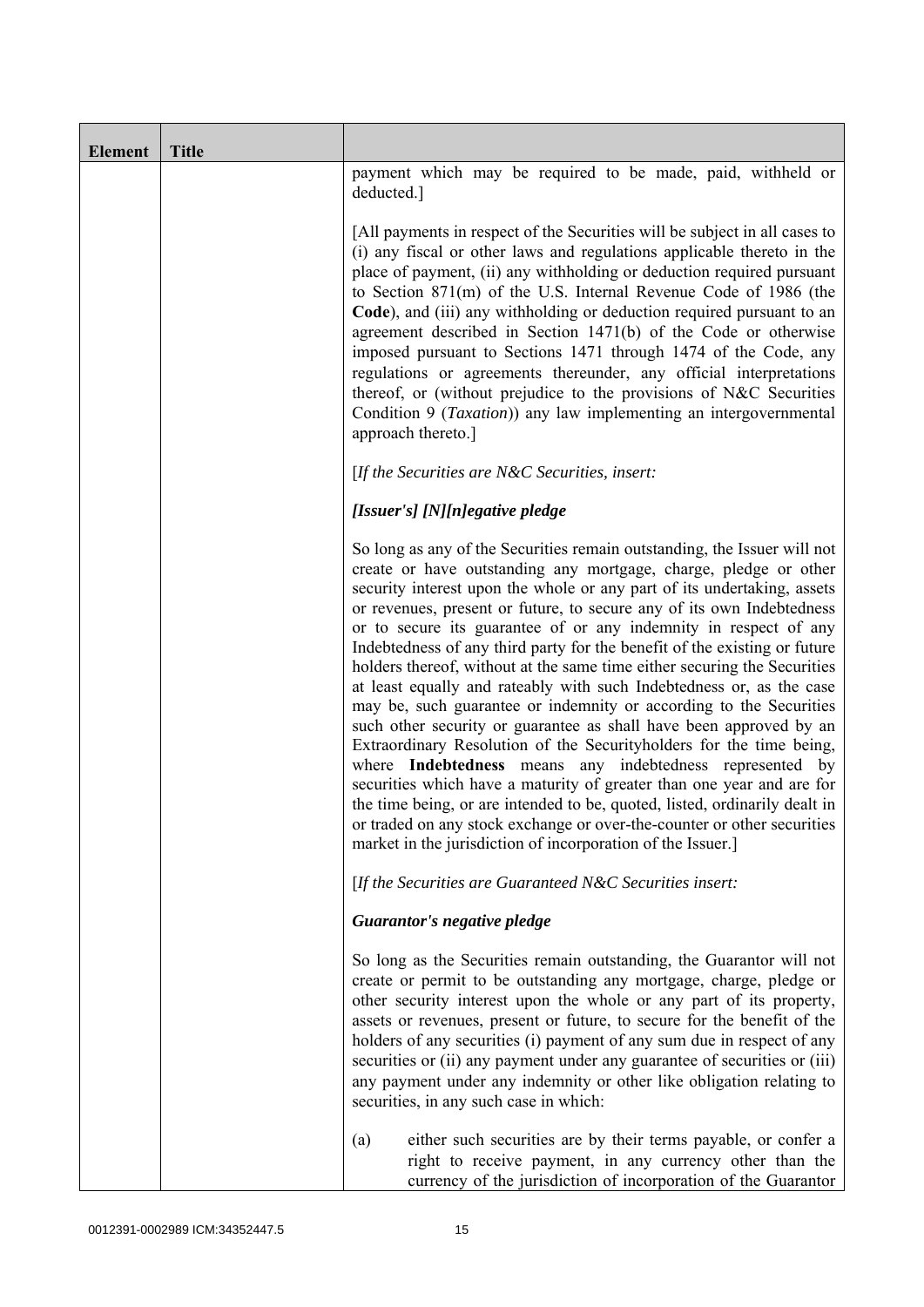| <b>Element</b> | <b>Title</b> |                                                                                                                                                                                                                                                                                                                                                                                                                                                                                                                                                                                                      |
|----------------|--------------|------------------------------------------------------------------------------------------------------------------------------------------------------------------------------------------------------------------------------------------------------------------------------------------------------------------------------------------------------------------------------------------------------------------------------------------------------------------------------------------------------------------------------------------------------------------------------------------------------|
|                |              | which is Japanese Yen, or such securities are denominated in<br>Japanese Yen and more than 50 per cent. of the aggregate<br>principal amount thereof is initially distributed outside the<br>jurisdiction of incorporation of the Guarantor which is Japan,<br>by or with the authorisation of the Guarantor or (if not the<br>Guarantor) the Issuer; and                                                                                                                                                                                                                                            |
|                |              | (b)<br>such securities are for the time being, or are intended to be,<br>quoted, listed, ordinarily dealt in or traded on any stock<br>exchange or over-the-counter or other securities market<br>outside Japan,                                                                                                                                                                                                                                                                                                                                                                                     |
|                |              | without in any such case at the same time according to the Guarantee<br>either the same security as is granted to or is outstanding in respect of<br>such securities, guarantee, indemnity or other like obligation or such<br>other security or guarantee as shall be approved by an Extraordinary<br>Resolution of the Securityholders. For the purposes of the above,<br>"securities" means bonds, debentures, notes or other similar<br>investment securities of the Issuer or the Guarantor, or any other<br>person with a stated maturity of more than one year from the creation<br>thereof.] |
|                |              | [If the Securities are W&C Securities, insert:                                                                                                                                                                                                                                                                                                                                                                                                                                                                                                                                                       |
|                |              | Negative pledge                                                                                                                                                                                                                                                                                                                                                                                                                                                                                                                                                                                      |
|                |              | The terms of the Securities will not contain a negative pledge<br>provision in respect of either the Issuer [or the Guarantor].]                                                                                                                                                                                                                                                                                                                                                                                                                                                                     |
|                |              | <b>Events of default</b>                                                                                                                                                                                                                                                                                                                                                                                                                                                                                                                                                                             |
|                |              | [If the Securities are $N\&C$ Securities, insert:                                                                                                                                                                                                                                                                                                                                                                                                                                                                                                                                                    |
|                |              | The terms of the Securities will contain, amongst others, the following<br>events of default:                                                                                                                                                                                                                                                                                                                                                                                                                                                                                                        |
|                |              | default for a period of 30 days or more in payment of any sum<br>(a)<br>due in respect of the Securities;                                                                                                                                                                                                                                                                                                                                                                                                                                                                                            |
|                |              | (b)<br>failure by the Issuer [or the Guarantor] to perform or observe<br>any of [its][their respective] other covenants or agreements<br>under the Securities[, the Guarantee] or (where such other<br>covenants or agreements are for the benefit of the<br>Securityholders) the Agency Agreement continuing for a<br>period of 90 days after the date on which written notice is<br>given to the Issuer [and the Guarantor] by any Securityholder<br>requiring remedy of such default;                                                                                                             |
|                |              | any indebtedness for borrowed money other than the<br>(c)<br>Securities having an aggregate outstanding principal amount<br>equal to or greater than U.S.\$10,000,000 (or its equivalent) of<br>the Issuer [or the Guarantor] becomes prematurely repayable                                                                                                                                                                                                                                                                                                                                          |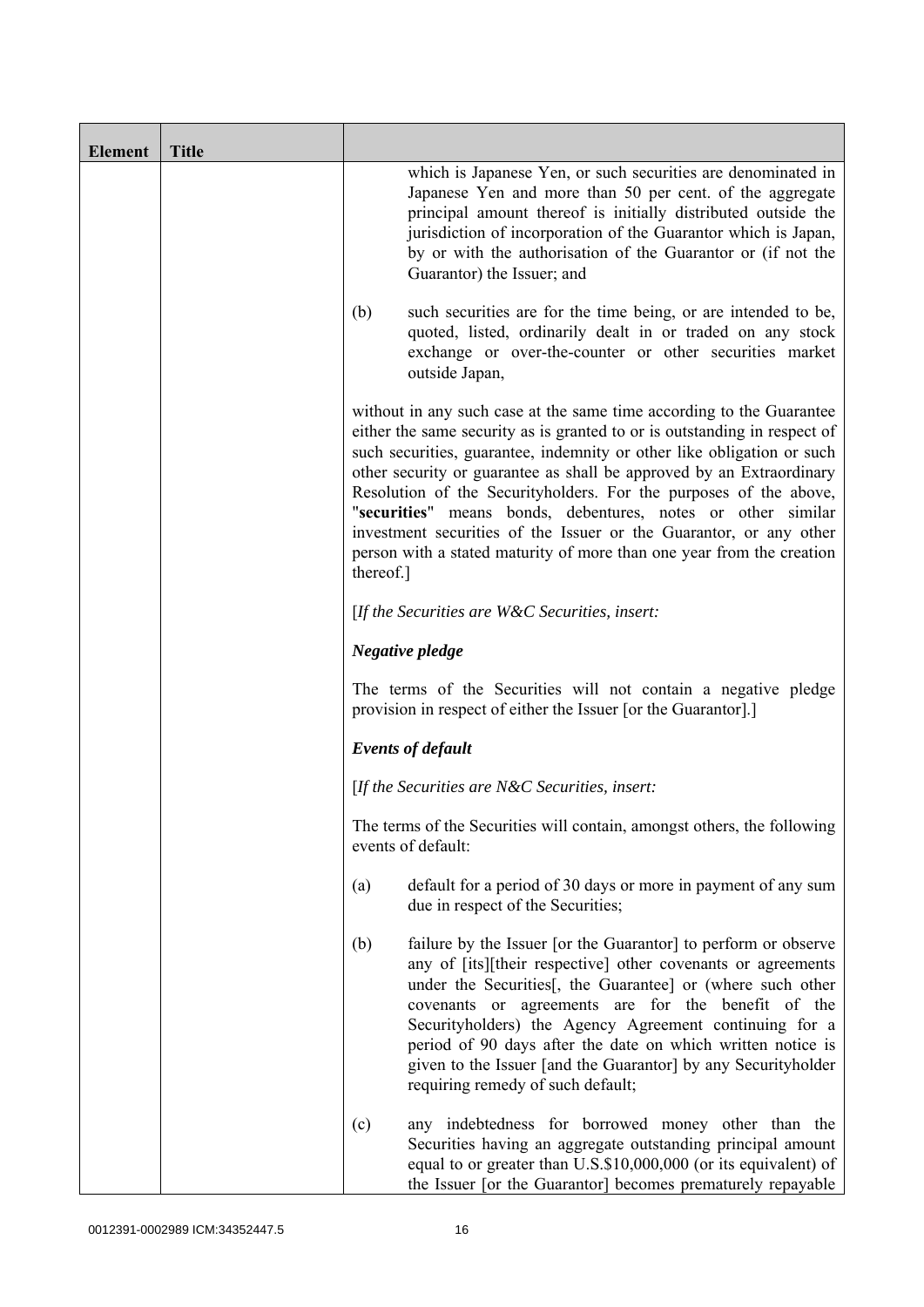| <b>Element</b> | <b>Title</b> |                                                                                                                                                                                                                                                                                                                                                                                                                                                                                                                                                                                                                                                                                                                                                                                                                                     |
|----------------|--------------|-------------------------------------------------------------------------------------------------------------------------------------------------------------------------------------------------------------------------------------------------------------------------------------------------------------------------------------------------------------------------------------------------------------------------------------------------------------------------------------------------------------------------------------------------------------------------------------------------------------------------------------------------------------------------------------------------------------------------------------------------------------------------------------------------------------------------------------|
|                |              | following a default, or the Issuer [or the Guarantor] defaults in<br>the repayment of any such indebtedness at the maturity<br>thereof or at the expiration of any applicable grace period<br>therefor (or in the case of such indebtedness due on demand,<br>defaults in the payment of such indebtedness at the expiration<br>of three business days after demand therefor or, if longer, any<br>applicable grace period therefor) or any guarantee of or<br>indemnity in respect of any indebtedness for borrowed money<br>of others having a principal amount or aggregate principal<br>amount for the time being outstanding of at least<br>U.S.\$10,000,000 (or its equivalent) given by the Issuer [or the<br>Guarantor] shall not be honoured when due and called upon at<br>the expiration of any applicable grace period; |
|                |              | (d)<br>subject to certain exceptions, and, in certain instances, the<br>passing of a specified time period, events resulting from a<br>decree or order by a court relating to the reorganisation,<br>winding up, insolvency, bankruptcy or similar procedure of<br>the Issuer [or the Guarantor];                                                                                                                                                                                                                                                                                                                                                                                                                                                                                                                                   |
|                |              | events resulting from the instigation by the Issuer [or the<br>(e)<br>Guarantor] of, or the consent of the Issuer [or the Guarantor]<br>to, proceedings relating to the reorganisation, bankruptcy or<br>similar procedure of the Issuer [or the Guarantor] or the<br>moratorium of payments in respect of the Issuer; [or]                                                                                                                                                                                                                                                                                                                                                                                                                                                                                                         |
|                |              | (f)<br>subject to certain exceptions, the Issuer [or the Guarantor]<br>ceasing to carry on the whole or substantially the whole of its<br>business or disposing of the whole or substantially the whole<br>of its assets[.] $\lceil$ ; or                                                                                                                                                                                                                                                                                                                                                                                                                                                                                                                                                                                           |
|                |              | for any reason whatsoever the Guarantee not being (or being<br>(g)<br>claimed by the Guarantor not to be) in full force and effect.]                                                                                                                                                                                                                                                                                                                                                                                                                                                                                                                                                                                                                                                                                                |
|                |              | [If the Securities are W&C Securities, insert:                                                                                                                                                                                                                                                                                                                                                                                                                                                                                                                                                                                                                                                                                                                                                                                      |
|                |              | The terms of the Securities will contain; amongst others, the following<br>events of default:                                                                                                                                                                                                                                                                                                                                                                                                                                                                                                                                                                                                                                                                                                                                       |
|                |              | events resulting from a decree or order by a court relating to<br>(a)<br>the reorganisation, winding-up, insolvency, bankruptcy or<br>similar procedure of the Issuer [or the Guarantor] (subject to<br>certain exceptions); or                                                                                                                                                                                                                                                                                                                                                                                                                                                                                                                                                                                                     |
|                |              | events resulting from the instigation by the Issuer [or the<br>(b)<br>Guarantor] of, or the consent of the Issuer [or the Guarantor]<br>to, proceedings relating to the reorganisation, bankruptcy or<br>similar procedure of the Issuer [or the Guarantor] or the<br>moratorium of payments in respect of the Issuer.]                                                                                                                                                                                                                                                                                                                                                                                                                                                                                                             |
|                |              | <b>Meetings</b>                                                                                                                                                                                                                                                                                                                                                                                                                                                                                                                                                                                                                                                                                                                                                                                                                     |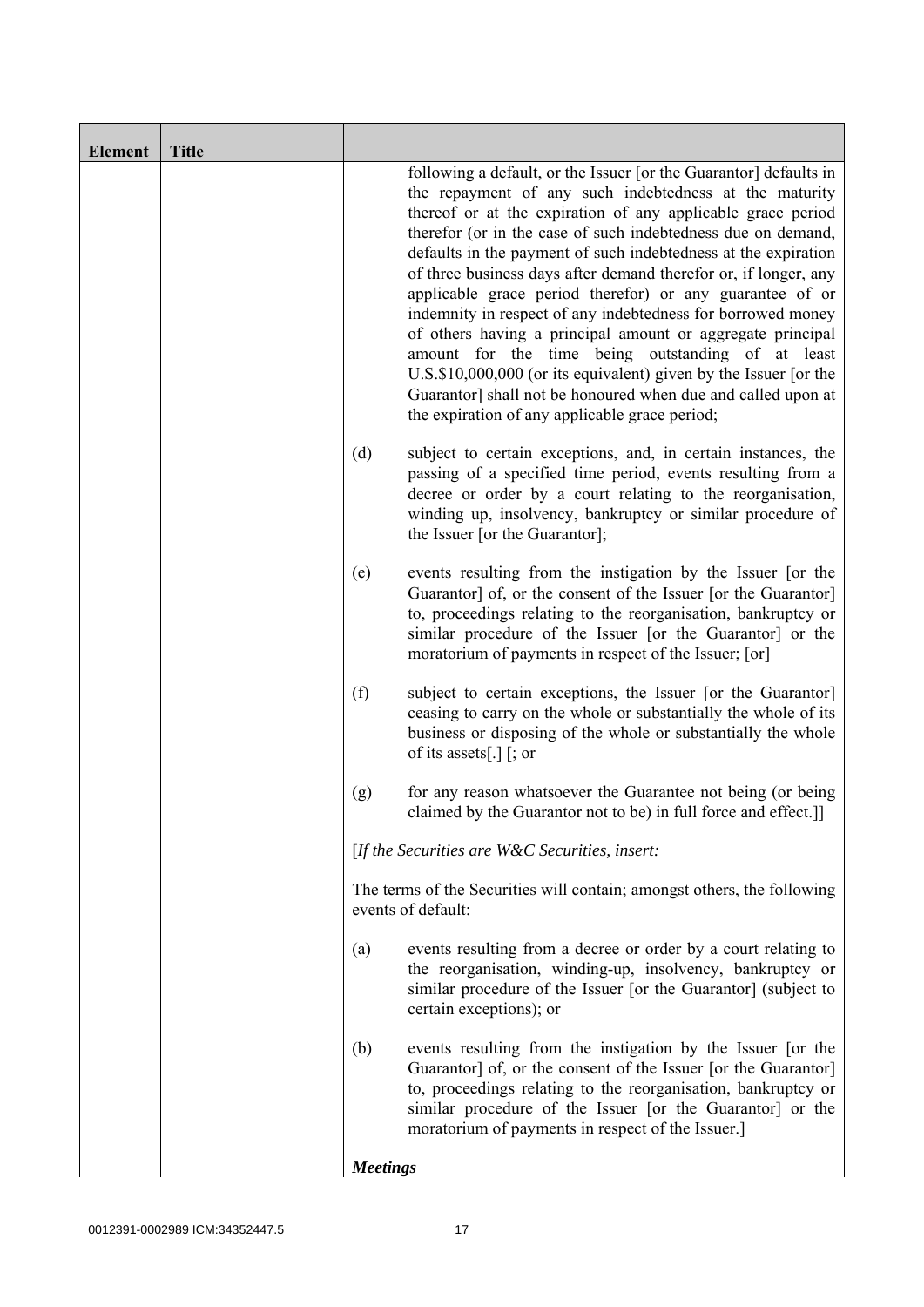| <b>Element</b> | <b>Title</b>                                                                                                                                                                                                                                                                                                                                                                   |                                                                                                                                                                                                                                                                                                                                                                                                                                                                                                                                                                                                                                                                                                                                                                                                                                                                                                                                                                                                                                                                                                                                                                                                                                                                                                                                                                                                                                                                                                                                                                                                                                                                                                                                                                                                                                                                                                                                                                                                                                                                                                                                                                                                                                                                                                                                                                                                                                                                                                            |
|----------------|--------------------------------------------------------------------------------------------------------------------------------------------------------------------------------------------------------------------------------------------------------------------------------------------------------------------------------------------------------------------------------|------------------------------------------------------------------------------------------------------------------------------------------------------------------------------------------------------------------------------------------------------------------------------------------------------------------------------------------------------------------------------------------------------------------------------------------------------------------------------------------------------------------------------------------------------------------------------------------------------------------------------------------------------------------------------------------------------------------------------------------------------------------------------------------------------------------------------------------------------------------------------------------------------------------------------------------------------------------------------------------------------------------------------------------------------------------------------------------------------------------------------------------------------------------------------------------------------------------------------------------------------------------------------------------------------------------------------------------------------------------------------------------------------------------------------------------------------------------------------------------------------------------------------------------------------------------------------------------------------------------------------------------------------------------------------------------------------------------------------------------------------------------------------------------------------------------------------------------------------------------------------------------------------------------------------------------------------------------------------------------------------------------------------------------------------------------------------------------------------------------------------------------------------------------------------------------------------------------------------------------------------------------------------------------------------------------------------------------------------------------------------------------------------------------------------------------------------------------------------------------------------------|
|                |                                                                                                                                                                                                                                                                                                                                                                                | The relevant Conditions contain provisions for calling meetings of<br>Securityholders to consider matters affecting their interests generally.<br>These provisions permit defined majorities to bind all Securityholders<br>including Securityholders who did not attend and vote at the relevant<br>meeting and Securityholders who voted in a manner contrary to the<br>majority.                                                                                                                                                                                                                                                                                                                                                                                                                                                                                                                                                                                                                                                                                                                                                                                                                                                                                                                                                                                                                                                                                                                                                                                                                                                                                                                                                                                                                                                                                                                                                                                                                                                                                                                                                                                                                                                                                                                                                                                                                                                                                                                        |
| [C.9]          | Interest/Redemption of<br>N&C Securities<br>(Do not include this<br>Element C.9 if the<br>relevant Securities are<br>derivative securities for<br>the purpose of<br><b>Commission Regulation</b><br>$(EC)$ No. 809/2004 (as<br>amended) (being<br>Securities which may<br>redeem at an amount<br>other than 100% of<br>their nominal amount<br><i>(Derivative Securities))</i> | <b>Interest</b><br>Securities may or may not bear interest. Interest-bearing Securities<br>will either bear interest payable at a fixed rate, a floating rate, a<br>structured floating rate, an FX linked rate, an equity linked rate, an<br>index linked rate, an inflation index linked rate or a swap rate linked<br>rate.<br>Issue specific summary:<br>[For fixed rate interest Securities: The Securities bear interest [from<br>their date of issue/from $\lceil \bullet \rceil$ at the fixed rate of $\lceil \bullet \rceil$ per cent. per<br>annum. As of the Issue Date, the yield of the Securities is $\lceil \bullet \rceil$ per<br>cent. Interest will be paid [annually] in arrear on [ $\bullet$ ] in each year.<br>The first interest payment will be made on $\lceil \bullet \rceil$ .]<br>[For floating rate interest Securities: The Securities bear interest<br>[from their date of issue/from $\lceil \bullet \rceil$ ] at floating rates calculated by<br>reference to [specify reference rate for Securities being issued]<br>[plus/minus] a margin of [ $\bullet$ ] per cent. Interest will be paid<br>[quarterly/semi-annually/annually] in arrear on [ $\bullet$ ] in each year[,<br>subject to adjustment for non-business days]. The first interest<br>payment will be made on [ $\bullet$ ].]<br>[For Securities with a derivative component to the interest payment:<br>The Securities bear interest [from their date of issue/from $\lceil \bullet \rceil$ ] at [a<br>structured floating rate/a FX linked rate/an equity linked rate/an index<br>linked rate/an inflation index linked rate/a swap rate linked rate] as set<br>out in item C.10. Interest will be paid [quarterly/semi-annually/annually]<br>in arrear on $\lceil \bullet \rceil$ in each year. The first interest payment will be made<br>on $\lceil \bullet \rceil$ .]<br>[Include for floating rate securities only where a maximum and/or<br>minumum rate of interest applies: The Rate of Interest [for any<br>Coupon Period] shall not [exceed the Maximum Rate of Interest] [or]<br>Minimum<br>than<br>the<br>Rate<br>of<br>Interest].<br>[The<br>less<br> be<br>[Maximum][Minimum] Rate of Interest for [each Coupon Period] will<br>be [specify (per Coupon Period if Maximum/Minimum Rate of Interest<br>varies between Coupon Periods)].<br>[Not Applicable - The Securities do not bear any interest [and will be<br>offered and sold at a discount to their nominal amount].]<br>Redemption |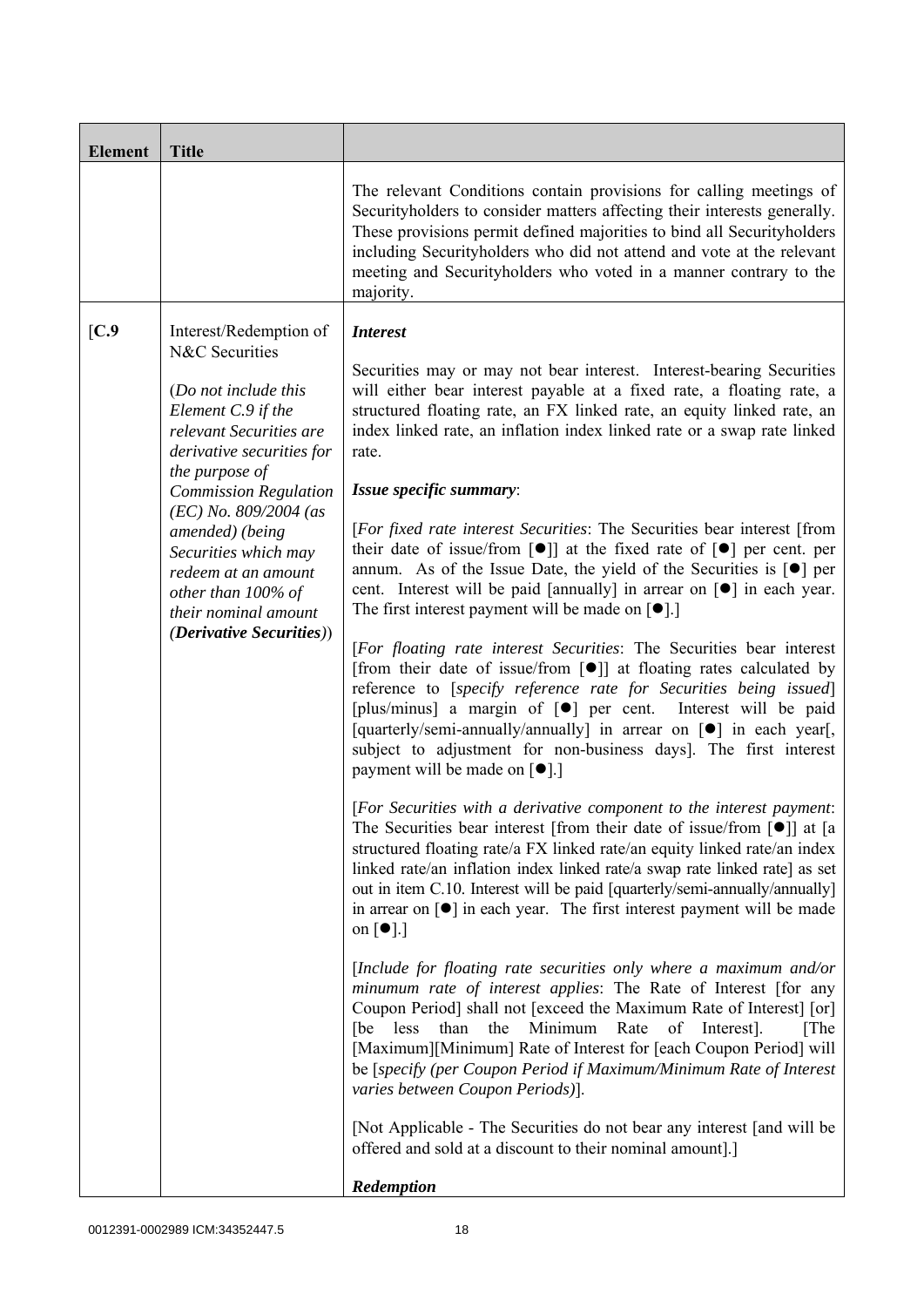| <b>Element</b> | <b>Title</b>                                                                            |                                                                                                                                                                                                                                                                                                                                                                                                                                                                                                                                                                                                                                                                                                                                                                                                                                                                                                                                                                                                                                                                                                                                                                                       |
|----------------|-----------------------------------------------------------------------------------------|---------------------------------------------------------------------------------------------------------------------------------------------------------------------------------------------------------------------------------------------------------------------------------------------------------------------------------------------------------------------------------------------------------------------------------------------------------------------------------------------------------------------------------------------------------------------------------------------------------------------------------------------------------------------------------------------------------------------------------------------------------------------------------------------------------------------------------------------------------------------------------------------------------------------------------------------------------------------------------------------------------------------------------------------------------------------------------------------------------------------------------------------------------------------------------------|
|                |                                                                                         | The terms under which Securities may be redeemed (including the<br>maturity date and the price at which they will be redeemed on the<br>maturity date as well as any provisions relating to early redemption)<br>will be agreed between the Issuer and the relevant Dealer at the time<br>of issue of the relevant Securities.                                                                                                                                                                                                                                                                                                                                                                                                                                                                                                                                                                                                                                                                                                                                                                                                                                                        |
|                |                                                                                         | Issue specific summary:                                                                                                                                                                                                                                                                                                                                                                                                                                                                                                                                                                                                                                                                                                                                                                                                                                                                                                                                                                                                                                                                                                                                                               |
|                |                                                                                         | Unless previously redeemed or cancelled, each Security will be<br>redeemed on [ <i>Insert relevant Maturity Date</i> ] at [par/[●] per cent. of<br>its nominal amount].                                                                                                                                                                                                                                                                                                                                                                                                                                                                                                                                                                                                                                                                                                                                                                                                                                                                                                                                                                                                               |
|                |                                                                                         | The Securities may be redeemed early [for tax reasons][[,] at the<br>option of the Issuer][[,] at the option of security holders][[,][and] upon<br>the occurrence of certain regulatory events or inconvertibility<br>events]][[,][and] in circumstances where the performance of the<br>Issuer's [or the Guarantor's] obligations under the Securities [or the<br>Guarantee (as applicable)] has or will become unlawful, illegal or<br>otherwise prohibited] [and following the occurrence of certain events<br>relating to [the][any] [asset][or][basis] by reference to which the<br>return on the Securities may be determined including those<br>[Adjustment][and][Disruption] Events described in Element C.10<br>below] at [specify each permutation of the early redemption price<br>from the Conditions (including, where relevant, replicating the<br>method by which the relevant early redemption price will be<br>calculated from the Conditions) and the circumstances in which each<br>such permutation may apply in accordance with the Conditions. If<br>relevant, specify any maximum or minimum redemption amounts,<br>applicable to the Securities being issued. |
|                |                                                                                         | <b>Representative of Securityholders</b>                                                                                                                                                                                                                                                                                                                                                                                                                                                                                                                                                                                                                                                                                                                                                                                                                                                                                                                                                                                                                                                                                                                                              |
|                |                                                                                         | Not Applicable – No representative of the Security holders has been<br>appointed by the Issuer.                                                                                                                                                                                                                                                                                                                                                                                                                                                                                                                                                                                                                                                                                                                                                                                                                                                                                                                                                                                                                                                                                       |
|                |                                                                                         | Please also refer to item C.8 above for rights attaching to the<br>Securities.]                                                                                                                                                                                                                                                                                                                                                                                                                                                                                                                                                                                                                                                                                                                                                                                                                                                                                                                                                                                                                                                                                                       |
| [C.10]         | Derivative component<br>in the interest payment                                         | [Not Applicable – There is no derivative component to the interest<br>payment for the Securities]                                                                                                                                                                                                                                                                                                                                                                                                                                                                                                                                                                                                                                                                                                                                                                                                                                                                                                                                                                                                                                                                                     |
|                | (Do not include this<br>Element C.10 if the                                             | (This Element should be specified as "Not Applicable" if there is no<br>derivative component to the interest payment for the Securities)                                                                                                                                                                                                                                                                                                                                                                                                                                                                                                                                                                                                                                                                                                                                                                                                                                                                                                                                                                                                                                              |
|                | relevant Securities are<br>Derivative Securities as<br>defined in Element C.9<br>above) | [Payments of interest in respect of the Securities will be determined<br>by reference to the performance of the [insert relevant Reference<br><i>Item(s)</i> ]. The Calculation Agent for the Securities is $[•]$ .                                                                                                                                                                                                                                                                                                                                                                                                                                                                                                                                                                                                                                                                                                                                                                                                                                                                                                                                                                   |
|                |                                                                                         | [Insert if applicable:                                                                                                                                                                                                                                                                                                                                                                                                                                                                                                                                                                                                                                                                                                                                                                                                                                                                                                                                                                                                                                                                                                                                                                |
|                |                                                                                         | Coupon Accrual Date means [ $\bullet$ ].                                                                                                                                                                                                                                                                                                                                                                                                                                                                                                                                                                                                                                                                                                                                                                                                                                                                                                                                                                                                                                                                                                                                              |
|                |                                                                                         | Coupon Period means [insert coupon period].                                                                                                                                                                                                                                                                                                                                                                                                                                                                                                                                                                                                                                                                                                                                                                                                                                                                                                                                                                                                                                                                                                                                           |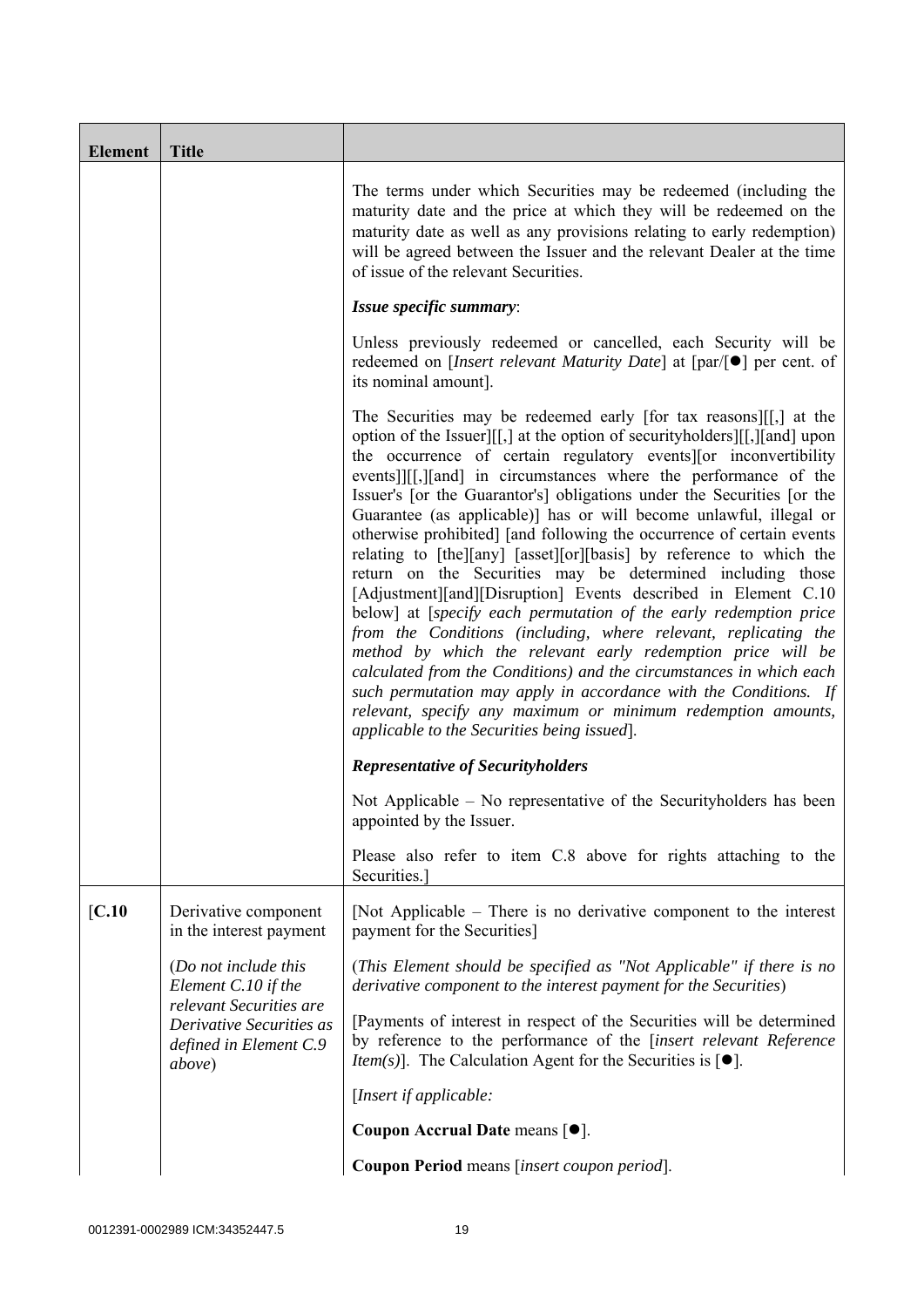| <b>Element</b> | <b>Title</b> |                                                                                                                                                                                                                                                                                                                                                                                                                                                                                                                                                                                                                                                                                                                        |
|----------------|--------------|------------------------------------------------------------------------------------------------------------------------------------------------------------------------------------------------------------------------------------------------------------------------------------------------------------------------------------------------------------------------------------------------------------------------------------------------------------------------------------------------------------------------------------------------------------------------------------------------------------------------------------------------------------------------------------------------------------------------|
|                |              | Coupon Payment Date means [ $\bullet$ ].]                                                                                                                                                                                                                                                                                                                                                                                                                                                                                                                                                                                                                                                                              |
|                |              | [Include where a maximum and/or minumum rate of interest<br><i>applies:</i> Notwithstanding the Rate of Interest that may be<br>calculated in accordance with the provisions set out below, the<br>Rate of Interest [for any Coupon Period] shall not [exceed the<br>Maximum Rate of Interest [or] [be less than the Minimum Rate<br>of Interest]. [The [Maximum][Minimum] Rate of Interest for<br>[each Coupon Period] will be [specify (per Coupon Period if<br>Maximum/Minimum Rate of Interest varies between Coupon<br>$Periods$ ].]                                                                                                                                                                              |
|                |              | [In the case of Fixed FX Interest N&C Securities: The interest<br>payable in respect of the Securities will be an amount in the<br>Settlement Currency.                                                                                                                                                                                                                                                                                                                                                                                                                                                                                                                                                                |
|                |              | The Rate of Interest for each Coupon Period shall be a rate expressed as<br>a percentage (which will not be less than, but may be equal to, zero)<br>calculated by the Calculation Agent equal to [in the case of a Fixed FX<br>Interest N&C Security specified as a Currency 2 Fixed Rate N&C<br>Security: the Base Rate of Interest multiplied by the relevant Settlement<br>Rate, calculated by the Calculation Agent as of the relevant Valuation<br>Date] [in the case of a Fixed FX Interest N&C Security specified as a<br>Currency 1 Fixed Rate N&C Security: the Base Rate of Interest divided<br>by the relevant Settlement Rate, calculated by the Calculation Agent as<br>of the relevant Valuation Date]. |
|                |              | Where:                                                                                                                                                                                                                                                                                                                                                                                                                                                                                                                                                                                                                                                                                                                 |
|                |              | <b>Currency Pair</b> means [specify Currency Pairs in form of [insert first]<br>currency]/[insert second currency]] (repeat for each Currency Pair).                                                                                                                                                                                                                                                                                                                                                                                                                                                                                                                                                                   |
|                |              | <b>Base Rate of Interest means <math>\lceil \bullet \rceil</math> per cent.</b>                                                                                                                                                                                                                                                                                                                                                                                                                                                                                                                                                                                                                                        |
|                |              | <b>FX Price Source means [specify per Settlement Rate Option].</b>                                                                                                                                                                                                                                                                                                                                                                                                                                                                                                                                                                                                                                                     |
|                |              | Reference Exchange Rate means the spot exchange rate for the<br>Specified Currency quoted against the Settlement Currency expressed<br>as the number of units of the Specified Currency quoted per one unit<br>of the Settlement Currency.                                                                                                                                                                                                                                                                                                                                                                                                                                                                             |
|                |              | <b>Relevant Currency</b> means each of the Specified Currency and the<br>Settlement Currency.                                                                                                                                                                                                                                                                                                                                                                                                                                                                                                                                                                                                                          |
|                |              | Settlement Rate means the Reference Exchange Rate on the relevant<br>Valuation Date at the Valuation Time as determined by the<br>Calculation Agent by reference to the Settlement Rate Option (and<br>such determination may be made, without limitation, with such<br>adjustments as are, at the discretion of the Calculation Agent,<br>necessary to the published quoting conventions and/or implying the<br>Reference Exchange Rate from more than one Settlement Rate<br>Option) unless any applicable disruption event exists or occurs, in                                                                                                                                                                     |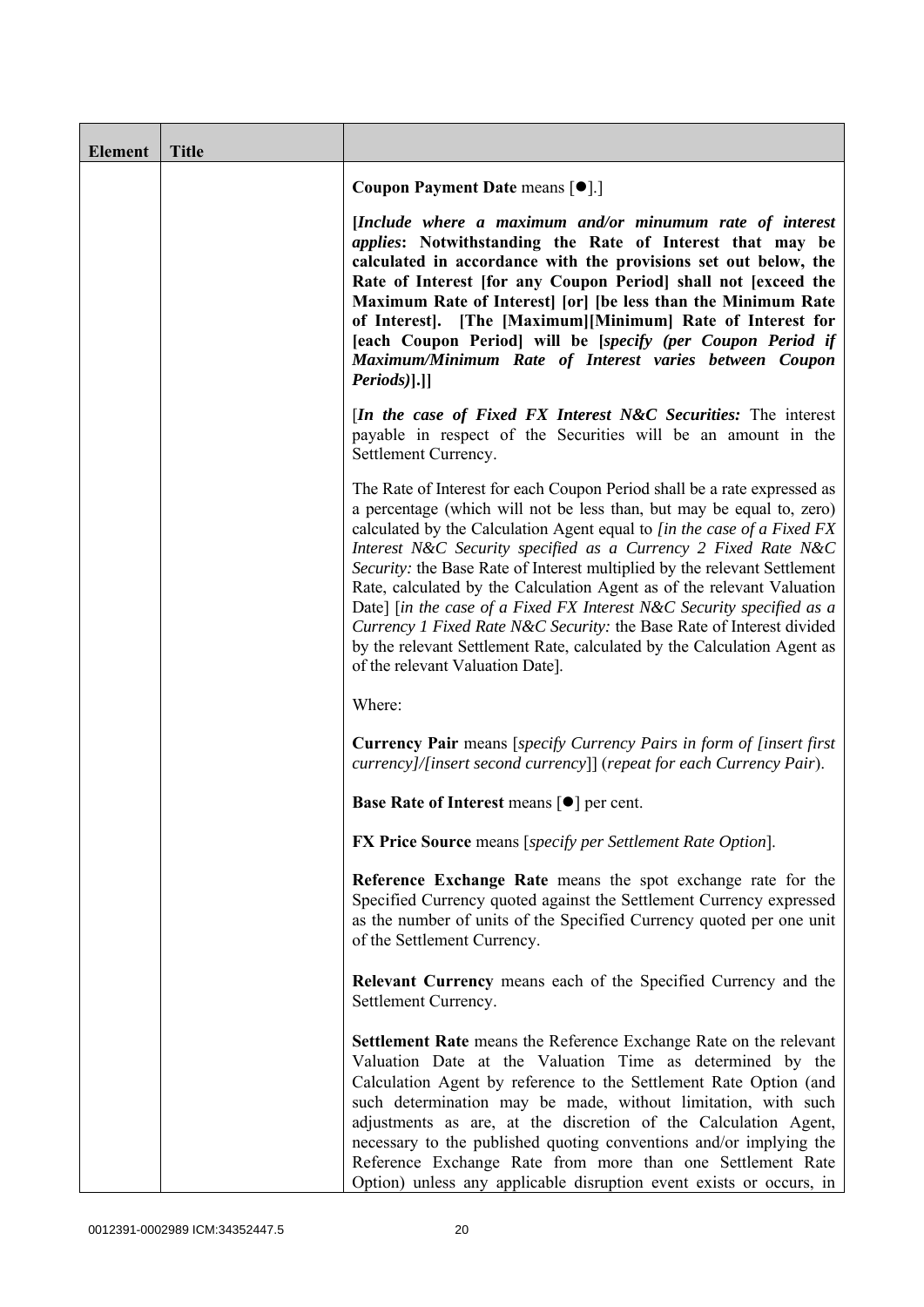| <b>Element</b> | <b>Title</b> |                                                                                                                                                                                                                                                                                                                                                                                                                                                                                    |
|----------------|--------------|------------------------------------------------------------------------------------------------------------------------------------------------------------------------------------------------------------------------------------------------------------------------------------------------------------------------------------------------------------------------------------------------------------------------------------------------------------------------------------|
|                |              | which case, the Settlement Rate will be determined by the Calculation<br>Agent.                                                                                                                                                                                                                                                                                                                                                                                                    |
|                |              | <b>Settlement Rate Option</b> means the rate published for the Specified<br>Currency/Settlement Currency fixing rate on the FX Price Source at or<br>about the Valuation Time on the relevant Valuation Date or, if the<br>Reference Exchange Rate is to be implied from more than one<br>Settlement Rate Option, the rate, for each Currency Pair, published for<br>the Currency Pair fixing rate on the FX Price Source at or about the<br>Valuation Time on the Valuation Date. |
|                |              | Valuation Date means $[\bullet].$                                                                                                                                                                                                                                                                                                                                                                                                                                                  |
|                |              | <b>Valuation Time means <math>\lceil \bullet \rceil</math>.</b>                                                                                                                                                                                                                                                                                                                                                                                                                    |
|                |              | [In the case of Equity Basket Conditional Interest N&C Securities:<br>The Rate of Interest in respect of a Coupon Payment Date shall be a<br>rate expressed as a percentage (which will not be less than, but may be<br>equal to, zero) calculated by the Calculation Agent equal to:                                                                                                                                                                                              |
|                |              | if no Conditional Coupon Barrier Event has occurred on the<br>(a)<br>Observation Date immediately preceding such Coupon<br>Payment Date, the Base Rate of Interest; or                                                                                                                                                                                                                                                                                                             |
|                |              | if a Conditional Coupon Barrier Event has occurred on the<br>(b)<br>Observation Date immediately preceding such Coupon<br>Payment Date, the Floor Rate of Interest.                                                                                                                                                                                                                                                                                                                |
|                |              | All Equity Basket Conditional Interest N&C Securities<br>are<br>Conditional Interest N&C Securities.                                                                                                                                                                                                                                                                                                                                                                               |
|                |              | Where:                                                                                                                                                                                                                                                                                                                                                                                                                                                                             |
|                |              | Base Rate of Interest means [ $\bullet$ ] per cent. per annum.                                                                                                                                                                                                                                                                                                                                                                                                                     |
|                |              | <b>Conditional Coupon Barrier Event means the Coupon Reference</b><br>Performance in respect of any Share on an Observation Date is equal<br>to or less than the Conditional Coupon Barrier Level in respect of<br>such Observation Date.                                                                                                                                                                                                                                          |
|                |              | <b>Conditional Coupon Barrier Level means [specify % for each</b><br>Observation Date].                                                                                                                                                                                                                                                                                                                                                                                            |
|                |              | Coupon Reference Performance means, in respect of an Observation<br>Date and a Share, a percentage determined by the Calculation Agent<br>equal to the Reference Performance of such Share in respect of such<br>Observation Date.                                                                                                                                                                                                                                                 |
|                |              | Floor Rate of Interest means [●] per cent.                                                                                                                                                                                                                                                                                                                                                                                                                                         |
|                |              | i means a Share.                                                                                                                                                                                                                                                                                                                                                                                                                                                                   |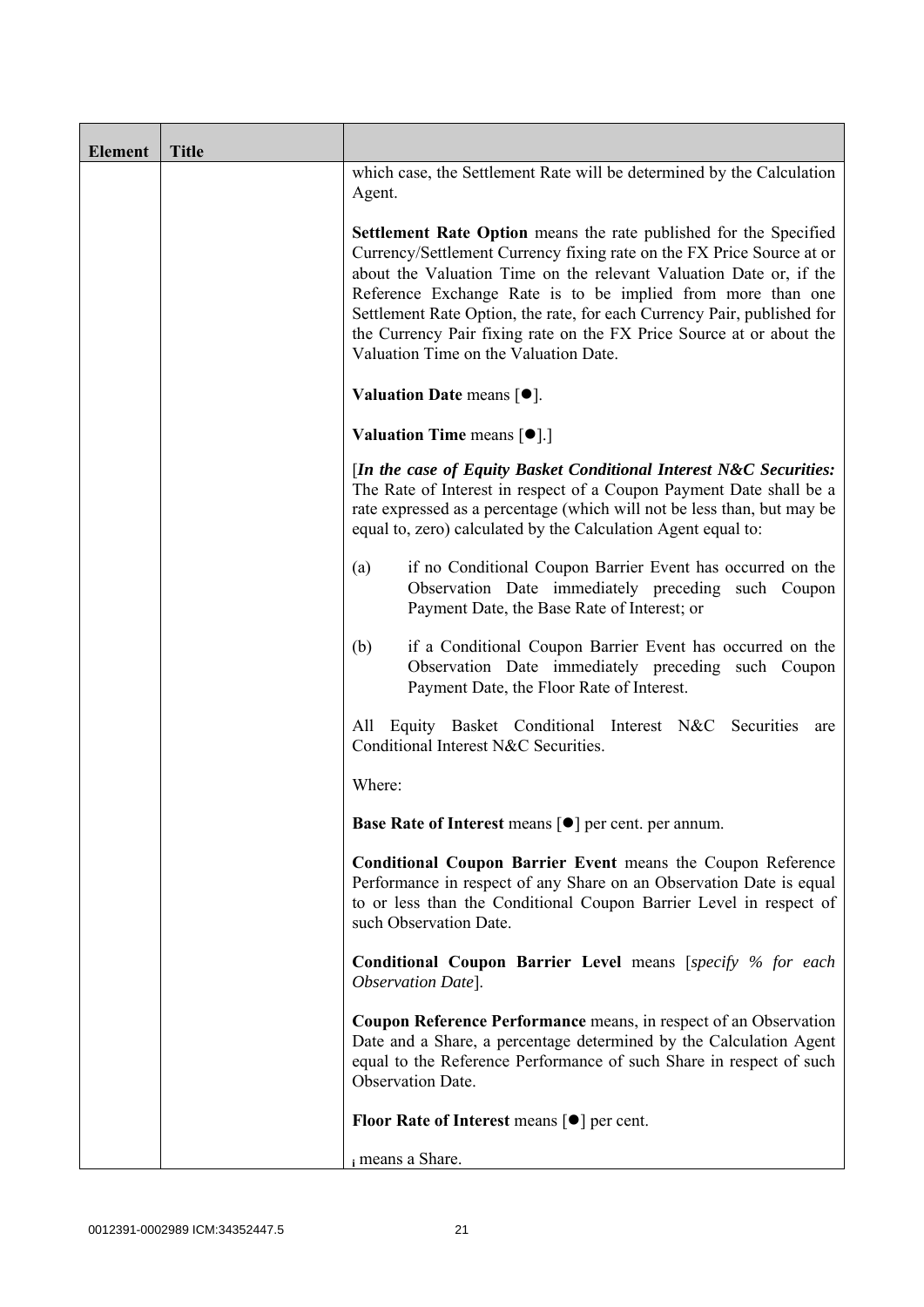| <b>Element</b> | <b>Title</b> |                                                                                                                                                                                                                                                                                      |
|----------------|--------------|--------------------------------------------------------------------------------------------------------------------------------------------------------------------------------------------------------------------------------------------------------------------------------------|
|                |              | Initial Valuation Date means $[•]$ .                                                                                                                                                                                                                                                 |
|                |              | o means an Observation Date.                                                                                                                                                                                                                                                         |
|                |              | <b>Observation Date means <math>[•]</math>.</b>                                                                                                                                                                                                                                      |
|                |              | <b>Observation Price</b> means, in respect of an Observation Date and a<br>Share, an amount equal to the price per share in respect of such Share<br>quoted on the applicable exchange at the Valuation Time on such<br>Observation Date.                                            |
|                |              | Reference Performance means, in respect of an Observation Date<br>and a Share, a rate expressed as a percentage (which will not be less<br>than, but may be equal to, zero) calculated by the Calculation Agent in<br>accordance with the following formula:                         |
|                |              | Observation Price <sub>i.o</sub><br>Strike Price;                                                                                                                                                                                                                                    |
|                |              | <b>Share</b> means $[①]$ .                                                                                                                                                                                                                                                           |
|                |              | Strike Price means, in relation to a Share, the price per share in<br>respect of such Share quoted on the applicable exchange at the<br>Valuation Time on the Initial Valuation Date.                                                                                                |
|                |              | <b>Valuation Time means <math>\lceil \bullet \rceil</math>.</b>                                                                                                                                                                                                                      |
|                |              | [In the case of Index Basket Conditional Interest N&C Securities:<br>The Rate of Interest in respect of a Coupon Payment Date shall be a<br>rate expressed as a percentage (which will not be less than, but may be<br>equal to, zero) calculated by the Calculation Agent equal to: |
|                |              | if no Conditional Coupon Barrier Event has occurred on the<br>(a)<br>Observation Date immediately preceding such Coupon<br>Payment Date, the Base Rate of Interest; or                                                                                                               |
|                |              | if a Conditional Coupon Barrier Event has occurred on the<br>(b)<br>Observation Date immediately preceding such Coupon<br>Payment Date, the Floor Rate of Interest.                                                                                                                  |
|                |              | All Index Basket Conditional Interest N&C Securities are Conditional<br>Interest N&C Securities.                                                                                                                                                                                     |
|                |              | Where:                                                                                                                                                                                                                                                                               |
|                |              | <b>Base Rate of Interest means <math>\lceil \bullet \rceil</math> per cent.</b>                                                                                                                                                                                                      |
|                |              | <b>Conditional Coupon Barrier Event means the Coupon Reference</b><br>Performance in respect of any Index on an Observation Date is equal<br>to or less than the Conditional Coupon Barrier Level in respect of<br>such Observation Date.                                            |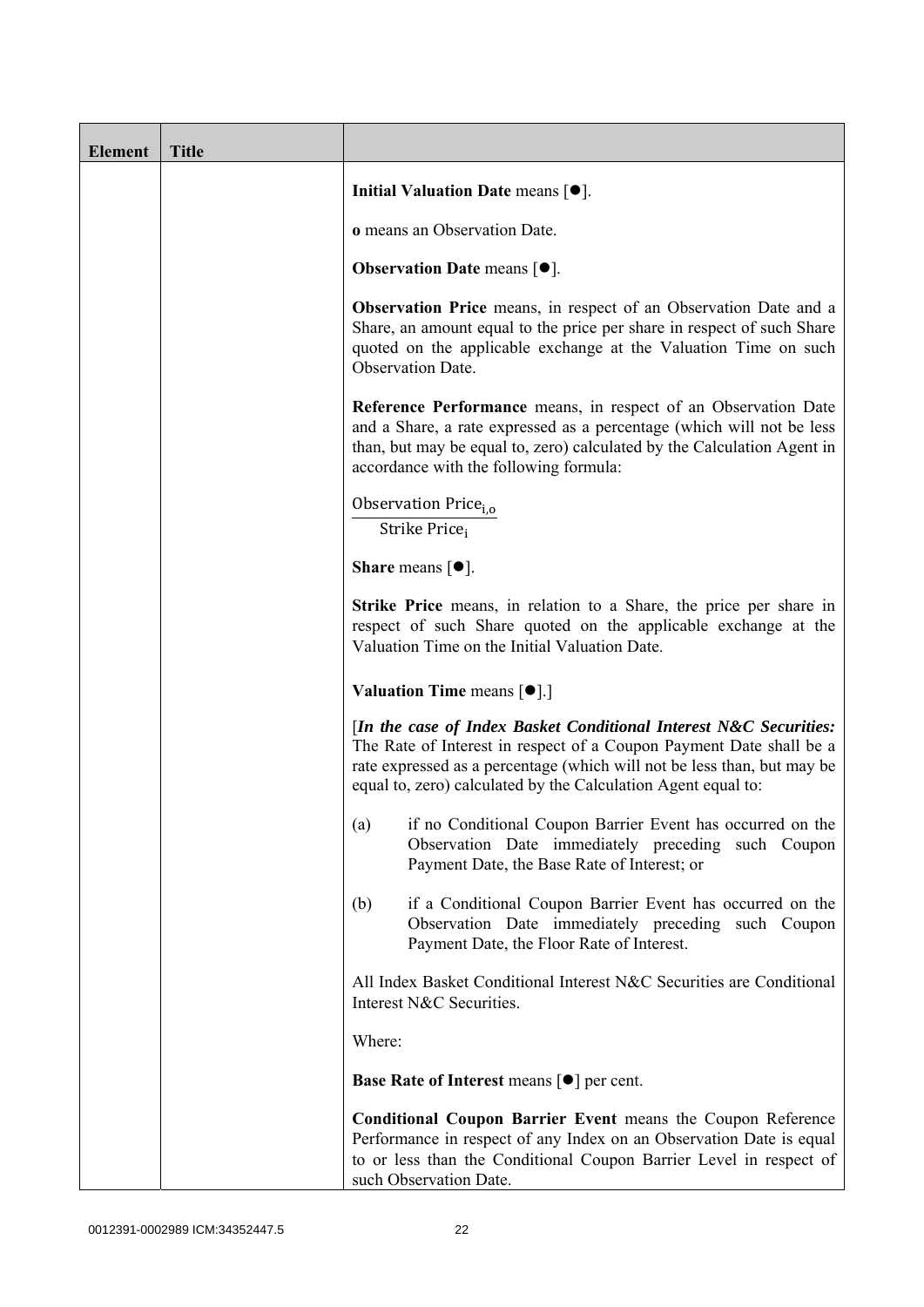| <b>Element</b> | <b>Title</b> |                                                                                                                                                                                                                                                                      |
|----------------|--------------|----------------------------------------------------------------------------------------------------------------------------------------------------------------------------------------------------------------------------------------------------------------------|
|                |              | <b>Conditional Coupon Barrier Level means [specify % for each</b><br>Observation Date].                                                                                                                                                                              |
|                |              | <b>Coupon Reference Performance</b> means, in respect of an Observation<br>Date and an Index, a percentage determined by the Calculation Agent<br>equal to the Reference Performance of such Index in respect of such<br>Observation Date.                           |
|                |              | Floor Rate of Interest means [●] per cent.                                                                                                                                                                                                                           |
|                |              | i means an Index.                                                                                                                                                                                                                                                    |
|                |              | <b>Index</b> means $\lceil \bullet \rceil$ .                                                                                                                                                                                                                         |
|                |              | Initial Valuation Date means $[•]$ .                                                                                                                                                                                                                                 |
|                |              | o means an Observation Date.                                                                                                                                                                                                                                         |
|                |              | <b>Observation Date means <math>\lceil \bullet \rceil</math>.</b>                                                                                                                                                                                                    |
|                |              | <b>Observation Level</b> means, in respect of an Observation Date and an<br>Index, an amount equal to the closing level of such Index, as<br>calculated and announced by the relevant index sponsor, at the<br>Valuation Time on such Observation Date.              |
|                |              | <b>Reference Performance</b> means, in respect of an Observation Date and<br>an Index, a rate expressed as a percentage (which will not be less than,<br>but may be equal to, zero) calculated by the Calculation Agent in<br>accordance with the following formula: |
|                |              | Observation Level <sub>i,o</sub><br>Strike Level,                                                                                                                                                                                                                    |
|                |              | <b>Strike Level</b> means, in relation to an Index, the closing level of such<br>Index, as calculated and announced by the relevant index sponsor, at<br>the Valuation Time on the Initial Valuation Date.                                                           |
|                |              | <b>Valuation Time means <math>\lceil \bullet \rceil</math>.</b>                                                                                                                                                                                                      |
|                |              | [In the case of Multi-Rate Interest N&C Securities: The Rate of<br>Interest for each Coupon Period shall be a rate expressed as a<br>percentage (which will not be less than, but may be equal to, zero)<br>calculated by the Calculation Agent equal to:            |
|                |              | the Cap; or, if lesser<br>(a)                                                                                                                                                                                                                                        |
|                |              | (i) the Floor or, if greater, (ii) the Rates Performance in<br>(b)<br>respect of such Coupon Period.                                                                                                                                                                 |
|                |              | Where:                                                                                                                                                                                                                                                               |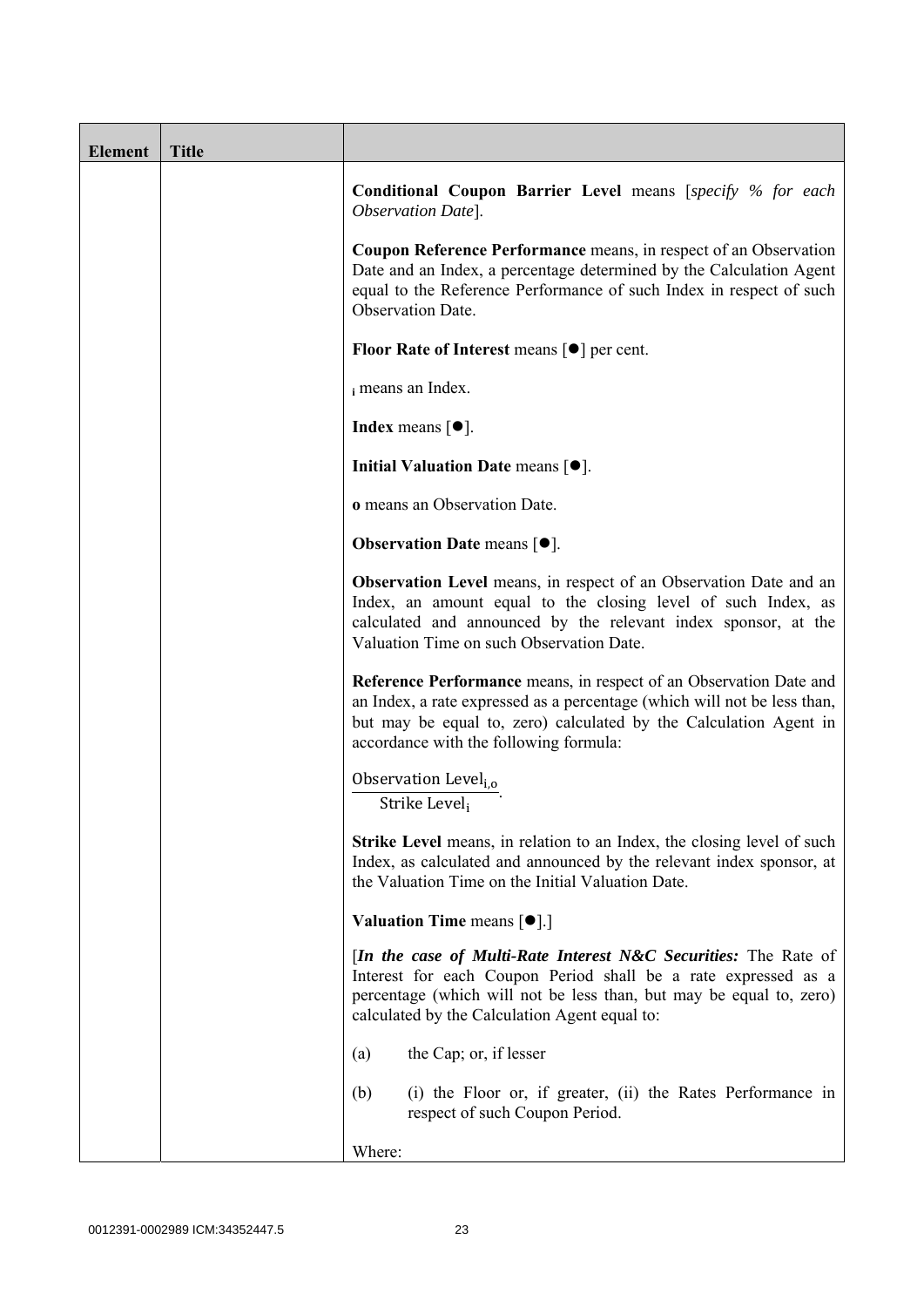| <b>Element</b> | <b>Title</b> |                                                                                                                                                                                                                                                                                                                                                                                                                                                                                                                                                                                                                                                                                                                |
|----------------|--------------|----------------------------------------------------------------------------------------------------------------------------------------------------------------------------------------------------------------------------------------------------------------------------------------------------------------------------------------------------------------------------------------------------------------------------------------------------------------------------------------------------------------------------------------------------------------------------------------------------------------------------------------------------------------------------------------------------------------|
|                |              | Cap means $\lceil \bullet \rceil$ per cent.                                                                                                                                                                                                                                                                                                                                                                                                                                                                                                                                                                                                                                                                    |
|                |              | <b>Designated Maturity</b> means, in respect of the First Rate $[\bullet]$ and in<br>respect of the Second Rate $[•]$ .                                                                                                                                                                                                                                                                                                                                                                                                                                                                                                                                                                                        |
|                |              | First Rate means, in respect of a Coupon Period, the rate that would<br>be determined for that Coupon Period were the floating rate N&C<br>Security provisions of the Conditions to apply to determine the First<br>Rate, with the floating rate being calculated by reference to [specify]<br>first reference rate for Securities being issued and were ISDA<br>Determination to be applicable for such purposes[, provided that [(i)]<br>[if the rate so calculated is greater than the relevant First Rate Cap, the<br>First Rate shall be the First Rate Cap][; and][ $[(ii)]$ if the rate so<br>calculated is less than the relevant First Rate Floor, the First Rate shall<br>be the First Rate Floor]]. |
|                |              | First Rate Amount means [specify for each Coupon Period].                                                                                                                                                                                                                                                                                                                                                                                                                                                                                                                                                                                                                                                      |
|                |              | [First Rate Cap means [specify for each Coupon Period].]                                                                                                                                                                                                                                                                                                                                                                                                                                                                                                                                                                                                                                                       |
|                |              | [First Rate Floor means [specify for each Coupon Period].]                                                                                                                                                                                                                                                                                                                                                                                                                                                                                                                                                                                                                                                     |
|                |              | <b>Floating Rate Option</b> means, in respect of the First Rate $\lceil \bullet \rceil$ and in<br>respect of the Second Rate $[•]$ .                                                                                                                                                                                                                                                                                                                                                                                                                                                                                                                                                                           |
|                |              | <b>Floor</b> means $\lceil \bullet \rceil$ per cent.                                                                                                                                                                                                                                                                                                                                                                                                                                                                                                                                                                                                                                                           |
|                |              | Rates Performance means, in respect of a Coupon Period, a rate<br>expressed as a percentage calculated by the Calculation Agent equal to<br>the sum of:                                                                                                                                                                                                                                                                                                                                                                                                                                                                                                                                                        |
|                |              | the product of (i) the First Rate Amount and (ii) the First Rate,<br>(a)<br>in each case in respect of such Coupon Period;                                                                                                                                                                                                                                                                                                                                                                                                                                                                                                                                                                                     |
|                |              | the product of (i) the Second Rate Amount and (ii) the Second<br>(b)<br>Rate, in each case in respect of such Coupon Period; and                                                                                                                                                                                                                                                                                                                                                                                                                                                                                                                                                                               |
|                |              | the Third Rate in respect of such Coupon Period.<br>(c)                                                                                                                                                                                                                                                                                                                                                                                                                                                                                                                                                                                                                                                        |
|                |              | <b>Reset Date</b> means, in respect of the First Rate: [ <i>specify the first day of</i><br>the Coupon Period) [specify the last day of the Coupon Period] and in<br>respect of the Second Rate: [specify the first day of the Coupon<br>Period /[specify the last day of the Coupon Period].                                                                                                                                                                                                                                                                                                                                                                                                                  |
|                |              | <b>Second Rate</b> means, in respect of a Coupon Period, the rate that<br>would be determined for that Coupon Period were the floating rate<br>N&C Security provisions of the Conditions to apply to determine the<br>Second Rate, with the floating rate being calculated by reference to<br>[specify second reference rate for Securities being issued] and were<br>ISDA Determination to be applicable for such purposes[, provided<br>that [(i)] [if the rate so calculated is greater than the relevant Second                                                                                                                                                                                            |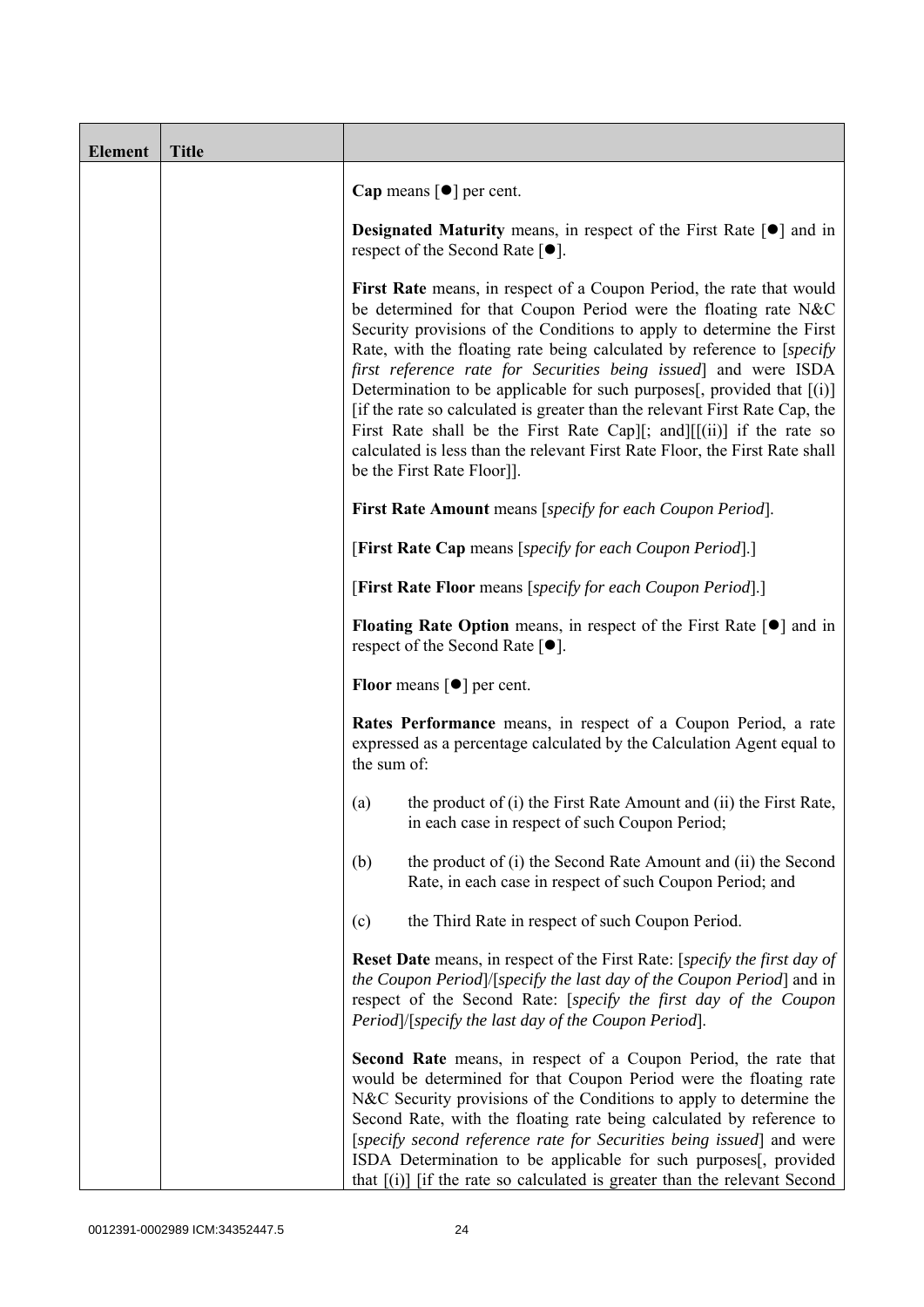| <b>Element</b> | <b>Title</b> |                                                                                                                                                                                                                                                                                                                                                                                                               |
|----------------|--------------|---------------------------------------------------------------------------------------------------------------------------------------------------------------------------------------------------------------------------------------------------------------------------------------------------------------------------------------------------------------------------------------------------------------|
|                |              | Rate Cap, the Second Rate shall be the Second Rate Cap][; and][ $[(ii)]$ ]<br>if the rate so calculated is less than the relevant Second Rate Floor, the<br>Second Rate shall be the Second Rate Floor]].                                                                                                                                                                                                     |
|                |              | Second Rate Amount means [specify for each Coupon Period].                                                                                                                                                                                                                                                                                                                                                    |
|                |              | [Second Rate Cap means [specify for each Coupon Period].]                                                                                                                                                                                                                                                                                                                                                     |
|                |              | [Second Rate Floor means [specify for each Coupon Period].]                                                                                                                                                                                                                                                                                                                                                   |
|                |              | <b>Third Rate</b> means [specify for each Coupon Period].]                                                                                                                                                                                                                                                                                                                                                    |
|                |              | <i>In the case of Range Accrual Interest N&amp;C Securities:</i> The Rate of<br>Interest for each Coupon Period shall be a rate expressed as a<br>percentage which will not be [greater than the Rate of Interest Cap or]<br>less than the Rate of Interest Floor but will otherwise be calculated by<br>the Calculation Agent as equal to the product of $(a)$ and $(b)$ below:                              |
|                |              | the lesser of $(i)$ and $(ii)$ below:<br>(a)                                                                                                                                                                                                                                                                                                                                                                  |
|                |              | (i)<br>the Rates Performance Cap; or                                                                                                                                                                                                                                                                                                                                                                          |
|                |              | the greater of $(x)$ the Rates Performance Floor and $(y)$<br>(ii)<br>the Rates Performance in respect of such Coupon<br>Period; and                                                                                                                                                                                                                                                                          |
|                |              | (b)<br>the Range Day Accrual Rate in respect of such Coupon<br>Period.                                                                                                                                                                                                                                                                                                                                        |
|                |              | Where:                                                                                                                                                                                                                                                                                                                                                                                                        |
|                |              | <b>Designated Maturity</b> means, in respect of the First Rate: $[•]$ , in<br>respect of the Second Rate: [●] [and in respect of the Range Day<br>Rate: [ $\bullet$ ]][in respect of Dual Rate 1: [ $\bullet$ ] and in respect of Dual Rate<br>$2: [\bullet]$ ].                                                                                                                                              |
|                |              | <b>[Dual Rate 1</b> means in respect of any day, the rate that would be<br>determined for that day were the floating rate N&C Security<br>provisions of the Conditions to apply to determine Dual Rate 1, with<br>the floating rate being calculated by reference to [specify Dual Rate 1]<br>reference rate for Securities being issued] and were ISDA<br>Determination to be applicable for such purposes.] |
|                |              | <b>[Dual Rate 2</b> means in respect of any day, the rate that would be<br>determined for that day were the floating rate N&C Security<br>provisions of the Conditions to apply to determine Dual Rate 2, with<br>the floating rate being calculated by reference to [specify Dual Rate 2<br>reference rate for Securities being issued] and were ISDA<br>Determination to be applicable for such purposes.]  |
|                |              | First Rate means, in respect of a Coupon Period, the rate that would<br>be determined for that Coupon Period were the floating rate N&C<br>Security provisions of the Conditions to apply to determine the First                                                                                                                                                                                              |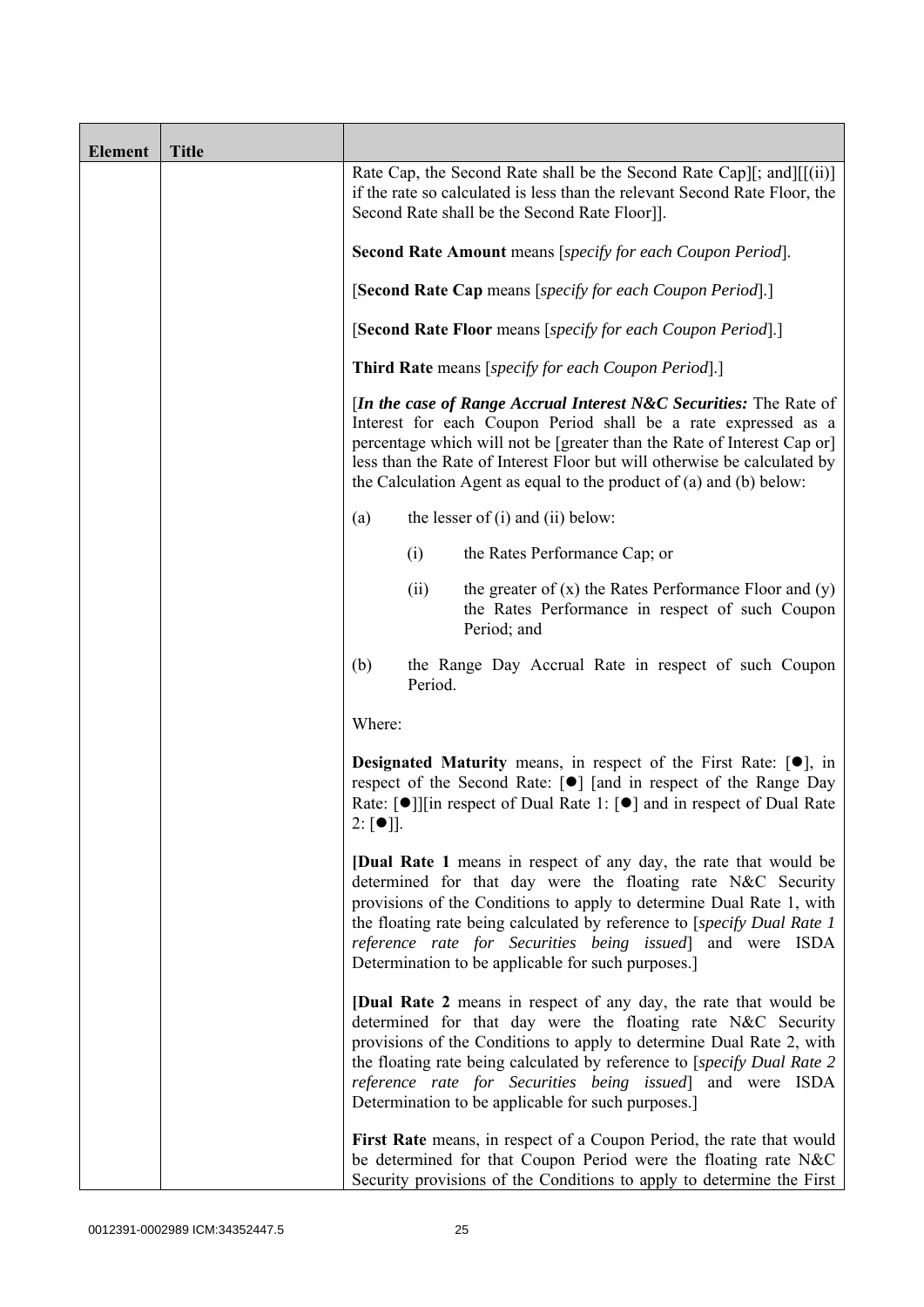| <b>Element</b> | <b>Title</b> |                                                                                                                                                                                                                                                                                               |                                                                                                                                                                                                                                                                                                                                                                                                                               |  |
|----------------|--------------|-----------------------------------------------------------------------------------------------------------------------------------------------------------------------------------------------------------------------------------------------------------------------------------------------|-------------------------------------------------------------------------------------------------------------------------------------------------------------------------------------------------------------------------------------------------------------------------------------------------------------------------------------------------------------------------------------------------------------------------------|--|
|                |              |                                                                                                                                                                                                                                                                                               | Rate, with the floating rate being calculated by reference to [specify]<br>first reference rate for Securities being issued and were ISDA<br>Determination to be applicable for such purposes.                                                                                                                                                                                                                                |  |
|                |              | First Rate Amount means [specify for each Coupon Period].                                                                                                                                                                                                                                     |                                                                                                                                                                                                                                                                                                                                                                                                                               |  |
|                |              | <b>Floating Rate Option</b> means, in respect of the First Rate: $[•]$ , in respect<br>of the Second Rate: [ $\bullet$ ] [and in respect of the Range Day Rate: [ $\bullet$ ]][in<br>respect of Dual Rate 1: $\lceil \bullet \rceil$ and in respect of Dual Rate 2: $\lceil \bullet \rceil$ . |                                                                                                                                                                                                                                                                                                                                                                                                                               |  |
|                |              |                                                                                                                                                                                                                                                                                               | Lower Barrier means $\lceil \bullet \rceil$ per cent.                                                                                                                                                                                                                                                                                                                                                                         |  |
|                |              |                                                                                                                                                                                                                                                                                               | <b>Range Day Rate means:</b>                                                                                                                                                                                                                                                                                                                                                                                                  |  |
|                |              |                                                                                                                                                                                                                                                                                               | [Insert if Single Rate Determination applies:                                                                                                                                                                                                                                                                                                                                                                                 |  |
|                |              | (a)                                                                                                                                                                                                                                                                                           | in respect of a day that is a Rate Determination Date, the rate<br>that would be determined for that day were the floating rate<br>N&C Security provisions of the Conditions to apply to<br>determine the Range Day Rate, with the floating rate being<br>calculated by reference to [specify range day reference rate<br>for Securities being issued] and were ISDA Determination to<br>be applicable for such purposes; and |  |
|                |              | (b)                                                                                                                                                                                                                                                                                           | in respect of a day that is not a Rate Determination Date, the<br>Range Day Rate in respect of the Rate Determination Date<br>immediately preceding such day.]                                                                                                                                                                                                                                                                |  |
|                |              |                                                                                                                                                                                                                                                                                               | [Insert if Dual Rate Determination applies:                                                                                                                                                                                                                                                                                                                                                                                   |  |
|                |              | (a)                                                                                                                                                                                                                                                                                           | in respect of a day that is a Rate Determination Date, a rate<br>calculated as follows:                                                                                                                                                                                                                                                                                                                                       |  |
|                |              |                                                                                                                                                                                                                                                                                               | Range Day Rate = Dual Rate 1 <i>minus</i> Dual Rate 2; and                                                                                                                                                                                                                                                                                                                                                                    |  |
|                |              | (b)                                                                                                                                                                                                                                                                                           | in respect of a day that is not a Rate Determination Date, the<br>Range Day Rate in respect of the Rate Determination Date<br>immediately preceding such day.]                                                                                                                                                                                                                                                                |  |
|                |              |                                                                                                                                                                                                                                                                                               | <b>Range Day Accrual Rate</b> means, in respect of a Coupon Period[:][,]<br>[If Single Rate Observation Date applies, insert:                                                                                                                                                                                                                                                                                                 |  |
|                |              | (a)                                                                                                                                                                                                                                                                                           | if on the relevant Rate Observation Date the Range Day Rate<br>is equal to or greater than the Lower Barrier and equal to or<br>less than the Upper Barrier, then 1; and                                                                                                                                                                                                                                                      |  |
|                |              | (b)                                                                                                                                                                                                                                                                                           | if on the relevant Rate Observation Date the Range Day Rate<br>is lower than the Lower Barrier or greater than the Upper<br>Barrier, then zero,                                                                                                                                                                                                                                                                               |  |
|                |              |                                                                                                                                                                                                                                                                                               | provided that, in each case, if the Rate Observation Date is not a Rate<br>Determination Date, the Range Day Rate used for these purposes shall<br>be the Range Day Rate in respect of the Rate Determination Date<br>immediately preceding such Rate Observation Date.][If Single Rate                                                                                                                                       |  |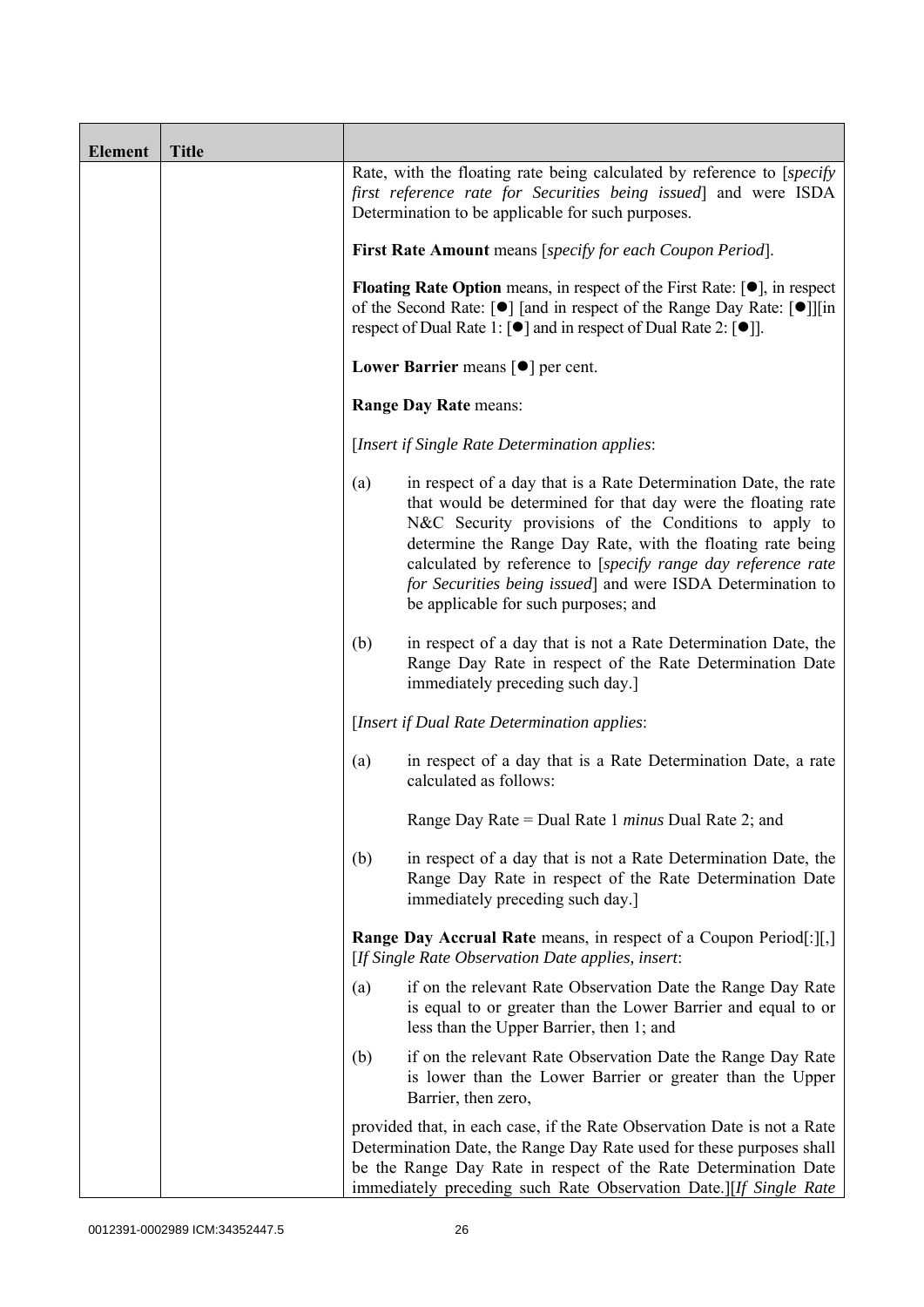| <b>Element</b> | <b>Title</b> |                                                                                                                                                                                                                                                                                                                       |                                                                                                                                                                                                                                                                                                                                                                                                                                                                   |  |  |
|----------------|--------------|-----------------------------------------------------------------------------------------------------------------------------------------------------------------------------------------------------------------------------------------------------------------------------------------------------------------------|-------------------------------------------------------------------------------------------------------------------------------------------------------------------------------------------------------------------------------------------------------------------------------------------------------------------------------------------------------------------------------------------------------------------------------------------------------------------|--|--|
|                |              | Observation Date does not apply, insert: a rate expressed as a<br>percentage calculated by the Calculation Agent equal to the quotient<br>of (a) the Range Day Numerator (as numerator) and (b) the Range<br>Day Denominator (as denominator), in each case in respect of such<br>Coupon Period.]                     |                                                                                                                                                                                                                                                                                                                                                                                                                                                                   |  |  |
|                |              | <b>[Range Day Denominator</b> means, in respect of a Coupon Period, the<br>total number of [calendar days][Business Days] in such Coupon<br>Period.]                                                                                                                                                                  |                                                                                                                                                                                                                                                                                                                                                                                                                                                                   |  |  |
|                |              |                                                                                                                                                                                                                                                                                                                       | [Range Day Numerator means, in respect of a Coupon Period, the<br>total number of [calendar days][Business Days] in such Coupon<br>Period in respect of which the Range Day Rate is equal to or greater<br>than the Lower Barrier and equal to or less than the Upper Barrier,<br>provided that the Range Day Rate for each [calendar day] [Business<br>Day] falling on or after the Rate Cut-off Date shall be the Range Day<br>Rate for the Rate Cut-off Date.] |  |  |
|                |              |                                                                                                                                                                                                                                                                                                                       | <b>[Rate Cut-off Date</b> means the [ $\bullet$ ] [calendar day] [Business Day]<br>prior to the Coupon Payment Date (unadjusted for any business day<br>convention) for the relevant Coupon Period.]                                                                                                                                                                                                                                                              |  |  |
|                |              | Rate Determination Centre means [ $\bullet$ ]/[TARGET 2].                                                                                                                                                                                                                                                             |                                                                                                                                                                                                                                                                                                                                                                                                                                                                   |  |  |
|                |              | Rate Determination Date means a day on which commercial banks<br>and foreign exchange markets settle payments and are open for<br>general business (including dealing in foreign exchange and foreign<br>currency deposits) in $\lceil \bullet \rceil / \lceil a \rceil$ day on which the TARGET2 System is<br>open]. |                                                                                                                                                                                                                                                                                                                                                                                                                                                                   |  |  |
|                |              | [If Single Rate Observation Date applies, insert: Rate Observation<br>Date means, in respect of a Coupon Period, the date specified in<br>respect of such Coupon Period in the applicable Final Terms.]                                                                                                               |                                                                                                                                                                                                                                                                                                                                                                                                                                                                   |  |  |
|                |              |                                                                                                                                                                                                                                                                                                                       | [Rate of Interest Cap means $\lceil \bullet \rceil$ per cent.]                                                                                                                                                                                                                                                                                                                                                                                                    |  |  |
|                |              |                                                                                                                                                                                                                                                                                                                       | Rate of Interest Floor means [[ $\bullet$ ] per cent.][zero].                                                                                                                                                                                                                                                                                                                                                                                                     |  |  |
|                |              | the sum of:                                                                                                                                                                                                                                                                                                           | Rates Performance means, in respect of a Coupon Period, a rate<br>expressed as a percentage calculated by the Calculation Agent equal to                                                                                                                                                                                                                                                                                                                          |  |  |
|                |              | (a)                                                                                                                                                                                                                                                                                                                   | the product of (i) the First Rate Amount and (ii) the<br>First Rate, in each case in respect of such Coupon<br>Period;                                                                                                                                                                                                                                                                                                                                            |  |  |
|                |              | (b)                                                                                                                                                                                                                                                                                                                   | the product of (i) the Second Rate Amount and (ii) the<br>Second Rate, in each case in respect of such Coupon<br>Period; and                                                                                                                                                                                                                                                                                                                                      |  |  |
|                |              | (c)                                                                                                                                                                                                                                                                                                                   | the Third Rate in respect of such Coupon Period.                                                                                                                                                                                                                                                                                                                                                                                                                  |  |  |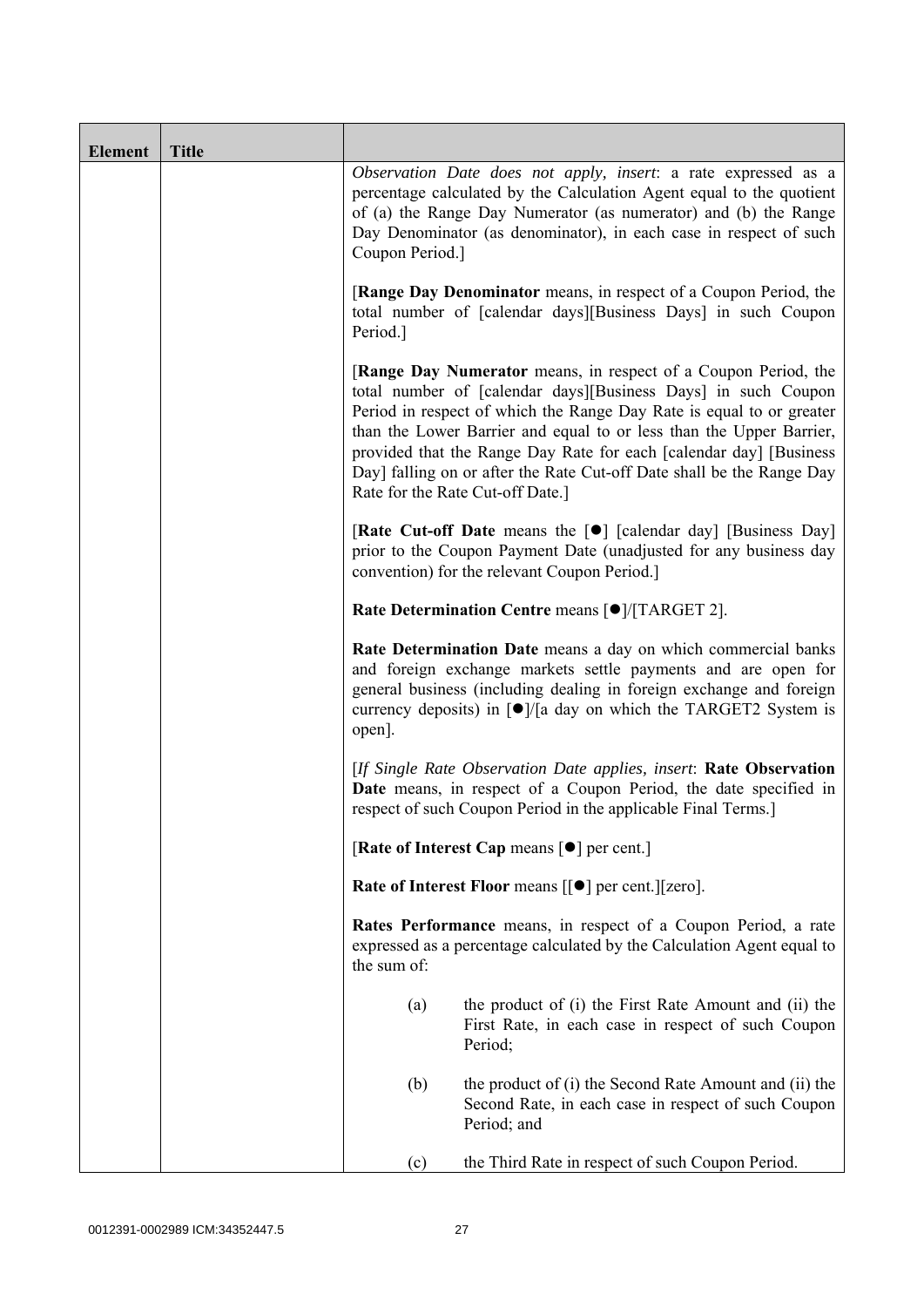| <b>Element</b> | <b>Title</b> |                                                                                                                                                                                                                                                                                                                                                                                                                                                                                                                                                                                                                                                                                                                                                                                                                                                              |         |                                                                                                                                                  |
|----------------|--------------|--------------------------------------------------------------------------------------------------------------------------------------------------------------------------------------------------------------------------------------------------------------------------------------------------------------------------------------------------------------------------------------------------------------------------------------------------------------------------------------------------------------------------------------------------------------------------------------------------------------------------------------------------------------------------------------------------------------------------------------------------------------------------------------------------------------------------------------------------------------|---------|--------------------------------------------------------------------------------------------------------------------------------------------------|
|                |              |                                                                                                                                                                                                                                                                                                                                                                                                                                                                                                                                                                                                                                                                                                                                                                                                                                                              |         | Rates Performance Cap means [ $\bullet$ ] per cent.                                                                                              |
|                |              |                                                                                                                                                                                                                                                                                                                                                                                                                                                                                                                                                                                                                                                                                                                                                                                                                                                              |         | <b>Rates Performance Floor means [●] per cent.</b>                                                                                               |
|                |              | <b>Reset Date</b> means, in respect of the First Rate: [ <i>specify the first day of</i><br>the Coupon Period]/[specify the last day of the Coupon Period], in<br>respect of the Second Rate: [specify the second day of the Coupon<br><i>Period</i> ) [ <i>specify the last day of the Coupon Period</i> ] and in respect of<br>[the Range Day Rate][Dual Rate 1 and Dual Rate 2]: the relevant Rate<br>Determination Date.<br><b>Second Rate</b> means, in respect of a Coupon Period, the rate that<br>would be determined for that Coupon Period were the floating rate<br>N&C Security provisions of the Conditions to apply to determine the<br>Second Rate, with the floating rate being calculated by reference to<br>[specify second reference rate for Securities being issued] and were<br>ISDA Determination to be applicable for such purposes. |         |                                                                                                                                                  |
|                |              |                                                                                                                                                                                                                                                                                                                                                                                                                                                                                                                                                                                                                                                                                                                                                                                                                                                              |         |                                                                                                                                                  |
|                |              |                                                                                                                                                                                                                                                                                                                                                                                                                                                                                                                                                                                                                                                                                                                                                                                                                                                              |         | Second Rate Amount means [specify for each Coupon Period].                                                                                       |
|                |              |                                                                                                                                                                                                                                                                                                                                                                                                                                                                                                                                                                                                                                                                                                                                                                                                                                                              |         | Third Rate means [specify for each Coupon Period].                                                                                               |
|                |              | <b>Upper Barrier</b> means $\lceil \bullet \rceil$ per cent.]                                                                                                                                                                                                                                                                                                                                                                                                                                                                                                                                                                                                                                                                                                                                                                                                |         |                                                                                                                                                  |
|                |              | [In the case of Dual Range Accrual Interest N&C Securities: The<br>Rate of Interest for each Coupon Period shall be a rate expressed as a<br>percentage which will not be [greater than the Rate of Interest Cap or]<br>less than the Rate of Interest Floor but will otherwise be calculated by<br>the Calculation Agent as equal to the product of $(a)$ and $(b)$ below:                                                                                                                                                                                                                                                                                                                                                                                                                                                                                  |         |                                                                                                                                                  |
|                |              | (a)                                                                                                                                                                                                                                                                                                                                                                                                                                                                                                                                                                                                                                                                                                                                                                                                                                                          |         | the lesser of $(i)$ and $(ii)$ below:                                                                                                            |
|                |              |                                                                                                                                                                                                                                                                                                                                                                                                                                                                                                                                                                                                                                                                                                                                                                                                                                                              | (i)     | the Rates Performance Cap; or                                                                                                                    |
|                |              |                                                                                                                                                                                                                                                                                                                                                                                                                                                                                                                                                                                                                                                                                                                                                                                                                                                              | (ii)    | the greater of $(x)$ the Rates Performance Floor and $(y)$<br>the Rates Performance in respect of such Coupon<br>Period; and                     |
|                |              | (b)                                                                                                                                                                                                                                                                                                                                                                                                                                                                                                                                                                                                                                                                                                                                                                                                                                                          | Period. | the Range Day Accrual Rate in respect of such Coupon                                                                                             |
|                |              | Where:                                                                                                                                                                                                                                                                                                                                                                                                                                                                                                                                                                                                                                                                                                                                                                                                                                                       |         |                                                                                                                                                  |
|                |              | <b>Designated Maturity means:</b>                                                                                                                                                                                                                                                                                                                                                                                                                                                                                                                                                                                                                                                                                                                                                                                                                            |         |                                                                                                                                                  |
|                |              | (i)                                                                                                                                                                                                                                                                                                                                                                                                                                                                                                                                                                                                                                                                                                                                                                                                                                                          |         | in respect of the First Rate: $[\bullet]$ ;                                                                                                      |
|                |              | (ii)                                                                                                                                                                                                                                                                                                                                                                                                                                                                                                                                                                                                                                                                                                                                                                                                                                                         |         | in respect of the Second Rate: $[•]$ ;                                                                                                           |
|                |              | (iii)                                                                                                                                                                                                                                                                                                                                                                                                                                                                                                                                                                                                                                                                                                                                                                                                                                                        |         | in respect of Range Day Rate 1: [●]/[for Dual Rate 1: [●] and<br>for Dual Rate 2: $[①$ ].                                                        |
|                |              | (iv)                                                                                                                                                                                                                                                                                                                                                                                                                                                                                                                                                                                                                                                                                                                                                                                                                                                         |         | in respect of Range Day Rate 2: $\lceil \bullet \rceil / [\text{for Dual Rate 1}: \lceil \bullet \rceil]$ and<br>for Dual Rate 2: $[\bullet]$ ]. |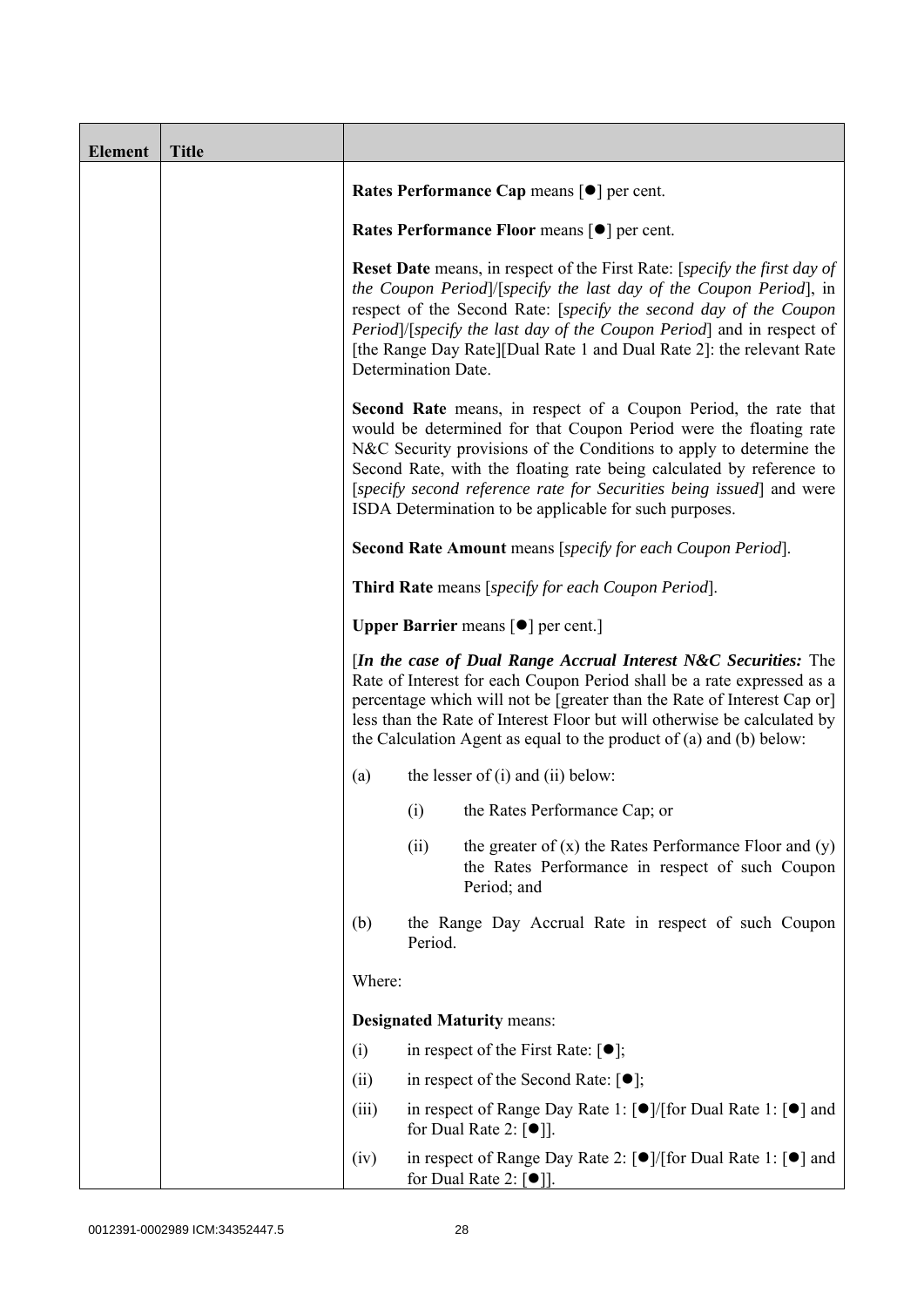| <b>Element</b> | <b>Title</b> |                                                                  |                                                                                                                                                                                                                                                                                                                                                                                                                                                                                |  |  |
|----------------|--------------|------------------------------------------------------------------|--------------------------------------------------------------------------------------------------------------------------------------------------------------------------------------------------------------------------------------------------------------------------------------------------------------------------------------------------------------------------------------------------------------------------------------------------------------------------------|--|--|
|                |              |                                                                  | <b>[Dual Rate 1</b> means in respect of any day and a Range Day Rate, the<br>rate that would be determined for that day were the floating rate N&C<br>Security provisions of the Conditions to apply to determine Dual Rate<br>1 in respect of the relevant Range Day Rate, with the floating rate<br>being calculated by reference to [specify Dual Rate 1 reference rate<br>for Securities being issued] and were ISDA Determination to be<br>applicable for such purposes.] |  |  |
|                |              |                                                                  | <b>[Dual Rate 2</b> means in respect of any day and a Range Day Rate, the<br>rate that would be determined for that day were the floating rate N&C<br>Security provisions of the Conditions to apply to determine Dual Rate<br>2 in respect of the relevant Range Day Rate, with the floating rate<br>being calculated by reference to [specify Dual Rate 2 reference rate<br>for Securities being issued] and were ISDA Determination to be<br>applicable for such purposes.] |  |  |
|                |              |                                                                  | First Rate means, in respect of a Coupon Period, the rate that would<br>be determined for that Coupon Period were the floating rate N&C<br>Security provisions of the Conditions to apply to determine the First<br>Rate, with the floating rate being calculated by reference to [specify]<br>first reference rate for Securities being issued] and were ISDA<br>Determination to be applicable for such purposes.                                                            |  |  |
|                |              | <b>First Rate Amount</b> means [specify for each Coupon Period]. |                                                                                                                                                                                                                                                                                                                                                                                                                                                                                |  |  |
|                |              | <b>Floating Rate Option means:</b>                               |                                                                                                                                                                                                                                                                                                                                                                                                                                                                                |  |  |
|                |              | (i)                                                              | in respect of the First Rate: $[•]$ ;                                                                                                                                                                                                                                                                                                                                                                                                                                          |  |  |
|                |              | (ii)                                                             | in respect of the Second Rate: $[•]$ ;                                                                                                                                                                                                                                                                                                                                                                                                                                         |  |  |
|                |              | (iii)                                                            | in respect of Range Day Rate 1: [●]/[for Dual Rate 1: [●] and<br>for Dual Rate 2: $[①$ ].                                                                                                                                                                                                                                                                                                                                                                                      |  |  |
|                |              | (iv)                                                             | in respect of Range Day Rate 2: [●]/[for Dual Rate 1: [●] and<br>for Dual Rate 2: $\lceil \bullet \rceil$ .                                                                                                                                                                                                                                                                                                                                                                    |  |  |
|                |              |                                                                  | <b>Lower Barrier means:</b>                                                                                                                                                                                                                                                                                                                                                                                                                                                    |  |  |
|                |              | (i)                                                              | in respect of Range Day Rate 1: $\lceil \bullet \rceil$ per cent.                                                                                                                                                                                                                                                                                                                                                                                                              |  |  |
|                |              | (ii)                                                             | in respect of Range Day Rate 2: $\lceil \bullet \rceil$ per cent.                                                                                                                                                                                                                                                                                                                                                                                                              |  |  |
|                |              | Rate 2.                                                          | Range Day Rate means each of Range Day Rate 1 and Range Day                                                                                                                                                                                                                                                                                                                                                                                                                    |  |  |
|                |              |                                                                  | Range Day Rate 1 means:                                                                                                                                                                                                                                                                                                                                                                                                                                                        |  |  |
|                |              |                                                                  | [Insert if Single Rate Determination applies to Range Day Rate 1:                                                                                                                                                                                                                                                                                                                                                                                                              |  |  |
|                |              | (a)                                                              | in respect of a day that is a Rate Determination Date, the rate<br>that would be determined for that day were the floating rate<br>N&C Security provisions of the Conditions to apply to<br>determine Range Day Rate 1, with the floating rate being                                                                                                                                                                                                                           |  |  |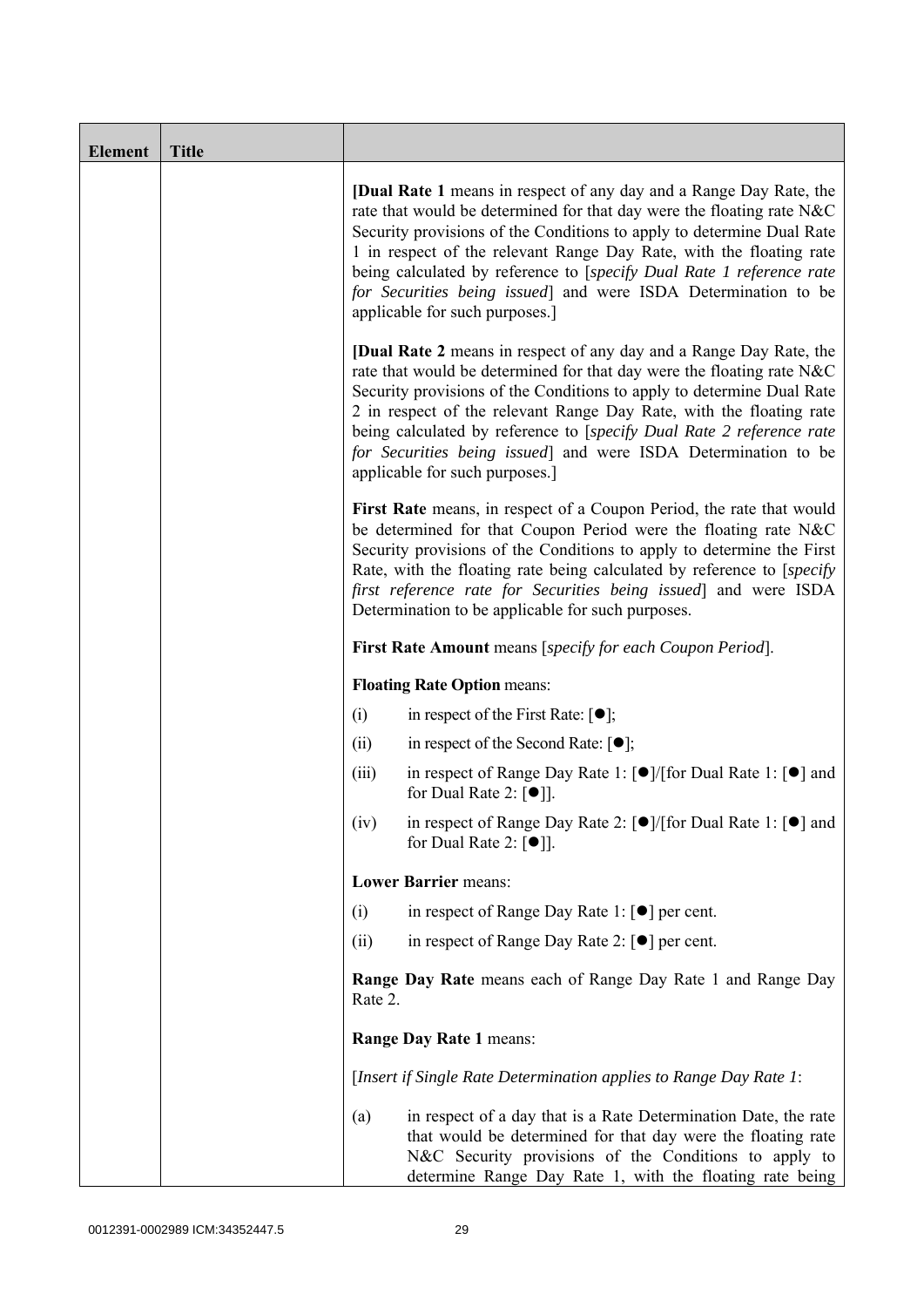| <b>Element</b> | <b>Title</b> |     |                                                                                                                                                                                                                                                                                                                                                                                                                                                  |
|----------------|--------------|-----|--------------------------------------------------------------------------------------------------------------------------------------------------------------------------------------------------------------------------------------------------------------------------------------------------------------------------------------------------------------------------------------------------------------------------------------------------|
|                |              |     | calculated by reference to [specify range day reference rate<br>for Range Day Rate 1 for Securities being issued] and were<br>ISDA Determination to be applicable for such purposes; and                                                                                                                                                                                                                                                         |
|                |              | (b) | in respect of a day that is not a Rate Determination Date,<br>Range Day Rate 1 in respect of the Rate Determination Date<br>immediately preceding such day.]                                                                                                                                                                                                                                                                                     |
|                |              |     | [Insert if Dual Rate Determination applies:                                                                                                                                                                                                                                                                                                                                                                                                      |
|                |              | (a) | in respect of a day that is a Rate Determination Date, a rate<br>calculated as follows:                                                                                                                                                                                                                                                                                                                                                          |
|                |              |     | Range Day Rate $1 =$ Dual Rate 1 <i>minus</i> Dual Rate 2; and                                                                                                                                                                                                                                                                                                                                                                                   |
|                |              | (b) | in respect of a day that is not a Rate Determination Date,<br>Range Day Rate 1 in respect of the Rate Determination Date<br>immediately preceding such day.]                                                                                                                                                                                                                                                                                     |
|                |              |     | Range Day Rate 2 means:                                                                                                                                                                                                                                                                                                                                                                                                                          |
|                |              |     | [Insert if Single Rate Determination applies to Range Day Rate 2:                                                                                                                                                                                                                                                                                                                                                                                |
|                |              | (a) | in respect of a day that is a Rate Determination Date, the rate<br>that would be determined for that day were the floating rate<br>N&C Security provisions of the Conditions to apply to<br>determine Range Day Rate 2, with the floating rate being<br>calculated by reference to [specify range day reference rate<br>for Range Day Rate 2 for Securities being issued] and were<br>ISDA Determination to be applicable for such purposes; and |
|                |              | (b) | in respect of a day that is not a Rate Determination Date,<br>Range Day Rate 2 in respect of the Rate Determination Date<br>immediately preceding such day.]                                                                                                                                                                                                                                                                                     |
|                |              |     | [Insert if Dual Rate Determination applies:                                                                                                                                                                                                                                                                                                                                                                                                      |
|                |              | (a) | in respect of a day that is a Rate Determination Date, a rate<br>calculated as follows:                                                                                                                                                                                                                                                                                                                                                          |
|                |              |     | Range Day Rate $2 =$ Dual Rate 1 <i>minus</i> Dual Rate 2; and                                                                                                                                                                                                                                                                                                                                                                                   |
|                |              | (b) | in respect of a day that is not a Rate Determination Date,<br>Range Day Rate 2 in respect of the Rate Determination Date<br>immediately preceding such day.]                                                                                                                                                                                                                                                                                     |
|                |              |     | Range Day Accrual Rate means, in respect of a Coupon<br>Period[:][,][If Single Rate Observation Date applies, insert:                                                                                                                                                                                                                                                                                                                            |
|                |              | (a) | if on the relevant Rate Observation Date both:                                                                                                                                                                                                                                                                                                                                                                                                   |
|                |              |     | Range Day Rate 1 is equal to or greater than its Lower<br>(i)                                                                                                                                                                                                                                                                                                                                                                                    |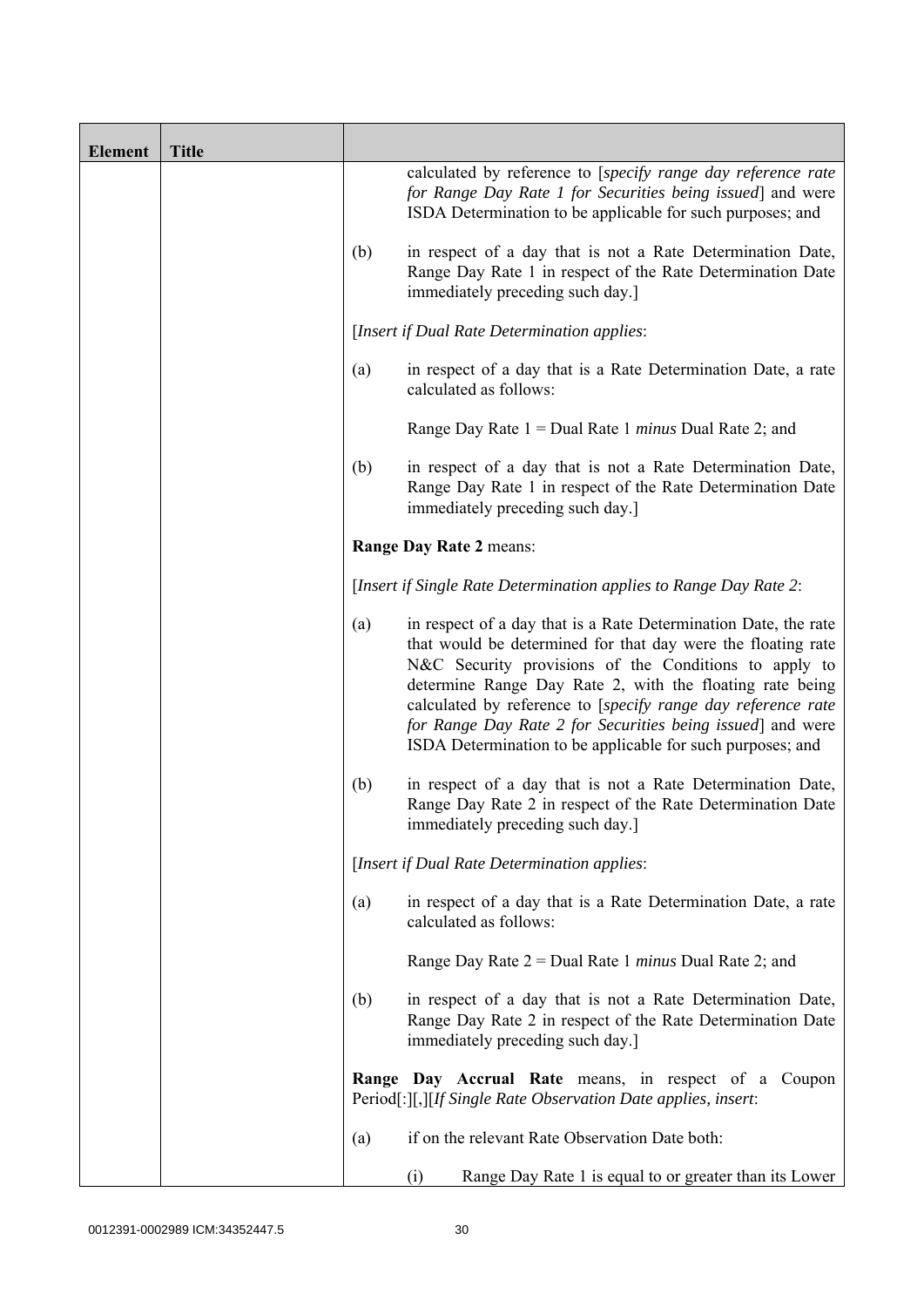| <b>Element</b> | <b>Title</b> |          |                |                                                                                                                                                                                                                                                                                                                                                                                                                                                                                                                                                                                                           |
|----------------|--------------|----------|----------------|-----------------------------------------------------------------------------------------------------------------------------------------------------------------------------------------------------------------------------------------------------------------------------------------------------------------------------------------------------------------------------------------------------------------------------------------------------------------------------------------------------------------------------------------------------------------------------------------------------------|
|                |              |          |                | Barrier and equal to or less than its Upper Barrier; and                                                                                                                                                                                                                                                                                                                                                                                                                                                                                                                                                  |
|                |              |          | (ii)           | Range Day Rate 2 is equal to or greater than its Lower<br>Barrier and equal to or less than its Upper Barrier,                                                                                                                                                                                                                                                                                                                                                                                                                                                                                            |
|                |              |          | then $1$ ; and |                                                                                                                                                                                                                                                                                                                                                                                                                                                                                                                                                                                                           |
|                |              | (b)      |                | if on the relevant Rate Observation Date either or both of the<br>following conditions is met:                                                                                                                                                                                                                                                                                                                                                                                                                                                                                                            |
|                |              |          | (i)            | Range Day Rate 1 is less than its Lower Barrier or<br>greater than its Upper Barrier; or                                                                                                                                                                                                                                                                                                                                                                                                                                                                                                                  |
|                |              |          | (ii)           | Range Day Rate 2 is less than its Lower Barrier or<br>greater than its Upper Barrier,                                                                                                                                                                                                                                                                                                                                                                                                                                                                                                                     |
|                |              |          | then zero,     |                                                                                                                                                                                                                                                                                                                                                                                                                                                                                                                                                                                                           |
|                |              |          |                | provided that, in each case, if the Rate Observation Date is not a Rate<br>Determination Date, each Range Day Rate used for these purposes<br>shall be the respective Range Day Rates in respect of the Rate<br>Determination Date immediately preceding such Rate Observation<br>Date.][If Single Rate Observation Date does not apply, insert: a rate<br>expressed as a percentage calculated by the Calculation Agent equal to<br>the quotient of (a) the Range Day Numerator (as numerator) and (b)<br>the Range Day Denominator (as denominator), in each case in respect<br>of such Coupon Period.] |
|                |              | Period.] |                | <b>[Range Day Denominator</b> means, in respect of a Coupon Period, the<br>total number of [calendar days][Business Days] in such Coupon                                                                                                                                                                                                                                                                                                                                                                                                                                                                  |
|                |              |          |                | <b>[Range Day Numerator</b> means, in respect of a Coupon Period, the<br>total number of [calendar days][Business Days] in such Coupon<br>Period in respect of which both:                                                                                                                                                                                                                                                                                                                                                                                                                                |
|                |              | (i)      |                | Range Day Rate 1 is equal to or greater than its Lower Barrier<br>and equal to or less than its Upper Barrier; and                                                                                                                                                                                                                                                                                                                                                                                                                                                                                        |
|                |              | (ii)     |                | Range Day Rate 2 is equal to or greater than its Lower Barrier<br>and equal to or less than its Upper Barrier,                                                                                                                                                                                                                                                                                                                                                                                                                                                                                            |
|                |              |          |                | Provided that each Range Day Rate for each [calendar day] [Business<br>Day] falling on or after the Rate Cut-off Date shall be the respective<br>Range Day Rate for the Rate Cut-off Date.]                                                                                                                                                                                                                                                                                                                                                                                                               |
|                |              |          |                | [Rate Cut-off Date means the [ $\bullet$ ] [calendar day] [Business Day]<br>prior to the Coupon Payment Date (unadjusted for any business day<br>convention) for the relevant Coupon Period.]                                                                                                                                                                                                                                                                                                                                                                                                             |
|                |              |          |                | Rate Determination Centre means [ $\bullet$ ]/[TARGET 2].                                                                                                                                                                                                                                                                                                                                                                                                                                                                                                                                                 |
|                |              |          |                | Rate Determination Date means a day on which commercial banks<br>and foreign exchange markets settle payments and are open for                                                                                                                                                                                                                                                                                                                                                                                                                                                                            |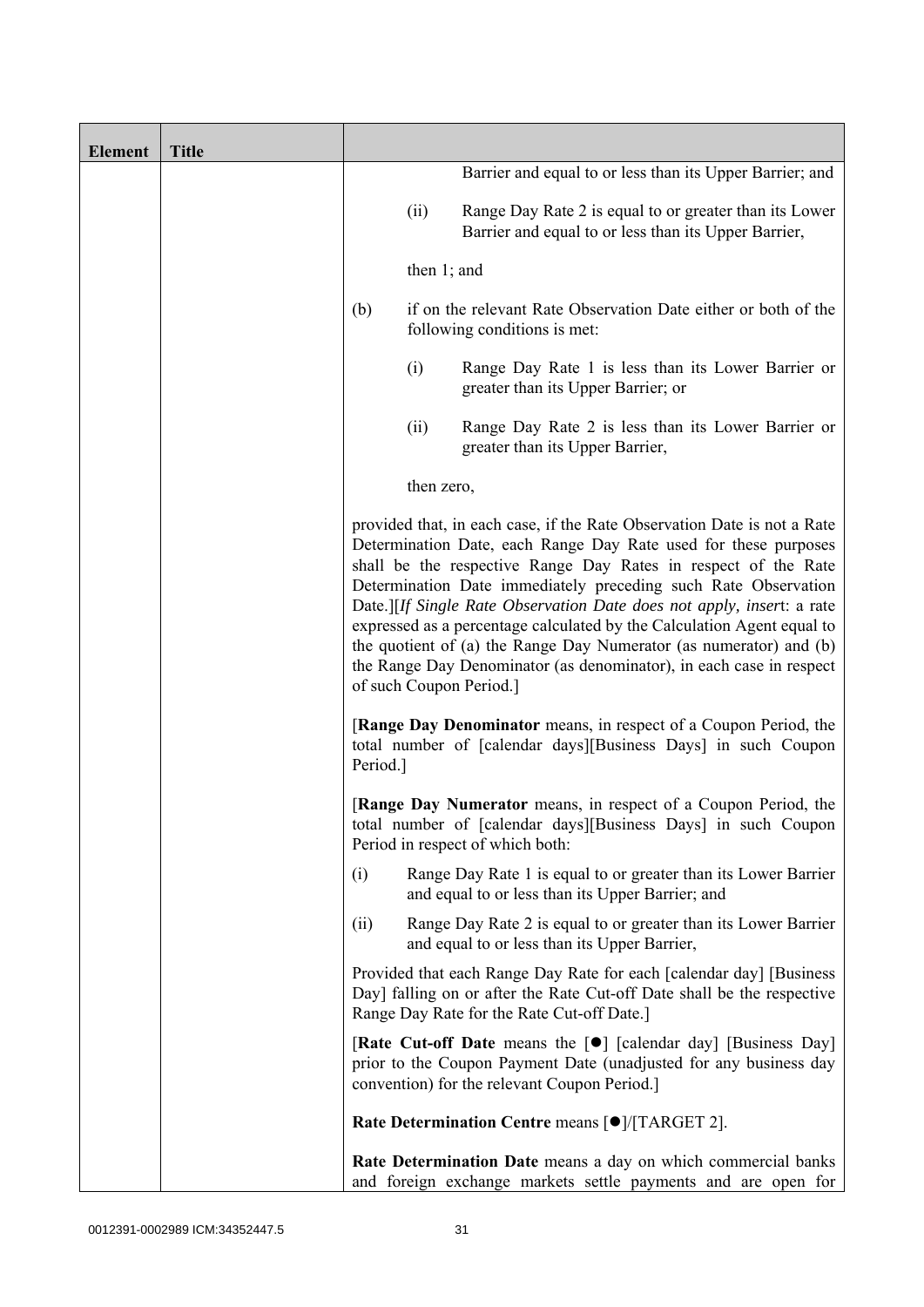| <b>Element</b> | <b>Title</b> |                                                                                                                                                                                                         |                                                                                                                                                                                                                                                                                                                                                    |                                                                                                               |  |  |
|----------------|--------------|---------------------------------------------------------------------------------------------------------------------------------------------------------------------------------------------------------|----------------------------------------------------------------------------------------------------------------------------------------------------------------------------------------------------------------------------------------------------------------------------------------------------------------------------------------------------|---------------------------------------------------------------------------------------------------------------|--|--|
|                |              | open].                                                                                                                                                                                                  | currency deposits) in [●]/[a day on which the TARGET2 System is                                                                                                                                                                                                                                                                                    | general business (including dealing in foreign exchange and foreign                                           |  |  |
|                |              | [If Single Rate Observation Date applies, insert: Rate Observation<br>Date means, in respect of a Coupon Period, the date specified in<br>respect of such Coupon Period in the applicable Final Terms.] |                                                                                                                                                                                                                                                                                                                                                    |                                                                                                               |  |  |
|                |              | [Rate of Interest Cap means $[•]$ per cent.]                                                                                                                                                            |                                                                                                                                                                                                                                                                                                                                                    |                                                                                                               |  |  |
|                |              |                                                                                                                                                                                                         | Rate of Interest Floor means [[ $\bullet$ ] per cent.][zero].                                                                                                                                                                                                                                                                                      |                                                                                                               |  |  |
|                |              | the sum of:                                                                                                                                                                                             | <b>Rates Performance</b> means, in respect of a Coupon Period, a rate<br>expressed as a percentage calculated by the Calculation Agent equal to                                                                                                                                                                                                    |                                                                                                               |  |  |
|                |              | (a)                                                                                                                                                                                                     | Period;                                                                                                                                                                                                                                                                                                                                            | the product of (i) the First Rate Amount and (ii) the<br>First Rate, in each case in respect of such Coupon   |  |  |
|                |              | (b)                                                                                                                                                                                                     | Period; and                                                                                                                                                                                                                                                                                                                                        | the product of (i) the Second Rate Amount and (ii) the<br>Second Rate, in each case in respect of such Coupon |  |  |
|                |              | (c)                                                                                                                                                                                                     | the Third Rate in respect of such Coupon Period.                                                                                                                                                                                                                                                                                                   |                                                                                                               |  |  |
|                |              |                                                                                                                                                                                                         | Rates Performance Cap means [ $\bullet$ ] per cent.                                                                                                                                                                                                                                                                                                |                                                                                                               |  |  |
|                |              |                                                                                                                                                                                                         | Rates Performance Floor means [ $\bullet$ ] per cent.                                                                                                                                                                                                                                                                                              |                                                                                                               |  |  |
|                |              | <b>Reset Date means:</b>                                                                                                                                                                                |                                                                                                                                                                                                                                                                                                                                                    |                                                                                                               |  |  |
|                |              | (i)                                                                                                                                                                                                     | in respect of the First Rate:                                                                                                                                                                                                                                                                                                                      | [specify the first day of the<br>Coupon Period /[specify the<br>last day of the Coupon<br>Period];            |  |  |
|                |              | (ii)                                                                                                                                                                                                    | in respect of the Second Rate:                                                                                                                                                                                                                                                                                                                     | [specify the second day of<br>the Coupon Period /[specify<br>the last day of the Coupon<br>Period];           |  |  |
|                |              | (iii)                                                                                                                                                                                                   | in respect of Range Day Rate 1:                                                                                                                                                                                                                                                                                                                    | $\lceil \bullet \rceil$ [for Dual Rate 1: $\lceil \bullet \rceil$<br>and for Dual Rate 2: $[•]$ ].            |  |  |
|                |              | (iv)                                                                                                                                                                                                    | in respect of Range Day Rate 2:                                                                                                                                                                                                                                                                                                                    | $\lceil \bullet \rceil$ [for Dual Rate 1: $\lceil \bullet \rceil$<br>and for Dual Rate 2: $[\bullet]$ ].      |  |  |
|                |              |                                                                                                                                                                                                         | would be determined for that Coupon Period were the floating rate<br>N&C Security provisions of the Conditions to apply to determine the<br>Second Rate, with the floating rate being calculated by reference to<br>[specify second reference rate for Securities being issued] and were<br>ISDA Determination to be applicable for such purposes. | <b>Second Rate</b> means, in respect of a Coupon Period, the rate that                                        |  |  |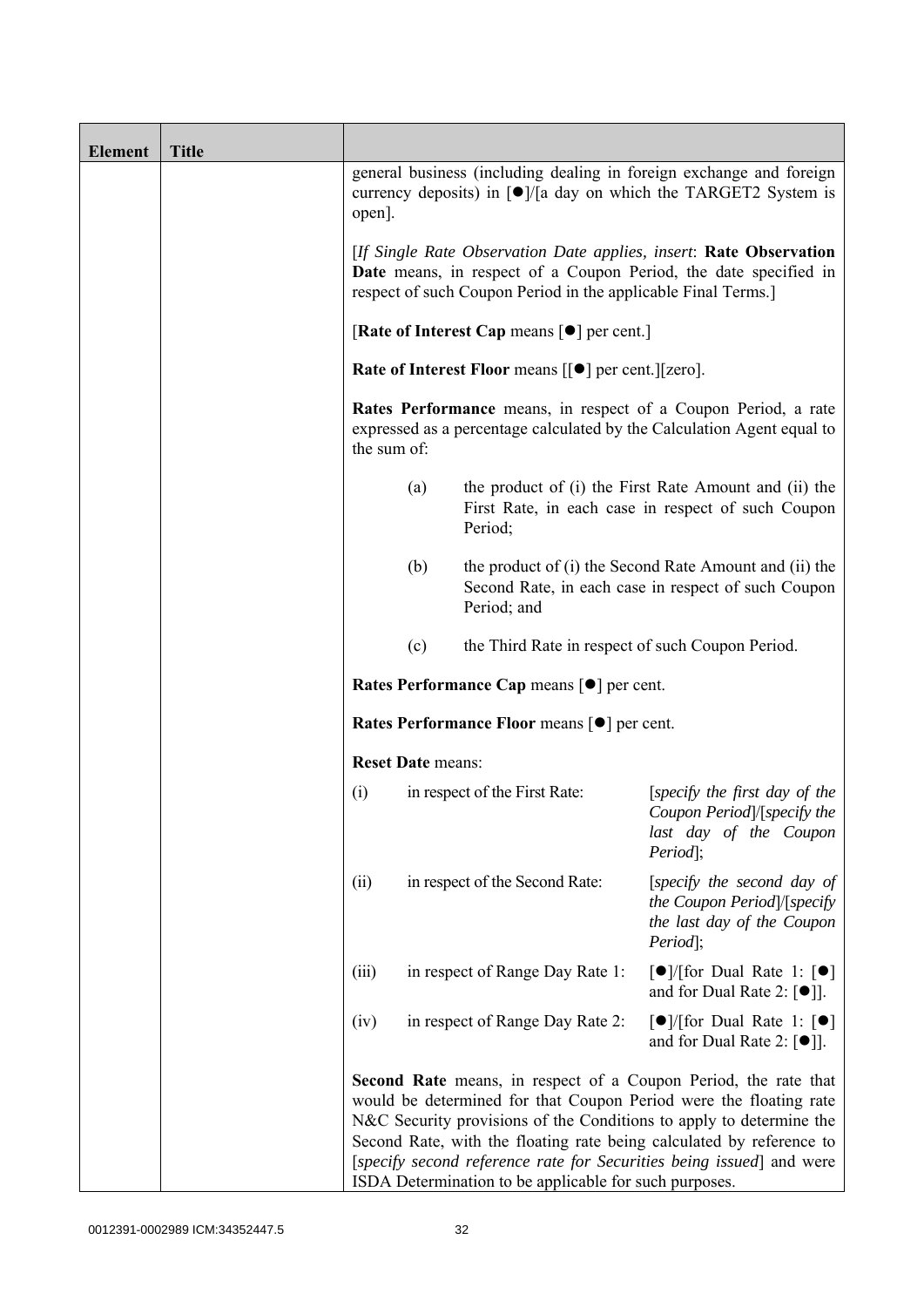| <b>Element</b> | <b>Title</b> |                              |      |                                                                                                                                                                                                                                                                                                                                                                                                                                                                                                                                                                                                                                                                                  |
|----------------|--------------|------------------------------|------|----------------------------------------------------------------------------------------------------------------------------------------------------------------------------------------------------------------------------------------------------------------------------------------------------------------------------------------------------------------------------------------------------------------------------------------------------------------------------------------------------------------------------------------------------------------------------------------------------------------------------------------------------------------------------------|
|                |              |                              |      | Second Rate Amount means [specify for each Coupon Period].                                                                                                                                                                                                                                                                                                                                                                                                                                                                                                                                                                                                                       |
|                |              |                              |      | Third Rate means [specify for each Coupon Period].                                                                                                                                                                                                                                                                                                                                                                                                                                                                                                                                                                                                                               |
|                |              |                              |      | <b>Upper Barrier means:</b>                                                                                                                                                                                                                                                                                                                                                                                                                                                                                                                                                                                                                                                      |
|                |              | (i)                          |      | in respect of Range Day Rate 1: [●] per cent.                                                                                                                                                                                                                                                                                                                                                                                                                                                                                                                                                                                                                                    |
|                |              | (ii)                         |      | in respect of Range Day Rate 2: [●] per cent.]                                                                                                                                                                                                                                                                                                                                                                                                                                                                                                                                                                                                                                   |
|                |              |                              |      | [In the case of Leveraged Inflation Interest N&C Securities: The<br>Rate of Interest for each Coupon Period shall be a rate expressed as a<br>percentage (which will not be less than, but may be equal to, zero)<br>calculated by the Calculation Agent equal to the sum of:                                                                                                                                                                                                                                                                                                                                                                                                    |
|                |              | (a)                          |      | the Base Rate of Interest; and                                                                                                                                                                                                                                                                                                                                                                                                                                                                                                                                                                                                                                                   |
|                |              | (b)                          | (i)  | the Cap; or, if less                                                                                                                                                                                                                                                                                                                                                                                                                                                                                                                                                                                                                                                             |
|                |              |                              | (ii) | $(x)$ the Floor or, if greater, $(y)$ the Leveraged Index<br>Performance in respect of such Coupon Period.                                                                                                                                                                                                                                                                                                                                                                                                                                                                                                                                                                       |
|                |              | Where:                       |      |                                                                                                                                                                                                                                                                                                                                                                                                                                                                                                                                                                                                                                                                                  |
|                |              |                              |      | <b>Base Rate of Interest means <math>\lceil \bullet \rceil</math> per cent.</b>                                                                                                                                                                                                                                                                                                                                                                                                                                                                                                                                                                                                  |
|                |              |                              |      | Cap means $\lceil \bullet \rceil$ per cent.                                                                                                                                                                                                                                                                                                                                                                                                                                                                                                                                                                                                                                      |
|                |              | formula:                     |      | Final Index Level means, in respect of a Coupon Period, [If Linear]<br>Interpolation does not apply, insert: the Index Level for the relevant<br>Reference Month for such Coupon Period.][If Linear Interpolation<br><i>applies, insert: a level calculated by the Calculation Agent by linear</i><br>interpolation based on the Index Levels for the Index for the months<br>that fall [insert value of "x" below] months and [insert value of "y"<br><i>below</i> ] months prior to the month in which the Coupon Payment Date<br>for such Coupon Period is scheduled to fall. For these purposes the<br>Final Index Level will be calculated in accordance with the following |
|                |              |                              |      | $IL_{m-x} + \frac{(nbd_{final})-1}{ND_m} x (IL_{m-y} - IL_{m-x})$                                                                                                                                                                                                                                                                                                                                                                                                                                                                                                                                                                                                                |
|                |              | Where:                       |      |                                                                                                                                                                                                                                                                                                                                                                                                                                                                                                                                                                                                                                                                                  |
|                |              | <b>x</b> means $[\bullet]$ ; |      |                                                                                                                                                                                                                                                                                                                                                                                                                                                                                                                                                                                                                                                                                  |
|                |              | <b>y</b> means $[\bullet]$ ; |      |                                                                                                                                                                                                                                                                                                                                                                                                                                                                                                                                                                                                                                                                                  |
|                |              |                              |      | $IL_{m-x}$ means, in respect of a Coupon Period, the Index Level for the<br>month that is x months prior to the month in which the Coupon<br>Accrual Date for such Coupon Period is scheduled to fall;                                                                                                                                                                                                                                                                                                                                                                                                                                                                           |
|                |              |                              |      | $IL_{m-y}$ means, in respect of a Coupon Period, the Index Level for the                                                                                                                                                                                                                                                                                                                                                                                                                                                                                                                                                                                                         |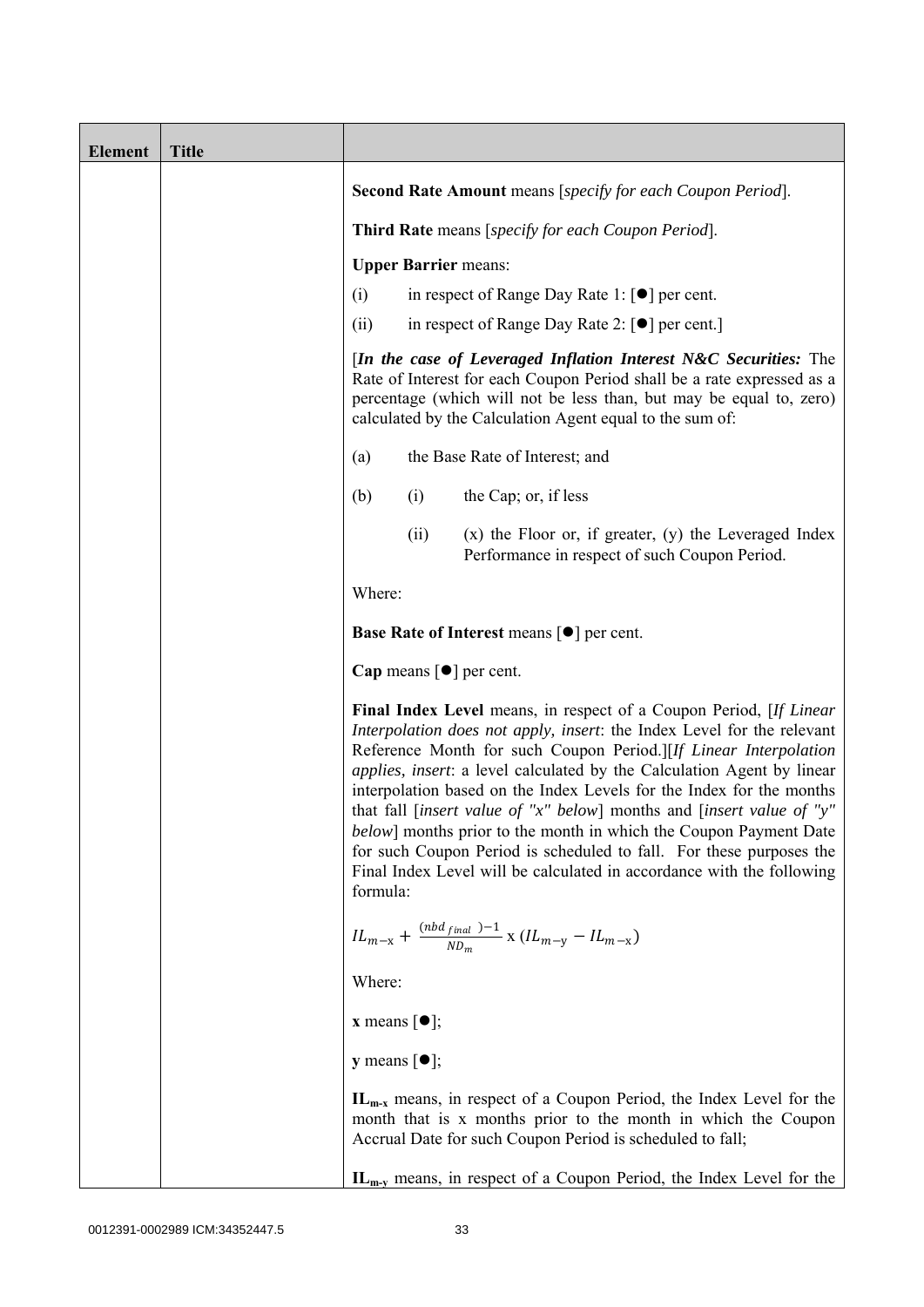| <b>Element</b> | <b>Title</b> |                                                                                                                                                                                                                                                                                                                                                                                                           |
|----------------|--------------|-----------------------------------------------------------------------------------------------------------------------------------------------------------------------------------------------------------------------------------------------------------------------------------------------------------------------------------------------------------------------------------------------------------|
|                |              | month that is y months prior to the month in which the Coupon<br>Accrual Date for such Coupon Period is scheduled to fall;                                                                                                                                                                                                                                                                                |
|                |              | <b>nbd</b> <sub>final</sub> means, in respect of a Coupon Period, the actual number of<br>calendar days from and including the first day of the month in which<br>the Coupon Accrual Date for such Coupon Period is scheduled to fall<br>to and including such Coupon Accrual Date; and                                                                                                                   |
|                |              | $NDm$ means, in respect of a Coupon Period, the number of calendar<br>days in the month in which the Coupon Accrual Date for such Coupon<br>Period is scheduled to fall.]                                                                                                                                                                                                                                 |
|                |              | <b>Floor</b> means $\lceil \bullet \rceil$ per cent.                                                                                                                                                                                                                                                                                                                                                      |
|                |              | Index means $\lceil \bullet \rceil$ .                                                                                                                                                                                                                                                                                                                                                                     |
|                |              | Index Level means, in respect of a month and subject to the inflation<br>linked adjustment provisions of the Conditions, the first publication or<br>announcement of a level of the Index for such month.                                                                                                                                                                                                 |
|                |              | Index Performance means, in respect of a Coupon Period, a rate<br>expressed as a percentage calculated by the Calculation Agent equal to<br>the quotient of (a) (i) the Final Index Level in respect of such Coupon<br>Period minus (ii) the Initial Index Level in respect of such Coupon Period<br>(as numerator) and (b) the Initial Index Level in respect of such Coupon<br>Period (as denominator). |
|                |              | Initial Index Level means, in respect of such Coupon Period and<br>subject to the inflation linked adjustment provisions of the Conditions,<br>the first publication or announcement of a level of the Index for the<br>calendar month falling the Number of Calendar Months (Initial Index<br>Level) prior to the calendar month in which the first day of such<br>Coupon Period falls.                  |
|                |              | Leverage means $\lceil \bullet \rceil$ per cent.                                                                                                                                                                                                                                                                                                                                                          |
|                |              | Leveraged Index Performance means, in respect of a Coupon<br>Period, a rate expressed as a percentage calculated by the Calculation<br>Agent equal to the product of (a) the Leverage and (b) (i) the Index<br>Performance in respect of such Coupon Period minus (ii) the Strike.                                                                                                                        |
|                |              | Number of Calendar Months (Initial Index Level) means [ $\bullet$ ]<br>calendar months.                                                                                                                                                                                                                                                                                                                   |
|                |              | [If Linear Interpolation does not apply, insert: Number of Calendar<br>Months (Reference Index Level) means [ $\bullet$ ] calendar months.]                                                                                                                                                                                                                                                               |
|                |              | <b>Reference Month</b> means, in respect of a Coupon Period[:][,] [If<br>Linear Interpolation applies, insert:                                                                                                                                                                                                                                                                                            |
|                |              | in respect of the determination of $IL_{m-x}$ , the month in respect<br>(a)<br>of which the Index Level for $IL_{m-x}$ falls to be determined; and                                                                                                                                                                                                                                                        |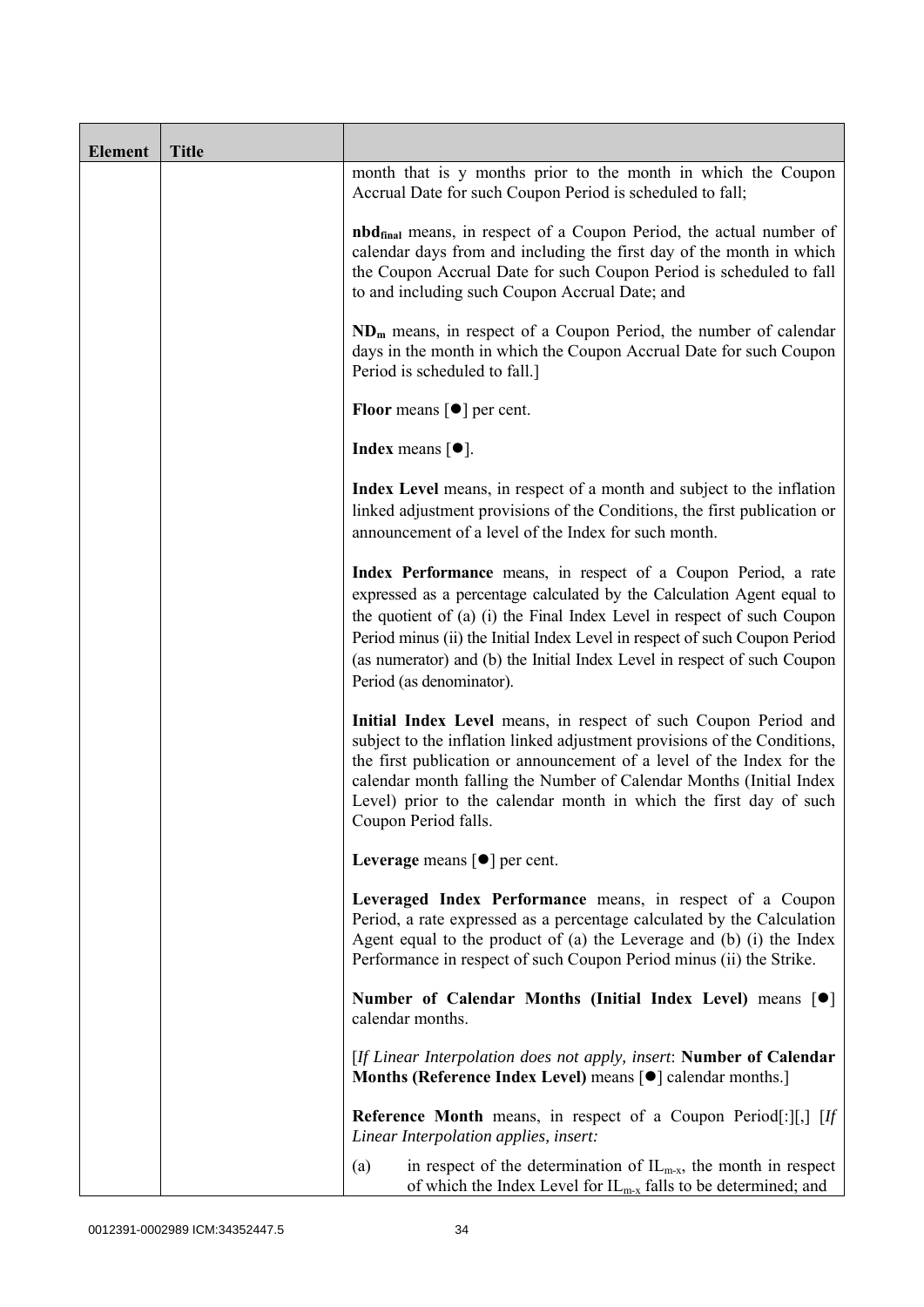| <b>Element</b> | <b>Title</b> |                                                                                                                                                                                                                                                                                                                                                                                                                                                                                                                                                                                                                         |
|----------------|--------------|-------------------------------------------------------------------------------------------------------------------------------------------------------------------------------------------------------------------------------------------------------------------------------------------------------------------------------------------------------------------------------------------------------------------------------------------------------------------------------------------------------------------------------------------------------------------------------------------------------------------------|
|                |              | (b)<br>in respect of the determination of $IL_{m-y}$ , the month in respect<br>of which the Index Level for $IL_{m-y}$ falls to be determined,                                                                                                                                                                                                                                                                                                                                                                                                                                                                          |
|                |              | in each case as described in the definition of Final Index Level above.]                                                                                                                                                                                                                                                                                                                                                                                                                                                                                                                                                |
|                |              | [If Linear Interpolation does not apply, insert: the calendar month<br>falling the Number of Calendar Months (Reference Index Level) prior<br>to the calendar month in which the Coupon Accrual Date in respect of<br>such Coupon Period falls.]                                                                                                                                                                                                                                                                                                                                                                        |
|                |              | <b>Strike</b> means $\lceil \bullet \rceil$ per cent.                                                                                                                                                                                                                                                                                                                                                                                                                                                                                                                                                                   |
|                |              | [In the case of Swap Rate Linked Interest N&C Securities:                                                                                                                                                                                                                                                                                                                                                                                                                                                                                                                                                               |
|                |              | The Rate of Interest for each Coupon Period shall be a rate expressed<br>as a percentage calculated by the Calculation Agent which is equal to<br>[Insert if Single Swap Rate Determination applies in respect of all<br>Coupon Periods: the relevant Single Swap Rate specified in respect of<br>such Coupon Period.][Insert if Dual Swap Rate Determination applies<br>in respect of all Coupon Periods: the relevant Swap Rate Performance<br>for such Coupon Period.][Insert if each of Single Swap Rate<br>Determination and Dual Swap Rate Determination apply in respect of<br>different Coupon Periods: either: |
|                |              | if Single Swap Rate Determination is specified below in<br>(a)<br>respect of the relevant Coupon Period, the relevant Single<br>Swap Rate specified in respect of such Coupon Period; or                                                                                                                                                                                                                                                                                                                                                                                                                                |
|                |              | if Dual Swap Rate Determination is specified below in respect<br>(b)<br>of the relevant Coupon Period, the Swap Rate Performance<br>for such Coupon Period.]                                                                                                                                                                                                                                                                                                                                                                                                                                                            |
|                |              | Where:                                                                                                                                                                                                                                                                                                                                                                                                                                                                                                                                                                                                                  |
|                |              | [Insert if Dual Swap Rate Determination applies to any Coupon<br>Period: Swap Rate Performance means, in respect of a Coupon<br>Period, a rate expressed as a percentage calculated by the Calculation<br>Agent which is equal to:                                                                                                                                                                                                                                                                                                                                                                                      |
|                |              | Swap Rate Performance = RPM x $[FSR + LF_1 x SSR + LF_2 x RDF]$                                                                                                                                                                                                                                                                                                                                                                                                                                                                                                                                                         |
|                |              | Where:                                                                                                                                                                                                                                                                                                                                                                                                                                                                                                                                                                                                                  |
|                |              | <b>FSR</b> means the relevant First Swap Rate for such Coupon Period;                                                                                                                                                                                                                                                                                                                                                                                                                                                                                                                                                   |
|                |              | $LF1$ means the applicable leverage factor for such Coupon Period<br>as specified below;                                                                                                                                                                                                                                                                                                                                                                                                                                                                                                                                |
|                |              | $LF2$ means the applicable leverage factor for such Coupon Period<br>as specified below;                                                                                                                                                                                                                                                                                                                                                                                                                                                                                                                                |
|                |              | RPM means the Rate Performance Multiplier for such Coupon<br>Period;                                                                                                                                                                                                                                                                                                                                                                                                                                                                                                                                                    |
|                |              | RDF means the Rate Deduction Factor for such Coupon Period;<br>and                                                                                                                                                                                                                                                                                                                                                                                                                                                                                                                                                      |
|                |              | <b>SSR</b> means the relevant Second Swap Rate for such Coupon                                                                                                                                                                                                                                                                                                                                                                                                                                                                                                                                                          |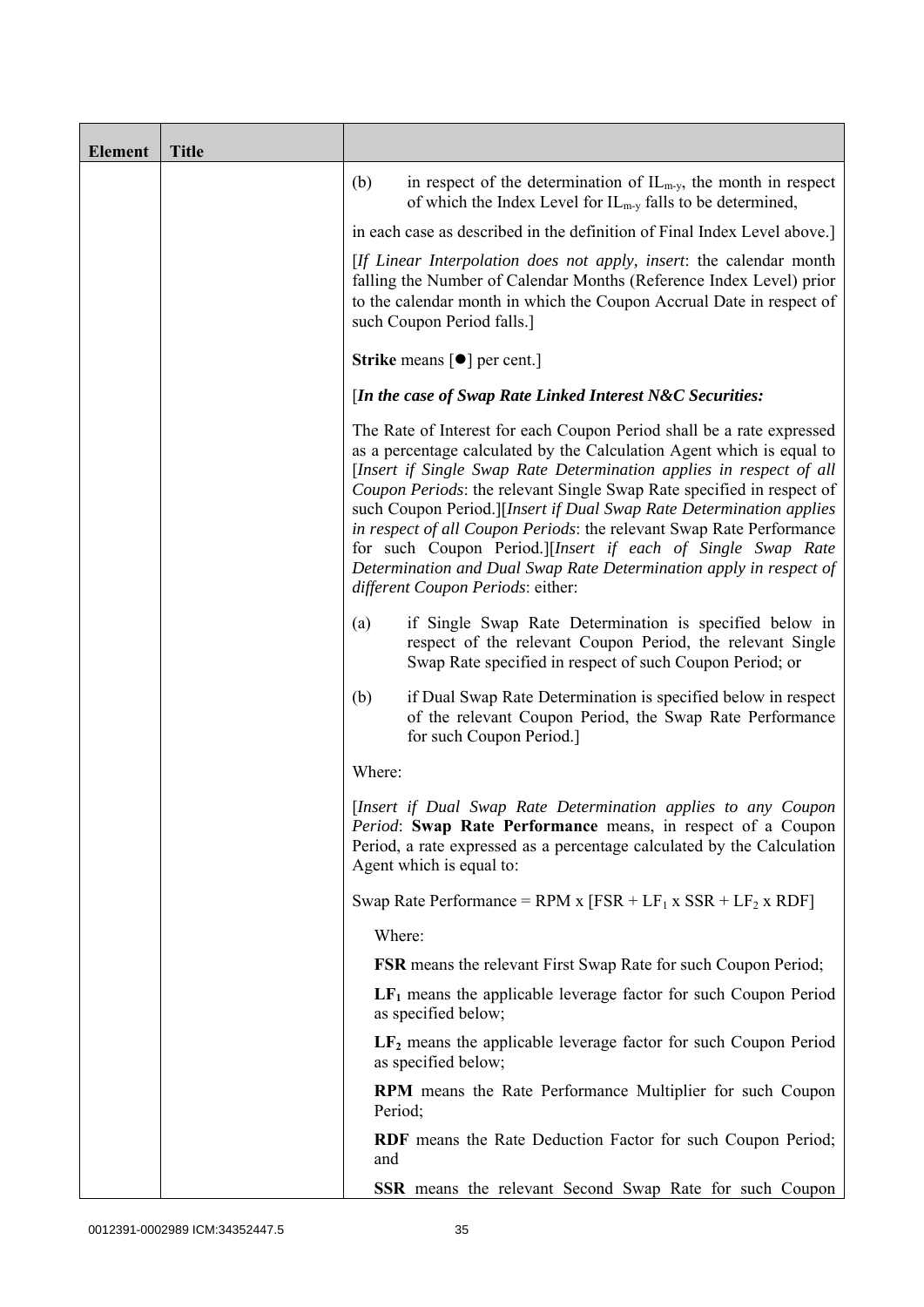| <b>Element</b> | <b>Title</b> |                                                                                                                                                                                                                                                                                                                                                                                                                                                                                                                                                                                                                                                                                                                                                                                                                                                                                                                                                                                                                                                                                                                                       |
|----------------|--------------|---------------------------------------------------------------------------------------------------------------------------------------------------------------------------------------------------------------------------------------------------------------------------------------------------------------------------------------------------------------------------------------------------------------------------------------------------------------------------------------------------------------------------------------------------------------------------------------------------------------------------------------------------------------------------------------------------------------------------------------------------------------------------------------------------------------------------------------------------------------------------------------------------------------------------------------------------------------------------------------------------------------------------------------------------------------------------------------------------------------------------------------|
|                |              | Period,                                                                                                                                                                                                                                                                                                                                                                                                                                                                                                                                                                                                                                                                                                                                                                                                                                                                                                                                                                                                                                                                                                                               |
|                |              | each as further specified below.]                                                                                                                                                                                                                                                                                                                                                                                                                                                                                                                                                                                                                                                                                                                                                                                                                                                                                                                                                                                                                                                                                                     |
|                |              | [Insert if Dual Swap Rate Outperformance Determination applies to<br>any Coupon Period: Swap Rate Performance means, in respect of a<br>Coupon Period, a rate expressed as a percentage calculated by the<br>Calculation Agent which is equal to:                                                                                                                                                                                                                                                                                                                                                                                                                                                                                                                                                                                                                                                                                                                                                                                                                                                                                     |
|                |              | Swap Rate Performance = $RPM x$ [FSR - SSR - RDF]                                                                                                                                                                                                                                                                                                                                                                                                                                                                                                                                                                                                                                                                                                                                                                                                                                                                                                                                                                                                                                                                                     |
|                |              | Where:                                                                                                                                                                                                                                                                                                                                                                                                                                                                                                                                                                                                                                                                                                                                                                                                                                                                                                                                                                                                                                                                                                                                |
|                |              | <b>FSR</b> means the relevant First Swap Rate for such Coupon Period;                                                                                                                                                                                                                                                                                                                                                                                                                                                                                                                                                                                                                                                                                                                                                                                                                                                                                                                                                                                                                                                                 |
|                |              | RPM means the Rate Performance Multiplier for such Coupon<br>Period;                                                                                                                                                                                                                                                                                                                                                                                                                                                                                                                                                                                                                                                                                                                                                                                                                                                                                                                                                                                                                                                                  |
|                |              | <b>RDF</b> means the Rate Deduction Factor for such Coupon Period;<br>and                                                                                                                                                                                                                                                                                                                                                                                                                                                                                                                                                                                                                                                                                                                                                                                                                                                                                                                                                                                                                                                             |
|                |              | <b>SSR</b> means the relevant Second Swap Rate for such Coupon<br>Period,                                                                                                                                                                                                                                                                                                                                                                                                                                                                                                                                                                                                                                                                                                                                                                                                                                                                                                                                                                                                                                                             |
|                |              | each as further specified below.]                                                                                                                                                                                                                                                                                                                                                                                                                                                                                                                                                                                                                                                                                                                                                                                                                                                                                                                                                                                                                                                                                                     |
|                |              | For the purposes of determining [each of] [the Single Swap Rate[,]]<br>[the First Swap Rate and the Second Swap Rate] [(each a Swap<br>Rate)] the relevant rate for a Coupon Period shall be determined<br>under the floating rate N&C Security provisions as though the<br>relevant swap rate was a floating rate to which ISDA Determination<br>applied and on the basis of the Floating Rate Option, the Designated<br>Maturity and the Reset Date specified in respect of the<br>[relevant][Single] Swap Rate and Coupon Period below[, provided<br>that, $[(i)]$ [if the rate so determined in the case of [the First Swap Rate]<br>[or] [the Second Swap Rate] is greater than [the First Swap Rate Cap]<br>[or] [Second Swap Rate Cap] [(respectively)] for such Coupon Period,<br>the relevant Swap Rate shall be equal to such cap] [and (ii)] [if the rate<br>so determined in the case of [the First Swap Rate] [or] [the Second<br>Swap Rate is less than [the First Swap Rate Floor] [or] [Second Swap<br>Rate Floor] [(respectively)] for such Coupon Period, the relevant<br>Swap Rate shall be equal to such floor]]. |
|                |              | [For each Coupon Period in respect of which Single Swap Rate<br>Determination applies, insert: In respect of the Coupon Period[s]<br>[describe relevant Coupon Periods] Single Swap Rate Determination<br>shall apply and the following terms have the following meanings:                                                                                                                                                                                                                                                                                                                                                                                                                                                                                                                                                                                                                                                                                                                                                                                                                                                            |
|                |              | <b>Designated Maturity means <math>\lceil \bullet \rceil</math>;</b>                                                                                                                                                                                                                                                                                                                                                                                                                                                                                                                                                                                                                                                                                                                                                                                                                                                                                                                                                                                                                                                                  |
|                |              | <b>Floating Rate Option means <math>[•]</math>;</b>                                                                                                                                                                                                                                                                                                                                                                                                                                                                                                                                                                                                                                                                                                                                                                                                                                                                                                                                                                                                                                                                                   |
|                |              | <b>Reference Swap Rate: means [●];and</b>                                                                                                                                                                                                                                                                                                                                                                                                                                                                                                                                                                                                                                                                                                                                                                                                                                                                                                                                                                                                                                                                                             |
|                |              | Reset Date means [ $\bullet$ ][.][; [and]]                                                                                                                                                                                                                                                                                                                                                                                                                                                                                                                                                                                                                                                                                                                                                                                                                                                                                                                                                                                                                                                                                            |
|                |              | [For each Coupon Period in respect of which Dual Swap Rate<br>Determination or Dual Swap Rate Outperformance Determination<br>applies, insert: In respect of the Coupon Period <sup>[s]</sup> [describe relevant]<br>Coupon Periods] Dual Swap Rate [Outperformance] Determination                                                                                                                                                                                                                                                                                                                                                                                                                                                                                                                                                                                                                                                                                                                                                                                                                                                    |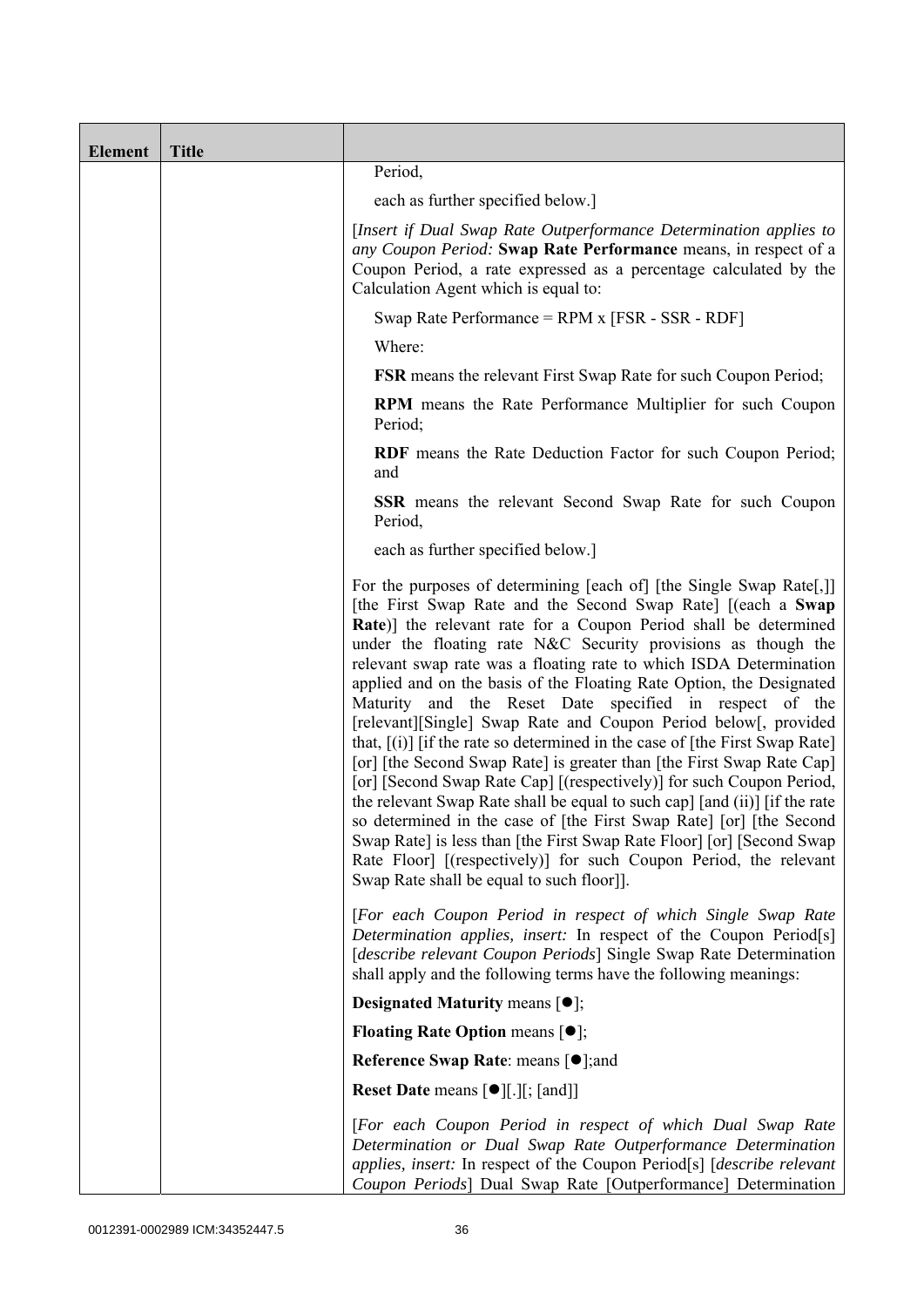| <b>Element</b> | <b>Title</b> |                                                                                                                                                                                                                                                                                                                                                                                                                                                                                                                                                                                                                                                                                                                                  |
|----------------|--------------|----------------------------------------------------------------------------------------------------------------------------------------------------------------------------------------------------------------------------------------------------------------------------------------------------------------------------------------------------------------------------------------------------------------------------------------------------------------------------------------------------------------------------------------------------------------------------------------------------------------------------------------------------------------------------------------------------------------------------------|
|                |              | shall apply and the following terms have the following meanings:                                                                                                                                                                                                                                                                                                                                                                                                                                                                                                                                                                                                                                                                 |
|                |              | <b>LF</b> <sub>1</sub> means $\lceil \bullet \rceil$ ;                                                                                                                                                                                                                                                                                                                                                                                                                                                                                                                                                                                                                                                                           |
|                |              | LF <sub>2</sub> means $\lceil \bullet \rceil$ ;                                                                                                                                                                                                                                                                                                                                                                                                                                                                                                                                                                                                                                                                                  |
|                |              | <b>Rate Deduction Factor means <math>[•]</math>;</b>                                                                                                                                                                                                                                                                                                                                                                                                                                                                                                                                                                                                                                                                             |
|                |              | Rate Performance Multiplier means [ $\bullet$ ]; and                                                                                                                                                                                                                                                                                                                                                                                                                                                                                                                                                                                                                                                                             |
|                |              | In respect of the First Swap Rate:                                                                                                                                                                                                                                                                                                                                                                                                                                                                                                                                                                                                                                                                                               |
|                |              | Reference Swap Rate: means $[•]$ ;                                                                                                                                                                                                                                                                                                                                                                                                                                                                                                                                                                                                                                                                                               |
|                |              | <b>Floating Rate Option means <math>[①]</math>;</b>                                                                                                                                                                                                                                                                                                                                                                                                                                                                                                                                                                                                                                                                              |
|                |              | <b>Designated Maturity means <math>\lceil \bullet \rceil</math>; [and]</b>                                                                                                                                                                                                                                                                                                                                                                                                                                                                                                                                                                                                                                                       |
|                |              | <b>Reset Date means <math>[•]</math>;</b> [and]                                                                                                                                                                                                                                                                                                                                                                                                                                                                                                                                                                                                                                                                                  |
|                |              | <b>[First Swap Rate Cap means [<math>\bullet</math>]; and ]</b>                                                                                                                                                                                                                                                                                                                                                                                                                                                                                                                                                                                                                                                                  |
|                |              | [First Swap Rate Floor means [ $\bullet$ ]; and]                                                                                                                                                                                                                                                                                                                                                                                                                                                                                                                                                                                                                                                                                 |
|                |              | In respect of the Second Swap Rate:                                                                                                                                                                                                                                                                                                                                                                                                                                                                                                                                                                                                                                                                                              |
|                |              | Reference Swap Rate: means $[•]$ ;                                                                                                                                                                                                                                                                                                                                                                                                                                                                                                                                                                                                                                                                                               |
|                |              | <b>Floating Rate Option means <math>\lceil \bullet \rceil</math>;</b>                                                                                                                                                                                                                                                                                                                                                                                                                                                                                                                                                                                                                                                            |
|                |              | <b>Designated Maturity means <math>\lceil \bullet \rceil</math>; [and]</b>                                                                                                                                                                                                                                                                                                                                                                                                                                                                                                                                                                                                                                                       |
|                |              | <b>Reset Date means <math>\lceil \bullet \rceil</math>.</b> $\lfloor \cdot \rfloor$ and $\lfloor \cdot \rfloor$                                                                                                                                                                                                                                                                                                                                                                                                                                                                                                                                                                                                                  |
|                |              | <b>[Second Swap Rate Cap means [<math>\bullet</math></b> ][.][; and]]                                                                                                                                                                                                                                                                                                                                                                                                                                                                                                                                                                                                                                                            |
|                |              | [Second Swap Rate Floor means [ $\bullet$ ].]]                                                                                                                                                                                                                                                                                                                                                                                                                                                                                                                                                                                                                                                                                   |
|                |              | (repeat as necessary to cover the bases for Single Swap Rate<br>Determination, Dual Swap Rate Determination and Dual Swap Rate<br>Outperformance Determination for all Coupon Periods)]                                                                                                                                                                                                                                                                                                                                                                                                                                                                                                                                          |
|                |              | [In the case of Equity Linked Securities, insert:                                                                                                                                                                                                                                                                                                                                                                                                                                                                                                                                                                                                                                                                                |
|                |              | <b>Adjustment and Disruption Events</b>                                                                                                                                                                                                                                                                                                                                                                                                                                                                                                                                                                                                                                                                                          |
|                |              | The Securities may be subject to cancellation, early redemption or<br>adjustment (including as to valuation and in certain circumstances<br>share substitutions) if certain corporate events (such as events<br>affecting the value of a Share (including Share divisions or<br>consolidations, extraordinary dividends and capital calls); de-listing of<br>a Share; insolvency, merger or nationalisation of a Share issuer; a<br>tender offer or redenomination of a Share) occur, if certain events<br>(such as illegality, disruptions or cost increases) occur with respect to<br>the Issuer's or any of its affiliates' hedging arrangements, or if<br>insolvency filings are made with respect to the issuer of a share. |
|                |              | If certain disruption events occur with respect to valuation of a Share<br>such valuation will be postponed and may be made by the Calculation<br>Agent. Payments may also be postponed.]                                                                                                                                                                                                                                                                                                                                                                                                                                                                                                                                        |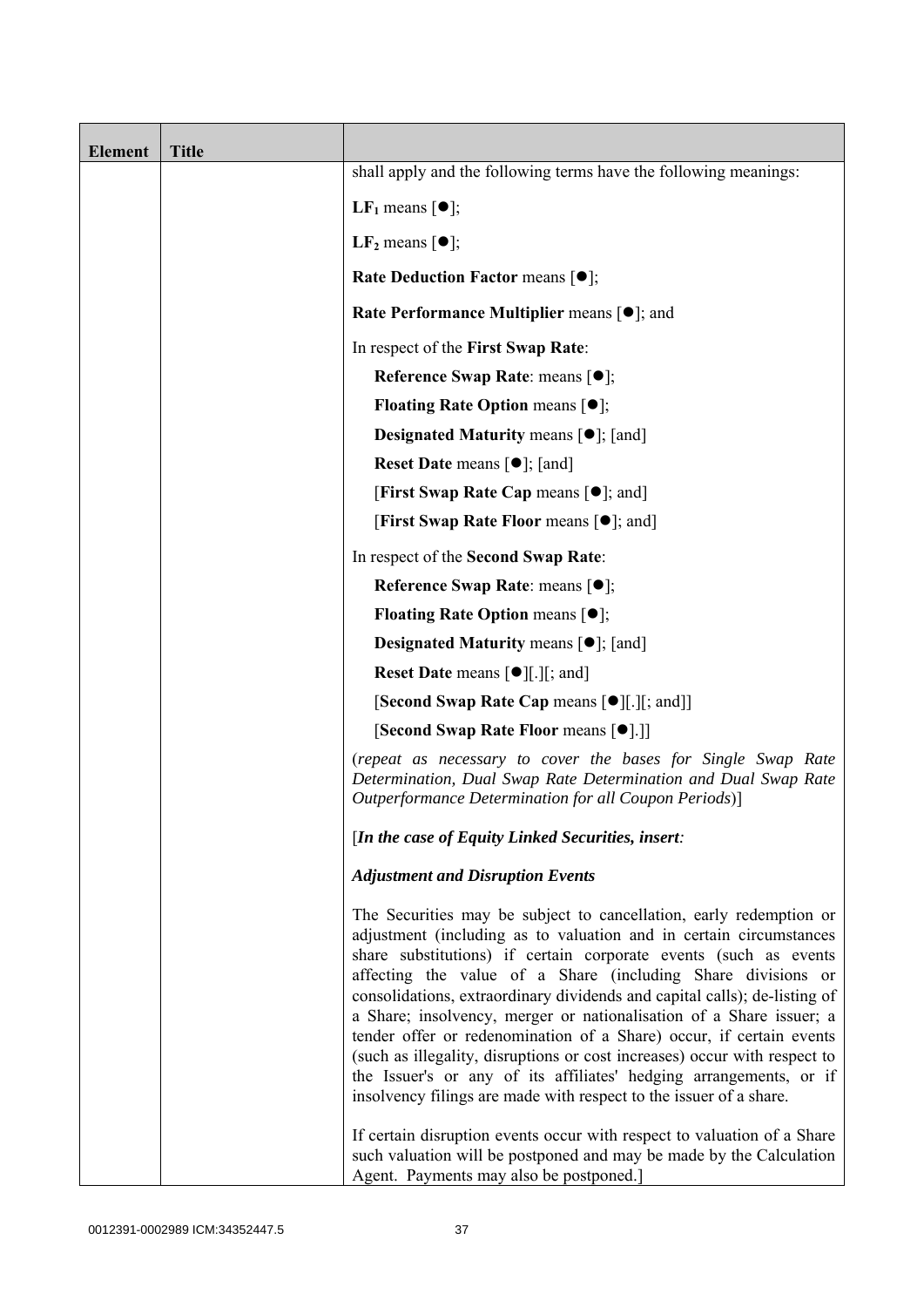| <b>Element</b> | <b>Title</b> |                                                                                                                                                                                                                                                                                                                                                                                                                                                               |
|----------------|--------------|---------------------------------------------------------------------------------------------------------------------------------------------------------------------------------------------------------------------------------------------------------------------------------------------------------------------------------------------------------------------------------------------------------------------------------------------------------------|
|                |              | [In the case of Index Linked Securities, insert:                                                                                                                                                                                                                                                                                                                                                                                                              |
|                |              | <b>Adjustment and Disruption Events</b>                                                                                                                                                                                                                                                                                                                                                                                                                       |
|                |              | The Securities may be subject to cancellation or early redemption or<br>adjustment if an Index is modified or cancelled and there is no<br>successor Index acceptable to the Calculation Agent, if an Index's<br>sponsor fails to calculate and announce such Index, or certain events<br>(such as illegality, disruptions or cost increases) occur with respect to<br>the Issuer's or any of its affiliates' hedging arrangements.                           |
|                |              | If certain disruption events occur with respect to valuation of an Index<br>such valuation will be postponed and may be made by the Calculation<br>Agent. Payments may also be postponed.]                                                                                                                                                                                                                                                                    |
|                |              | [In the case of Inflation Linked Securities, insert:                                                                                                                                                                                                                                                                                                                                                                                                          |
|                |              | <b>Adjustment Events</b>                                                                                                                                                                                                                                                                                                                                                                                                                                      |
|                |              | The Securities may be subject to adjustment if the Index is not<br>published or announced, there is a successor Index, an Index level is<br>corrected or the Index is rebased and may be subject to early<br>redemption or cancellation if the Index ceases to be published and<br>there is no appropriate alternative index acceptable to the Calculation<br>Agent. In certain circumstances the Calculation Agent may calculate<br>the Index level itself.] |
|                |              | [In the case of $FX$ Linked Securities, insert:                                                                                                                                                                                                                                                                                                                                                                                                               |
|                |              | <b>Disruption Events</b>                                                                                                                                                                                                                                                                                                                                                                                                                                      |
|                |              | If certain disruption events occur with respect to valuation of a<br>Currency Pair, [an alternative valuation method may be used,<br>valuation may be made by the Calculation Agent, valuation may be<br>postponed or the Securities may be subject to early redemption or<br>cancellation].]                                                                                                                                                                 |
|                |              | Please also refer to Element C.9 above.                                                                                                                                                                                                                                                                                                                                                                                                                       |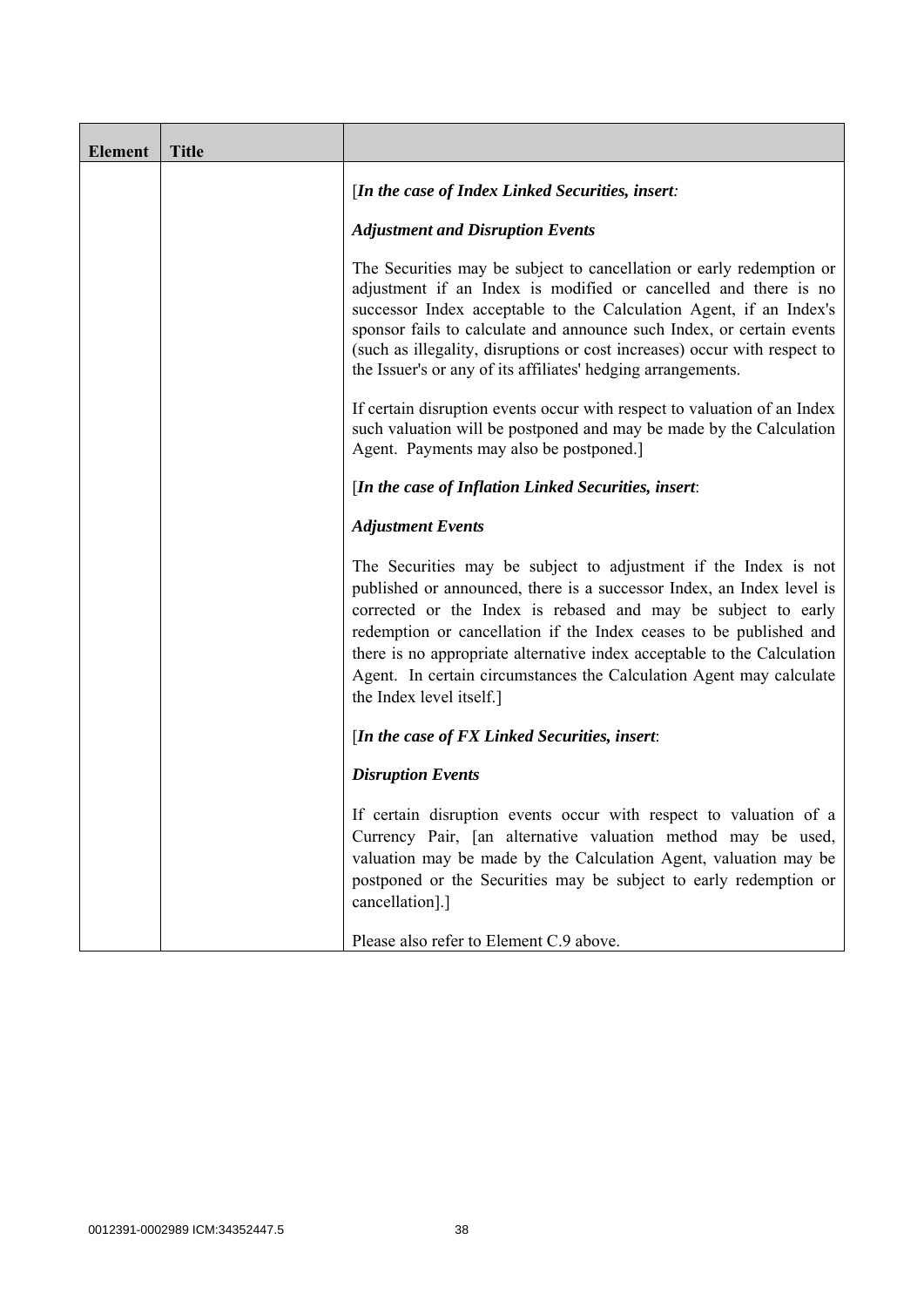| <b>Element</b>  | <b>Title</b>                                                                                                                                                                                                                                                                                                                                                                                                    |                                                                                                                                                                                                                                                                                                                                                                                                                                                                                                                                                                                                                                                                                                                                                                                                                                                                                                                                                                                                                                                                                                                                                                                                            |
|-----------------|-----------------------------------------------------------------------------------------------------------------------------------------------------------------------------------------------------------------------------------------------------------------------------------------------------------------------------------------------------------------------------------------------------------------|------------------------------------------------------------------------------------------------------------------------------------------------------------------------------------------------------------------------------------------------------------------------------------------------------------------------------------------------------------------------------------------------------------------------------------------------------------------------------------------------------------------------------------------------------------------------------------------------------------------------------------------------------------------------------------------------------------------------------------------------------------------------------------------------------------------------------------------------------------------------------------------------------------------------------------------------------------------------------------------------------------------------------------------------------------------------------------------------------------------------------------------------------------------------------------------------------------|
| [C.11]          | Admission to Trading<br>on a regulated market<br>(Include this Element<br>C.11 only if the<br>relevant Securities have<br>a minimum<br>denomination of less<br>than $\text{\textsterling}100,000$ or are<br>Derivative Securities as<br>defined in Element C.9<br>above)                                                                                                                                        | Securities issued under the Programme may be listed and admitted to<br>trading on the regulated market or Global Exchange Market of<br>Euronext Dublin or such other stock exchange or market specified<br>below, or may be issued on an unlisted basis.<br>Issue specific summary:<br>[Application [has been] [is expected to be] made by the Issuer (or on<br>its behalf) for the Securities to be admitted to the Official List and to<br>trading on [Euronext Dublin's [regulated market/Global Exchange<br>Market]][the [regulated market][Professional Securities Market] of the<br>London Stock Exchange][the [regulated][EuroMTF] market of the<br>Luxembourg Stock Exchange][the Electronic Bond Market organised<br>and managed by Borsa Italiana S.p.A. (MOT)][the Multilateral<br>Trading Facility of securitised derivatives financial instruments<br>organised and managed by Borsa Italiana S.p.A.(the SeDeX<br>Market)].<br>[Not applicable, the Securities are not intended to be admitted to<br>trading on any market.]]                                                                                                                                                                 |
| IC.15<br>[C.16] | How the value of the<br>investment is affected<br>by the value of the<br>underlying assets<br>(Include this Element<br>C.15 only if the<br>relevant Securities are<br>Derivative Securities as<br>defined in Element C.9<br><i>above</i> )<br>Maturity<br>(Include this Element<br>C.16<br>only<br>if<br>the<br>relevant Securities are<br>Derivative Securities as<br>defined in Element C.9<br><i>above</i> ) | $[If the Securities are N&C Securities, insert: The [Insert if]$<br>applicable: Rate of Interest and the] [Final Redemption<br>Amount][Credit Event Redemption Amount, if payable]][If the<br>Securities are W&C Securities, insert: The Cash Settlement Amount]<br>([in each case,] if any) payable in respect of the Securities [and<br>whether such amounts are payable] [is/are] calculated by reference to<br>[insert relevant underlying(s) (i.e. the relevant Reference Item(s) and,<br>if applicable, specify: the creditworthiness of the relevant Reference<br>[Entity][Entities])].<br>Please also see Element C.18.]]<br>[If the Securities are N&C Securities, insert: The Maturity Date of the<br>Securities is $\lceil \bullet \rceil$ [If the N&C Securities are Auction to Cash Settled<br>Credit Linked N&C Securities, Zero Recovery Single Name Credit<br>Linked N&C Securities, Zero Recovery Basket Credit Linked N&C<br>Securities or Tranched Zero Recovery Credit Linked N&C Securities,<br>insert: (the Scheduled Maturity Date), subject to adjustment for<br>[insert relevant postponement events]].]<br>[If the Securities are W&C Securities, insert: The Settlement Date of |
|                 |                                                                                                                                                                                                                                                                                                                                                                                                                 | the Securities is $[\bullet]$ [the fifth Business Day following the last<br>occurring valuation date.]]                                                                                                                                                                                                                                                                                                                                                                                                                                                                                                                                                                                                                                                                                                                                                                                                                                                                                                                                                                                                                                                                                                    |
| [C.17]          | Settlement procedure of<br>derivative securities                                                                                                                                                                                                                                                                                                                                                                | [The Securities will be cash-settled.]]                                                                                                                                                                                                                                                                                                                                                                                                                                                                                                                                                                                                                                                                                                                                                                                                                                                                                                                                                                                                                                                                                                                                                                    |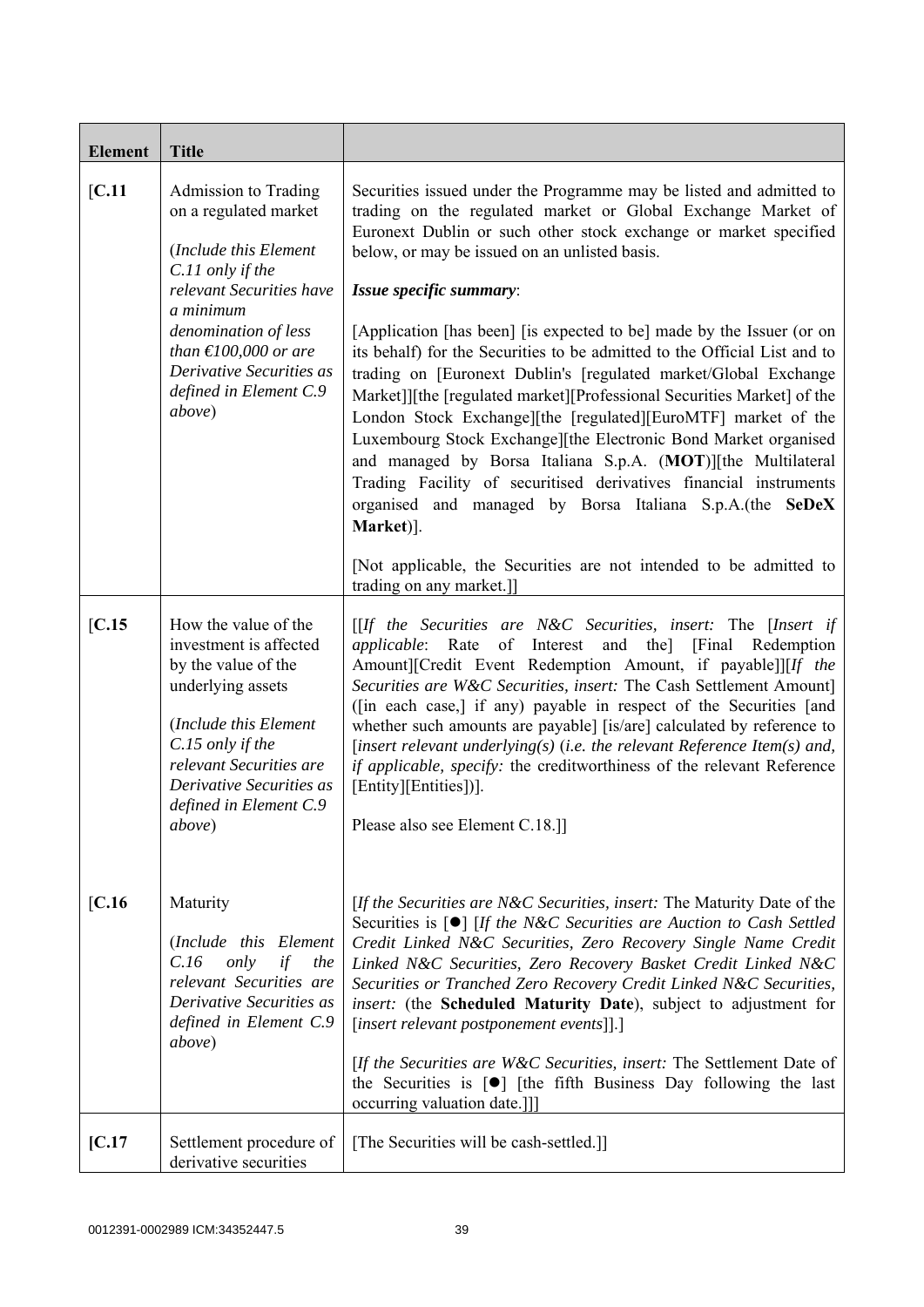| <b>Element</b> | <b>Title</b>                                                                                                                           |                                                                                                                                                                                                                                                                                                                                                                                                                                                                                                                                                                   |
|----------------|----------------------------------------------------------------------------------------------------------------------------------------|-------------------------------------------------------------------------------------------------------------------------------------------------------------------------------------------------------------------------------------------------------------------------------------------------------------------------------------------------------------------------------------------------------------------------------------------------------------------------------------------------------------------------------------------------------------------|
|                | (Include this Element<br>$C.17$ only if the<br>relevant Securities are<br>Derivative Securities as<br>defined in Element C.9<br>above) |                                                                                                                                                                                                                                                                                                                                                                                                                                                                                                                                                                   |
| [C.18]         | Return on derivative<br>securities                                                                                                     | Nominal interest rate and date from which interest becomes payable<br>and due dates for interest                                                                                                                                                                                                                                                                                                                                                                                                                                                                  |
|                | (Include this Element                                                                                                                  | [The Securities do not pay interest.]                                                                                                                                                                                                                                                                                                                                                                                                                                                                                                                             |
|                | $C.18$ only if the<br>relevant Securities are<br>Derivative Securities as<br>defined in Element C.9<br><i>above</i> )                  | [In the case of Fixed Rate Securities, insert: The Securities bear<br>interest [from their date of issue/from $\lceil \bullet \rceil$ ] at the fixed rate of $\lceil \bullet \rceil$ per<br>cent. per annum. Interest will be paid [annually] in arrear on $\lceil \bullet \rceil$ in<br>each year. The first interest payment will be made on $[\bullet]$ .]                                                                                                                                                                                                     |
|                |                                                                                                                                        | [In the case of Floating Rate Securities, insert: The Securities bear<br>interest [from their date of issue/from [ $\bullet$ ]] at floating rates calculated<br>by reference to [specify reference rate] [plus/minus] a margin of $\lceil \bullet \rceil$<br>per cent. Interest will be paid [quarterly/semi-annually/annually] in<br>arrear on [ $\bullet$ ] in each year[, subject to adjustment for non-business<br>days]. The first interest payment will be made on $[\bullet]$ .]                                                                           |
|                |                                                                                                                                        | [In the case of Securities whose interest payments are calculated by<br>reference to an underlying, insert: Payments of interest in respect of<br>the Securities [and whether such amounts are payable] will be<br>determined by reference to [the performance of the <i>[insert relevant</i><br>underlying( $s$ )] and extract, insert here and complete the relevant pro<br>forma disclosure from item C.10 that reflects the basis for the<br>calculation of interest of the Securities][the creditworthiness of the<br>relevant Reference [Entity][Entities]] |
|                |                                                                                                                                        | [In the case of Zero Recovery Basket Credit Linked N&C Securities or<br>Tranched Zero Recovery Credit Linked N&C Securities, insert: The<br>interest payable in respect of each nominal amount of Securities equal<br>to the Calculation Amount for each Coupon Period will be calculated<br>on the Outstanding Nominal Amount (as described further below) as<br>of the last day of such Coupon Period.]                                                                                                                                                         |
|                |                                                                                                                                        | [If the Securities are N&C Securities, insert: Redemption at Maturity                                                                                                                                                                                                                                                                                                                                                                                                                                                                                             |
|                |                                                                                                                                        | Unless previously redeemed or purchased and cancelled, each<br>Security will be redeemed by the Issuer on the Maturity Date at<br>[●]/[the Final Redemption Amount] [(which shall be determined as<br>set out below in this Element C.18).]                                                                                                                                                                                                                                                                                                                       |
|                |                                                                                                                                        | [The Calculation Amount for the Securities is $[•]$ .]                                                                                                                                                                                                                                                                                                                                                                                                                                                                                                            |
|                |                                                                                                                                        | [If the Securities are W&C Securities, insert: Settlement                                                                                                                                                                                                                                                                                                                                                                                                                                                                                                         |
|                |                                                                                                                                        | Each Security entitles its holder, upon due exercise, to receive from                                                                                                                                                                                                                                                                                                                                                                                                                                                                                             |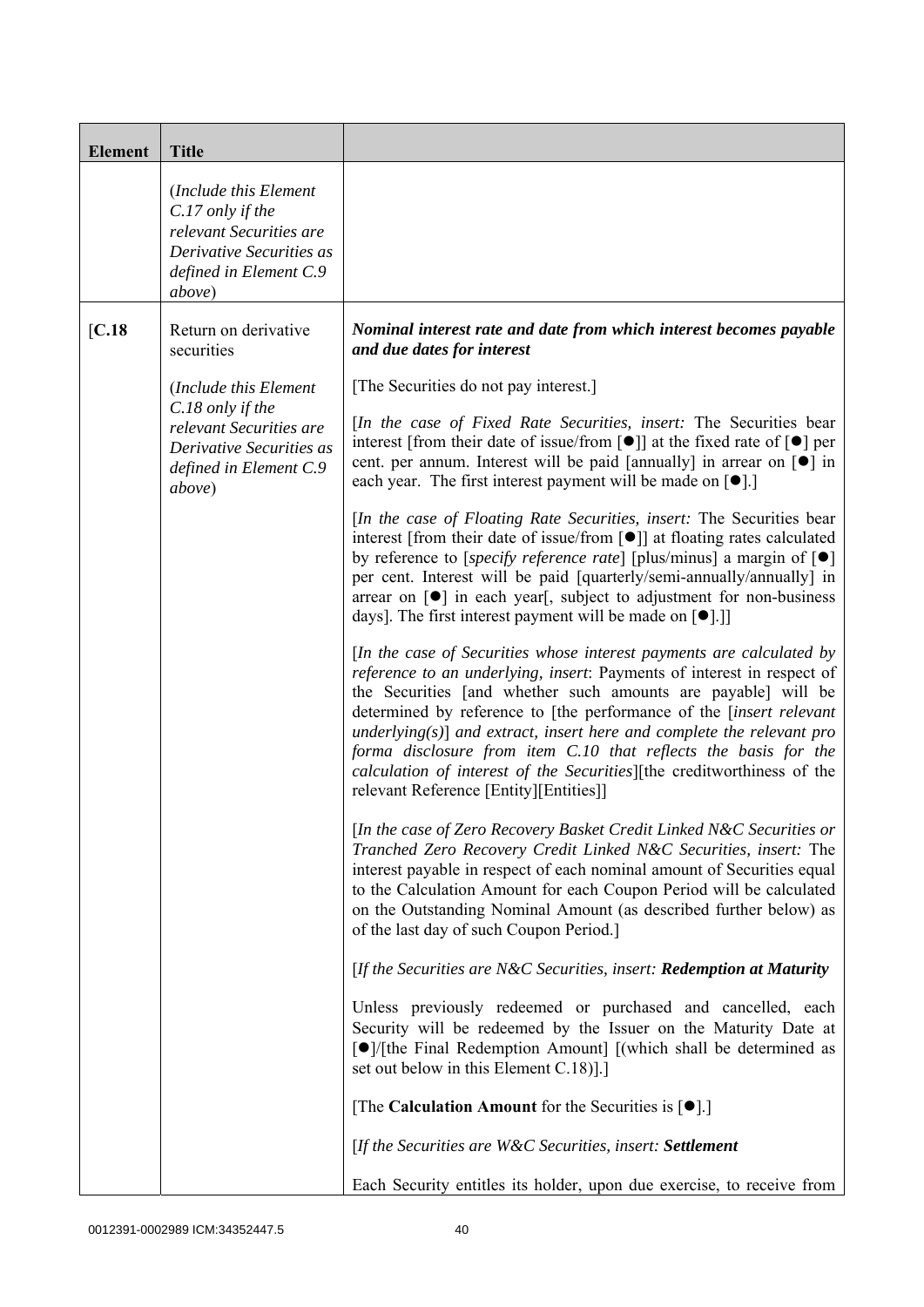| <b>Element</b> | <b>Title</b> |                                                                                                                                                                                                                                                                                                                                                                                                                                                                                                                                                                                                                                                                                                                                                                                                                                                                                                                                 |
|----------------|--------------|---------------------------------------------------------------------------------------------------------------------------------------------------------------------------------------------------------------------------------------------------------------------------------------------------------------------------------------------------------------------------------------------------------------------------------------------------------------------------------------------------------------------------------------------------------------------------------------------------------------------------------------------------------------------------------------------------------------------------------------------------------------------------------------------------------------------------------------------------------------------------------------------------------------------------------|
|                |              | the Issuer on the Settlement Date a Cash Settlement Amount (which<br>shall be determined as set out below in this Element C.18).                                                                                                                                                                                                                                                                                                                                                                                                                                                                                                                                                                                                                                                                                                                                                                                                |
|                |              | The Notional Amount per W&C Security is $[•]$ .                                                                                                                                                                                                                                                                                                                                                                                                                                                                                                                                                                                                                                                                                                                                                                                                                                                                                 |
|                |              | The Calculation Agent is $[•]$ .                                                                                                                                                                                                                                                                                                                                                                                                                                                                                                                                                                                                                                                                                                                                                                                                                                                                                                |
|                |              | [If the Securities are interest bearing, insert: Interest Provisions                                                                                                                                                                                                                                                                                                                                                                                                                                                                                                                                                                                                                                                                                                                                                                                                                                                            |
|                |              | [If the Securities are not Fixed Rate or Floating Rate Securities,<br><i>insert</i> : Coupon Accrual Date means [ $\bullet$ ].                                                                                                                                                                                                                                                                                                                                                                                                                                                                                                                                                                                                                                                                                                                                                                                                  |
|                |              | Coupon Period means [insert coupon period].                                                                                                                                                                                                                                                                                                                                                                                                                                                                                                                                                                                                                                                                                                                                                                                                                                                                                     |
|                |              | Coupon Payment Date means [ $\bullet$ ].                                                                                                                                                                                                                                                                                                                                                                                                                                                                                                                                                                                                                                                                                                                                                                                                                                                                                        |
|                |              | [If the Securities are Fixed or Floating Rate Securities, insert: Day<br><b>Count Fraction means [<math>\bullet</math>].]</b>                                                                                                                                                                                                                                                                                                                                                                                                                                                                                                                                                                                                                                                                                                                                                                                                   |
|                |              | [Business Day Convention means [ $\bullet$ ].]                                                                                                                                                                                                                                                                                                                                                                                                                                                                                                                                                                                                                                                                                                                                                                                                                                                                                  |
|                |              | [If the Securities are N&C Securities, insert: Redemption at Maturity                                                                                                                                                                                                                                                                                                                                                                                                                                                                                                                                                                                                                                                                                                                                                                                                                                                           |
|                |              | Unless previously redeemed or purchased and cancelled, each<br>Security will be redeemed by the Issuer on the Maturity Date at<br>[specify]/[the Final Redemption Amount (which shall be determined<br>as set out below in this Element C.18). The Securities may be<br>redeemed early [for tax reasons][[,] at the option of the Issuer][[,] at<br>the option of Securityholders][[,][and] upon the occurrence of certain<br>regulatory events][or inconvertibility events][[,][and] in circumstances<br>where the performance of the Issuer's [or the Guarantor's] obligations<br>under the Securities [or the Guarantee (as applicable)] has or will<br>become unlawful, illegal or otherwise prohibited] [and following the<br>occurrence of certain events relating to [the][any] [asset][or][basis] by<br>which the return on the Securities may<br>reference<br>to<br>be<br>determined][including those specified below] |
|                |              | [The Calculation Amount for the Securities is $[\bullet]$ .]                                                                                                                                                                                                                                                                                                                                                                                                                                                                                                                                                                                                                                                                                                                                                                                                                                                                    |
|                |              | [Insert in the case of FX Redemption N&C Securities: The Final<br>Redemption Amount in respect of each nominal amount of N&C<br>Securities equal to the Calculation Amount shall be an amount in the<br>Settlement Currency (which, when the Floor is zero, will not be less<br>than, but may be equal to, zero) calculated by the Calculation Agent<br>equal to the Calculation Amount multiplied by the greater of (i) the<br>Floor and (ii) a percentage calculated by the Calculation Agent in<br>accordance with the following formula:                                                                                                                                                                                                                                                                                                                                                                                    |
|                |              | Leverage $\times$ Max $\left[0, \sum_{i=1}^{n} W_i \times \frac{X_i - Y_i}{Z_i}\right]$                                                                                                                                                                                                                                                                                                                                                                                                                                                                                                                                                                                                                                                                                                                                                                                                                                         |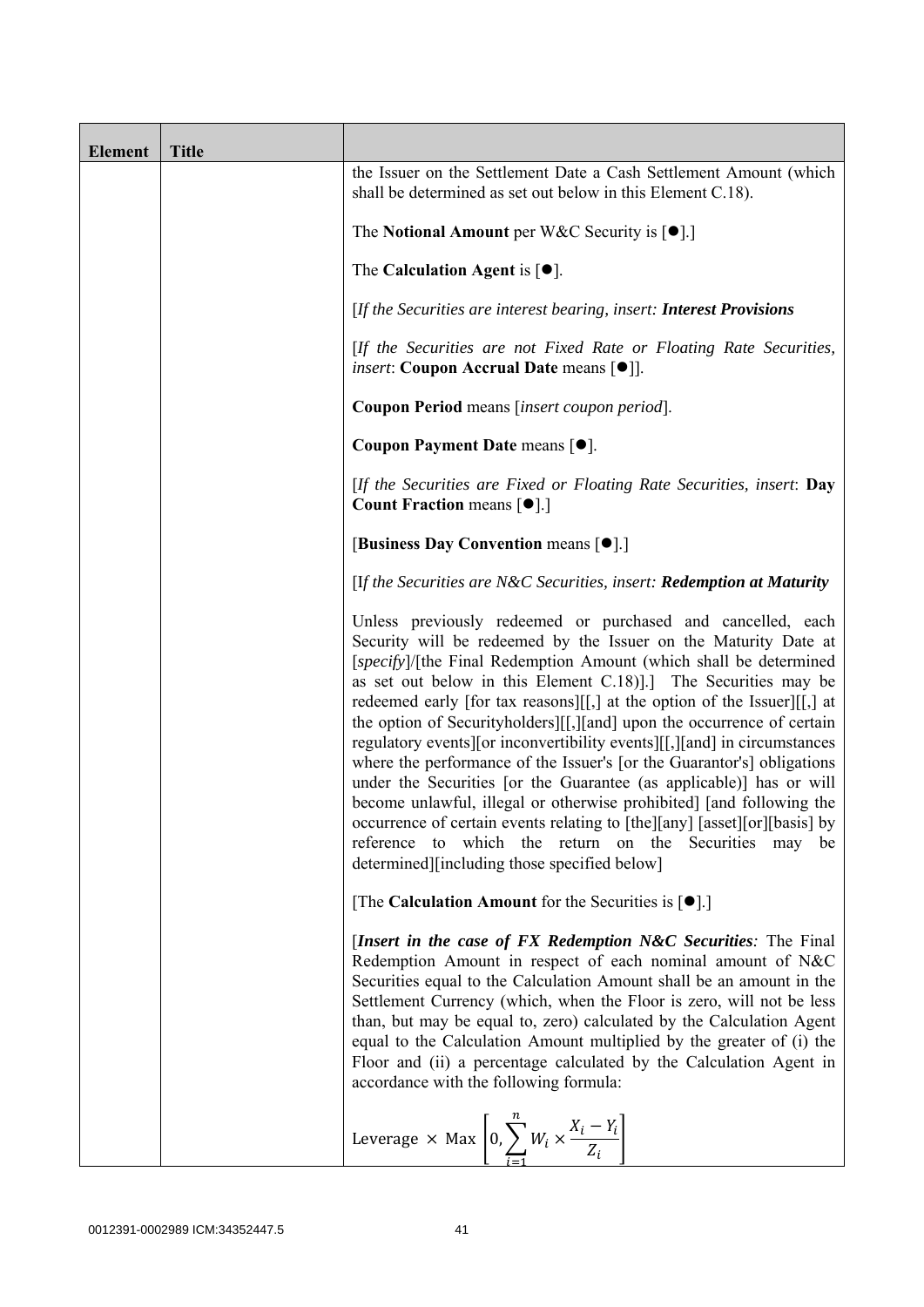| <b>Element</b> | <b>Title</b> |                                                                                                                                                                                                                                                                                                                                                                                                                                                                                             |
|----------------|--------------|---------------------------------------------------------------------------------------------------------------------------------------------------------------------------------------------------------------------------------------------------------------------------------------------------------------------------------------------------------------------------------------------------------------------------------------------------------------------------------------------|
|                |              | Any amount determined pursuant to the above, if not an amount in the<br>Settlement Currency, will be converted into the Settlement Currency at<br>the Exchange Rate. The Final Redemption Amount will be rounded<br>to the nearest two decimal places (or, in the case of Japanese Yen, the<br>nearest whole unit) in the relevant Settlement Currency, 0.005 (or, in<br>the case of Japanese Yen, half a unit) being rounded upwards.                                                      |
|                |              | Where:                                                                                                                                                                                                                                                                                                                                                                                                                                                                                      |
|                |              | Alternate Currency Pair means [specify Alternate Currency Pairs in<br>form of [specify first currency]/[specify second currency]] (repeat in<br>respect of each Alternate Currency Pair).                                                                                                                                                                                                                                                                                                   |
|                |              | <b>Currency Pair</b> means [specify Currency Pairs in form of [specify first]<br>currency]/[specify second currency]] (repeat for each Currency Pair).                                                                                                                                                                                                                                                                                                                                      |
|                |              | <b>Exchange Rate</b> means the spot rate of exchange between the currency<br>in which the Calculation Amount is denominated (the Calculation<br>Amount Currency) and the Settlement Currency (expressed as the<br>number of units (or part units) of the relevant Calculation Amount<br>Currency for which one unit of the relevant Settlement Currency can<br>be exchanged) or on the basis of such other applicable market<br>convention as the Calculation Agent determines appropriate. |
|                |              | First Relevant Currency means [ $\bullet$ ] (specify for each Currency<br>Pair).                                                                                                                                                                                                                                                                                                                                                                                                            |
|                |              | <b>Floor</b> means $\lceil \bullet \rceil$ .                                                                                                                                                                                                                                                                                                                                                                                                                                                |
|                |              | <b>FX Price Source means [<math>\bullet</math>]</b> (specify for each Currency Pair and each<br>Alternate Currency Pair).                                                                                                                                                                                                                                                                                                                                                                   |
|                |              | i means each Currency Pair.                                                                                                                                                                                                                                                                                                                                                                                                                                                                 |
|                |              | Leverage means $\lceil \bullet \rceil$ per cent.                                                                                                                                                                                                                                                                                                                                                                                                                                            |
|                |              | Max followed by a series of amounts inside brackets, means<br>whichever is the greater of the amounts separated by a comma inside<br>those brackets.                                                                                                                                                                                                                                                                                                                                        |
|                |              | <b>n</b> means the number of Currency Pairs to which the N&C Securities<br>relate.                                                                                                                                                                                                                                                                                                                                                                                                          |
|                |              | Reference Exchange Rate means, in respect of a Currency Pair, the<br>spot exchange rate for the First Relevant Currency quoted against the<br>Second Relevant Currency expressed as the number of units of the<br>First Relevant Currency quoted per one unit of the Second Relevant<br>Currency.                                                                                                                                                                                           |
|                |              | <b>Relevant Currency</b> means each currency comprising a Currency Pair<br>and any references to the conversion of one Relevant Currency to<br>another shall be construed as applying in relation to a Currency Pair.                                                                                                                                                                                                                                                                       |
|                |              | Second Relevant Currency means [ $\bullet$ ] (specify for each Currency                                                                                                                                                                                                                                                                                                                                                                                                                     |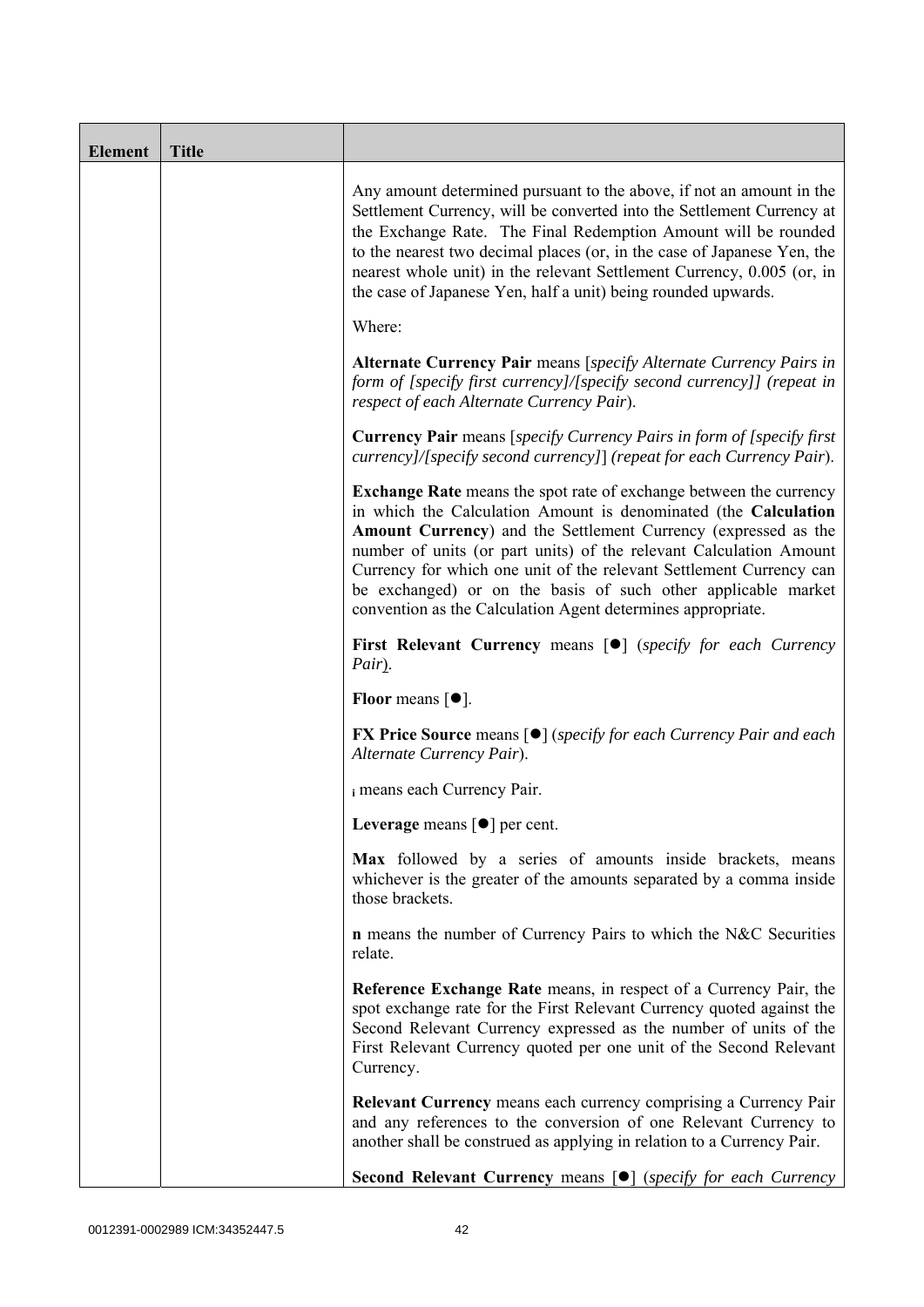| <b>Element</b> | <b>Title</b> |                                                                                                                                                                                                                                                                                                                                                                                                                                                                                                                                                                                                                                                                                                                                          |
|----------------|--------------|------------------------------------------------------------------------------------------------------------------------------------------------------------------------------------------------------------------------------------------------------------------------------------------------------------------------------------------------------------------------------------------------------------------------------------------------------------------------------------------------------------------------------------------------------------------------------------------------------------------------------------------------------------------------------------------------------------------------------------------|
|                |              | Pair).                                                                                                                                                                                                                                                                                                                                                                                                                                                                                                                                                                                                                                                                                                                                   |
|                |              | <b>Settlement Rate</b> means, in respect of a Currency Pair, the Reference<br>Exchange Rate for that Currency Pair on the Valuation Date at the<br>Valuation Time as determined by the Calculation Agent by reference to<br>the Settlement Rate Option for that Currency Pair (and such<br>determination may be made, without limitation, with such adjustments as<br>are, at the discretion of the Calculation Agent, necessary to the published<br>quoting conventions and/or implying the Reference Exchange Rate from<br>more than one Settlement Rate Option) unless any applicable disruption<br>event exists or occurs, in which case, the Settlement Rate for that<br>Currency Pair will be determined by the Calculation Agent. |
|                |              | Settlement Rate Option means, in respect of a Currency Pair, the rate<br>published for the Currency Pair fixing rate on the FX Price Source for<br>that Currency Pair at or about the Valuation Time on the Valuation<br>Date or, if Alternate Currency Pairs are specified for the relevant<br>Currency Pair, the Reference Exchange Rate will be implied from<br>more than one Settlement Rate Option by determining the rate for<br>each Alternate Currency Pair for that Currency Pair, published for the<br>Alternate Currency Pair fixing rate on the FX Price Source for that<br>Alternate Currency Pair at or about the Valuation Time on the<br>Valuation Date.                                                                 |
|                |              | <b>Strike Rate means [<math>\bullet</math>]</b> (specify for each Currency Pair).                                                                                                                                                                                                                                                                                                                                                                                                                                                                                                                                                                                                                                                        |
|                |              | Valuation Date means $[•]$ .                                                                                                                                                                                                                                                                                                                                                                                                                                                                                                                                                                                                                                                                                                             |
|                |              | Valuation Time means $[•]$ .                                                                                                                                                                                                                                                                                                                                                                                                                                                                                                                                                                                                                                                                                                             |
|                |              | $w_i$ means [specify the weighting of each Currency Pair (being a<br>number less than or equal to 1)].                                                                                                                                                                                                                                                                                                                                                                                                                                                                                                                                                                                                                                   |
|                |              | $X_i$ means, in respect of a Currency Pair, the [Settlement Rate in<br>respect of such Currency Pair]/[Strike Rate in respect of such<br>Currency Pair].                                                                                                                                                                                                                                                                                                                                                                                                                                                                                                                                                                                 |
|                |              | $Y_i$ means, in respect of a Currency Pair, the [Settlement Rate in<br>respect of such Currency Pair]/[Strike Rate in respect of such<br>Currency Pair].                                                                                                                                                                                                                                                                                                                                                                                                                                                                                                                                                                                 |
|                |              | $Z_i$ means, in respect of a Currency Pair, the [Settlement Rate in<br>respect of such Currency Pair]/[Strike Rate in respect of such<br>Currency Pair]/[1].]                                                                                                                                                                                                                                                                                                                                                                                                                                                                                                                                                                            |
|                |              | [Insert in the case of Fixed Denomination $FX$ Redemption $N&C$<br>Securities: The Final Redemption Amount in respect of each unit or<br>nominal amount of N&C Securities equal to the Calculation Amount<br>shall be an amount in the Settlement Currency (which will not be less<br>than, but may be equal to, zero) calculated by the Calculation Agent<br>equal to the Base Final Redemption Amount divided by the<br>Settlement Rate.                                                                                                                                                                                                                                                                                               |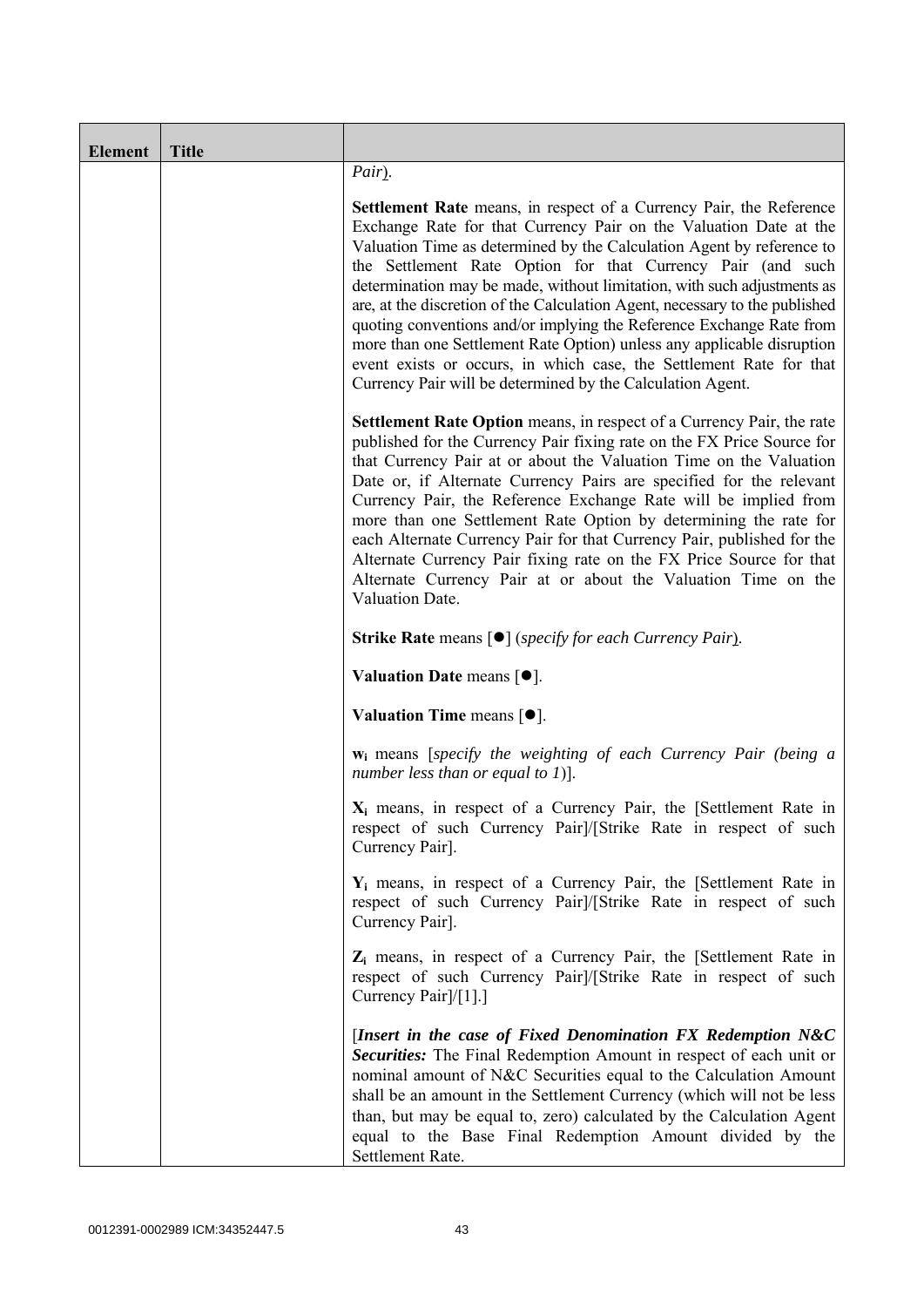| Element | <b>Title</b> |                                                                                                                                                                                                                                                                                                                                                                                                                                                                                                                                                                                                                                     |
|---------|--------------|-------------------------------------------------------------------------------------------------------------------------------------------------------------------------------------------------------------------------------------------------------------------------------------------------------------------------------------------------------------------------------------------------------------------------------------------------------------------------------------------------------------------------------------------------------------------------------------------------------------------------------------|
|         |              | Where:                                                                                                                                                                                                                                                                                                                                                                                                                                                                                                                                                                                                                              |
|         |              | <b>Base Final Redemption Amount means <math>[①]</math>;</b>                                                                                                                                                                                                                                                                                                                                                                                                                                                                                                                                                                         |
|         |              | <b>FX Price Source</b> means, in respect of a Settlement Rate Option, $[•]$ ;                                                                                                                                                                                                                                                                                                                                                                                                                                                                                                                                                       |
|         |              | Reference Exchange Rate means the spot exchange rate for the<br>Specified Currency quoted against the Settlement Currency expressed<br>as the number of units of the Specified Currency quoted per unit of the<br>Settlement Currency;                                                                                                                                                                                                                                                                                                                                                                                              |
|         |              | Settlement Rate means the Reference Exchange Rate on the<br>Valuation Date at the Valuation Time as determined by the<br>Calculation Agent by reference to the Settlement Rate Option(s) (and<br>such determination may be made, without limitation, with such<br>adjustments as are, at the discretion of the Calculation Agent,<br>necessary to the published quoting conventions and/or implying the<br>Reference Exchange Rate from more than one Settlement Rate<br>Option) unless any applicable disruption event exists or occurs, in<br>which case, the Settlement Rate will be determined by the Calculation<br>Agent; and |
|         |              | Settlement Rate Option means [the rate published for the Specified<br>Currency/Settlement Currency fixing rate on the FX Price Source at or<br>about the Valuation Time on the Valuation Date] [insert if the<br>Reference Exchange Rate will be implied from more than one<br>Settlement Rate Option and delete preceding option: the relevant<br>fixing rates on the FX Price Source(s) at or about the Valuation Time<br>on the Valuation Date.]]                                                                                                                                                                                |
|         |              | [Insert in the case of Equity Basket Knock-In N&C Securities: The<br>Final Redemption Amount in respect of each nominal amount of N&C<br>Securities equal to the Calculation Amount shall be an amount in the<br>Specified Currency (which will not be less than, but may be equal to,<br>zero) calculated by the Calculation Agent equal to:                                                                                                                                                                                                                                                                                       |
|         |              | if no Knock-In Event has occurred, the Calculation Amount;<br>(a)<br>or                                                                                                                                                                                                                                                                                                                                                                                                                                                                                                                                                             |
|         |              | if a Knock-In Event has occurred, the product of $(x)$ the<br>(b)<br>Calculation Amount and (y) the Final Reference Performance.                                                                                                                                                                                                                                                                                                                                                                                                                                                                                                    |
|         |              | Where:                                                                                                                                                                                                                                                                                                                                                                                                                                                                                                                                                                                                                              |
|         |              | Final Reference Performance means a percentage determined by the<br>Calculation Agent equal to the Reference Performance of the Share<br>with the lowest Reference Performance.                                                                                                                                                                                                                                                                                                                                                                                                                                                     |
|         |              | Final Price means, in respect of a Share, an amount equal to the price<br>per share in respect of such Share quoted on the applicable exchange<br>at the Valuation Time on the Final Valuation Date.                                                                                                                                                                                                                                                                                                                                                                                                                                |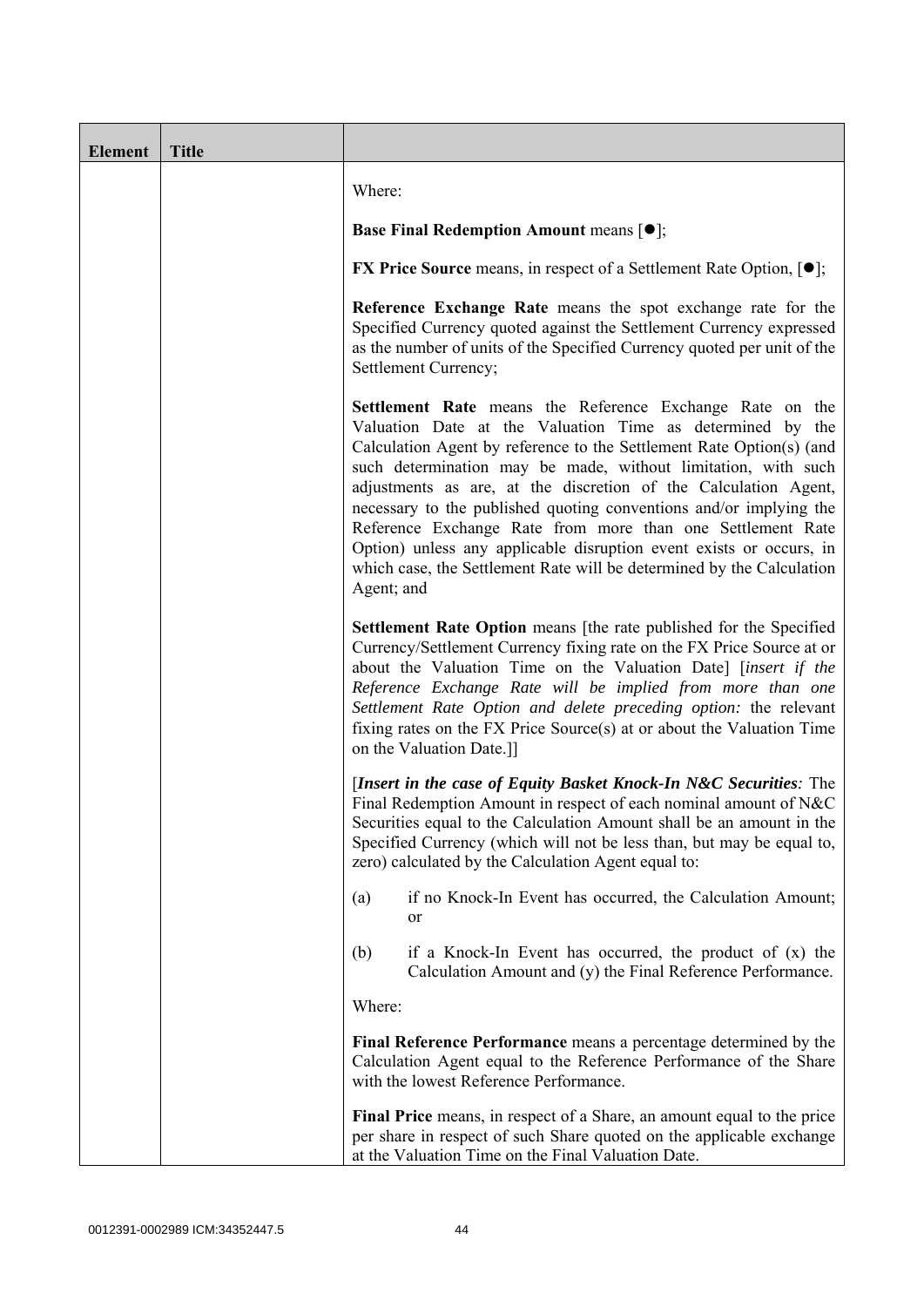| <b>Element</b> | <b>Title</b> |                                                                 |                                                                                                                                                                                                                                                                              |
|----------------|--------------|-----------------------------------------------------------------|------------------------------------------------------------------------------------------------------------------------------------------------------------------------------------------------------------------------------------------------------------------------------|
|                |              |                                                                 | Final Valuation Date means $[•]$ .                                                                                                                                                                                                                                           |
|                |              | i means a Share.                                                |                                                                                                                                                                                                                                                                              |
|                |              |                                                                 | Initial Valuation Date means $[•]$ .                                                                                                                                                                                                                                         |
|                |              |                                                                 | Knock-In Event means the price of any Share quoted on the<br>applicable exchange at the Valuation Time on the Final Valuation<br>Date is equal to or less than the Knock-In Level in respect of such<br>Share, as determined by the Calculation Agent.                       |
|                |              |                                                                 | Knock-In Level means, in respect of a Share, the Knock-In<br>Percentage multiplied by the Strike Price for such Share.                                                                                                                                                       |
|                |              |                                                                 | Knock-In Percentage means [ <sup>●</sup> ] per cent.                                                                                                                                                                                                                         |
|                |              | the following formula:                                          | Reference Performance means, in respect of a Share, a rate<br>expressed as a percentage (which will not be less than, but may be<br>equal to, zero) calculated by the Calculation Agent in accordance with                                                                   |
|                |              | Final Price <sub>i</sub><br>Strike Price <sub>i</sub>           |                                                                                                                                                                                                                                                                              |
|                |              | <b>Share</b> means $[①]$ .                                      |                                                                                                                                                                                                                                                                              |
|                |              |                                                                 | <b>Strike Price</b> means, in relation to a Share, the price per share in<br>respect of such Share quoted on the applicable exchange at the<br>Valuation Time on the Initial Valuation Date.                                                                                 |
|                |              | <b>Valuation Time means <math>\lceil \bullet \rceil</math>.</b> |                                                                                                                                                                                                                                                                              |
|                |              | Securities:                                                     | [Insert in the case of Equity Basket Barrier Knock-In N&C                                                                                                                                                                                                                    |
|                |              |                                                                 | The Final Redemption Amount in respect of each nominal amount of<br>N&C Securities equal to the Calculation Amount shall be an amount<br>in the Specified Currency (which will not be less than, but may be<br>equal to, zero) calculated by the Calculation Agent equal to: |
|                |              | (a)<br>or                                                       | if no Knock-In Event has occurred, the Calculation Amount;                                                                                                                                                                                                                   |
|                |              | (b)                                                             | if a Knock-In Event has occurred:                                                                                                                                                                                                                                            |
|                |              | (i)                                                             | if the Final Reference Performance is equal to or<br>greater than the Barrier Level, the Calculation<br>Amount; or                                                                                                                                                           |
|                |              | (ii)                                                            | if the Final Reference Performance is less than the<br>Barrier Level, the product of (x) the Calculation<br>Amount and (y) the Final Reference Performance.                                                                                                                  |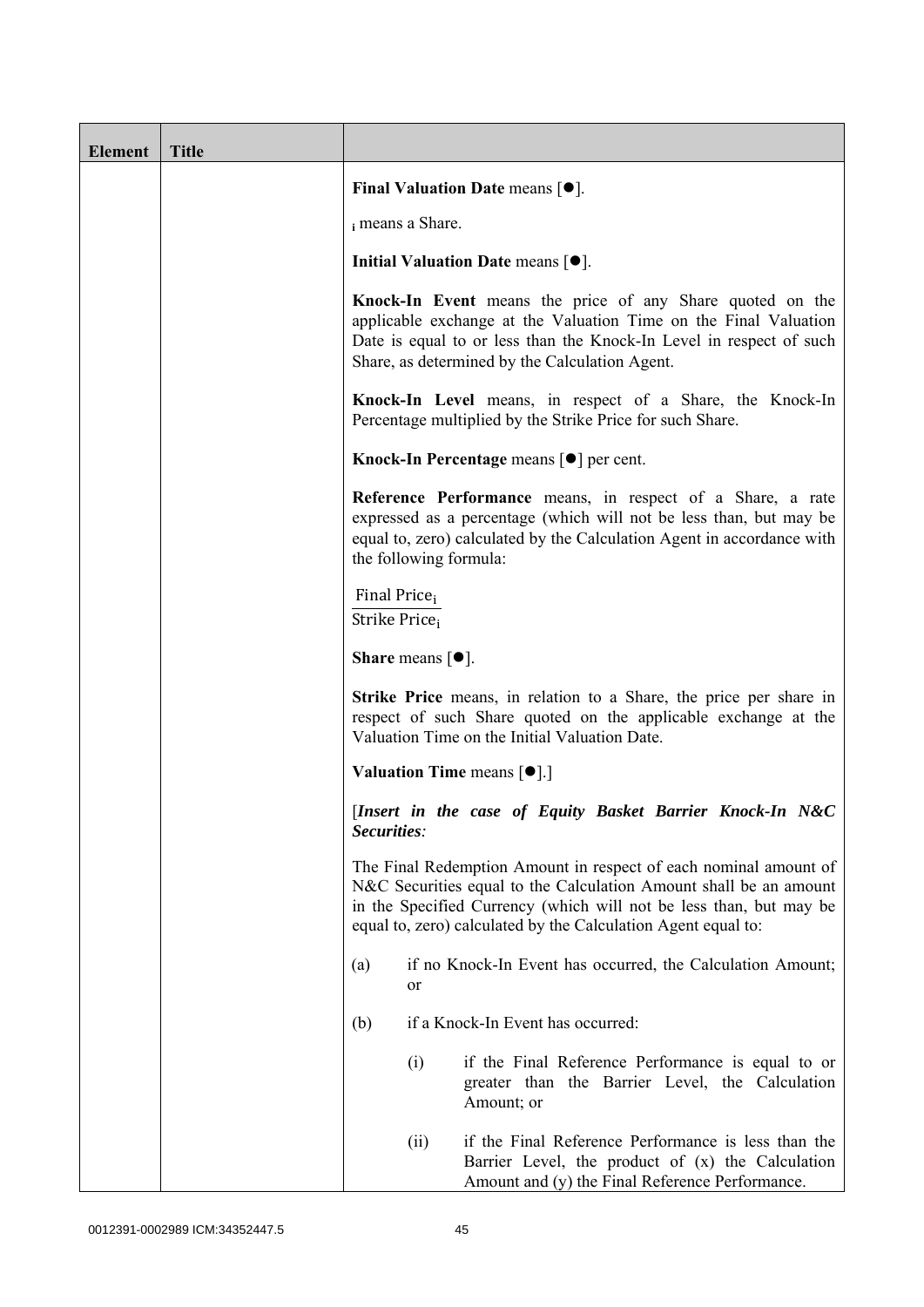| <b>Element</b> | <b>Title</b> |                                                                                                                                                                                                                                                                                                                                                                                                                                                                                                                                                                                                                                                                                                                                                                                                                                                                                                                                                                                                                                                                                                                                                                                                                                                                                                                                                                                                                                                       |
|----------------|--------------|-------------------------------------------------------------------------------------------------------------------------------------------------------------------------------------------------------------------------------------------------------------------------------------------------------------------------------------------------------------------------------------------------------------------------------------------------------------------------------------------------------------------------------------------------------------------------------------------------------------------------------------------------------------------------------------------------------------------------------------------------------------------------------------------------------------------------------------------------------------------------------------------------------------------------------------------------------------------------------------------------------------------------------------------------------------------------------------------------------------------------------------------------------------------------------------------------------------------------------------------------------------------------------------------------------------------------------------------------------------------------------------------------------------------------------------------------------|
|                |              | Where:                                                                                                                                                                                                                                                                                                                                                                                                                                                                                                                                                                                                                                                                                                                                                                                                                                                                                                                                                                                                                                                                                                                                                                                                                                                                                                                                                                                                                                                |
|                |              | <b>Barrier Level means [<math>\bullet</math>] per cent.</b>                                                                                                                                                                                                                                                                                                                                                                                                                                                                                                                                                                                                                                                                                                                                                                                                                                                                                                                                                                                                                                                                                                                                                                                                                                                                                                                                                                                           |
|                |              | Final Reference Performance means a percentage determined by the<br>Calculation Agent equal to the Reference Performance of the Share with<br>the lowest Reference Performance.                                                                                                                                                                                                                                                                                                                                                                                                                                                                                                                                                                                                                                                                                                                                                                                                                                                                                                                                                                                                                                                                                                                                                                                                                                                                       |
|                |              | Final Price means, in respect of a Share, an amount equal to the price<br>per share in respect of such Share quoted on the applicable exchange at<br>the Valuation Time on the Final Valuation Date.                                                                                                                                                                                                                                                                                                                                                                                                                                                                                                                                                                                                                                                                                                                                                                                                                                                                                                                                                                                                                                                                                                                                                                                                                                                  |
|                |              | Final Valuation Date means $[•]$ .                                                                                                                                                                                                                                                                                                                                                                                                                                                                                                                                                                                                                                                                                                                                                                                                                                                                                                                                                                                                                                                                                                                                                                                                                                                                                                                                                                                                                    |
|                |              | i means a Share.                                                                                                                                                                                                                                                                                                                                                                                                                                                                                                                                                                                                                                                                                                                                                                                                                                                                                                                                                                                                                                                                                                                                                                                                                                                                                                                                                                                                                                      |
|                |              | Initial Valuation Date means $[•]$ .                                                                                                                                                                                                                                                                                                                                                                                                                                                                                                                                                                                                                                                                                                                                                                                                                                                                                                                                                                                                                                                                                                                                                                                                                                                                                                                                                                                                                  |
|                |              | Knock-In Determination Period means the period from but<br>excluding the Initial Valuation Date to and including the Knock-In<br>Period Ending Date.                                                                                                                                                                                                                                                                                                                                                                                                                                                                                                                                                                                                                                                                                                                                                                                                                                                                                                                                                                                                                                                                                                                                                                                                                                                                                                  |
|                |              | Knock-In Event means the price of any Share quoted on the<br>applicable Exchange at any time during the regular trading session<br>hours on that Exchange on any scheduled trading day in the Knock-In<br>Determination Period is equal to or less than the Knock-In Level in<br>respect of such Share, as determined by the Calculation Agent,<br>Provided That, if on any such day, as of any Knock-In Valuation<br>Time, a Knock-In Event has or would have occurred but the<br>conditions for a disrupted day having been satisfied at such time then<br>such Knock-In Valuation Time shall be ignored for purposes of<br>determining whether a Knock-In Event has occurred Provided Further<br>That if no Knock-In Event has occurred in the Knock-In<br>Determination Period and the conditions for a disrupted day are<br>satisfied as of the last occurring Knock-In Valuation Time on the<br>Knock-In Period Ending Date, then such day shall be treated as a<br>Valuation Date and the Calculation Agent shall determine a price of<br>the relevant Share(s) in respect of such day in accordance with such<br>provisions for purposes of determining whether a Knock-In Event<br>shall occur. For the purposes of determining under this paragraph<br>whether the conditions for a disrupted day have been satisfied at any<br>Knock-In Valuation Time, the relevant Valuation Time used shall be<br>the relevant Knock-In Valuation Time. |
|                |              | Knock-In Level means, in respect of a Share, the Knock-In<br>Percentage multiplied by the Strike Price for such Share.                                                                                                                                                                                                                                                                                                                                                                                                                                                                                                                                                                                                                                                                                                                                                                                                                                                                                                                                                                                                                                                                                                                                                                                                                                                                                                                                |
|                |              | Knock-In Percentage means [●] per cent.                                                                                                                                                                                                                                                                                                                                                                                                                                                                                                                                                                                                                                                                                                                                                                                                                                                                                                                                                                                                                                                                                                                                                                                                                                                                                                                                                                                                               |
|                |              | Knock-In Period Ending Date means the scheduled Final Valuation<br>Date.                                                                                                                                                                                                                                                                                                                                                                                                                                                                                                                                                                                                                                                                                                                                                                                                                                                                                                                                                                                                                                                                                                                                                                                                                                                                                                                                                                              |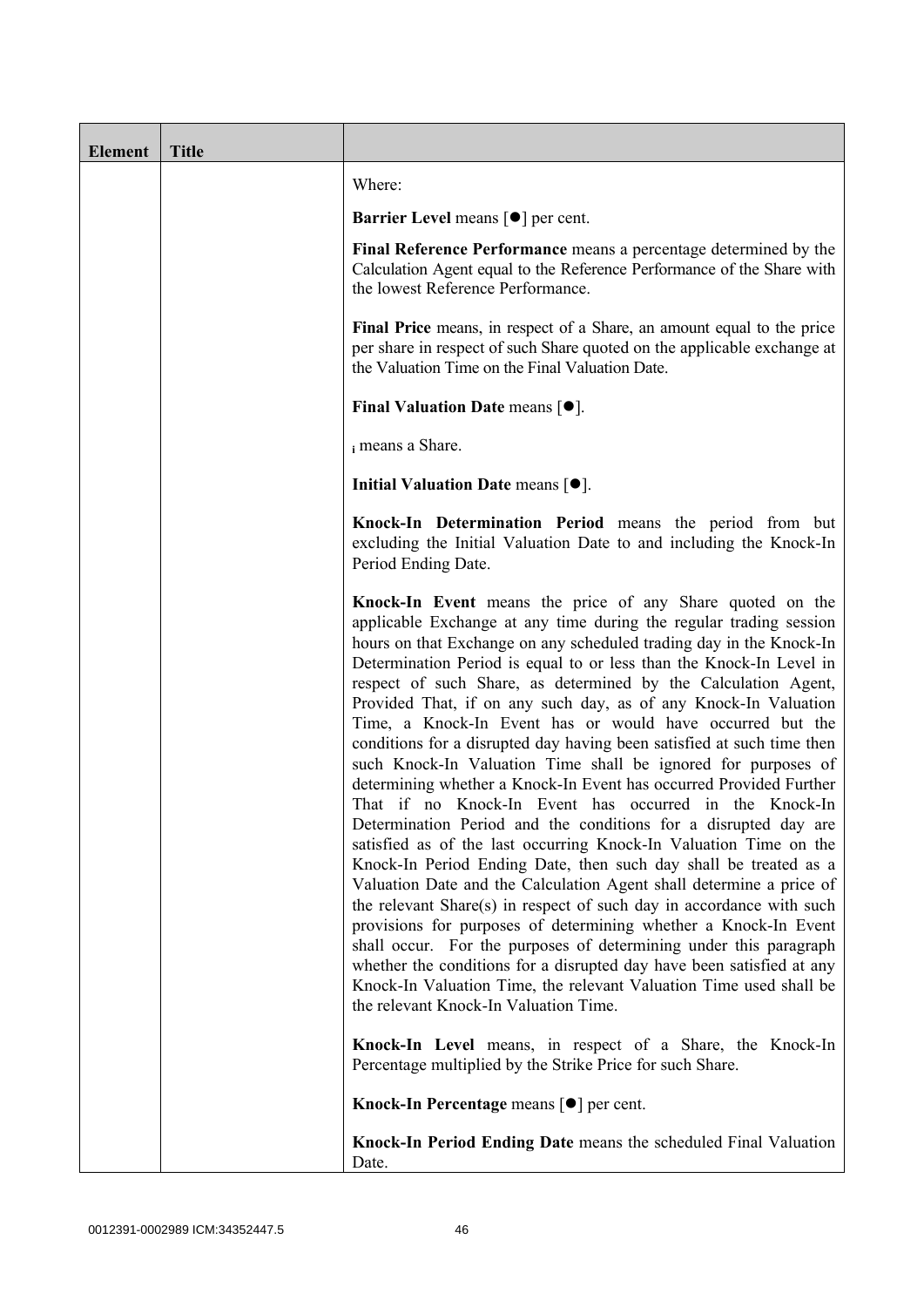| <b>Element</b> | <b>Title</b> |                                                                                                                                                                                                                                                                                                                                                             |
|----------------|--------------|-------------------------------------------------------------------------------------------------------------------------------------------------------------------------------------------------------------------------------------------------------------------------------------------------------------------------------------------------------------|
|                |              | Knock-In Valuation Time means, in respect of a Share, any time<br>during the regular trading session hours on the applicable Exchange<br>for such Share on any scheduled trading day in the Knock-In<br>Determination Period.                                                                                                                               |
|                |              | <b>Reference Performance</b> means, in respect of a Share, a rate expressed<br>as a percentage (which will not be less than, but may be equal to, zero)<br>calculated by the Calculation Agent in accordance with the following<br>formula:                                                                                                                 |
|                |              | Final Price <sub>i</sub><br>Strike Price <sub>i</sub>                                                                                                                                                                                                                                                                                                       |
|                |              | <b>Share</b> means $[•]$ .                                                                                                                                                                                                                                                                                                                                  |
|                |              | Strike Price means, in relation to a Share, the price per share in<br>respect of such Share quoted on the applicable exchange at the<br>Valuation Time on the Initial Valuation Date.                                                                                                                                                                       |
|                |              | <b>Valuation Time means <math>\lceil \bullet \rceil</math>.</b>                                                                                                                                                                                                                                                                                             |
|                |              | [Insert in the case of Equity Basket Bonus Barrier Knock-In N&C<br>Securities: The Final Redemption Amount in respect of each nominal<br>amount of N&C Securities equal to the Calculation Amount shall be<br>an amount in the Specified Currency (which will not be less than, but<br>may be equal to, zero) calculated by the Calculation Agent equal to: |
|                |              | if no Knock-In Event has occurred, the product of (i) the<br>(a)<br>Calculation Amount and (ii) 100 per cent. plus the<br>Participation Rate; or                                                                                                                                                                                                            |
|                |              | if a Knock-In Event has occurred:<br>(b)                                                                                                                                                                                                                                                                                                                    |
|                |              | if the Final Reference Performance is equal to or<br>(i)<br>greater than the Barrier Level, the Calculation<br>Amount; or                                                                                                                                                                                                                                   |
|                |              | if the Final Reference Performance is less than the<br>(ii)<br>Barrier Level, the product of (x) the Calculation<br>Amount and (y) the Final Reference Performance.                                                                                                                                                                                         |
|                |              | Where:                                                                                                                                                                                                                                                                                                                                                      |
|                |              | <b>Barrier Level</b> means [ $\bullet$ ] per cent.                                                                                                                                                                                                                                                                                                          |
|                |              | Final Reference Performance means a percentage determined by the<br>Calculation Agent equal to the Reference Performance of the Share<br>with the lowest Reference Performance.                                                                                                                                                                             |
|                |              | Final Price means, in respect of a Share, an amount equal to the price<br>per share in respect of such Share quoted on the applicable exchange<br>at the Valuation Time on the Final Valuation Date.                                                                                                                                                        |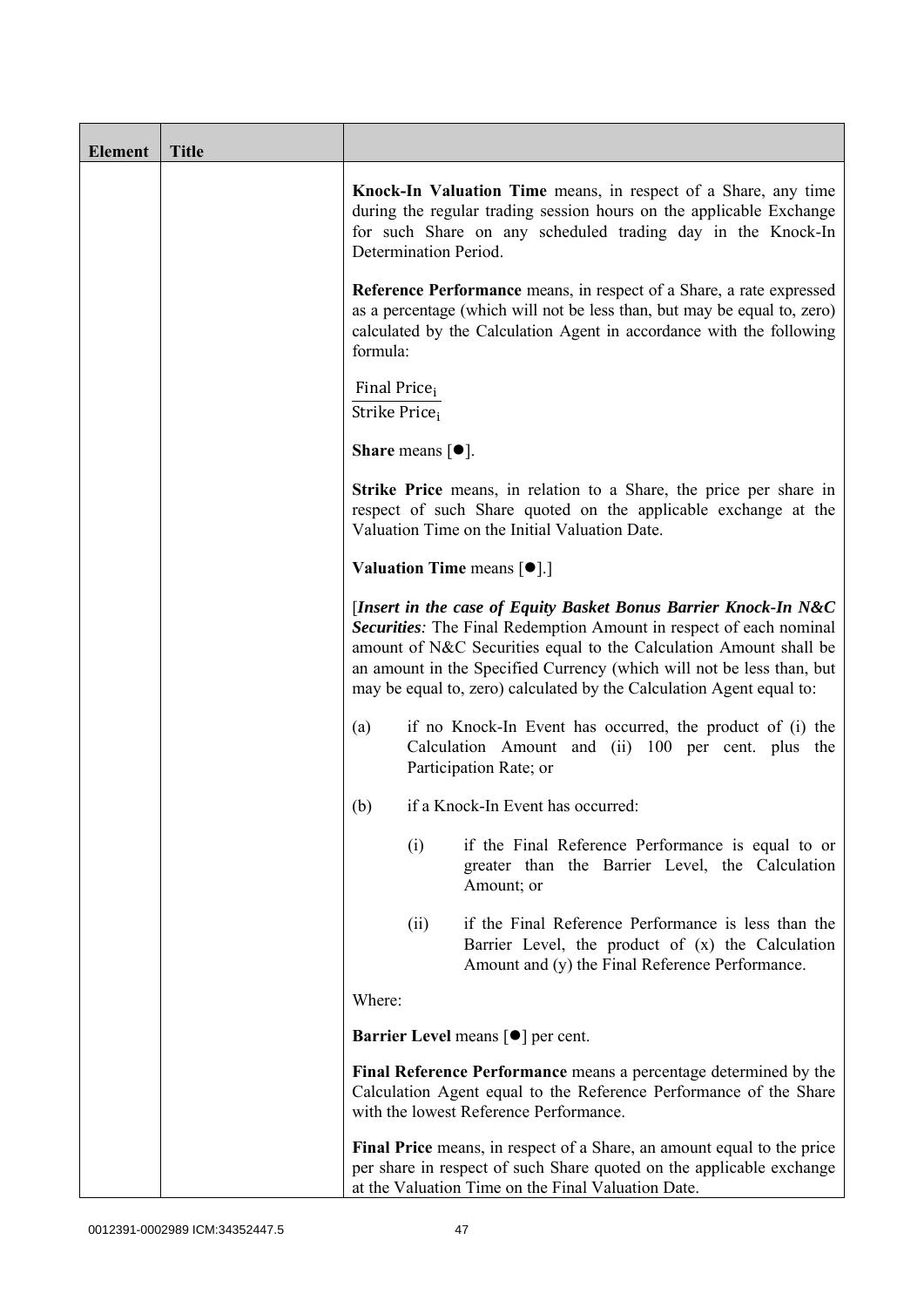| <b>Element</b> | <b>Title</b> |                                                                                                                                                                                                                                                                                                                                       |
|----------------|--------------|---------------------------------------------------------------------------------------------------------------------------------------------------------------------------------------------------------------------------------------------------------------------------------------------------------------------------------------|
|                |              | Final Valuation Date means $[•]$ .                                                                                                                                                                                                                                                                                                    |
|                |              | i means a Share.                                                                                                                                                                                                                                                                                                                      |
|                |              | Initial Valuation Date means $[•]$ .                                                                                                                                                                                                                                                                                                  |
|                |              | Knock-In Event means the Final Reference Performance is less than<br>the Knock-In Level.                                                                                                                                                                                                                                              |
|                |              | Knock-In Level means $\lceil \bullet \rceil$ per cent.                                                                                                                                                                                                                                                                                |
|                |              | <b>Participation Rate means <math>\lceil \bullet \rceil</math> per cent.</b>                                                                                                                                                                                                                                                          |
|                |              | Reference Performance means, in respect of a Share, a rate<br>expressed as a percentage (which will not be less than, but may be<br>equal to, zero) calculated by the Calculation Agent in accordance with<br>the following formula:                                                                                                  |
|                |              | Final Price <sub>i</sub><br>Strike Price <sub>i</sub>                                                                                                                                                                                                                                                                                 |
|                |              | <b>Share</b> means $[①]$ .                                                                                                                                                                                                                                                                                                            |
|                |              | <b>Strike Price</b> means, in relation to a Share, the price per share in<br>respect of such Share quoted on the applicable exchange at the<br>Valuation Time on the Initial Valuation Date.                                                                                                                                          |
|                |              | <b>Valuation Time means <math>\lceil \bullet \rceil</math>.</b>                                                                                                                                                                                                                                                                       |
|                |              | [In the case of Index Basket Knock-In N&C Securities: The Final<br>Redemption Amount in respect of each nominal amount of N&C<br>Securities equal to the Calculation Amount shall be an amount in the<br>Specified Currency (which will not be less than, but may be equal to,<br>zero) calculated by the Calculation Agent equal to: |
|                |              | if no Knock-In Event has occurred, the Calculation Amount;<br>(a)<br>or                                                                                                                                                                                                                                                               |
|                |              | if a Knock-In Event has occurred, the product of (i) the<br>(b)<br>Calculation Amount and (ii) the Final Reference Performance.                                                                                                                                                                                                       |
|                |              | Where:                                                                                                                                                                                                                                                                                                                                |
|                |              | Final Reference Performance means a percentage determined by the<br>Calculation Agent equal to the Reference Performance of the Index<br>with the lowest Reference Performance.                                                                                                                                                       |
|                |              | Final Level means, in respect of an Index, an amount equal to the<br>closing level of such Index, as calculated and announced by the<br>relevant index sponsor, at the Valuation Time on the Final Valuation<br>Date.                                                                                                                 |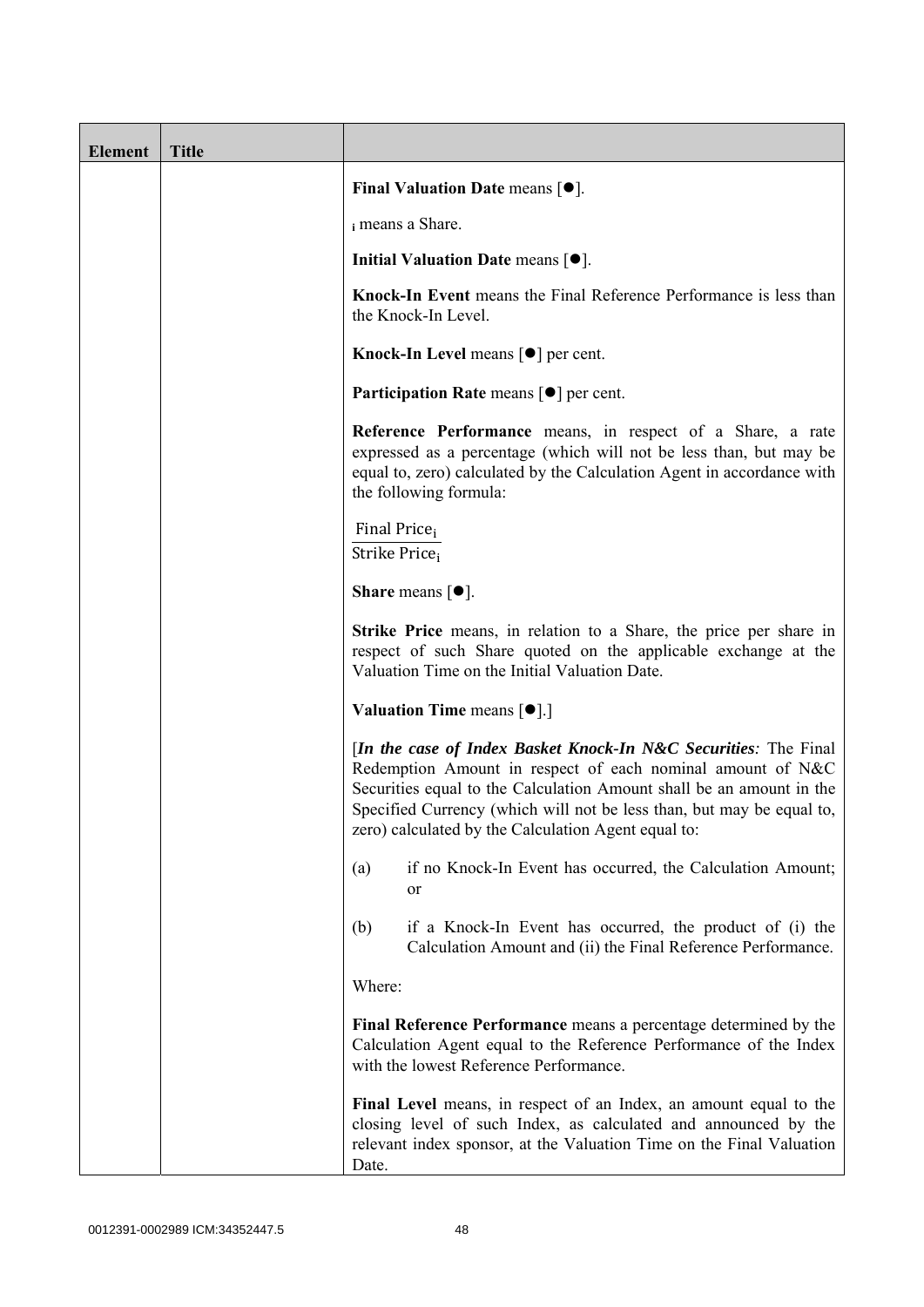| <b>Element</b> | <b>Title</b> |                                           |                                       |                                                                                                                                                                                                                                                                                                                                               |
|----------------|--------------|-------------------------------------------|---------------------------------------|-----------------------------------------------------------------------------------------------------------------------------------------------------------------------------------------------------------------------------------------------------------------------------------------------------------------------------------------------|
|                |              |                                           |                                       | Final Valuation Date means $[•]$ .                                                                                                                                                                                                                                                                                                            |
|                |              |                                           | i means an Index.                     |                                                                                                                                                                                                                                                                                                                                               |
|                |              |                                           | Index means $\lceil \bullet \rceil$ . |                                                                                                                                                                                                                                                                                                                                               |
|                |              |                                           |                                       | <b>Index Sponsor</b> means $\lceil \bullet \rceil$ .                                                                                                                                                                                                                                                                                          |
|                |              |                                           |                                       | Initial Valuation Date means $[•]$ .                                                                                                                                                                                                                                                                                                          |
|                |              |                                           |                                       | Knock-In Event means the closing level of the Index, as calculated and<br>announced by the relevant index sponsor, at the Valuation Time on the<br>Final Valuation Date is equal to or less than the Knock-In Level in<br>respect of such Index, as determined by the Calculation Agent.                                                      |
|                |              |                                           |                                       | Knock-In Level means, in respect of an Index, the Knock-In<br>Percentage multiplied by the Strike Level for such Index.                                                                                                                                                                                                                       |
|                |              |                                           |                                       | Knock-In Percentage means [●] per cent.                                                                                                                                                                                                                                                                                                       |
|                |              |                                           |                                       | Reference Performance means, in respect of an Index, a rate<br>expressed as a percentage (which will not be less than, but may be<br>equal to, zero) calculated by the Calculation Agent in accordance with<br>the following formula:                                                                                                         |
|                |              | Final Level <sub>i</sub><br>Strike Level; |                                       |                                                                                                                                                                                                                                                                                                                                               |
|                |              |                                           |                                       | <b>Strike Level</b> means, in relation to an Index, the closing level of such<br>Index, as calculated and announced by the relevant index sponsor, at<br>the Valuation Time on the Initial Valuation Date.                                                                                                                                    |
|                |              |                                           |                                       | Valuation Time means [ $\bullet$ ].]                                                                                                                                                                                                                                                                                                          |
|                |              |                                           |                                       | [In the case of Index Basket Barrier Knock-In N&C Securities: The<br>Final Redemption Amount in respect of each nominal amount of N&C<br>Securities equal to the Calculation Amount shall be an amount in the<br>Specified Currency (which will not be less than, but may be equal to,<br>zero) calculated by the Calculation Agent equal to: |
|                |              | (a)                                       | or                                    | if no Knock-In Event has occurred, the Calculation Amount;                                                                                                                                                                                                                                                                                    |
|                |              | (b)                                       |                                       | if a Knock-In Event has occurred:                                                                                                                                                                                                                                                                                                             |
|                |              |                                           | (i)                                   | if the Final Reference Performance is equal to or<br>greater than the Barrier Level, the Calculation<br>Amount; or                                                                                                                                                                                                                            |
|                |              |                                           | (ii)                                  | if the Final Reference Performance is less than the<br>Barrier Level, the product of $(x)$ the Calculation                                                                                                                                                                                                                                    |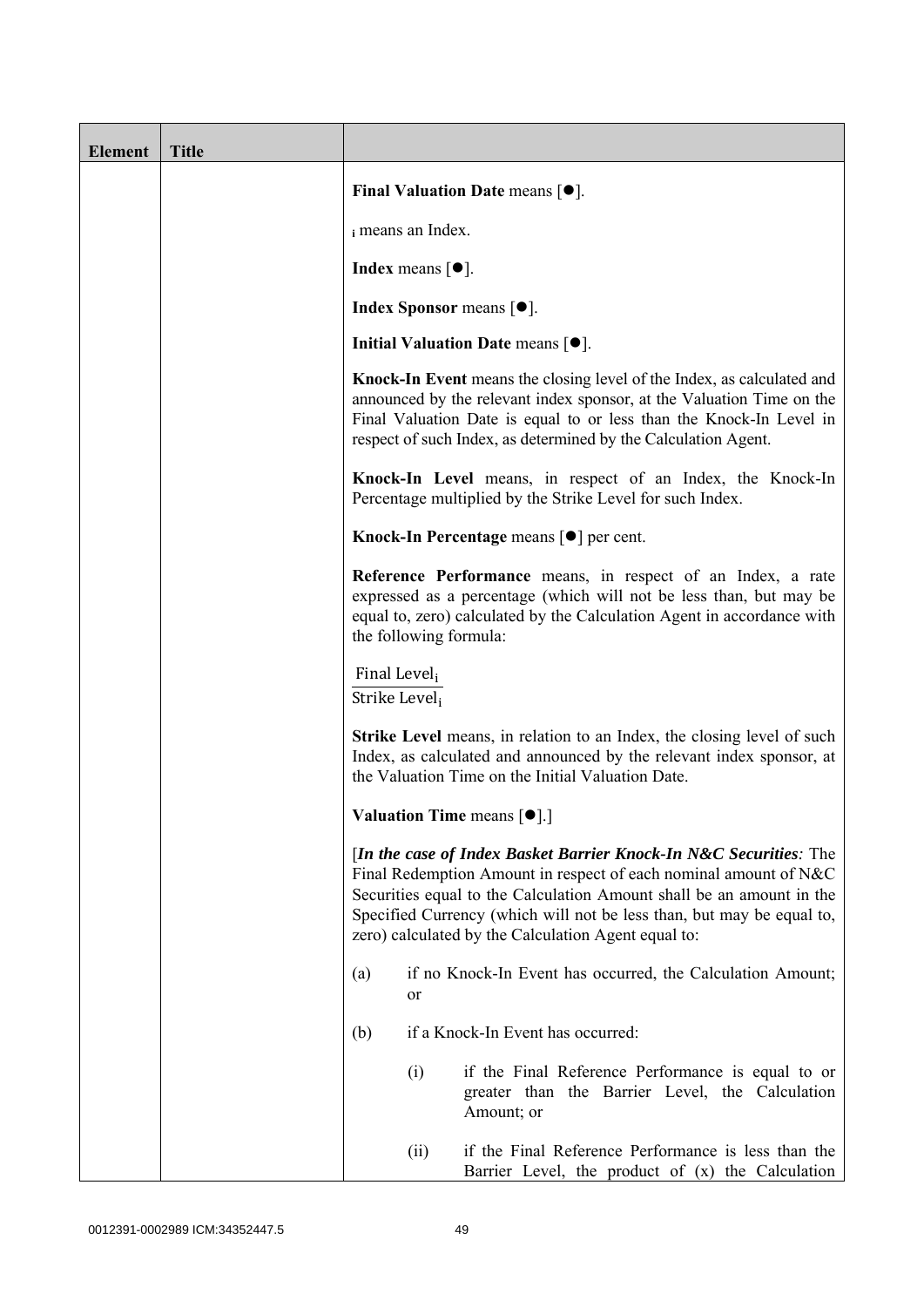| <b>Element</b> | <b>Title</b> |                                                                                                                                                                                                                                                                                         |
|----------------|--------------|-----------------------------------------------------------------------------------------------------------------------------------------------------------------------------------------------------------------------------------------------------------------------------------------|
|                |              | Amount and (y) the Final Reference Performance.                                                                                                                                                                                                                                         |
|                |              | Where:                                                                                                                                                                                                                                                                                  |
|                |              | <b>Barrier Level</b> means $\lceil \bullet \rceil$ per cent.                                                                                                                                                                                                                            |
|                |              | Final Reference Performance means a percentage determined by the<br>Calculation Agent equal to the Reference Performance of the Index<br>with the lowest Reference Performance.                                                                                                         |
|                |              | Final Level means, in respect of an Index, an amount equal to the<br>closing level of such Index, as calculated and announced by the<br>relevant index sponsor, at the Valuation Time on the Final Valuation<br>Date.                                                                   |
|                |              | Final Valuation Date means $[•]$ .                                                                                                                                                                                                                                                      |
|                |              | i means an Index.                                                                                                                                                                                                                                                                       |
|                |              | <b>Index</b> means $\lceil \bullet \rceil$ .                                                                                                                                                                                                                                            |
|                |              | <b>Index Sponsor</b> means $[•]$ .                                                                                                                                                                                                                                                      |
|                |              | Initial Valuation Date means $[•]$ .                                                                                                                                                                                                                                                    |
|                |              | Knock-In Event means the closing level of any Index, as calculated<br>and announced by the relevant index sponsor at the Valuation Time on<br>the Final Valuation Date is equal to or less than the Knock-In Level in<br>respect of such Index, as determined by the Calculation Agent. |
|                |              | Knock-In Level means, in respect of an Index, the Knock-In<br>Percentage multiplied by the Strike Level for such Index.                                                                                                                                                                 |
|                |              | Knock-In Percentage means [ <sup>●</sup> ] per cent.                                                                                                                                                                                                                                    |
|                |              | Reference Performance means, in respect of an Index, a rate<br>expressed as a percentage (which will not be less than, but may be<br>equal to, zero) calculated by the Calculation Agent in accordance with<br>the following formula:                                                   |
|                |              | Final Level <sub>i</sub><br>Strike Level <sub>i</sub>                                                                                                                                                                                                                                   |
|                |              | <b>Strike Level</b> means, in relation to an Index, the closing level of such<br>Index, as calculated and announced by the relevant index sponsor, at<br>the Valuation Time on the Initial Valuation Date.                                                                              |
|                |              | <b>Valuation Time means <math>\lceil \bullet \rceil</math>.</b>                                                                                                                                                                                                                         |
|                |              | [In the case of Index Basket Bonus Barrier Knock-In N&C<br>Securities: The Final Redemption Amount in respect of each nominal<br>amount of N&C Securities equal to the Calculation Amount shall be<br>an amount in the Specified Currency (which will not be less than, but             |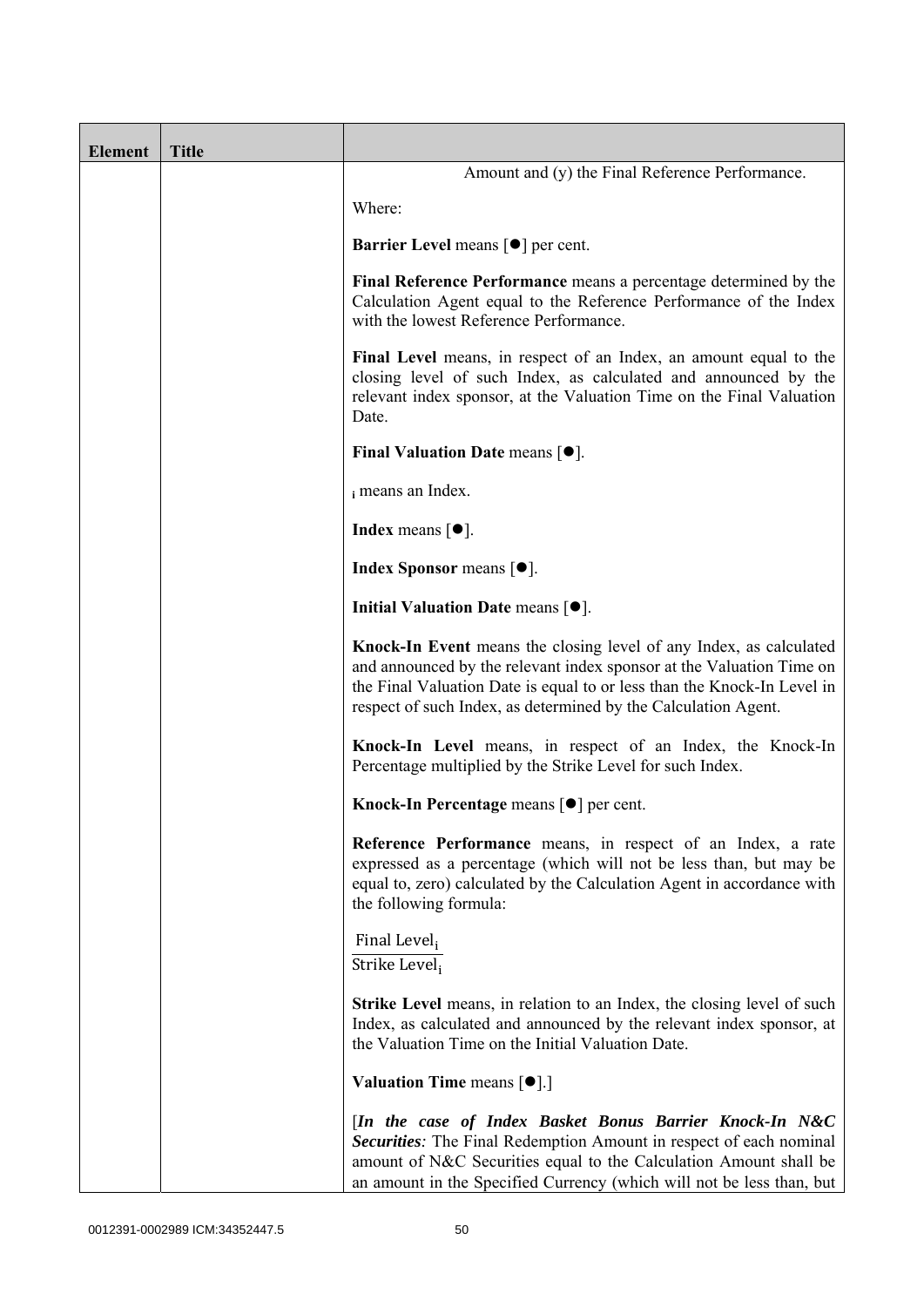| <b>Element</b> | <b>Title</b> |                               |                            |                                                                                                                                                                                                              |
|----------------|--------------|-------------------------------|----------------------------|--------------------------------------------------------------------------------------------------------------------------------------------------------------------------------------------------------------|
|                |              |                               |                            | may be equal to, zero) calculated by the Calculation Agent equal to:                                                                                                                                         |
|                |              | (a)                           |                            | if no Knock-In Event has occurred, the product of (i) the<br>Calculation Amount and (ii) 100 per cent. plus the<br>Participation Rate; or                                                                    |
|                |              | (b)                           |                            | if a Knock-In Event has occurred:                                                                                                                                                                            |
|                |              |                               | (i)                        | if the Final Reference Performance is equal to or<br>greater than the Barrier Level, the Calculation<br>Amount; or                                                                                           |
|                |              |                               | (ii)                       | if the Final Reference Performance is less than the<br>Barrier Level, the product of (x) the Calculation<br>Amount and (y) the Final Reference Performance.                                                  |
|                |              | Where:                        |                            |                                                                                                                                                                                                              |
|                |              |                               |                            | <b>Barrier Level</b> means $\lceil \bullet \rceil$ per cent.                                                                                                                                                 |
|                |              |                               |                            | Final Reference Performance means a percentage determined by the<br>Calculation Agent equal to the Reference Performance of the Index<br>with the lowest Reference Performance.                              |
|                |              | Date.                         |                            | Final Level means, in respect of an Index, an amount equal to the<br>closing level of such Index, as calculated and announced by the<br>relevant index sponsor, at the Valuation Time on the Final Valuation |
|                |              |                               |                            | Final Valuation Date means $[•]$ .                                                                                                                                                                           |
|                |              |                               | i means an Index.          |                                                                                                                                                                                                              |
|                |              |                               | <b>Index</b> means $[•]$ . |                                                                                                                                                                                                              |
|                |              |                               |                            | Initial Valuation Date means [ $\bullet$ ].                                                                                                                                                                  |
|                |              |                               | the Knock-In Level.        | <b>Knock-In Event</b> means the Final Reference Performance is less than                                                                                                                                     |
|                |              |                               |                            | Knock-In Level means $\lceil \bullet \rceil$ per cent.                                                                                                                                                       |
|                |              |                               |                            | <b>Participation Rate means <math>\lceil \bullet \rceil</math> per cent.</b>                                                                                                                                 |
|                |              |                               | the following formula:     | Reference Performance means, in respect of an Index, a rate<br>expressed as a percentage (which will not be less than, but may be<br>equal to, zero) calculated by the Calculation Agent in accordance with  |
|                |              | Final Level,<br>Strike Level; |                            |                                                                                                                                                                                                              |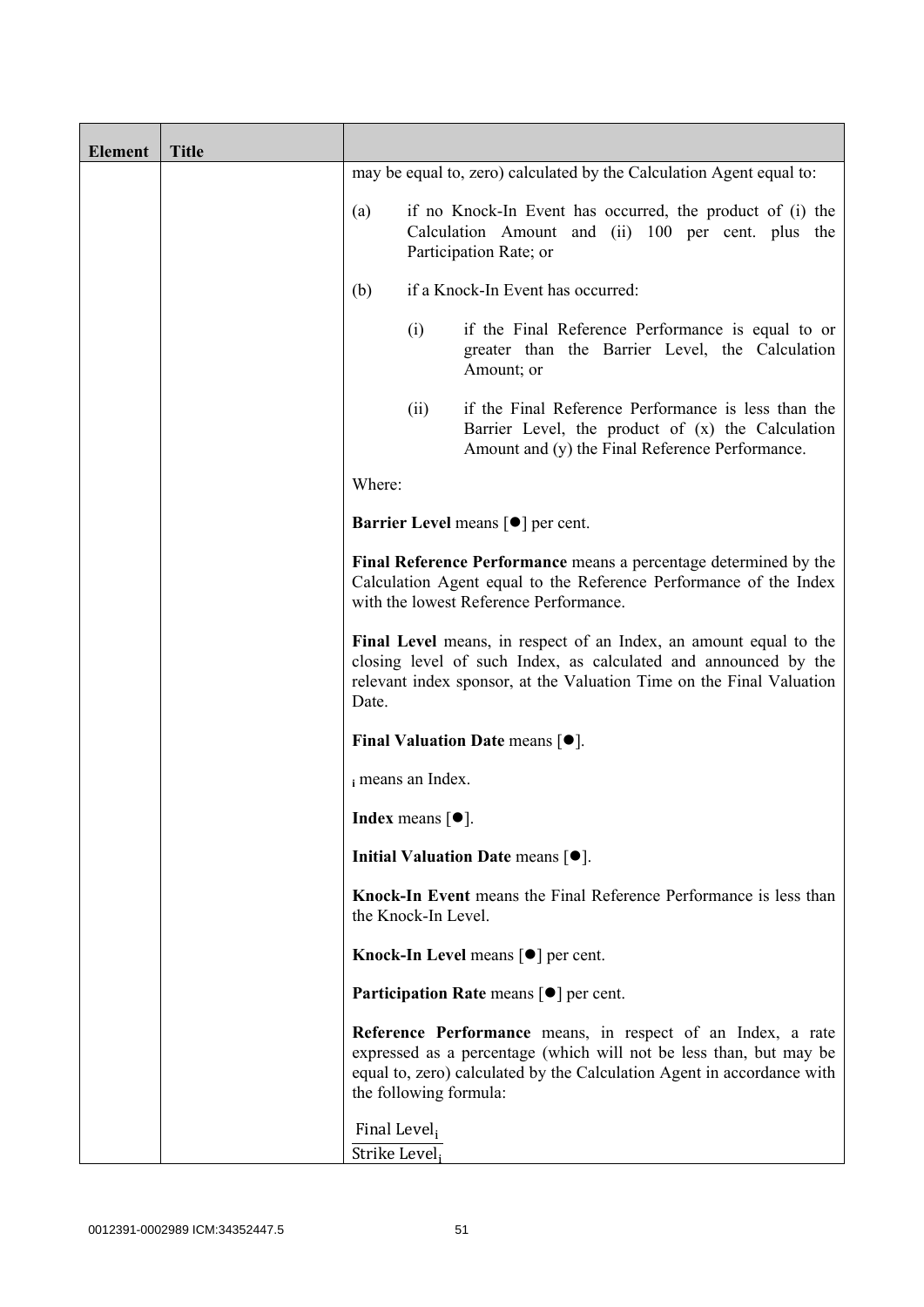| <b>Element</b> | <b>Title</b> |                                                                                                                                                                                                                                                                                                                                                                                                                                                                                                                                                                                                                                                              |
|----------------|--------------|--------------------------------------------------------------------------------------------------------------------------------------------------------------------------------------------------------------------------------------------------------------------------------------------------------------------------------------------------------------------------------------------------------------------------------------------------------------------------------------------------------------------------------------------------------------------------------------------------------------------------------------------------------------|
|                |              | Strike Level means, in relation to an Index, the closing level of such<br>Index, as calculated and announced by the relevant index sponsor, at<br>the Valuation Time on the Initial Valuation Date.                                                                                                                                                                                                                                                                                                                                                                                                                                                          |
|                |              | Valuation Time means [ $\bullet$ ].]                                                                                                                                                                                                                                                                                                                                                                                                                                                                                                                                                                                                                         |
|                |              | [In the case of Equity Basket Autocall N&C Securities: Unless the<br>N&C Securities have been previously redeemed or cancelled, if on<br>any Observation Date an Autocall Event occurs the Issuer will, on<br>giving notice to Securityholders, redeem all, but not some only, of the<br>Securities, each nominal amount of the Securities equal to the<br>Calculation Amount being redeemed on the Early Redemption Date at<br>the Early Redemption Amount specified below [If the Securities are<br>interest bearing and not Conditional Interest N&C Securities, insert,<br>together with interest accrued to (but excluding) the date of<br>redemption]. |
|                |              | Where:                                                                                                                                                                                                                                                                                                                                                                                                                                                                                                                                                                                                                                                       |
|                |              | Autocall Event means the Autocall Reference Performance in respect<br>of an Observation Date (the Relevant Observation Date) is equal to<br>or greater than the Autocall Level in respect of such Observation Date.                                                                                                                                                                                                                                                                                                                                                                                                                                          |
|                |              | <b>Autocall Level</b> means [specify % for each Observation Date].                                                                                                                                                                                                                                                                                                                                                                                                                                                                                                                                                                                           |
|                |              | <b>Autocall Rate</b> means [specify % for each Observation Date].                                                                                                                                                                                                                                                                                                                                                                                                                                                                                                                                                                                            |
|                |              | Autocall Reference Performance means, in respect of an<br>Observation Date, a percentage determined by the Calculation Agent<br>equal to the Reference Performance of the Share with the lowest<br>Reference Performance in respect of such Observation Date.                                                                                                                                                                                                                                                                                                                                                                                                |
|                |              | Early Redemption Amount means, in respect of each nominal<br>amount of the N&C Securities equal to the Calculation Amount, an<br>amount in the Specified Currency (which will not be less than, but<br>may be equal to, zero) calculated by the Calculation Agent equal to [in<br>the case of a Fixed Autocall N&C Security: the Calculation Amount]<br>[in the case of an Uplift Autocall N&C Security: the product of (i) the<br>Calculation Amount and (ii) 100 per cent. plus the Autocall Rate in<br>respect of the Relevant Observation Date].                                                                                                         |
|                |              | <b>Early Redemption Date</b> means the day falling the Number of<br>Autocall Business Days immediately succeeding the Relevant<br>Observation Date.                                                                                                                                                                                                                                                                                                                                                                                                                                                                                                          |
|                |              | i means a Share.                                                                                                                                                                                                                                                                                                                                                                                                                                                                                                                                                                                                                                             |
|                |              | Initial Valuation Date means $[•]$ .                                                                                                                                                                                                                                                                                                                                                                                                                                                                                                                                                                                                                         |
|                |              | o means an Observation Date.                                                                                                                                                                                                                                                                                                                                                                                                                                                                                                                                                                                                                                 |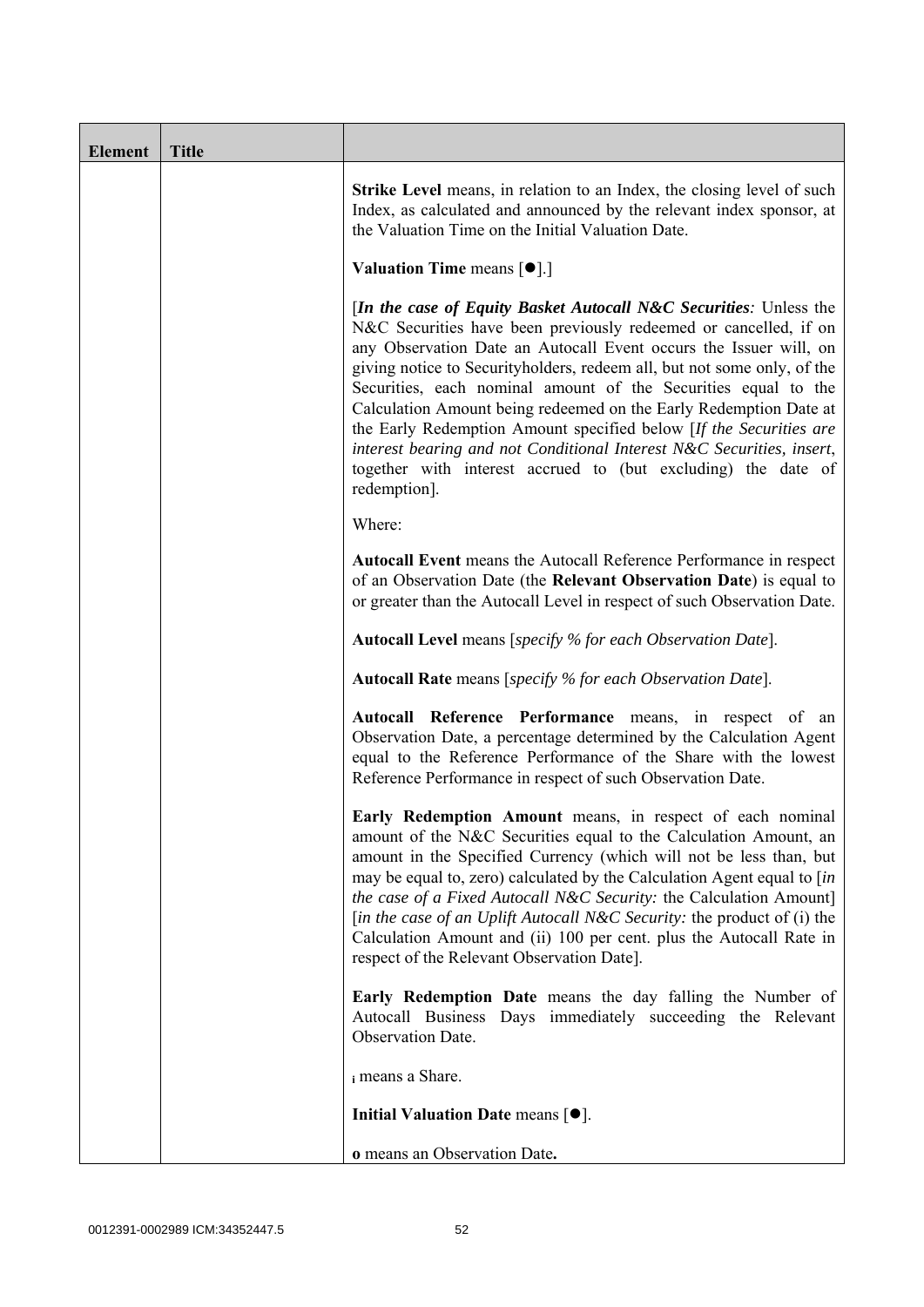| <b>Element</b> | <b>Title</b> |                                                                                                                                                                                                                                                                                                                                                                                                                                                                                                                                                                                                                                                                 |
|----------------|--------------|-----------------------------------------------------------------------------------------------------------------------------------------------------------------------------------------------------------------------------------------------------------------------------------------------------------------------------------------------------------------------------------------------------------------------------------------------------------------------------------------------------------------------------------------------------------------------------------------------------------------------------------------------------------------|
|                |              | <b>Observation Date means <math>\lceil \bullet \rceil</math>.</b>                                                                                                                                                                                                                                                                                                                                                                                                                                                                                                                                                                                               |
|                |              | Observation Price means, in respect of an Observation Date and a<br>Share, an amount equal to the price per share in respect of such Share<br>quoted on the applicable exchange at the Valuation Time on such<br><b>Observation Date.</b>                                                                                                                                                                                                                                                                                                                                                                                                                       |
|                |              | Number of Autocall Business Days means [●].                                                                                                                                                                                                                                                                                                                                                                                                                                                                                                                                                                                                                     |
|                |              | Reference Performance means, in respect of an Observation Date<br>and a Share, a rate expressed as a percentage (which will not be less<br>than, but may be equal to, zero) calculated by the Calculation Agent in<br>accordance with the following formula:                                                                                                                                                                                                                                                                                                                                                                                                    |
|                |              | Observation Level <sub>i.0</sub><br>Strike Level;                                                                                                                                                                                                                                                                                                                                                                                                                                                                                                                                                                                                               |
|                |              | <b>Share</b> means $[①]$ .                                                                                                                                                                                                                                                                                                                                                                                                                                                                                                                                                                                                                                      |
|                |              | <b>Strike Price</b> means, in relation to a Share, the price per share in<br>respect of such Share quoted on the applicable exchange at the<br>Valuation Time on the Initial Valuation Date.                                                                                                                                                                                                                                                                                                                                                                                                                                                                    |
|                |              | Valuation Time means [ $\bullet$ ].]                                                                                                                                                                                                                                                                                                                                                                                                                                                                                                                                                                                                                            |
|                |              | [In the case of Index Basket Autocall N&C Securities: Unless the N&C<br>Securities have been previously redeemed or cancelled, if on any<br>Observation Date an Autocall Event occurs the Issuer will, on giving<br>notice to Securityholders, redeem all, but not some only, of the N&C<br>Securities, each nominal amount of N&C Securities equal to the<br>Calculation Amount being redeemed on the Early Redemption Date at<br>the Early Redemption Amount specified below[If the Securities are<br>interest bearing and not Conditional Interest N&C Securities, insert:,<br>together with interest accrued to (but excluding) the date of<br>redemption]. |
|                |              | Where:                                                                                                                                                                                                                                                                                                                                                                                                                                                                                                                                                                                                                                                          |
|                |              | Autocall Event means the Autocall Reference Performance in respect<br>of an Observation Date (the Relevant Observation Date) is equal to<br>or greater than the Autocall Level in respect of such Observation Date.                                                                                                                                                                                                                                                                                                                                                                                                                                             |
|                |              | Autocall Level means [specify % for each Observation Date].                                                                                                                                                                                                                                                                                                                                                                                                                                                                                                                                                                                                     |
|                |              | <b>Autocall Rate</b> means [specify % for each Observation Date].                                                                                                                                                                                                                                                                                                                                                                                                                                                                                                                                                                                               |
|                |              | Autocall Reference Performance means, in respect of an<br>Observation Date, a percentage determined by the Calculation Agent<br>equal to the Reference Performance of the Index with the lowest<br>Reference Performance in respect of such Observation Date.                                                                                                                                                                                                                                                                                                                                                                                                   |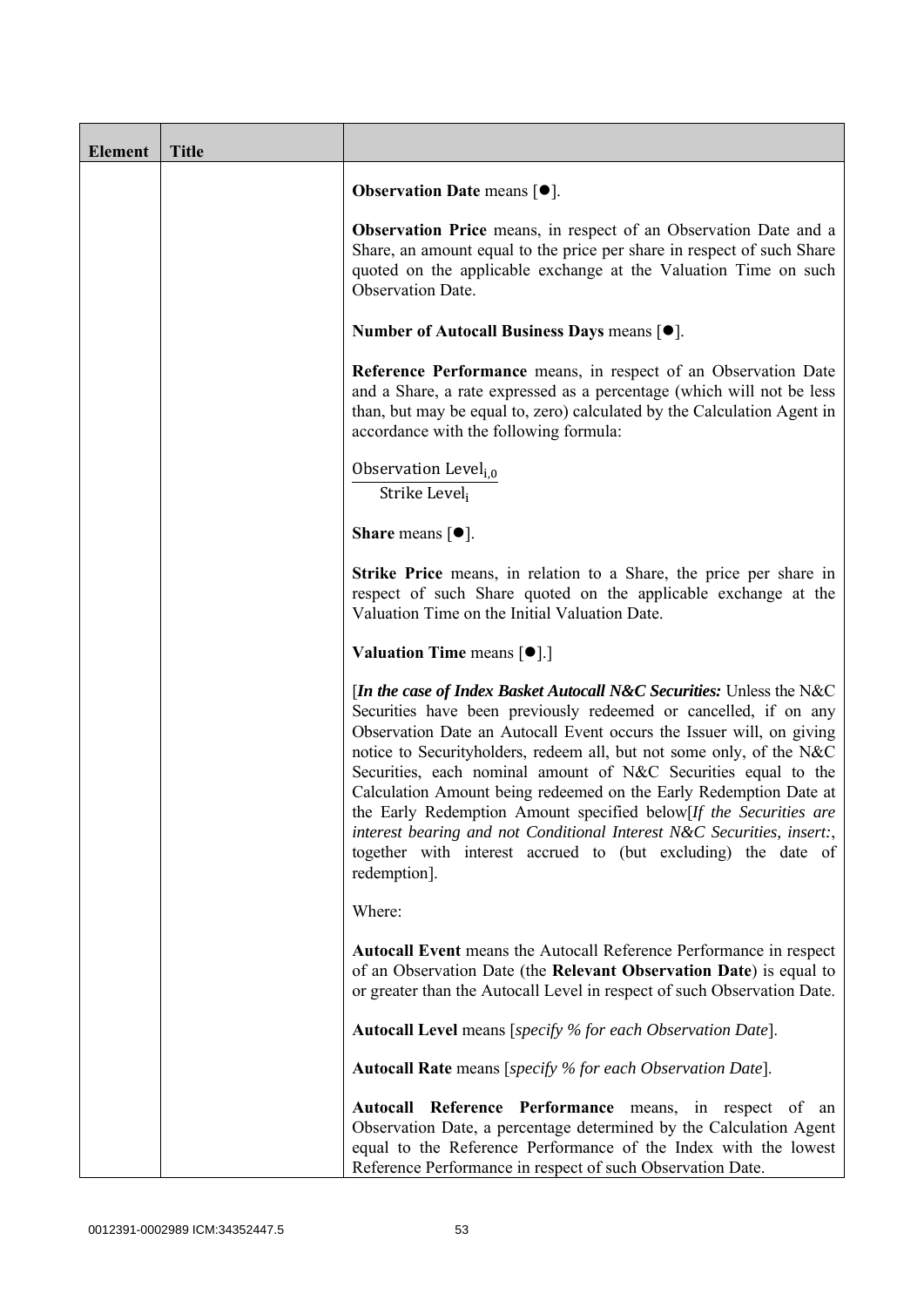| <b>Element</b> | <b>Title</b> |                                                                                                                                                                                                                                                                                                                                                                                                                                                                                                                                                           |
|----------------|--------------|-----------------------------------------------------------------------------------------------------------------------------------------------------------------------------------------------------------------------------------------------------------------------------------------------------------------------------------------------------------------------------------------------------------------------------------------------------------------------------------------------------------------------------------------------------------|
|                |              | Early Redemption Amount means, in respect of each nominal<br>amount of Securities equal to the Calculation Amount, an amount in<br>the Specified Currency (which will not be less than, but may be equal<br>to, zero) calculated by the Calculation Agent equal to $\int$ <i>in the case of a</i><br>Fixed Autocall N&C Security: the Calculation Amount] [in the case of<br>an Uplift Autocall N&C Security: the product of (i) the Calculation<br>Amount and (ii) 100 per cent. plus the Autocall Rate in respect of the<br>Relevant Observation Date]. |
|                |              | <b>Early Redemption Date</b> means the day falling the Number of<br>Autocall Business Days immediately succeeding the Relevant<br>Observation Date.                                                                                                                                                                                                                                                                                                                                                                                                       |
|                |              | i means an Index.                                                                                                                                                                                                                                                                                                                                                                                                                                                                                                                                         |
|                |              | <b>Index</b> means $\lceil \bullet \rceil$ .                                                                                                                                                                                                                                                                                                                                                                                                                                                                                                              |
|                |              | Initial Valuation Date means [ $\bullet$ ].                                                                                                                                                                                                                                                                                                                                                                                                                                                                                                               |
|                |              | o means an Observation Date.                                                                                                                                                                                                                                                                                                                                                                                                                                                                                                                              |
|                |              | <b>Observation Date means <math>\lceil \bullet \rceil</math>.</b>                                                                                                                                                                                                                                                                                                                                                                                                                                                                                         |
|                |              | Observation Level means, in respect of an Observation Date and an<br>Index, an amount equal to the closing level of such Index, as<br>calculated and announced by the relevant index sponsor, at the<br>Valuation Time on such Observation Date.                                                                                                                                                                                                                                                                                                          |
|                |              | Number of Autocall Business Days means [●].                                                                                                                                                                                                                                                                                                                                                                                                                                                                                                               |
|                |              | Reference Performance means, in respect of an Observation Date<br>and an Index, a rate expressed as a percentage (which will not be less<br>than, but may be equal to, zero) calculated by the Calculation Agent in<br>accordance with the following formula:                                                                                                                                                                                                                                                                                             |
|                |              | Observation Level <sub>i,0</sub><br>Strike Level <sub>i</sub>                                                                                                                                                                                                                                                                                                                                                                                                                                                                                             |
|                |              | Strike Level means, in relation to an Index, the closing level of such<br>Index, as calculated and announced by the relevant index sponsor, at<br>the Valuation Time on the Initial Valuation Date.                                                                                                                                                                                                                                                                                                                                                       |
|                |              | <b>Valuation Time means <math>\lceil \bullet \rceil</math>.</b>                                                                                                                                                                                                                                                                                                                                                                                                                                                                                           |
|                |              | [In the case of Zero Recovery Single Name Credit Linked N&C<br>Securities, insert: Subject to any prior purchase and cancellation or<br>early redemption and the occurrence of a Credit Event Determination<br>Date as described below, each Security will be redeemed by the Issuer<br>at [insert Calculation Amount], being its Final Redemption Amount<br>on the Maturity Date.                                                                                                                                                                        |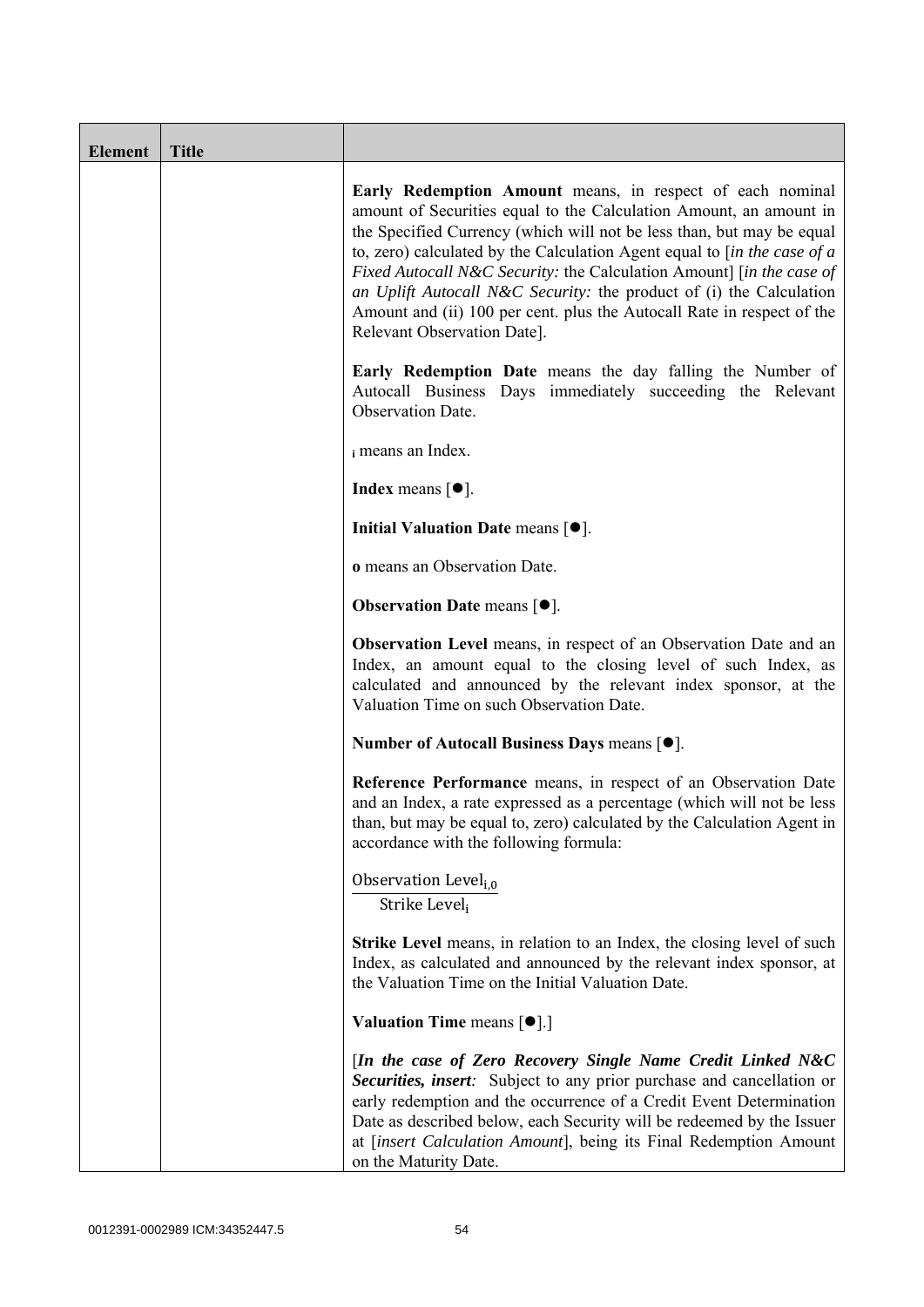| <b>Element</b> | <b>Title</b> |                                                                                                                                                                                                                                                                                                                                                                                                                                                                                                                                                                                            |
|----------------|--------------|--------------------------------------------------------------------------------------------------------------------------------------------------------------------------------------------------------------------------------------------------------------------------------------------------------------------------------------------------------------------------------------------------------------------------------------------------------------------------------------------------------------------------------------------------------------------------------------------|
|                |              | Discharge of the Issuer's obligations following a Credit Event                                                                                                                                                                                                                                                                                                                                                                                                                                                                                                                             |
|                |              | If a Credit Event (being a [bankruptcy[,]] [failure to pay[,]] [obligation<br>acceleration[,]] [obligation default[,]] [repudiation/moratorium[,]]<br>[governmental intervention[,]] [or] [restructuring] (include all that<br><i>apply</i> )), occurs in respect of the Reference Entity (being [specify]<br><i>reference entity</i> ] or any successor(s)) (the Reference Entity), the<br>Calculation Agent may determine that a Credit Event Determination<br>Date has occurred.                                                                                                        |
|                |              | If a Credit Event Determination Date occurs, the Issuer shall give<br>notice to the holders, and, subject to any adjustment and any prior<br>redemption, the Issuer's obligations in respect of the N&C Securities<br>will be discharged on the Credit Event Redemption Date and no<br>redemption or other amounts shall be payable in respect of such<br>discharge and the Issuer will have no further liability or obligation in<br>respect of the N&C Securities.                                                                                                                       |
|                |              | If the Calculation Agent determines that a Credit Event Determination<br>Date has occurred, [each Security shall cease to bear interest from<br>(and including) the Coupon Payment Date immediately preceding, or<br>if the Credit Event Determination Date is a Coupon Payment Date,<br>coinciding with the Credit Event Determination Date, or if the Credit<br>Event Determination Date falls on or prior to the first Coupon<br>Payment Date, no interest shall accrue on the Securities] [each<br>Security shall cease to bear interest from the Credit Event<br>Determination Date]. |
|                |              | Where:                                                                                                                                                                                                                                                                                                                                                                                                                                                                                                                                                                                     |
|                |              | Credit Event Determination Date means the date in respect of<br>which a Credit Event is determined to have occurred for the purposes<br>of the Securities.                                                                                                                                                                                                                                                                                                                                                                                                                                 |
|                |              | <b>Credit Event Redemption Date</b> means the day falling [specify] [ten]<br>business days following the latest of (i) the Credit Event<br>Determination Date and (ii) the date when the Credit Event Notice is<br>delivered.                                                                                                                                                                                                                                                                                                                                                              |
|                |              | [If Restructuring is a Credit Event and either Restructuring Maturity<br>Limitation and Fully Transferable Obligation, Modified Restructuring<br>Maturity Limitation and Conditionally Transferable Obligation, Mod<br>R or Mod Mod R applies, insert:                                                                                                                                                                                                                                                                                                                                     |
|                |              | Partial Reduction on Restructuring Credit Event                                                                                                                                                                                                                                                                                                                                                                                                                                                                                                                                            |
|                |              | If the type of Credit Event is a Restructuring, the Calculation Agent<br>may choose not to discharge the Issuer's obligations in respect of the<br>full nominal amount of the N&C Securities but may instead determine<br>that the Issuer's obligations shall be discharged in respect of a portion<br>of such nominal amount (the Partial Discharge Amount) only and,                                                                                                                                                                                                                     |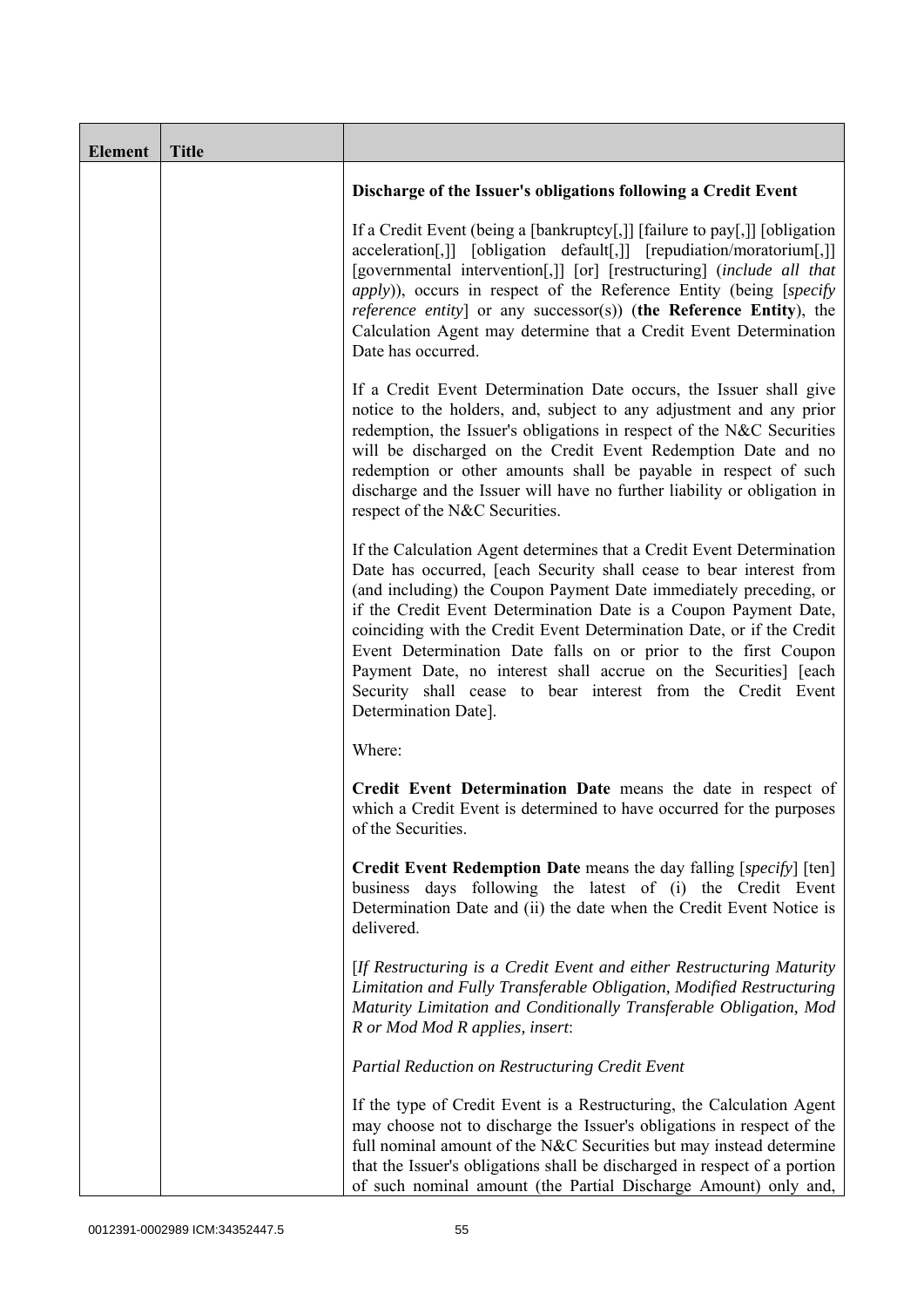| <b>Element</b> | <b>Title</b> |                                                                                                                                                                                                                                                                                                                                                                                                                                                                                                                                                                                                                                                                                                                                                                                                                                                                                                                                                    |
|----------------|--------------|----------------------------------------------------------------------------------------------------------------------------------------------------------------------------------------------------------------------------------------------------------------------------------------------------------------------------------------------------------------------------------------------------------------------------------------------------------------------------------------------------------------------------------------------------------------------------------------------------------------------------------------------------------------------------------------------------------------------------------------------------------------------------------------------------------------------------------------------------------------------------------------------------------------------------------------------------|
|                |              | subject to the occurrence of further Credit Events, leave the remaining<br>portion of the nominal amount of the N&C Securities outstanding (in<br>which case the terms and conditions of the Securities shall continue to<br>apply to such outstanding portion of the nominal amount).]                                                                                                                                                                                                                                                                                                                                                                                                                                                                                                                                                                                                                                                            |
|                |              | [In the case of Zero Recovery Basket Credit Linked N&C Securities,<br><i>insert</i> : The Final Redemption Amount in respect of each nominal<br>amount of Securities equal to the Calculation Amount shall be an<br>amount in the Specified Currency equal to the Outstanding Nominal<br>Amount as of the Maturity Date. For the avoidance of doubt if the<br>Outstanding Nominal Amount as of the Maturity Date is zero, no<br>amounts will be payable on the Maturity Date.                                                                                                                                                                                                                                                                                                                                                                                                                                                                      |
|                |              | The Outstanding Nominal Amount is the Calculation Amount,<br>subject to reduction in accordance with the following paragraph.                                                                                                                                                                                                                                                                                                                                                                                                                                                                                                                                                                                                                                                                                                                                                                                                                      |
|                |              | If [Insert if Annex 7 applies: Conditions to Settlement are<br>satisfied][Insert if Annex 15 applies: a Credit Event Determination<br>Date occurs] with respect to a Reference Entity, the Calculation Agent<br>will thereupon reduce the Outstanding Nominal Amount by an amount<br>equal to the Credit Event Reduction Amount in respect of such<br>Reference Entity, subject to the effective date of such reduction being<br>adjusted or such reduction being reversed in certain circumstances.                                                                                                                                                                                                                                                                                                                                                                                                                                               |
|                |              | If the Outstanding Nominal Amount is equal to zero, the Issuer's<br>obligations in respect of the Securities will be discharged and the<br>Issuer will have no further liability in respect thereof.                                                                                                                                                                                                                                                                                                                                                                                                                                                                                                                                                                                                                                                                                                                                               |
|                |              | Where:                                                                                                                                                                                                                                                                                                                                                                                                                                                                                                                                                                                                                                                                                                                                                                                                                                                                                                                                             |
|                |              | [Insert if Annex 7 applies: Conditions to Settlement means [(a)] the<br>occurrence of a Credit Event Determination Date except where such is<br>reversed [and (b) either (i) the delivery by the Calculation Agent to<br>the Issuer of a notice of publicly available information confirming the<br>occurrence of the Credit Event that is effective during one of the<br>periods specified in paragraph (a) of the definition of Credit Event<br>Determination Date or (ii) the public announcement by the<br>International Swaps and Derivatives Association, Inc. (ISDA) on or<br>prior to the last day of a prescribed period that the relevant Credit<br>Derivatives Determinations Committee established by ISDA has<br>resolved that an event that constitutes a Credit Event has occurred<br>with respect to the relevant Reference Entity or obligation thereof]<br>[Include if Notice of Publicly Available Information is applicable].] |
|                |              | Credit Event Determination Date means the date in respect of<br>which a Credit Event is determined to have occurred for the purposes<br>of the Securities.                                                                                                                                                                                                                                                                                                                                                                                                                                                                                                                                                                                                                                                                                                                                                                                         |
|                |              | Credit Event Reduction Amount means, in respect of a Reference<br>Entity, the product of (a) the Calculation Amount and (b) the<br>Weighting in respect of such Reference Entity.                                                                                                                                                                                                                                                                                                                                                                                                                                                                                                                                                                                                                                                                                                                                                                  |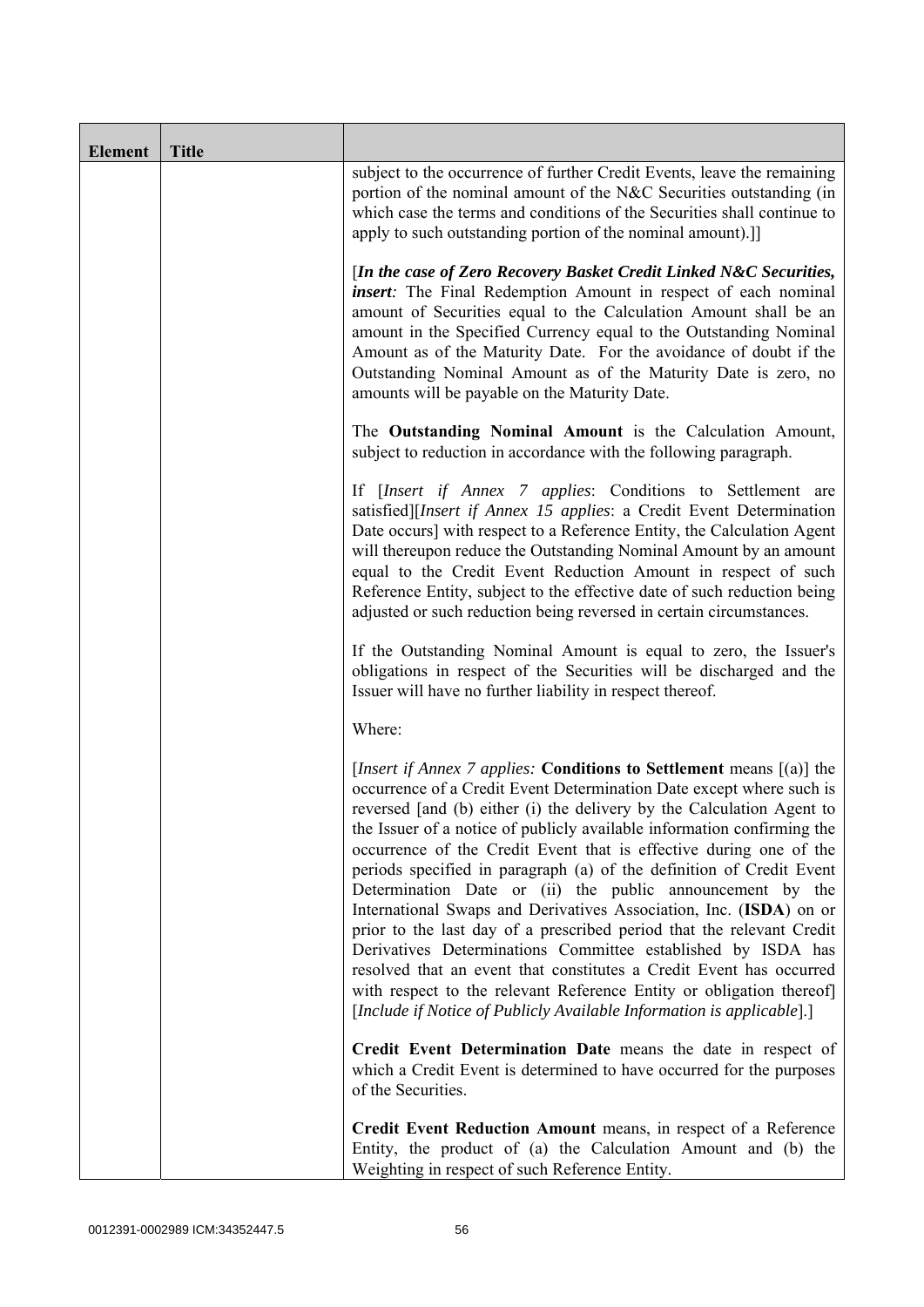| Element | <b>Title</b> |                                                                                                                                                                                                                                                                                                                                                                                                                                                                                                                                                                                                                                                                                                                                                                                                     |
|---------|--------------|-----------------------------------------------------------------------------------------------------------------------------------------------------------------------------------------------------------------------------------------------------------------------------------------------------------------------------------------------------------------------------------------------------------------------------------------------------------------------------------------------------------------------------------------------------------------------------------------------------------------------------------------------------------------------------------------------------------------------------------------------------------------------------------------------------|
|         |              | Credit Event means each of the Credit Events listed in the relevant<br>Physical Settlement Matrix in respect of each of the Reference<br>Entities.                                                                                                                                                                                                                                                                                                                                                                                                                                                                                                                                                                                                                                                  |
|         |              | [Index means $[\bullet]$ .]                                                                                                                                                                                                                                                                                                                                                                                                                                                                                                                                                                                                                                                                                                                                                                         |
|         |              | Reference Entities and relevant Weighting Percentages means $[•]$ .                                                                                                                                                                                                                                                                                                                                                                                                                                                                                                                                                                                                                                                                                                                                 |
|         |              | Weighting means, with respect to a Reference Entity, (a) the<br>Weighting Percentage for such Reference Entity or, if prior to [Insert]<br>if Annex 7 applies: the satisfaction of Conditions to Settlement with<br>respect to such Reference Entity] [Insert if Annex 15 applies: the<br>occurrence of a Credit Event Determination Date with respect to such<br>Reference Entity], such Reference Entity is a successor to another<br>Reference Entity, (b) the sum of $(x)$ the Weighting Percentage for<br>such Reference Entity and (y) the Weighting Percentage for each<br>Reference Entity in respect of which such Reference Entity is a<br>successor. If a Reference Entity has more than one successor, its<br>Weighting Percentage will be pro-rated amongst each of the<br>successors. |
|         |              | [If Restructuring is a Credit Event and either Restructuring Maturity<br>Limitation and Fully Transferable Obligation, Modified Restructuring<br>Maturity Limitation and Conditionally Transferable Obligation, Mod<br>R or Mod Mod R applies, insert:                                                                                                                                                                                                                                                                                                                                                                                                                                                                                                                                              |
|         |              | Partial Reduction on Restructuring Credit Event                                                                                                                                                                                                                                                                                                                                                                                                                                                                                                                                                                                                                                                                                                                                                     |
|         |              | If the type of Credit Event is a Restructuring, the Calculation Agent<br>may choose not to reduce the Outstanding Nominal Amount by the<br>full Credit Event Reduction Amount in respect of the relevant<br>Reference Entity, but may choose to apply a reduction of part of the<br>relevant Credit Event Reduction Amount and, subject to the<br>occurrence of further Credit Events, leave the remaining Credit Event<br>Reduction Amount outstanding (in which case the terms and<br>conditions of the Securities shall continue to apply to such amount).]                                                                                                                                                                                                                                      |
|         |              | [In the case of Auction to Cash Settled Credit Linked N&C<br>Securities, insert: Subject to any prior purchase and cancellation or<br>early redemption and the occurrence of a Credit Event Determination<br>Date as described below, each Security will be redeemed by the Issuer<br>at [insert Calculation Amount], being its Final Redemption Amount<br>on the Maturity Date.                                                                                                                                                                                                                                                                                                                                                                                                                    |
|         |              | <b>Redemption following a Credit Event</b>                                                                                                                                                                                                                                                                                                                                                                                                                                                                                                                                                                                                                                                                                                                                                          |
|         |              | If a Credit Event (being a [bankruptcy[,]] [failure to pay[,]] [obligation<br>acceleration[,]] [obligation default[,]] [repudiation/moratorium[,]]<br>[governmental intervention[,]] [or] [restructuring] (include all that<br><i>apply</i> )), occurs in respect of the Reference Entity (being [specify<br>reference entity] or any successor(s)) (the Reference Entity), the                                                                                                                                                                                                                                                                                                                                                                                                                     |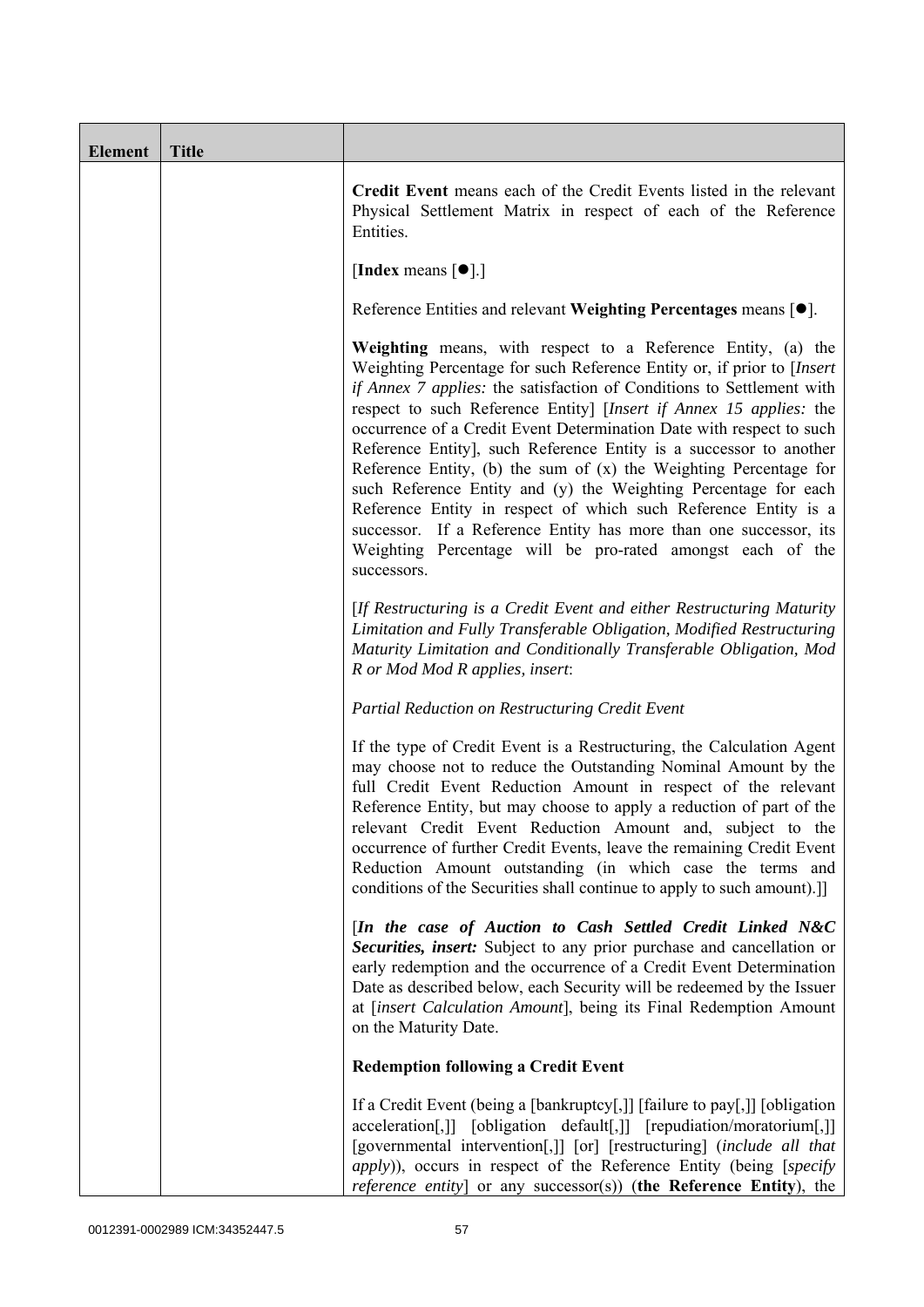| <b>Element</b> | <b>Title</b> |                                                                                                                                                                                                                                                                                                                                                                                                                                                                                                                                                                                            |
|----------------|--------------|--------------------------------------------------------------------------------------------------------------------------------------------------------------------------------------------------------------------------------------------------------------------------------------------------------------------------------------------------------------------------------------------------------------------------------------------------------------------------------------------------------------------------------------------------------------------------------------------|
|                |              | Calculation Agent may determine that a Credit Event Determination<br>Date has occurred.                                                                                                                                                                                                                                                                                                                                                                                                                                                                                                    |
|                |              | If a Credit Event Determination Date occurs, the Issuer shall give<br>notice to the holders, and, subject to any adjustment and any prior<br>redemption, redeem all but not some only of the Securities and pay in<br>respect of each Security the Credit Event Redemption Amount on the<br>Credit Event Redemption Date.                                                                                                                                                                                                                                                                  |
|                |              | If the Calculation Agent determines that a Credit Event Determination<br>Date has occurred, [each Security shall cease to bear interest from<br>(and including) the Coupon Payment Date immediately preceding, or<br>if the Credit Event Determination Date is a Coupon Payment Date,<br>coinciding with the Credit Event Determination Date, or if the Credit<br>Event Determination Date falls on or prior to the first Coupon<br>Payment Date, no interest shall accrue on the Securities] [each<br>Security shall cease to bear interest from the Credit Event<br>Determination Date]. |
|                |              | Where:                                                                                                                                                                                                                                                                                                                                                                                                                                                                                                                                                                                     |
|                |              | Auction Final Price means the recovery amount (expressed as a<br>percentage) determined by the Calculation Agent by reference to the<br>price determined for obligations of the relevant Reference Entity by<br>the relevant auction procedure.                                                                                                                                                                                                                                                                                                                                            |
|                |              | Auction Settlement Date means the date for settlement of the auction<br>procedure pursuant to which the Auction Final Price is determined.                                                                                                                                                                                                                                                                                                                                                                                                                                                 |
|                |              | Credit Event Determination Date means the date in respect of<br>which a Credit Event is determined to have occurred for the purposes<br>of the Securities.                                                                                                                                                                                                                                                                                                                                                                                                                                 |
|                |              | <b>Credit Event Redemption Date</b> means [the later of $\int$ [(a) [<br>business days following the latest of [the date falling [<br>dollar business<br>days following the latest of $\vert$ $\vert$ (i) the Auction Settlement Date or the<br>date on which the Final Price is determined if applicable and (ii) the<br>Credit Event Determination Date] [and (b) the Scheduled Maturity<br>Date].                                                                                                                                                                                       |
|                |              | <b>Credit Event Redemption Amount</b> means: [[ <i>specify</i> ] per Calculation<br>Amount] / [an amount calculated by the Calculation Agent equal to (A<br>$\times$ B) [- C], where                                                                                                                                                                                                                                                                                                                                                                                                       |
|                |              | A is the Calculation Amount; [and]                                                                                                                                                                                                                                                                                                                                                                                                                                                                                                                                                         |
|                |              | <b>B</b> is the Auction Final Price or, if the Auction Final Price is not to be<br>determined following the occurrence of certain events, the Final Price;<br>[and                                                                                                                                                                                                                                                                                                                                                                                                                         |
|                |              | C is relevant unwind costs].]]                                                                                                                                                                                                                                                                                                                                                                                                                                                                                                                                                             |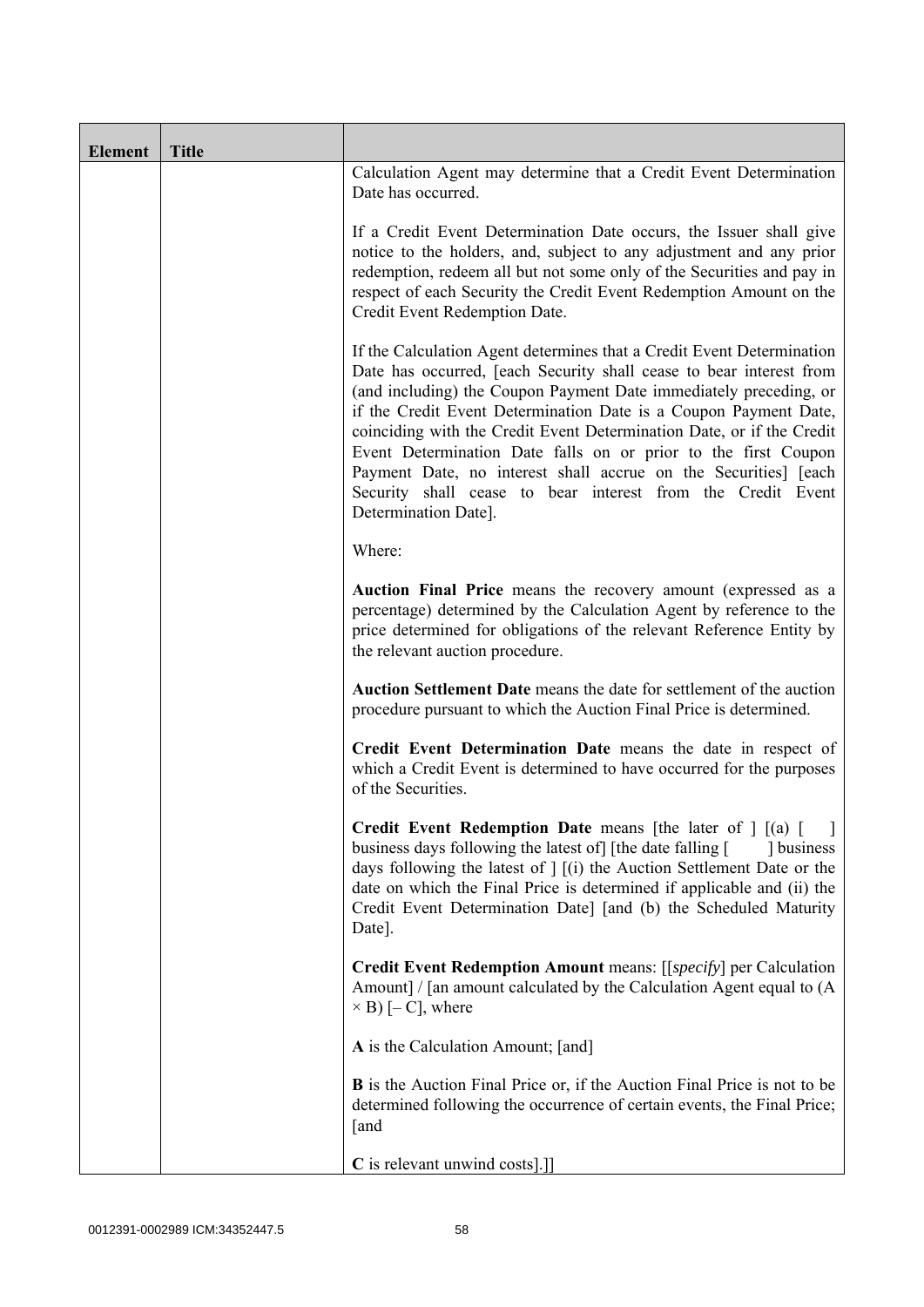| <b>Element</b> | <b>Title</b> |                                                                                                                                                                                                                                                                                                                                                                                                                                                                                                                                                                                                                                                                                                                                                                                                                          |
|----------------|--------------|--------------------------------------------------------------------------------------------------------------------------------------------------------------------------------------------------------------------------------------------------------------------------------------------------------------------------------------------------------------------------------------------------------------------------------------------------------------------------------------------------------------------------------------------------------------------------------------------------------------------------------------------------------------------------------------------------------------------------------------------------------------------------------------------------------------------------|
|                |              | The Credit Event Redemption Amount shall not be less than zero.]                                                                                                                                                                                                                                                                                                                                                                                                                                                                                                                                                                                                                                                                                                                                                         |
|                |              | Final Price means the recovery amount (expressed as a percentage)<br>determined by the Calculation Agent in respect of obligations of the<br>relevant Reference Entity.                                                                                                                                                                                                                                                                                                                                                                                                                                                                                                                                                                                                                                                  |
|                |              | [If Restructuring is a Credit Event, insert:                                                                                                                                                                                                                                                                                                                                                                                                                                                                                                                                                                                                                                                                                                                                                                             |
|                |              | Partial reduction on restructuring credit event                                                                                                                                                                                                                                                                                                                                                                                                                                                                                                                                                                                                                                                                                                                                                                          |
|                |              | If the type of credit event is a restructuring, the Calculation Agent<br>may choose not to redeem the Securities in full, but may choose to<br>pay a partial Credit Event Redemption Amount and, subject to the<br>occurrence of further credit events, the terms and conditions of the<br>Securities shall continue to apply.]                                                                                                                                                                                                                                                                                                                                                                                                                                                                                          |
|                |              | [In the case of Tranched Zero Recovery Credit Linked N&C<br>Securities, insert: The Final Redemption Amount in respect of each<br>nominal amount of Securities equal to the Calculation Amount shall<br>be an amount in the Specified Currency equal to the Outstanding<br>Nominal Amount as of the Maturity Date. For the avoidance of doubt<br>if the Outstanding Nominal Amount as of the Maturity Date is zero,<br>no amounts will be payable on the Maturity Date. On and from any<br>date on which the Outstanding Nominal Amount is reduced as<br>provided below, interest will be calculated on the Outstanding<br>Nominal Amount immediately prior to the relevant interest payment<br>date. If the Outstanding Nominal Amount is reduced to zero no<br>further interest will be payable on the N&C Securities. |
|                |              | The Outstanding Nominal Amount is the Calculation Amount,<br>subject to reduction in accordance with the following paragraph.                                                                                                                                                                                                                                                                                                                                                                                                                                                                                                                                                                                                                                                                                            |
|                |              | If a Credit Event Determination Date occurs with respect to a<br>Reference Entity, the Calculation Agent will thereupon reduce the<br>Outstanding Nominal Amount by an amount equal to the Aggregate<br>Reduction Amount, subject to the effective date of such reduction<br>being adjusted or such reduction being reversed in certain<br>circumstances.                                                                                                                                                                                                                                                                                                                                                                                                                                                                |
|                |              | If the Outstanding Nominal Amount is equal to zero, the Issuer's<br>obligations in respect of the Securities will be discharged and the<br>Issuer will have no further liability in respect thereof.                                                                                                                                                                                                                                                                                                                                                                                                                                                                                                                                                                                                                     |
|                |              | Where:                                                                                                                                                                                                                                                                                                                                                                                                                                                                                                                                                                                                                                                                                                                                                                                                                   |
|                |              | Aggregate Reduction Amount means, with respect to any day, an<br>amount equal to the product of (a) the Calculation Amount and (b) the<br>Tranche Loss Percentage divided by the Tranche Width.                                                                                                                                                                                                                                                                                                                                                                                                                                                                                                                                                                                                                          |
|                |              | Credit Event Determination Date means the date in respect of<br>which a Credit Event is determined to have occurred for the purposes                                                                                                                                                                                                                                                                                                                                                                                                                                                                                                                                                                                                                                                                                     |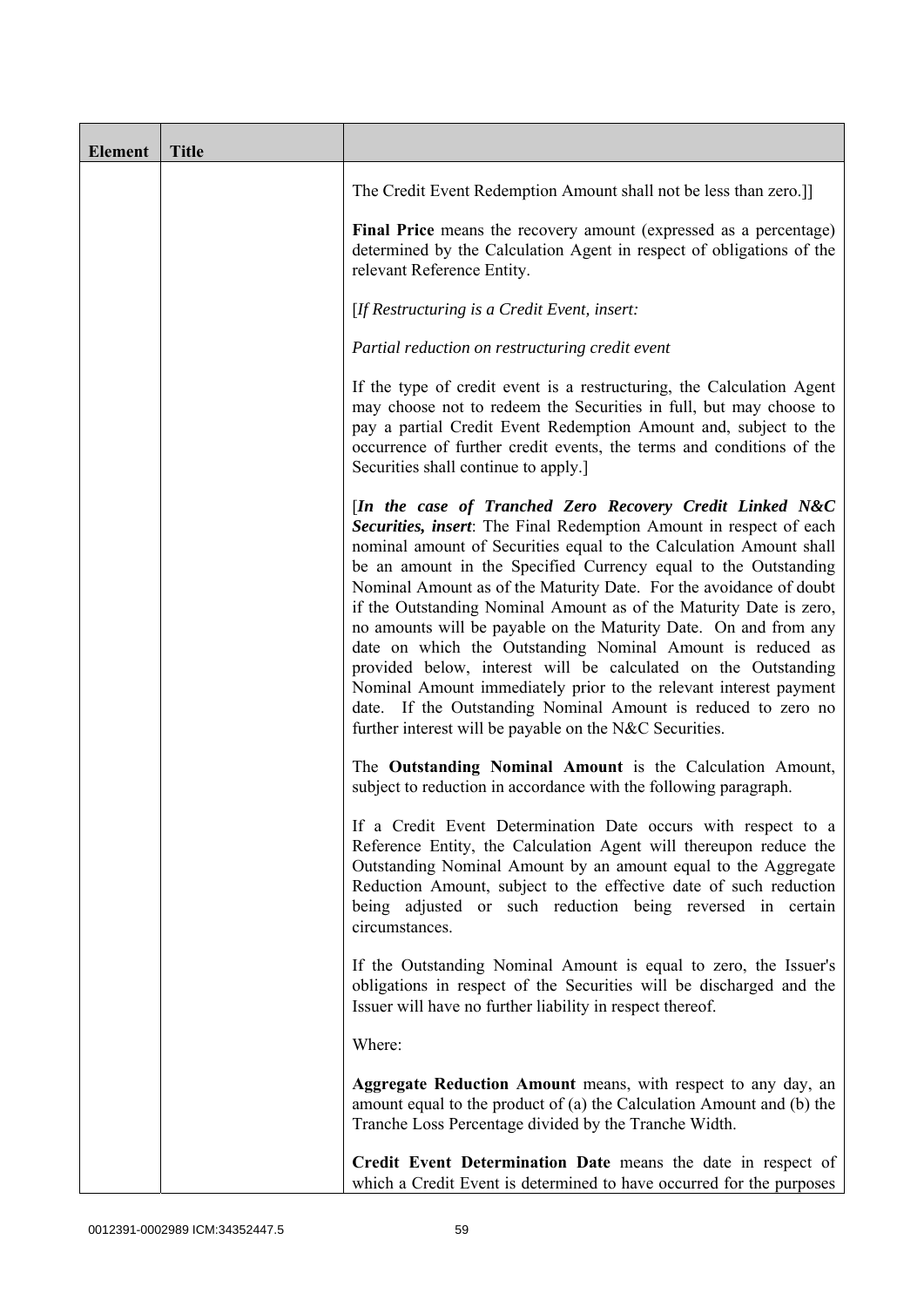| <b>Element</b> | <b>Title</b> |                                                                                                                                                                                                                                                                                                                                                                                                                                                                                                                       |
|----------------|--------------|-----------------------------------------------------------------------------------------------------------------------------------------------------------------------------------------------------------------------------------------------------------------------------------------------------------------------------------------------------------------------------------------------------------------------------------------------------------------------------------------------------------------------|
|                |              | of the Securities.                                                                                                                                                                                                                                                                                                                                                                                                                                                                                                    |
|                |              | Credit Event means each of the Credit Events listed in the Physical<br>Settlement Matrix in respect of each of the Reference Entities.                                                                                                                                                                                                                                                                                                                                                                                |
|                |              | <b>Index</b> means $[•]$ .                                                                                                                                                                                                                                                                                                                                                                                                                                                                                            |
|                |              | Loss Percentage means, with respect to each Reference Entity and<br>the occurrence of a Credit Event Determination Date, the Reference<br>Entity Weighting.                                                                                                                                                                                                                                                                                                                                                           |
|                |              | Reference Entities and relevant Weighting Percentages means [●].                                                                                                                                                                                                                                                                                                                                                                                                                                                      |
|                |              | Reference Entity Weighting means, in respect of each Reference<br>Entity the relevant Weighting Percentage, provided that if a<br>Succession Event occurs in respect of a Reference Entity the<br>Reference Entity Weightings of all affected Reference Entities will be<br>subject to adjustment by the Calculation Agent as provided in the<br>definition of "Successor". If a Reference Entity has more than one<br>successor, its Reference Entity Weighting will be pro-rated amongst<br>each of the successors. |
|                |              | Tranche Loss Percentage means, with respect to a Credit Event<br>Determination Date, (each a Relevant Day), an amount equal to the<br>lowest of:                                                                                                                                                                                                                                                                                                                                                                      |
|                |              | the Tranche Width; and<br>(a)                                                                                                                                                                                                                                                                                                                                                                                                                                                                                         |
|                |              | (b)<br>an amount expressed as a percentage equal to (subject to a<br>minimum of zero):                                                                                                                                                                                                                                                                                                                                                                                                                                |
|                |              | the aggregate of all Loss Percentages<br>(i)<br>(calculated for the period from and including<br>the relevant Trade Date to and including such<br>Relevant Day) including the Loss Percentage<br>respect of such Relevant Day as<br>in<br>determined by the Calculation Agent; minus                                                                                                                                                                                                                                  |
|                |              | the Tranche Attachment Level.<br>(ii)                                                                                                                                                                                                                                                                                                                                                                                                                                                                                 |
|                |              | <b>Tranche Attachment Level means <math>\lceil \bullet \rceil</math> per cent.</b>                                                                                                                                                                                                                                                                                                                                                                                                                                    |
|                |              | <b>Tranche Detachment Level means [●] per cent.</b>                                                                                                                                                                                                                                                                                                                                                                                                                                                                   |
|                |              | <b>Tranche Width</b> means $\lceil \bullet \rceil$ per cent. (being equal to the Tranche<br>Detachment Level minus the Tranche Attachment Level).                                                                                                                                                                                                                                                                                                                                                                     |
|                |              | Partial Reduction on Restructuring Credit Event                                                                                                                                                                                                                                                                                                                                                                                                                                                                       |
|                |              | If the type of Credit Event is a Restructuring, the Calculation Agent<br>may choose not to reduce the Outstanding Nominal Amount by the<br>full Aggregate Reduction Amount in respect of the relevant Reference                                                                                                                                                                                                                                                                                                       |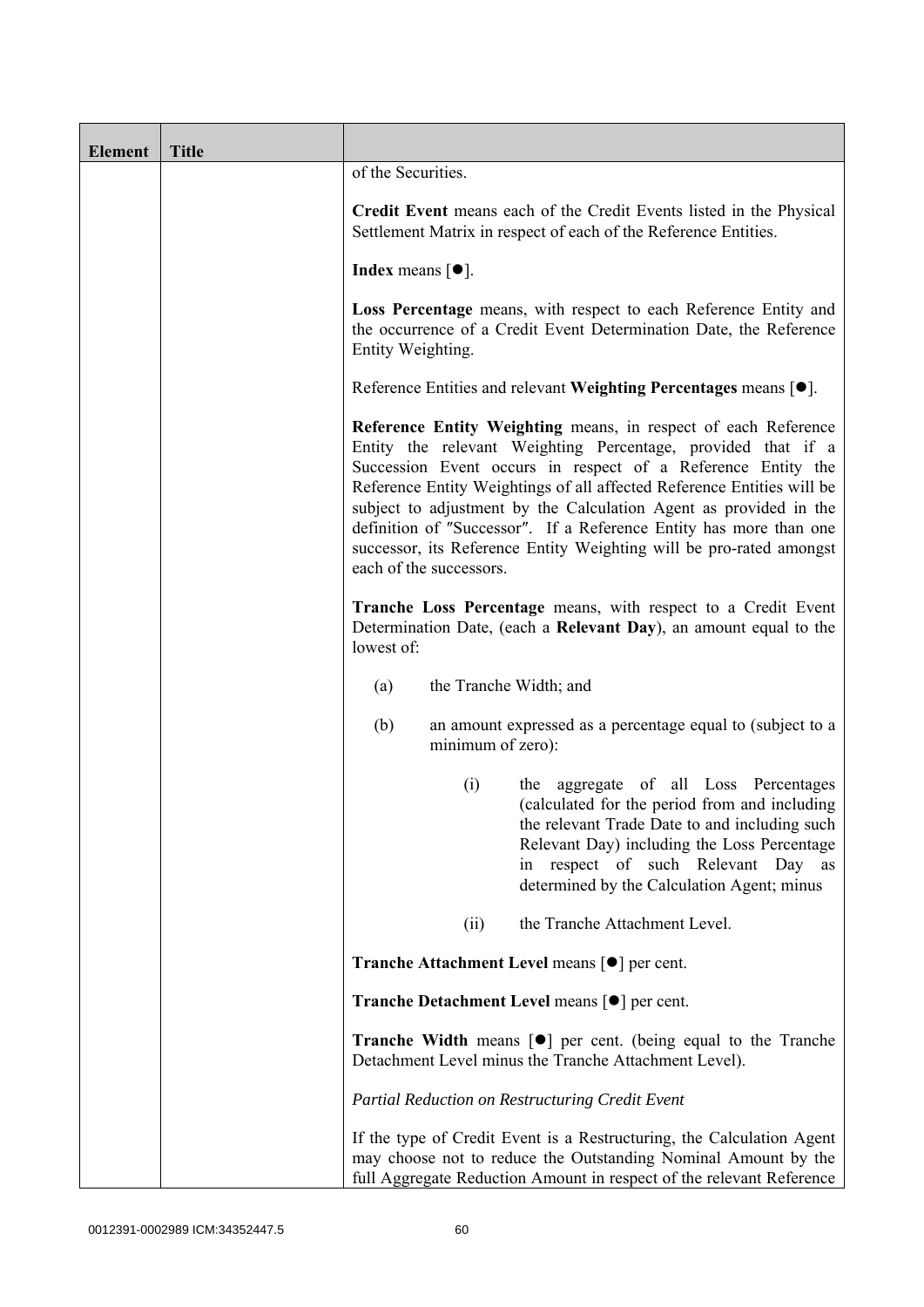| <b>Element</b> | <b>Title</b> |                                                                                                                                                                                                                                                                                                                                                                                                                                                                                                                                                                                                                                                                                                                                                                                           |
|----------------|--------------|-------------------------------------------------------------------------------------------------------------------------------------------------------------------------------------------------------------------------------------------------------------------------------------------------------------------------------------------------------------------------------------------------------------------------------------------------------------------------------------------------------------------------------------------------------------------------------------------------------------------------------------------------------------------------------------------------------------------------------------------------------------------------------------------|
|                |              | Entity, but may choose to apply a reduction of part of the relevant<br>Aggregate Reduction Amount and, subject to the occurrence of further<br>Credit Events, leave the remaining Aggregate Reduction Amount<br>outstanding (in which case the terms and conditions of the Securities<br>shall continue to apply to such amount).]                                                                                                                                                                                                                                                                                                                                                                                                                                                        |
|                |              | [In the case of Equity Delta One Redemption N&C Securities: The<br>Final Redemption Amount in respect of each nominal amount of<br>Securities equal to the Calculation Amount shall be an amount in the<br>Specified Currency (which will not be less than, but may be equal to,<br>zero) calculated by the Calculation Agent equal to:                                                                                                                                                                                                                                                                                                                                                                                                                                                   |
|                |              | $[V_F \times Exchange Rate] - C$                                                                                                                                                                                                                                                                                                                                                                                                                                                                                                                                                                                                                                                                                                                                                          |
|                |              | Any such amount will be rounded to the nearest sub-unit of the<br>relevant Specified Currency, half of any such sub-unit being rounded<br>upwards or otherwise in accordance with applicable market<br>convention.                                                                                                                                                                                                                                                                                                                                                                                                                                                                                                                                                                        |
|                |              | Where:                                                                                                                                                                                                                                                                                                                                                                                                                                                                                                                                                                                                                                                                                                                                                                                    |
|                |              | $V_F$ means the Final Price.                                                                                                                                                                                                                                                                                                                                                                                                                                                                                                                                                                                                                                                                                                                                                              |
|                |              | C means the Specified Currency equivalent of the Costs as determined<br>by the Calculation Agent using such foreign exchange rate as the<br>Calculation Agent deems appropriate with respect to the relevant<br>time(s) the Costs arise or may arise.                                                                                                                                                                                                                                                                                                                                                                                                                                                                                                                                     |
|                |              | Costs means, in respect of each nominal amount of Securities equal to<br>the Calculation Amount, such Securities' pro rata share of the total<br>amount of any commissions, costs, expenses, duties, taxes (including<br>but not limited to any capital gains tax or withholding tax), levies,<br>registration fees, custodial fees or other charges which may be<br>required to be made, paid, withheld or deducted by the Issuer and/or<br>any of its affiliates and/or any of their respective nominees as a result<br>of, or in connection with, the Issuer and/or any of its affiliates and/or<br>any of their respective nominees (a) being a direct holder of any<br>Hedging Shares and/or selling and/or realising any Hedging Shares<br>and/or (b) unwinding any Hedge Position. |
|                |              | Equity Currency means $[\bullet].$                                                                                                                                                                                                                                                                                                                                                                                                                                                                                                                                                                                                                                                                                                                                                        |
|                |              | <b>Exchange Rate</b> means (i) the rate of exchange between the Equity<br>Currency and the Specified Currency (expressed as a number of units of<br>the Specified Currency for which a unit of the Equity Currency can be<br>exchanged) determined at or around the Final Valuation Date which the<br>Calculation Agent determines appropriate in its sole discretion, or (ii)<br>where the Equity Currency is the same as the Specified Currency, one.                                                                                                                                                                                                                                                                                                                                   |
|                |              | Final Valuation Date means $[•]$ .                                                                                                                                                                                                                                                                                                                                                                                                                                                                                                                                                                                                                                                                                                                                                        |
|                |              | Hedge Position means any Product that the Issuer and/or any of its                                                                                                                                                                                                                                                                                                                                                                                                                                                                                                                                                                                                                                                                                                                        |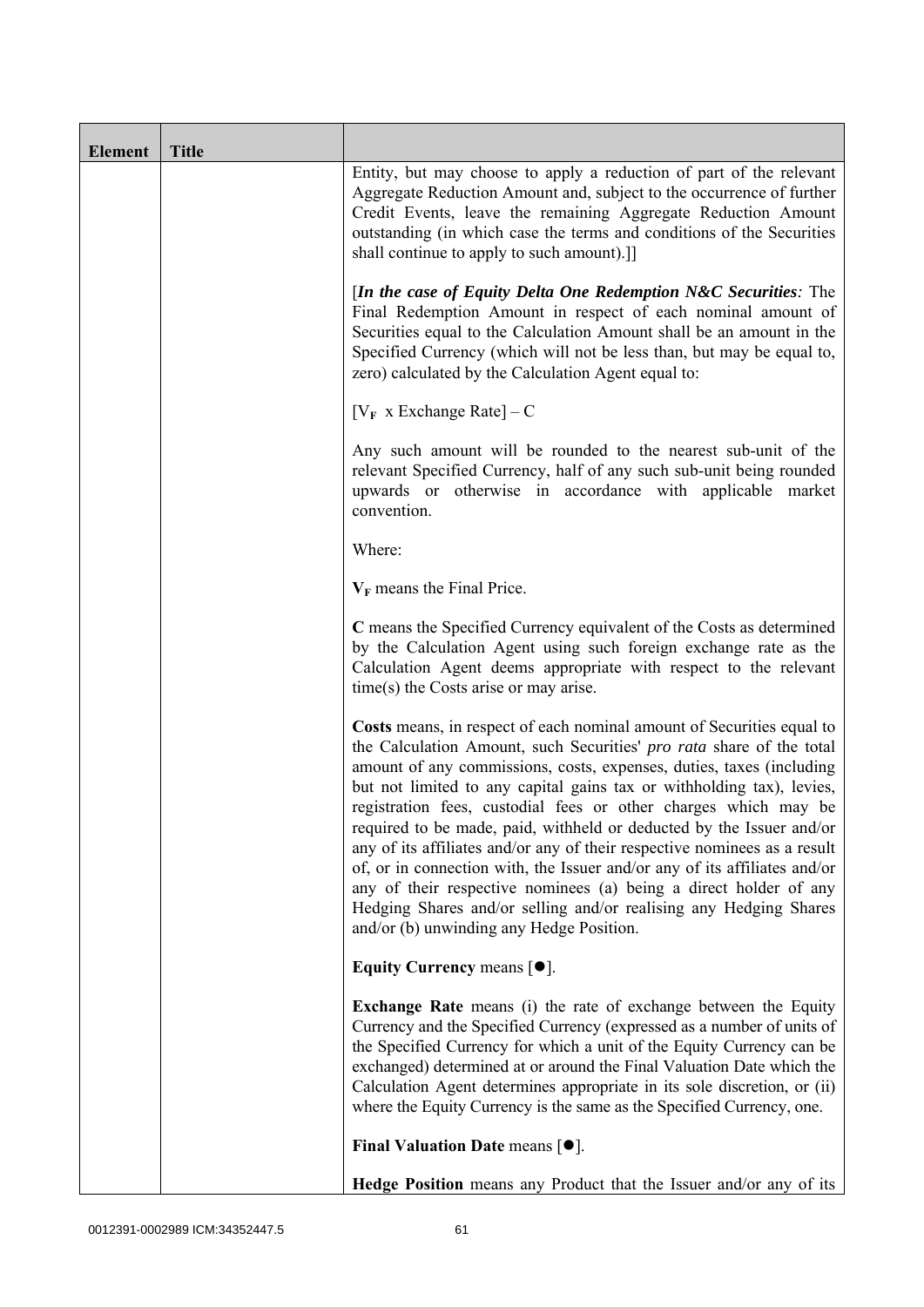| <b>Element</b> | <b>Title</b> |                                                                                                                                                                                                                                                                                                                                                                                                                                                                                                                                                                                                                                                                                                                                                                                                                                                                                                                                                                                                                                                                                                                                                                                                                                                                  |
|----------------|--------------|------------------------------------------------------------------------------------------------------------------------------------------------------------------------------------------------------------------------------------------------------------------------------------------------------------------------------------------------------------------------------------------------------------------------------------------------------------------------------------------------------------------------------------------------------------------------------------------------------------------------------------------------------------------------------------------------------------------------------------------------------------------------------------------------------------------------------------------------------------------------------------------------------------------------------------------------------------------------------------------------------------------------------------------------------------------------------------------------------------------------------------------------------------------------------------------------------------------------------------------------------------------|
|                |              | Affiliates and/or any of their respective nominees (a) enters into as a<br>result of being the direct holder of the Hedging Shares and/or selling<br>and/or realising the Hedging Shares or (b) would have entered into if<br>they were to fully hedge the market, equity or other price risk of the<br>Issuer entering into and performing its obligations with respect to the<br>Securities, using such Products as may be determined by the<br>Calculation Agent.                                                                                                                                                                                                                                                                                                                                                                                                                                                                                                                                                                                                                                                                                                                                                                                             |
|                |              | <b>Hedging Shares</b> means the number of shares that the Calculation<br>Agent deems necessary to hedge the equity or other price risk of the<br>Issuer entering into and performing its obligations with respect to the<br>relevant Securities.                                                                                                                                                                                                                                                                                                                                                                                                                                                                                                                                                                                                                                                                                                                                                                                                                                                                                                                                                                                                                 |
|                |              | <b>Product</b> means an exchange traded fund, share, an instrument<br>representing such exchange traded fund or share (including, without<br>limitation, participation notes), futures contracts or exchange-traded<br>options commonly used to hedge the issuance or sale of a security that<br>is linked to the Hedging Shares.                                                                                                                                                                                                                                                                                                                                                                                                                                                                                                                                                                                                                                                                                                                                                                                                                                                                                                                                |
|                |              | <b>Cash Dividends</b>                                                                                                                                                                                                                                                                                                                                                                                                                                                                                                                                                                                                                                                                                                                                                                                                                                                                                                                                                                                                                                                                                                                                                                                                                                            |
|                |              | (i)<br>Following the declaration by a share issuer of a cash dividend<br>(other than any dividend or portion thereof that the<br>Calculation Agent determines to be an extraordinary<br>dividend) (each a Cash Dividend) in respect of which the In-<br>dividend Date (as defined below) falls in the period from and<br>including the Trade Date to but excluding the originally<br>scheduled Final Valuation Date without regard to any<br>scheduled trading day or disrupted day adjustment (the<br>Dividend Period), the Issuer will pay a Coupon Amount in<br>respect of each Security on the related Coupon Payment Date<br>(as defined below). Each such Coupon Amount will equal<br>the amount of such Cash Dividend declared in relation to one<br>share (less (a) all withholding taxes, if any, including, but<br>without limitation, those that would have been withheld in<br>relation to the payment of such cash dividend to a foreign<br>investor and (b) any other expenses or deductions which<br>would apply to or be made in relation to the payment of such<br>cash dividend to a foreign investor all determined in the<br>Equity Currency and on a per share basis, <i>multiplied by</i> the<br>Dividend Exchange Rate as defined below). |
|                |              | Dividend Exchange Rate means, in relation to a Cash<br>Dividend, (i) the rate of exchange between the Equity<br>Currency and the Specified Currency (expressed as a number<br>of units of the Specified Currency for which a unit of the<br>Equity Currency can be exchanged) at or around the Dividend<br>Receipt Date, as determined by the Calculation Agent, or (ii)<br>where the Equity Currency is the same as the Specified<br>Currency, one.                                                                                                                                                                                                                                                                                                                                                                                                                                                                                                                                                                                                                                                                                                                                                                                                             |
|                |              | <b>Dividend Receipt Date</b> means the date upon which a holder                                                                                                                                                                                                                                                                                                                                                                                                                                                                                                                                                                                                                                                                                                                                                                                                                                                                                                                                                                                                                                                                                                                                                                                                  |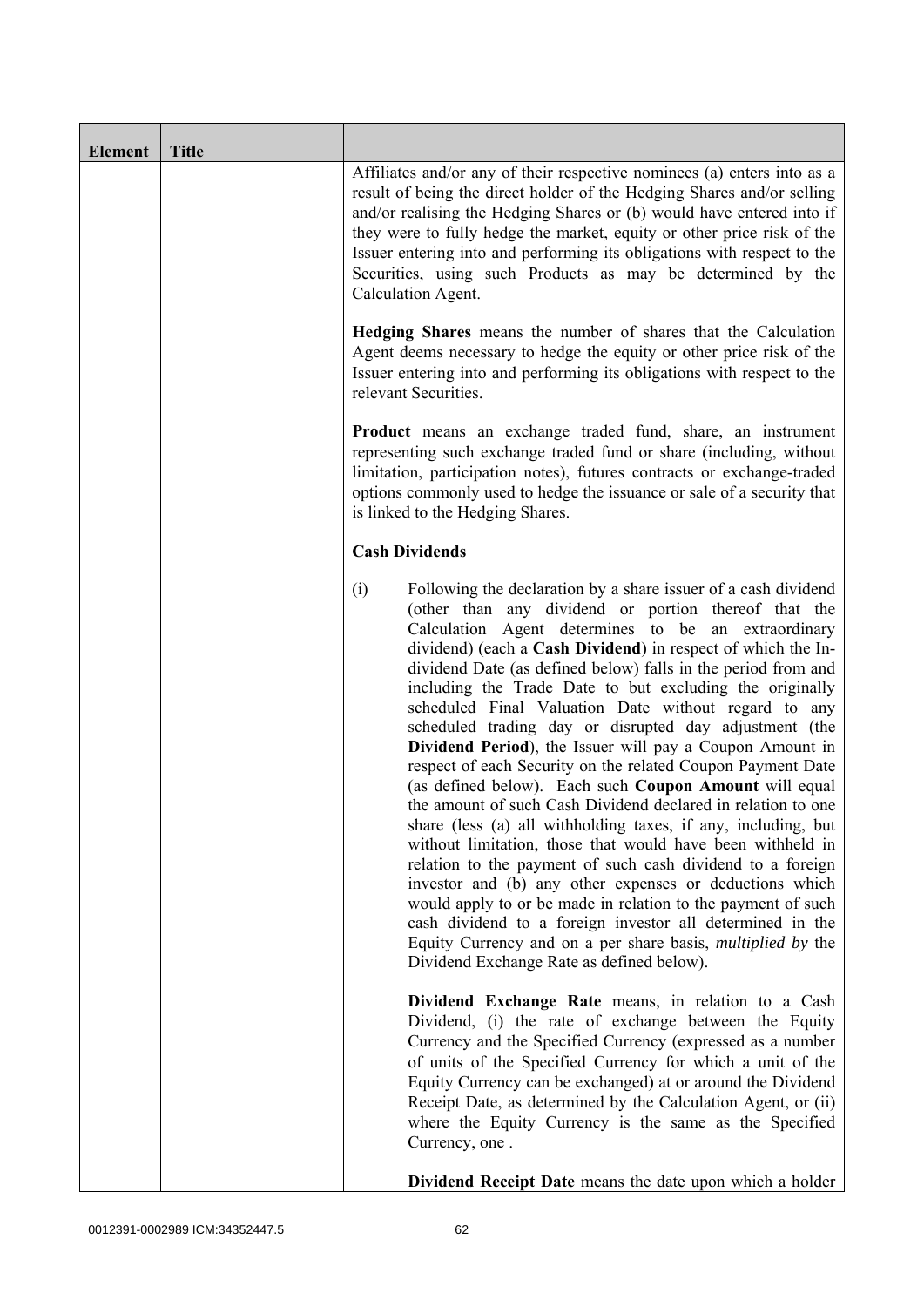| <b>Element</b> | <b>Title</b> |                |                                                                                                                                                                                                                                                                                                                                                                                                                                                                                                                                                                                                                   |
|----------------|--------------|----------------|-------------------------------------------------------------------------------------------------------------------------------------------------------------------------------------------------------------------------------------------------------------------------------------------------------------------------------------------------------------------------------------------------------------------------------------------------------------------------------------------------------------------------------------------------------------------------------------------------------------------|
|                |              |                | of shares entitled to the relevant Cash Dividend would have<br>received such Cash Dividend according to prevailing market<br>practice, as determined by the Calculation Agent.                                                                                                                                                                                                                                                                                                                                                                                                                                    |
|                |              |                | In-dividend Date means, in relation to a Cash Dividend, the<br>final date upon which a purchaser of shares on the exchange<br>would, according to prevailing market practice, be entitled to<br>receive the Cash Dividend.                                                                                                                                                                                                                                                                                                                                                                                        |
|                |              | (ii)           | Coupon Amounts (if any) will only be payable on the<br>Securities in the <b>circumstances</b> set out in paragraph (i) above<br>and subject to the provisions of paragraphs (iii) and (iv) below<br>and will be deemed only to have accrued on the Securities as<br>of the relevant Coupon Payment Date. No interest will accrue<br>or be payable in any other circumstance.                                                                                                                                                                                                                                      |
|                |              | (iii)          | In the event any Coupon Payment Date would fall after the<br>Maturity Date the Issuer will give notice to<br>the<br>Securityholders of procedures for payment of such Coupon<br>Amount(s) which may be made outside of DTC or Euroclear<br>Clearstream,<br>Luxembourg<br>and<br>and<br>require<br>may<br>Securityholders as of a record date selected by the Issuer in its<br>sole discretion to provide a notice to the Issuer giving all<br>necessary details required by the Issuer in its sole discretion to<br>make such payments.                                                                           |
|                |              | (iv)           | Following any Cash Dividend declaration, the Calculation<br>Agent shall as soon as is reasonably practicable under the<br>circumstances procure that the Issuer will give notice to the<br>Security holders stating the occurrence of the Cash Dividend,<br>giving details thereof and setting out the method and<br>anticipated date of the related Coupon Payment Date provided<br>that any failure to give, or non-receipt of, such notice will not<br>affect the validity of any such Coupon Amount payment and<br>the Calculation Agent will determine the basis on which the<br>Coupon Amount will be paid. |
|                |              |                | <b>Coupon Payment Date</b> means the date that is three $(3)$<br>Business Days following the relevant Dividend Receipt Date.]                                                                                                                                                                                                                                                                                                                                                                                                                                                                                     |
|                |              | Securities:    | [In the case of Reverse Convertible Swap Rate Redemption N&C                                                                                                                                                                                                                                                                                                                                                                                                                                                                                                                                                      |
|                |              | rata share of: | The Final Redemption Amount in respect of each nominal amount of<br>N&C Securities equal to the Calculation Amount shall be an amount<br>in the Specified Currency (which will not be less than, but may be<br>equal to, zero) calculated by the Calculation Agent equal to its pro                                                                                                                                                                                                                                                                                                                               |
|                |              | (i)            | If Swap Rate $_{\text{FINAL}}$ < Barrier:                                                                                                                                                                                                                                                                                                                                                                                                                                                                                                                                                                         |
|                |              |                | $Max[0, Swap Rate_{FINAL} / Swap Rate_{INITIAL}] \times Aggregate$                                                                                                                                                                                                                                                                                                                                                                                                                                                                                                                                                |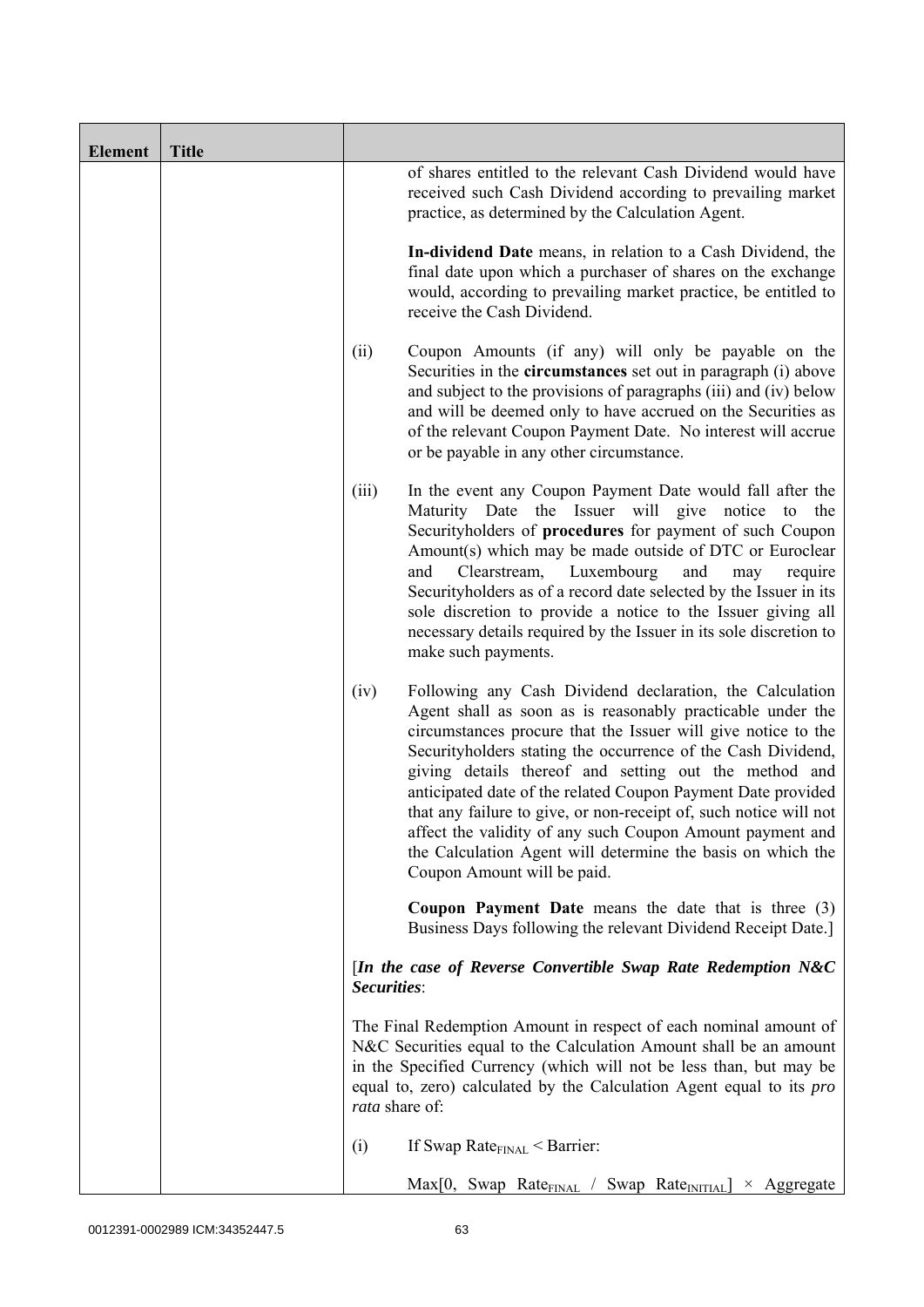| <b>Element</b> | <b>Title</b> |                                                                                                                                                                                                                                                                                                                                                      |
|----------------|--------------|------------------------------------------------------------------------------------------------------------------------------------------------------------------------------------------------------------------------------------------------------------------------------------------------------------------------------------------------------|
|                |              | Nominal Amount                                                                                                                                                                                                                                                                                                                                       |
|                |              | otherwise:<br>(ii)                                                                                                                                                                                                                                                                                                                                   |
|                |              | Redemption Factor $\times$ Aggregate Nominal Amount                                                                                                                                                                                                                                                                                                  |
|                |              | Any such amount will be rounded to the nearest sub-unit of the<br>relevant Specified Currency, half of any such sub-unit being rounded<br>upwards or otherwise in accordance with applicable market<br>convention.                                                                                                                                   |
|                |              | Where:                                                                                                                                                                                                                                                                                                                                               |
|                |              | <b>Barrier</b> means $\lceil \bullet \rceil$ per cent.;                                                                                                                                                                                                                                                                                              |
|                |              | <b>Designated Maturity means, in respect of the Reference Swap Rate,</b><br>$[\bullet]$ ;                                                                                                                                                                                                                                                            |
|                |              | <b>Floating Rate Option</b> means, in respect of the Reference Swap Rate,<br>$[\bullet]$ ;                                                                                                                                                                                                                                                           |
|                |              | Redemption Factor means [ $\bullet$ ] per cent.;                                                                                                                                                                                                                                                                                                     |
|                |              | <b>Reference Swap Rate</b> means the [ <i>specify relevant swap rate</i> ];                                                                                                                                                                                                                                                                          |
|                |              | <b>Reset Date</b> means, in respect of the Reference Swap Rate, $[•]$ ;                                                                                                                                                                                                                                                                              |
|                |              | Swap Rate <sub>FINAL</sub> means the rate determined under the floating rate<br>N&C Security provisions as though the Reference Swap Rate was a<br>floating rate to which ISDA Determination applied and on the basis of<br>the Floating Rate Option, the Designated Maturity and the Reset Date<br>specified in respect of the Reference Swap Rate; |
|                |              | Swap Rate <sub>INITIAL</sub> means $[\bullet]$ ; and                                                                                                                                                                                                                                                                                                 |
|                |              | Valuation Date means [.], provided that, if such Valuation Date<br>would fall on a day which is not a Business Day, then such Valuation<br>Date shall be postponed to the next day which is a Business Day.]                                                                                                                                         |
|                |              | [In the case of Geared Put Swap Rate Redemption N&C Securities:                                                                                                                                                                                                                                                                                      |
|                |              | The Final Redemption Amount in respect of each nominal amount of<br>N&C Securities equal to the Calculation Amount shall be an amount<br>in the Specified Currency (which will not be less than, but may be<br>equal to, zero) calculated by the Calculation Agent equal to its <i>pro</i><br>rata share of:                                         |
|                |              | If Swap Rate $_{\text{FINAL}}$ < Barrier:<br>(i)                                                                                                                                                                                                                                                                                                     |
|                |              | Max[0, Swap Rate <sub>FINAL</sub> / Gearing Factor $\times$ Swap Rate <sub>INITIAL</sub> ] $\times$<br><b>Aggregate Nominal Amount</b>                                                                                                                                                                                                               |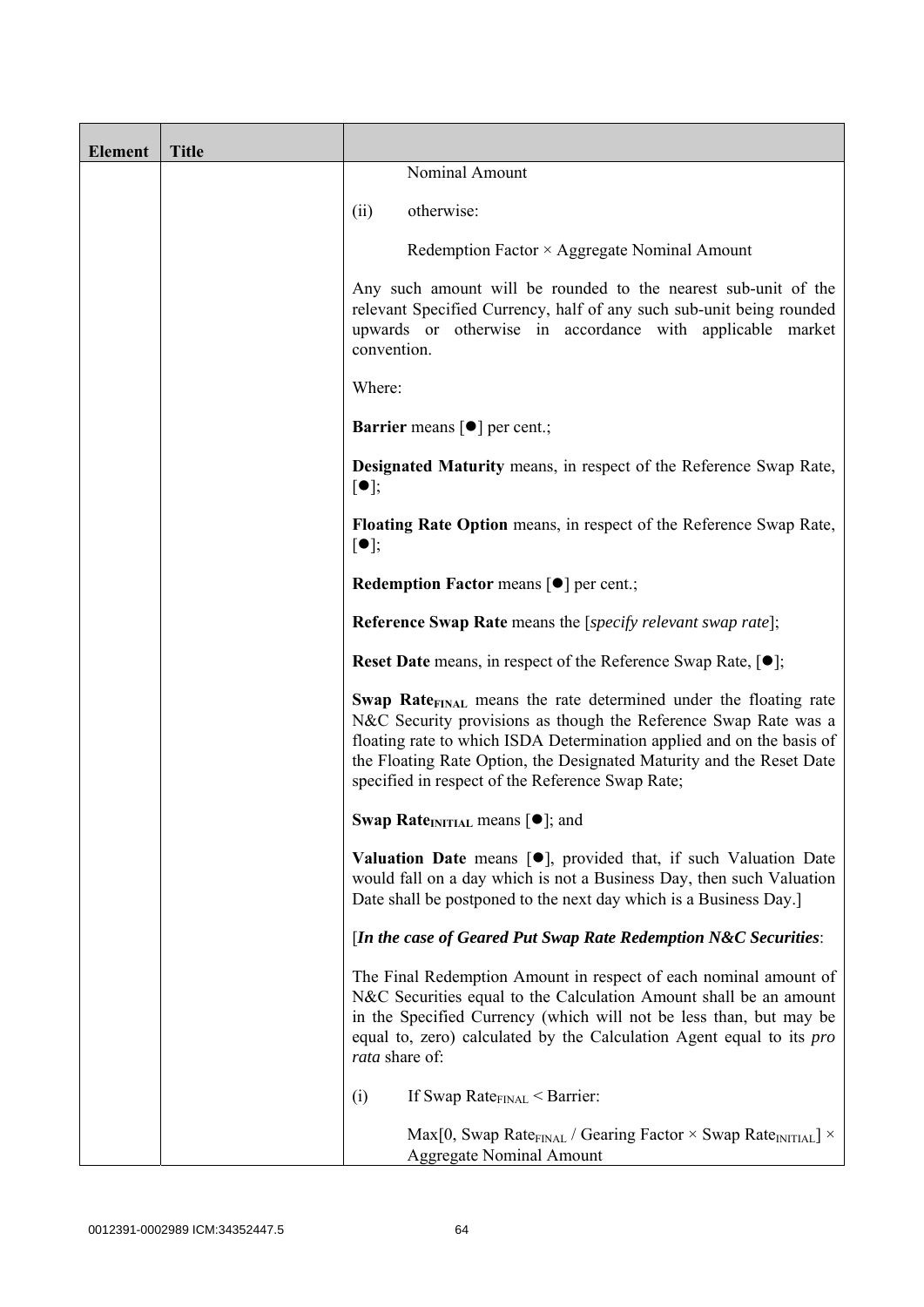| <b>Element</b> | <b>Title</b> |                                                                                                                                                                                                                                                                                                                                                             |
|----------------|--------------|-------------------------------------------------------------------------------------------------------------------------------------------------------------------------------------------------------------------------------------------------------------------------------------------------------------------------------------------------------------|
|                |              | otherwise:<br>(ii)                                                                                                                                                                                                                                                                                                                                          |
|                |              | Redemption Factor × Aggregate Nominal Amount                                                                                                                                                                                                                                                                                                                |
|                |              | Any such amount will be rounded to the nearest sub-unit of the<br>relevant Specified Currency, half of any such sub-unit being rounded<br>upwards or otherwise in accordance with applicable market<br>convention.                                                                                                                                          |
|                |              | Where:                                                                                                                                                                                                                                                                                                                                                      |
|                |              | <b>Barrier</b> means the rate calculated by the Calculation Agent equal to<br>the product of (a) the Barrier Factor and (b) Swap Rate $_{\text{INITIAL}}$ ;                                                                                                                                                                                                 |
|                |              | <b>Barrier Factor means [<math>\bullet</math>] per cent.;</b>                                                                                                                                                                                                                                                                                               |
|                |              | <b>Designated Maturity means, in respect of the Reference Swap Rate,</b><br>$[\bullet]$ ;                                                                                                                                                                                                                                                                   |
|                |              | Floating Rate Option means, in respect of the Reference Swap Rate,<br>$[\bullet]$ ;                                                                                                                                                                                                                                                                         |
|                |              | Gearing Factor means [ $\bullet$ ] per cent.;                                                                                                                                                                                                                                                                                                               |
|                |              | <b>Redemption Factor means <math>\lceil \bullet \rceil</math> per cent.;</b>                                                                                                                                                                                                                                                                                |
|                |              | <b>Reference Swap Rate</b> means the [specify relevant swap rate];                                                                                                                                                                                                                                                                                          |
|                |              | <b>Reset Date</b> means, in respect of the Reference Swap Rate, $[•]$ ;                                                                                                                                                                                                                                                                                     |
|                |              | <b>Swap Rate</b> <sub>FINAL</sub> means the rate determined under the floating rate<br>N&C Security provisions as though the Reference Swap Rate was a<br>floating rate to which ISDA Determination applied and on the basis of<br>the Floating Rate Option, the Designated Maturity and the Reset Date<br>specified in respect of the Reference Swap Rate; |
|                |              | <b>Swap Rate</b> <sub>INITIAL</sub> means $[\bullet]$ ; and                                                                                                                                                                                                                                                                                                 |
|                |              | <b>Valuation Date</b> means $[\bullet]$ , provided that, if such Valuation Date<br>would fall on a day which is not a Business Day, then such Valuation<br>Date shall be postponed to the next day which is a Business Day.]                                                                                                                                |
|                |              | [In the case of FX Basket Knock-Out W&C Securities: Each<br>Security entitles its holder in respect of an actual exercise date, upon<br>due exercise, to receive from the Issuer on the Settlement Date a Cash<br>Settlement Amount calculated by the Calculation Agent (which shall<br>not be less than zero) equal to:                                    |
|                |              | if the Continuous Knock-Out Condition has been met, zero; or<br>(a)                                                                                                                                                                                                                                                                                         |
|                |              | if the Continuous Knock-Out Condition has not been met, the<br>(b)                                                                                                                                                                                                                                                                                          |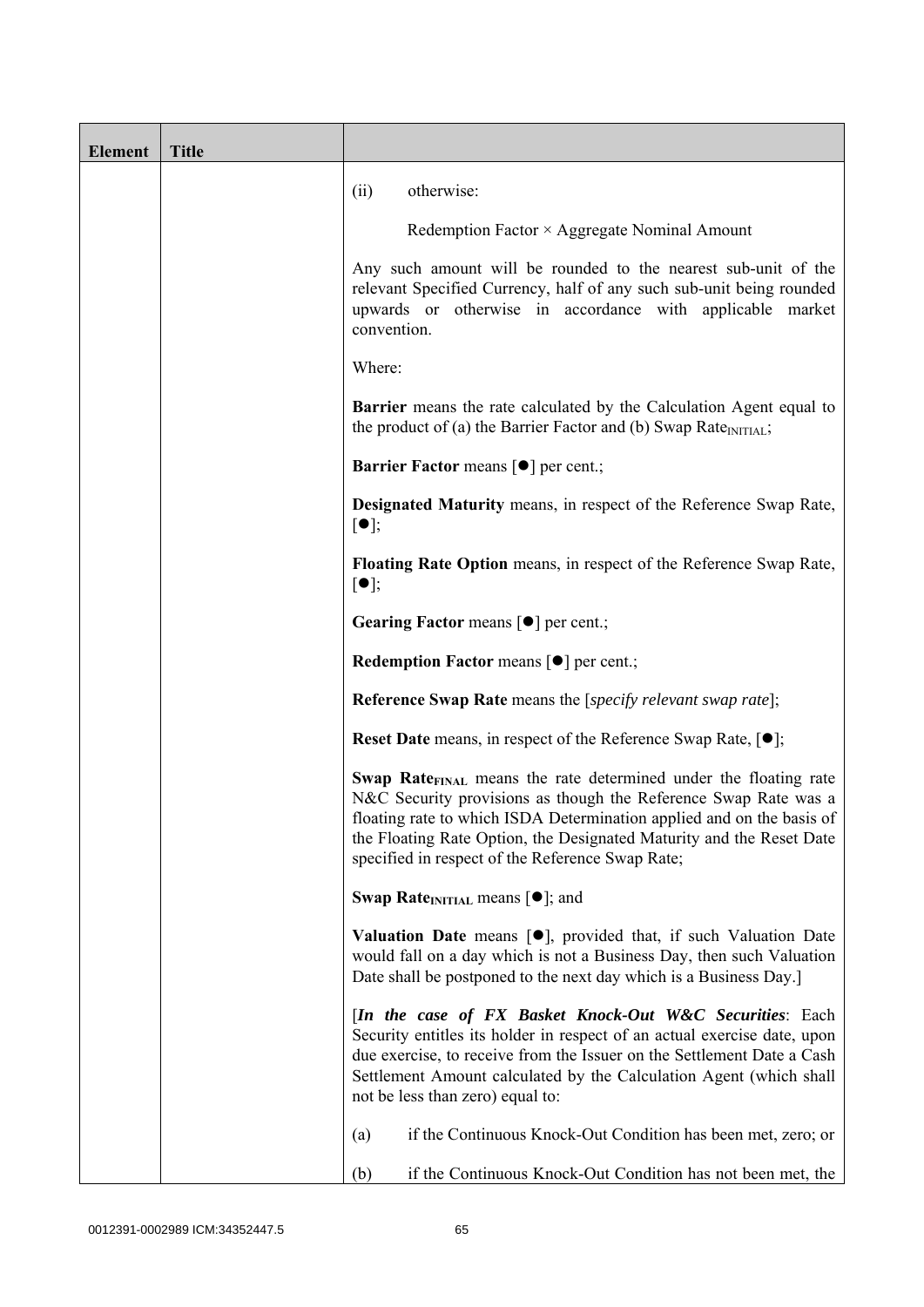| <b>Element</b> | <b>Title</b> |                                                                                                                                                                                                                                                                                                                                                                                                                                                                                                                                                                                                                                                       |
|----------------|--------------|-------------------------------------------------------------------------------------------------------------------------------------------------------------------------------------------------------------------------------------------------------------------------------------------------------------------------------------------------------------------------------------------------------------------------------------------------------------------------------------------------------------------------------------------------------------------------------------------------------------------------------------------------------|
|                |              | Notional Amount per W&C Security multiplied by a<br>percentage calculated by the Calculation Agent in accordance<br>with the following formula:                                                                                                                                                                                                                                                                                                                                                                                                                                                                                                       |
|                |              | Leverage $\times$ Max $\left[0, \sum_{i=1}^{n} w_i \times \frac{X_i - Y_i}{Z_i}\right]$                                                                                                                                                                                                                                                                                                                                                                                                                                                                                                                                                               |
|                |              | Any amount determined pursuant to the above, if not an amount in the<br>Specified Currency, will be converted into the Specified Currency at<br>the Exchange Rate. The Cash Settlement Amount will be rounded to<br>the nearest two decimal places (or, in the case of Japanese Yen, the<br>nearest whole unit) in the relevant Specified Currency, 0.005 (or, in<br>the case of Japanese Yen, half a unit) being rounded upwards, with<br>W&C Securities exercised at the same time by the same<br>Securityholder being aggregated for the purpose of determining the<br>aggregate Cash Settlement Amounts payable in respect of such<br>Securities. |
|                |              | Where:                                                                                                                                                                                                                                                                                                                                                                                                                                                                                                                                                                                                                                                |
|                |              | Alternate Currency Pair means [specify Alternate Currency Pairs in<br>form of [insert first currency]/[insert second currency]] (repeat in<br>respect of each Alternate Currency Pair).                                                                                                                                                                                                                                                                                                                                                                                                                                                               |
|                |              | Barrier Start Date means [ $\bullet$ ].                                                                                                                                                                                                                                                                                                                                                                                                                                                                                                                                                                                                               |
|                |              | Continuous Knock-Out Condition means at any time on any<br>Observation Date during any Weekly Observation Interval falling<br>within the period commencing on and including 7:00 am London time<br>on the Barrier Start Date and ending on and including 4:00 pm<br>London time on the Observation Cut-off Date, any Settlement Rate in<br>respect of any Currency Pair is equal to or less than the Knock-Out<br>Level in respect of such Currency Pair, as determined by the<br>Calculation Agent.                                                                                                                                                  |
|                |              | <b>Currency Pair</b> means [specify Currency Pairs in form of [insert first]<br>currency]/[insert second currency]] (repeat for each Currency Pair).                                                                                                                                                                                                                                                                                                                                                                                                                                                                                                  |
|                |              | <b>Exchange Rate</b> means the spot rate of exchange between the currency<br>in which the Notional Amount is denominated (the Notional Amount<br>Currency) and the Settlement Currency expressed as the number of<br>units (or part units) of the relevant Notional Amount Currency for<br>which one unit of the relevant Settlement Currency can be exchanged)<br>or on the basis of such other applicable market convention as the<br>Calculation Agent determines appropriate.                                                                                                                                                                     |
|                |              | <b>Exercise Price</b> means $\lceil \bullet \rceil$ ( <i>specify for each Currency Pair</i> ).                                                                                                                                                                                                                                                                                                                                                                                                                                                                                                                                                        |
|                |              | <b>First Relevant Currency means [O]</b> (specify for each Currency<br>Pair).                                                                                                                                                                                                                                                                                                                                                                                                                                                                                                                                                                         |
|                |              | <b>FX Price Source means [<math>\bullet</math>] (specify for each Currency Pair and each</b>                                                                                                                                                                                                                                                                                                                                                                                                                                                                                                                                                          |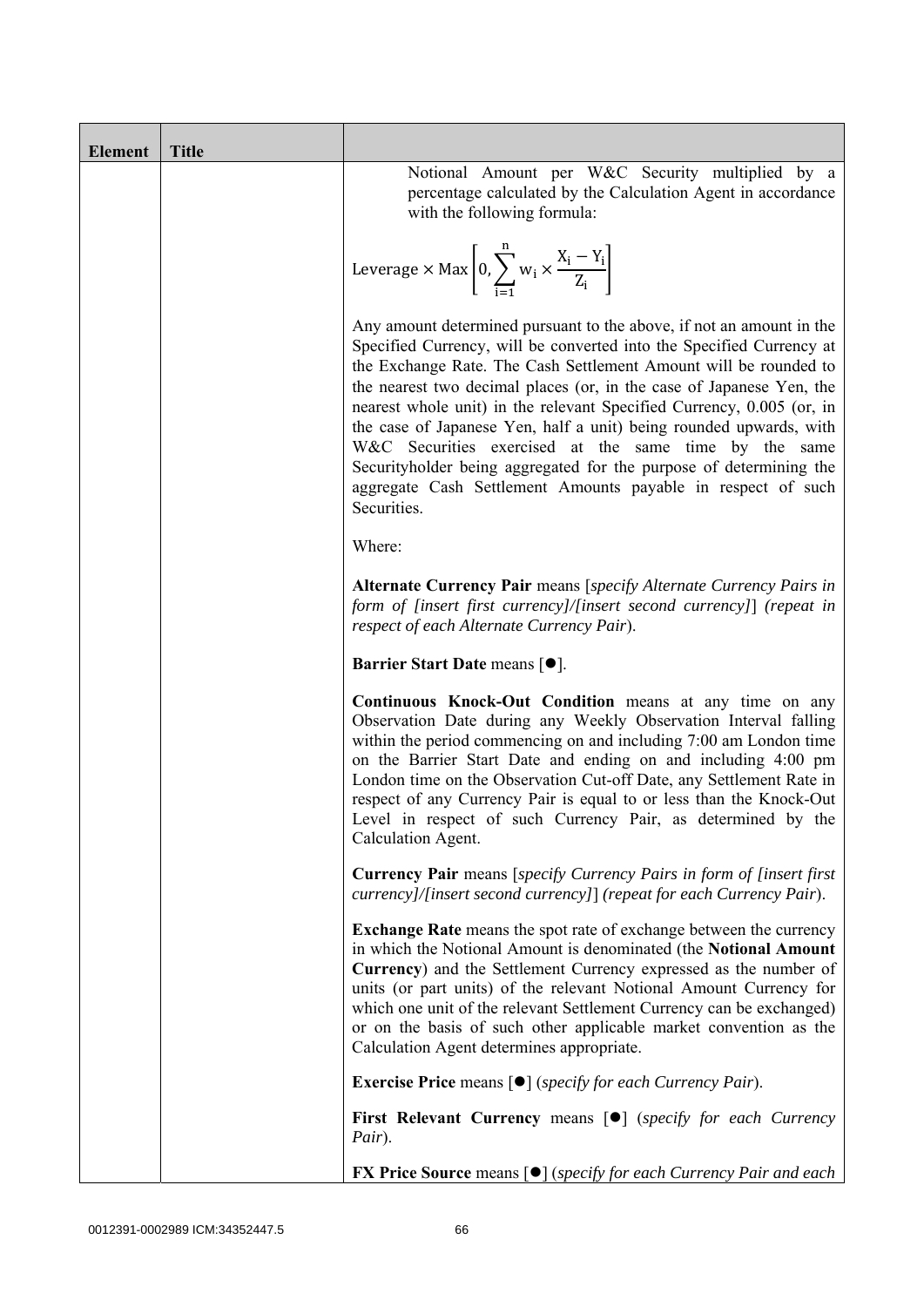| <b>Element</b> | <b>Title</b> |                                                                                                                                                                                                                                                                                                                                                                                                                                                                                                                                                                                                                                                                                                                                                                                                                                                   |
|----------------|--------------|---------------------------------------------------------------------------------------------------------------------------------------------------------------------------------------------------------------------------------------------------------------------------------------------------------------------------------------------------------------------------------------------------------------------------------------------------------------------------------------------------------------------------------------------------------------------------------------------------------------------------------------------------------------------------------------------------------------------------------------------------------------------------------------------------------------------------------------------------|
|                |              | Alternate Currency Pair).                                                                                                                                                                                                                                                                                                                                                                                                                                                                                                                                                                                                                                                                                                                                                                                                                         |
|                |              | i means each Currency Pair.                                                                                                                                                                                                                                                                                                                                                                                                                                                                                                                                                                                                                                                                                                                                                                                                                       |
|                |              | Knock-Out Level means (specify for each Currency Pair).                                                                                                                                                                                                                                                                                                                                                                                                                                                                                                                                                                                                                                                                                                                                                                                           |
|                |              | Leverage means $[•]$ .                                                                                                                                                                                                                                                                                                                                                                                                                                                                                                                                                                                                                                                                                                                                                                                                                            |
|                |              | Max followed by a series of amounts inside brackets, means<br>whichever is the greater of the amounts separated by a comma inside<br>those brackets.                                                                                                                                                                                                                                                                                                                                                                                                                                                                                                                                                                                                                                                                                              |
|                |              | <b>n</b> means the number of Currency Pairs to which the W&C Securities<br>relate.                                                                                                                                                                                                                                                                                                                                                                                                                                                                                                                                                                                                                                                                                                                                                                |
|                |              | Observation Cut-Off Date means [ $\bullet$ ].                                                                                                                                                                                                                                                                                                                                                                                                                                                                                                                                                                                                                                                                                                                                                                                                     |
|                |              | <b>Observation Date means <math>\lceil \bullet \rceil</math>.</b>                                                                                                                                                                                                                                                                                                                                                                                                                                                                                                                                                                                                                                                                                                                                                                                 |
|                |              | Reference Exchange Rate means, in respect of a Currency Pair, the<br>spot exchange rate for the First Relevant Currency quoted against the<br>Second Relevant Currency expressed as the number of units of the<br>First Relevant Currency quoted per one unit of the Second Relevant<br>Currency.                                                                                                                                                                                                                                                                                                                                                                                                                                                                                                                                                 |
|                |              | Relevant Currency means each currency comprising a Currency Pair<br>and any references to the conversion of one Relevant Currency to<br>another shall be construed as applying in relation to a Currency Pair.                                                                                                                                                                                                                                                                                                                                                                                                                                                                                                                                                                                                                                    |
|                |              | <b>Relevant Time</b> means the time at which the relevant Settlement Rate is<br>determined.                                                                                                                                                                                                                                                                                                                                                                                                                                                                                                                                                                                                                                                                                                                                                       |
|                |              | Second Relevant Currency means [ $\bullet$ ] (specify for each Currency<br>Pair).                                                                                                                                                                                                                                                                                                                                                                                                                                                                                                                                                                                                                                                                                                                                                                 |
|                |              | Settlement Rate means, in respect of a Currency Pair and an<br>Observation Date or the Valuation Date, the Reference Exchange Rate<br>for that Currency Pair on such Observation Date or Valuation Date at<br>the Relevant Time or Valuation Time respectively as determined by<br>the Calculation Agent by reference to the Settlement Rate Option for<br>that Currency Pair (and such determination may be made, without<br>limitation, with such adjustments as are, at the discretion of the<br>Calculation Agent, necessary to the published quoting conventions<br>and/or implying the Reference Exchange Rate from more than one<br>Settlement Rate Option) unless any applicable disruption event exists<br>or occurs, in which case, the relevant Settlement Rate for that<br>Currency Pair will be determined by the Calculation Agent. |
|                |              | <b>Settlement Rate Option</b> means, in respect of a Currency Pair and an<br>Observation Date or the Valuation Date, the rate published for the<br>Currency Pair fixing rate on the FX Price Source for that Currency<br>Pair at or about (i) the Relevant Time on such Observation Date or,<br>(ii) the Valuation Time on the Valuation Date or, if Alternate<br>Currency Pairs are specified for the relevant Currency Pair, the                                                                                                                                                                                                                                                                                                                                                                                                                |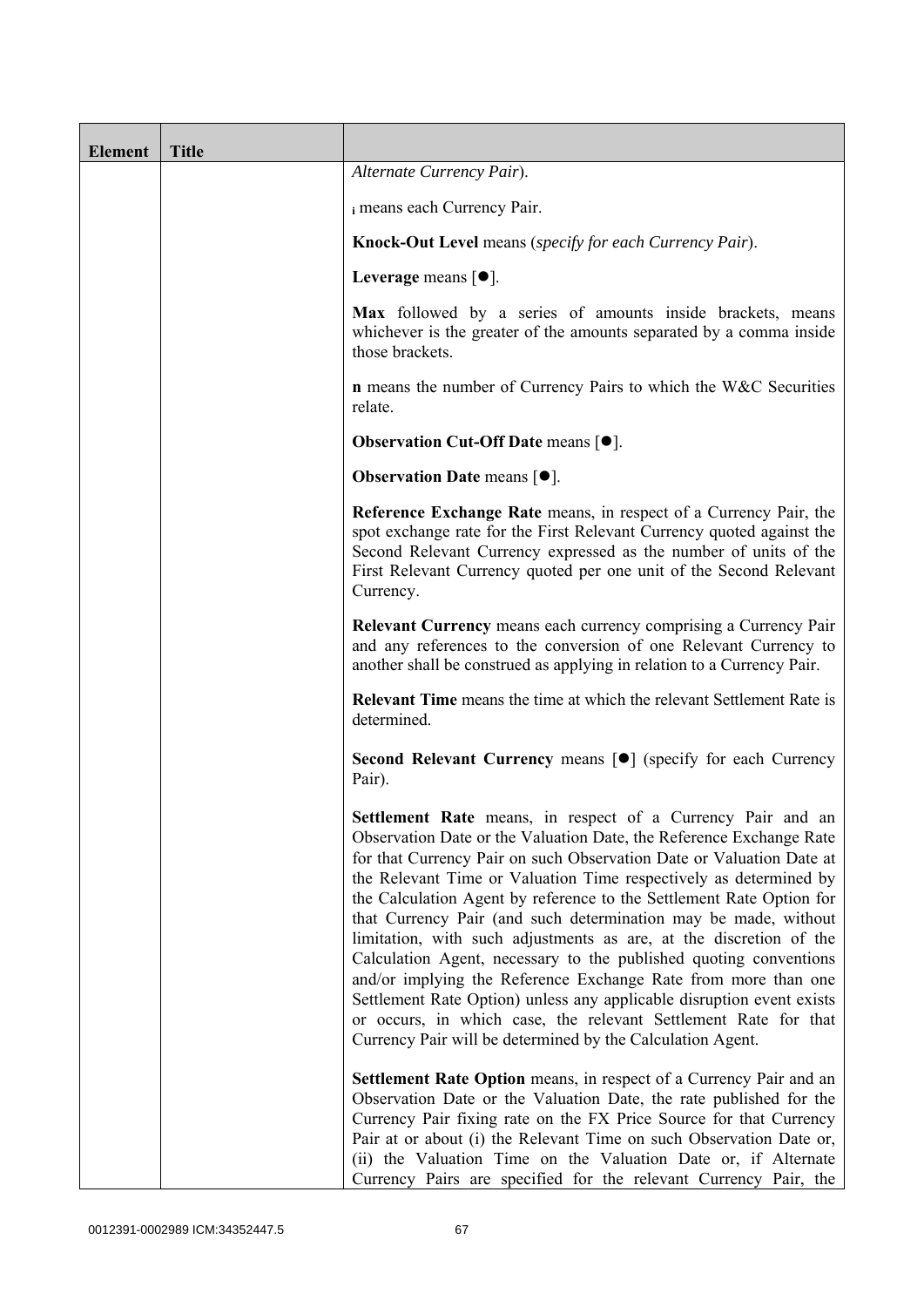| <b>Element</b> | <b>Title</b> |                                                                                                                                                                                                                                                                                                                                                                                                              |
|----------------|--------------|--------------------------------------------------------------------------------------------------------------------------------------------------------------------------------------------------------------------------------------------------------------------------------------------------------------------------------------------------------------------------------------------------------------|
|                |              | Reference Exchange Rate will be implied from more than one<br>Settlement Rate Option by determining the rate for each Alternate<br>Currency Pair for that Currency Pair, published for the Alternate<br>Currency Pair fixing rate on the FX Price Source for that Alternate<br>Currency Pair at or about (i) the Relevant Time on such Observation<br>Date or (ii) the Valuation Time on the Valuation Date. |
|                |              | Trade Date means $[•]$ .                                                                                                                                                                                                                                                                                                                                                                                     |
|                |              | Valuation Date means $[•]$ .                                                                                                                                                                                                                                                                                                                                                                                 |
|                |              | <b>Valuation Time means <math>[•]</math>.</b>                                                                                                                                                                                                                                                                                                                                                                |
|                |              | Weekly Observation Interval means the period between 5:00 am<br>Sydney time on each Monday and 5:00 pm New York City time on<br>the immediately succeeding Friday (inclusive).                                                                                                                                                                                                                               |
|                |              | w <sub>i</sub> means [specify the weighting of each Currency Pair (being a<br>number less than or equal to 1)].                                                                                                                                                                                                                                                                                              |
|                |              | $X_i$ means, in respect of a Currency Pair, the [Exercise Price in respect<br>of such Currency Pair]/[Settlement Rate in respect of such Currency<br>Pair and the Valuation Date].                                                                                                                                                                                                                           |
|                |              | $Y_i$ means, in respect of a Currency Pair, the [Exercise Price in respect<br>of such Currency Pair]/[Settlement Rate in respect of such Currency<br>Pair and the Valuation Date].                                                                                                                                                                                                                           |
|                |              | $Z_i$ means, in respect of a Currency Pair, the [Exercise Price in respect<br>of such Currency Pair]/[Settlement Rate in respect of such Currency<br>Pair and the Valuation Date]/[1].]                                                                                                                                                                                                                      |
|                |              | [In the case of FX Basket Knock-In W&C Securities:                                                                                                                                                                                                                                                                                                                                                           |
|                |              | Each Security entitles its holder in respect of an actual exercise date,<br>upon due exercise, to receive from the Issuer on the Settlement Date a<br>Cash Settlement Amount calculated by the Calculation Agent (which<br>shall not be less than zero) equal to:                                                                                                                                            |
|                |              | if the Continuous Knock-In Condition has been met, zero; or<br>(a)                                                                                                                                                                                                                                                                                                                                           |
|                |              | if the Continuous Knock-In Condition has not been met, the<br>(b)<br>Notional Amount per Security multiplied by an amount<br>calculated by the Calculation Agent in accordance with the<br>following formula:                                                                                                                                                                                                |
|                |              | Leverage $\times$ Max $\left[0, \sum_{i=1}^{n} w_i \times \frac{X_i - Y_i}{Z_i}\right]$                                                                                                                                                                                                                                                                                                                      |
|                |              | Any amount determined pursuant to the above, if not an amount in the<br>Specified Currency, will be converted into the Specified Currency at                                                                                                                                                                                                                                                                 |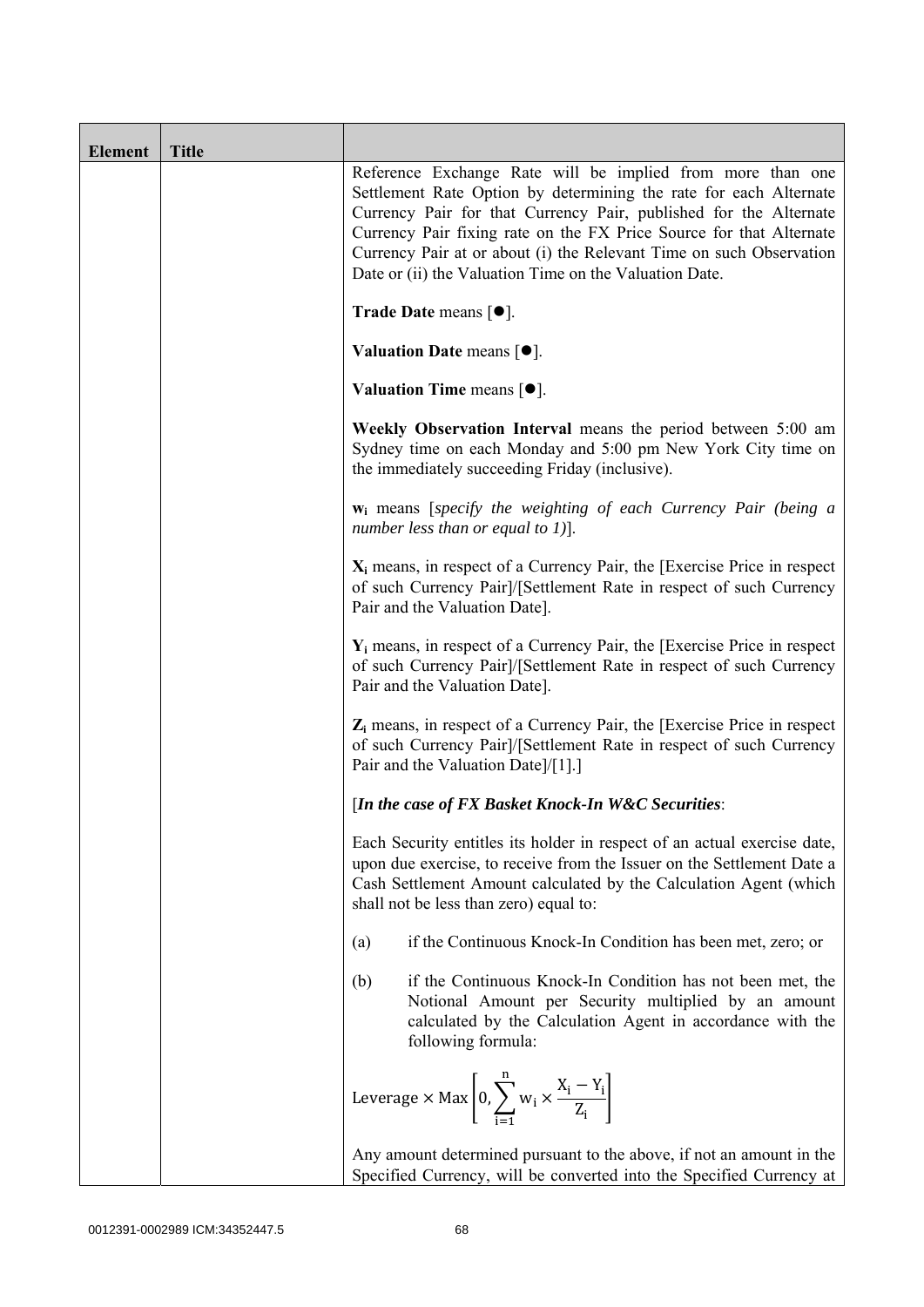| Element | <b>Title</b> |                                                                                                                                                                                                                                                                                                                                                                                                                                                                                                       |
|---------|--------------|-------------------------------------------------------------------------------------------------------------------------------------------------------------------------------------------------------------------------------------------------------------------------------------------------------------------------------------------------------------------------------------------------------------------------------------------------------------------------------------------------------|
|         |              | the Exchange Rate. The Cash Settlement Amount will be rounded to<br>the nearest two decimal places (or, in the case of Japanese Yen, the<br>nearest whole unit) in the relevant Specified Currency, 0.005 (or, in<br>the case of Japanese Yen, half a unit) being rounded upwards, with<br>W&C Securities exercised at the same time by the same<br>Securityholder being aggregated for the purpose of determining the<br>aggregate Cash Settlement Amounts payable in respect of such<br>Securities. |
|         |              | Where:                                                                                                                                                                                                                                                                                                                                                                                                                                                                                                |
|         |              | Alternate Currency Pair means [specify Alternate Currency Pairs in<br>form of [specify first currency]/[specify second currency]] (repeat in<br>respect of each Alternate Currency Pair).                                                                                                                                                                                                                                                                                                             |
|         |              | Continuous Knock-In Condition means at any time on any<br>Observation Date during any Weekly Observation Interval falling<br>within the period commencing on and including 7:00 am London time<br>on the Trade Date and ending on and including 4:00 pm London time<br>on the Observation Cut-Off Date, the Settlement Rate in respect of<br>any Currency Pair is equal to or greater than the Knock-In Level in<br>respect of such Currency Pair, as determined by the Calculation<br>Agent.         |
|         |              | Currency Pair means [specify Currency Pairs in form of [insert first<br>currency]/[insert second currency]] (repeat for each Currency Pair).                                                                                                                                                                                                                                                                                                                                                          |
|         |              | <b>Exchange Rate</b> means the spot rate of exchange between the currency<br>in which the Notional Amount is denominated (the Notional Amount<br>Currency) and the Settlement Currency expressed as the number of<br>units (or part units) of the relevant Notional Amount Currency for<br>which one unit of the relevant Settlement Currency can be exchanged)<br>or on the basis of such other applicable market convention as the<br>Calculation Agent determines appropriate.                     |
|         |              | <b>Exercise Price</b> means: $\lceil \bullet \rceil$ ( <i>specify for each Currency Pair</i> ).                                                                                                                                                                                                                                                                                                                                                                                                       |
|         |              | First Relevant Currency means [ $\bullet$ ] (specify for each Currency Pair).                                                                                                                                                                                                                                                                                                                                                                                                                         |
|         |              | <b>FX Price Source means [<math>\bullet</math>]</b> (specify for each Currency Pair and each<br>Alternate Currency Pair).                                                                                                                                                                                                                                                                                                                                                                             |
|         |              | i means each Currency Pair.                                                                                                                                                                                                                                                                                                                                                                                                                                                                           |
|         |              | <b>Knock-In Level means <math>\lceil \bullet \rceil</math> (specify for each Currency Pair).</b>                                                                                                                                                                                                                                                                                                                                                                                                      |
|         |              | Leverage means $[•]$ .                                                                                                                                                                                                                                                                                                                                                                                                                                                                                |
|         |              | Max followed by a series of amounts inside brackets, means<br>whichever is the greater of the amounts separated by a comma inside<br>those brackets.                                                                                                                                                                                                                                                                                                                                                  |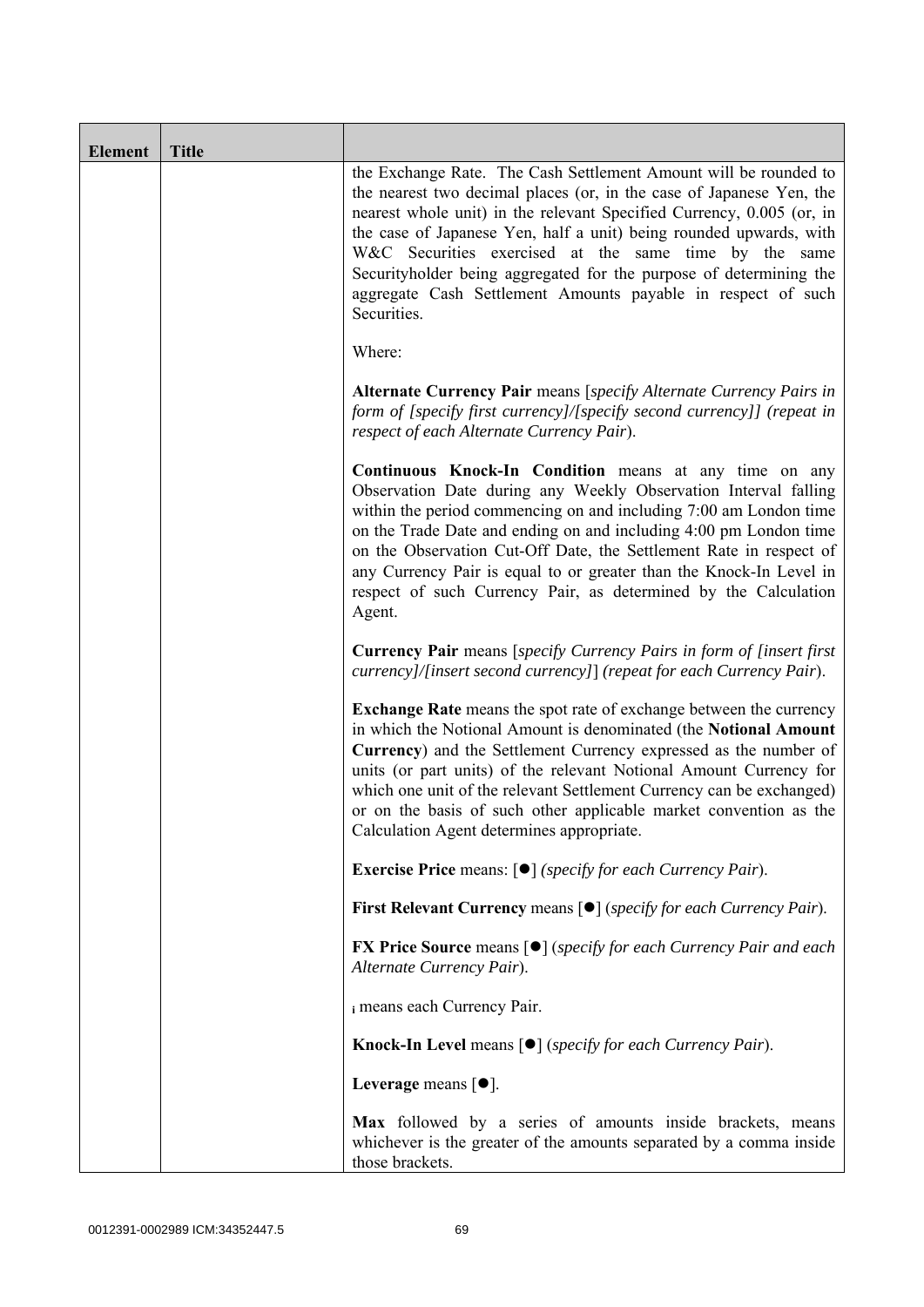| <b>Element</b> | <b>Title</b> |                                                                                                                                                                                                                                                                                                                                                                                                                                                                                                                                                                                                                                                                                                                                                                                                                                                   |
|----------------|--------------|---------------------------------------------------------------------------------------------------------------------------------------------------------------------------------------------------------------------------------------------------------------------------------------------------------------------------------------------------------------------------------------------------------------------------------------------------------------------------------------------------------------------------------------------------------------------------------------------------------------------------------------------------------------------------------------------------------------------------------------------------------------------------------------------------------------------------------------------------|
|                |              | <b>n</b> means the number of Currency Pairs to which the W&C Securities<br>relate.                                                                                                                                                                                                                                                                                                                                                                                                                                                                                                                                                                                                                                                                                                                                                                |
|                |              | <b>Observation Cut-Off Date means [<math>\bullet</math>].</b>                                                                                                                                                                                                                                                                                                                                                                                                                                                                                                                                                                                                                                                                                                                                                                                     |
|                |              | <b>Observation Date means <math>\lceil \bullet \rceil</math>.</b>                                                                                                                                                                                                                                                                                                                                                                                                                                                                                                                                                                                                                                                                                                                                                                                 |
|                |              | Reference Exchange Rate means, in respect of a Currency Pair, the<br>spot exchange rate for the First Relevant Currency quoted against the<br>Second Relevant Currency expressed as the number of units of the<br>First Relevant Currency quoted per one unit of the Second Relevant<br>Currency.                                                                                                                                                                                                                                                                                                                                                                                                                                                                                                                                                 |
|                |              | <b>Relevant Currency</b> means each currency comprising a Currency Pair<br>and any references to the conversion of one Relevant Currency to<br>another shall be construed as applying in relation to a Currency Pair.                                                                                                                                                                                                                                                                                                                                                                                                                                                                                                                                                                                                                             |
|                |              | <b>Relevant Time</b> means the time at which the relevant Settlement Rate<br>is determined.                                                                                                                                                                                                                                                                                                                                                                                                                                                                                                                                                                                                                                                                                                                                                       |
|                |              | <b>Second Relevant Currency means [O]</b> (specify for each Currency<br>Pair).                                                                                                                                                                                                                                                                                                                                                                                                                                                                                                                                                                                                                                                                                                                                                                    |
|                |              | Settlement Rate means, in respect of a Currency Pair and an<br>Observation Date or the Valuation Date, the Reference Exchange Rate<br>for that Currency Pair on such Observation Date or Valuation Date at<br>the Relevant Time or Valuation Time respectively as determined by<br>the Calculation Agent by reference to the Settlement Rate Option for<br>that Currency Pair (and such determination may be made, without<br>limitation, with such adjustments as are, at the discretion of the<br>Calculation Agent, necessary to the published quoting conventions<br>and/or implying the Reference Exchange Rate from more than one<br>Settlement Rate Option) unless any applicable disruption event exists<br>or occurs, in which case, the relevant Settlement Rate for that<br>Currency Pair will be determined by the Calculation Agent. |
|                |              | Settlement Rate Option means, in respect of a Currency Pair and an<br>Observation Date or the Valuation Date, the rate published for the<br>Currency Pair fixing rate on the FX Price Source for that Currency Pair<br>at or about (i) the Relevant Time on such Observation Date or, (ii) the<br>Valuation Time on the Valuation Date or, if Alternate Currency Pairs are<br>specified for the relevant Currency Pair, the Reference Exchange Rate<br>will be implied from more than one Settlement Rate Option by<br>determining the rate for each Alternate Currency Pair for that Currency<br>Pair, published for the Alternate Currency Pair fixing rate on the FX<br>Price Source for that Alternate Currency Pair at or about (i) the<br>Relevant Time on such Observation Date or (ii) the Valuation Time on<br>the Valuation Date.       |
|                |              | <b>Trade Date means <math>\lceil \bullet \rceil</math>.</b>                                                                                                                                                                                                                                                                                                                                                                                                                                                                                                                                                                                                                                                                                                                                                                                       |
|                |              | Valuation Date means $[•]$ .                                                                                                                                                                                                                                                                                                                                                                                                                                                                                                                                                                                                                                                                                                                                                                                                                      |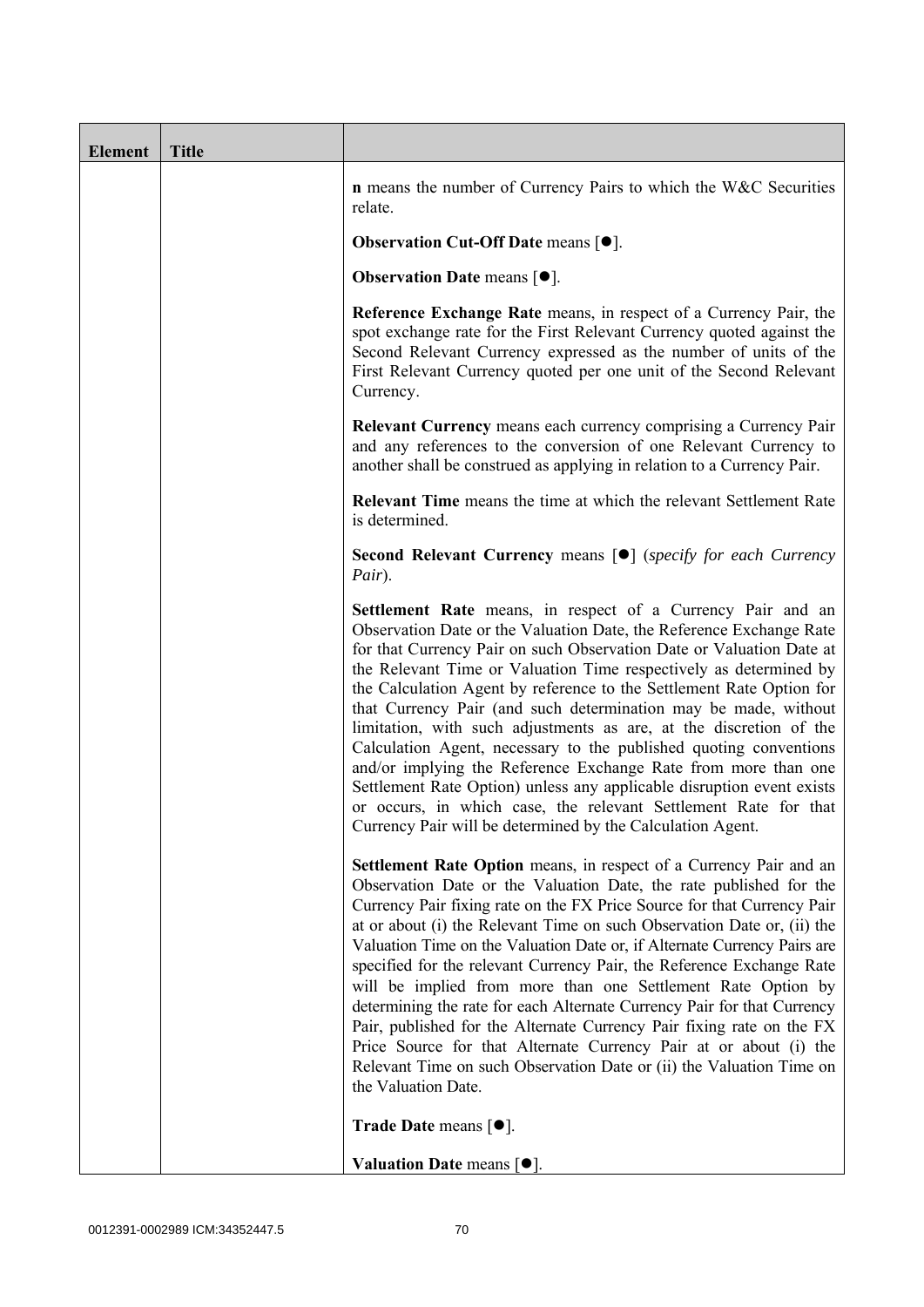| <b>Element</b> | <b>Title</b> |                                                                                                                                                                                                                                                                                                                                                                                                                                                                             |
|----------------|--------------|-----------------------------------------------------------------------------------------------------------------------------------------------------------------------------------------------------------------------------------------------------------------------------------------------------------------------------------------------------------------------------------------------------------------------------------------------------------------------------|
|                |              | Valuation Time means $[\bullet].$                                                                                                                                                                                                                                                                                                                                                                                                                                           |
|                |              | Weekly Observation Interval means the period between 5:00 am<br>Sydney time on each Monday and 5:00 pm New York City time on<br>the immediately succeeding Friday (inclusive).                                                                                                                                                                                                                                                                                              |
|                |              | $w_i$ means [specify the weighting of each Currency Pair (being a<br>number less than or equal to $1$ ]                                                                                                                                                                                                                                                                                                                                                                     |
|                |              | $X_i$ means, in respect of a Currency Pair, the [Exercise Price in respect<br>of such Currency Pair]/[Settlement Rate in respect of such Currency<br>Pair and the Valuation Date].                                                                                                                                                                                                                                                                                          |
|                |              | $Y_i$ means, in respect of a Currency Pair, the [Exercise Price in respect]<br>of such Currency Pair]/[Settlement Rate in respect of such Currency<br>Pair and the Valuation Date].                                                                                                                                                                                                                                                                                         |
|                |              | $Z_i$ means, in respect of a Currency Pair, the [Exercise Price in respect<br>of such Currency Pair]/[Settlement Rate in respect of such Currency<br>Pair and the Valuation Date]/[1].]                                                                                                                                                                                                                                                                                     |
|                |              | [In the case of Equity Delta One W&C Securities:                                                                                                                                                                                                                                                                                                                                                                                                                            |
|                |              | Each Security entitles its holder in respect of an Actual Exercise Date,<br>upon due exercise, to receive from the Issuer on the Settlement Date a<br>Cash Settlement Amount calculated by the Calculation Agent (which<br>shall not be less than zero) equal to:                                                                                                                                                                                                           |
|                |              | $[V_F x]$ Exchange Rate $] - C$                                                                                                                                                                                                                                                                                                                                                                                                                                             |
|                |              | The Cash Settlement Amount will be rounded to the nearest two<br>decimal places (or, in the case of Japanese Yen, the nearest whole<br>unit) in the relevant Specified Currency, 0.005 (or, in the case of<br>Japanese Yen, half a unit) being rounded upwards, with Securities<br>exercised at the same time by the same Securityholder being<br>aggregated for the purpose of determining the aggregate Cash<br>Settlement Amounts payable in respect of such Securities. |
|                |              | Where:                                                                                                                                                                                                                                                                                                                                                                                                                                                                      |
|                |              | $V_F$ means the Final Price.                                                                                                                                                                                                                                                                                                                                                                                                                                                |
|                |              | C means the Specified Currency equivalent of the Costs as determined<br>by the Calculation Agent using such foreign exchange rate as the<br>Calculation Agent deems appropriate with respect to the relevant<br>time(s) the Costs arise or may arise.                                                                                                                                                                                                                       |
|                |              | Costs means, in respect of a Security, such Security's <i>pro rata</i> share<br>of the total amount of any commissions, costs, expenses, duties, taxes<br>(including but not limited to any capital gains tax or withholding tax),<br>levies, registration fees, custodial fees or other charges which may be                                                                                                                                                               |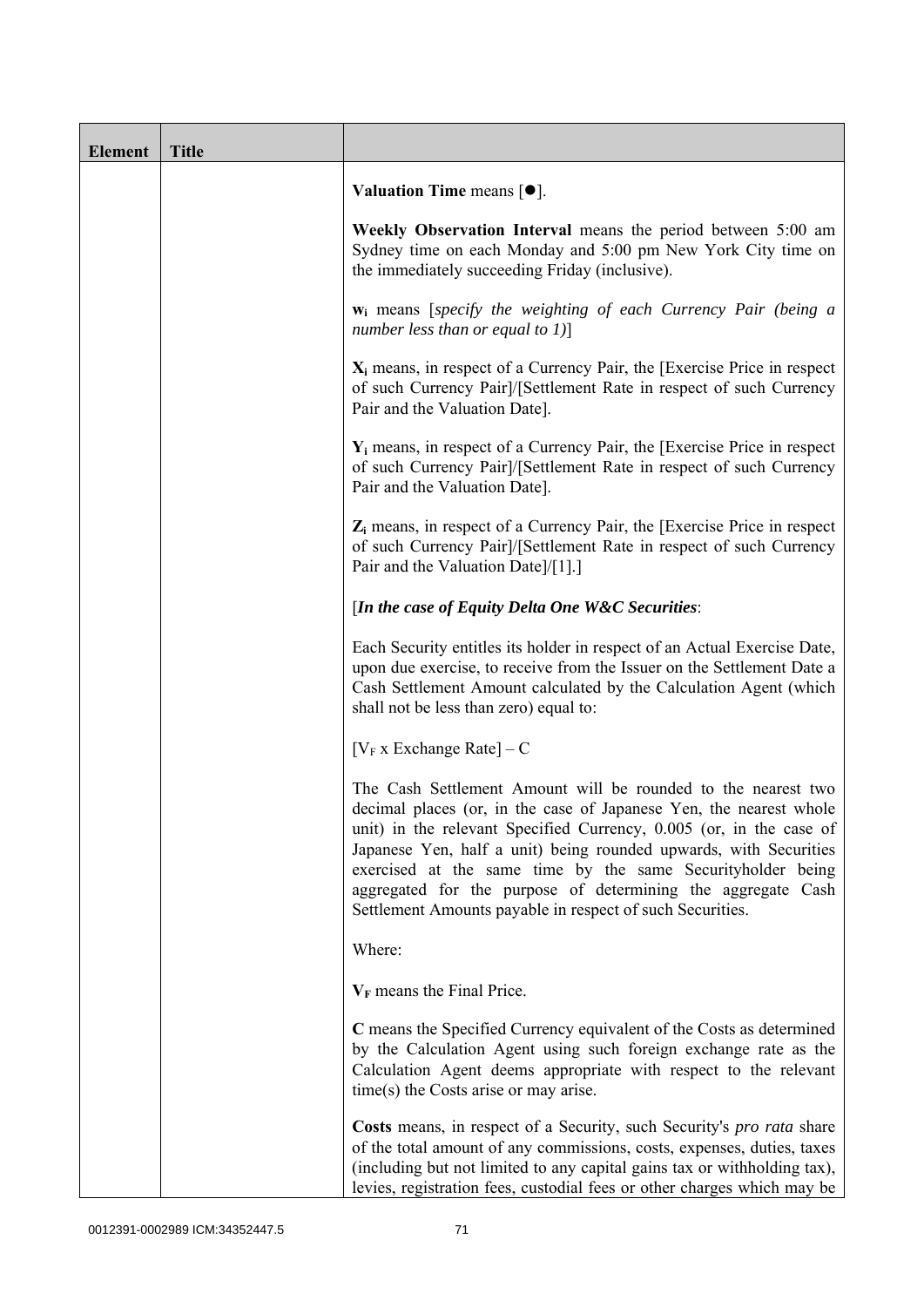| <b>Element</b> | <b>Title</b> |                                                                                                                                                                                                                                                                                                                                                                                                                                                                                                                                                                                                                                                                           |
|----------------|--------------|---------------------------------------------------------------------------------------------------------------------------------------------------------------------------------------------------------------------------------------------------------------------------------------------------------------------------------------------------------------------------------------------------------------------------------------------------------------------------------------------------------------------------------------------------------------------------------------------------------------------------------------------------------------------------|
|                |              | required to be made, paid, withheld or deducted by the Issuer and/or<br>any of its affiliates and/or any of their respective nominees as a result<br>of, or in connection with, the Issuer and/or any of its affiliates and/or<br>any of their respective nominees (a) being a direct holder of any<br>Hedging Shares and/or selling and/or realising any Hedging Shares<br>and/or (b) unwinding any Hedge Position.                                                                                                                                                                                                                                                      |
|                |              | Equity Currency means $[\bullet].$                                                                                                                                                                                                                                                                                                                                                                                                                                                                                                                                                                                                                                        |
|                |              | Exchange Rate means (i) the rate of exchange between the Equity<br>Currency and the Specified Currency (expressed as a number of units<br>of the Specified Currency for which a unit of the Equity Currency can<br>be exchanged) determined at or around the Final Valuation Date<br>which the Calculation Agent determines appropriate in its sole<br>discretion, or (ii) where the Equity Currency is the same as the<br>Specified Currency, one.                                                                                                                                                                                                                       |
|                |              | Final Valuation Date means $[•]$ .                                                                                                                                                                                                                                                                                                                                                                                                                                                                                                                                                                                                                                        |
|                |              | Hedge Position means any Product that the Issuer and/or any of its<br>Affiliates and/or any of their respective nominees (a) enters into as a<br>result of being the direct holder of the Hedging Shares and/or selling<br>and/or realising the Hedging Shares, or (b) would have entered into if<br>they were to fully hedge the market, equity or other price risk of the<br>Issuer entering into and performing its obligations with respect to the<br>W&C Securities, using such Products as may be determined by the<br>Calculation Agent.                                                                                                                           |
|                |              | Hedging Shares means the number of shares that the Calculation<br>Agent deems necessary to hedge the equity or other price risk of the<br>Issuer entering into and performing its obligations with respect to the<br>relevant Securities.                                                                                                                                                                                                                                                                                                                                                                                                                                 |
|                |              | Product means an exchange traded fund, share, an instrument<br>representing such exchange traded fund or share (including, without<br>limitation, participation notes), futures contracts or exchange-traded<br>options commonly used to hedge the issuance or sale of a security that<br>is linked to the Hedging Shares.                                                                                                                                                                                                                                                                                                                                                |
|                |              | Valuation Date means the Final Valuation Date.                                                                                                                                                                                                                                                                                                                                                                                                                                                                                                                                                                                                                            |
|                |              | <b>Cash Dividends</b>                                                                                                                                                                                                                                                                                                                                                                                                                                                                                                                                                                                                                                                     |
|                |              | Following the declaration by a share issuer of a cash dividend<br>(i)<br>(other than any dividend or portion thereof that the Calculation<br>Agent determines to be an extraordinary dividend) (each a<br>Cash Dividend) in respect of which the In-dividend Date (as<br>defined below) falls in the period from and including the Trade<br>Date to but excluding the originally scheduled Final Valuation<br>Date without regard to any scheduled trading day or disrupted<br>day adjustment (the Dividend Period), the Issuer will pay a<br>Coupon Amount in respect of each Security on the related Coupon<br>Payment Date (as defined below). Each such Coupon Amount |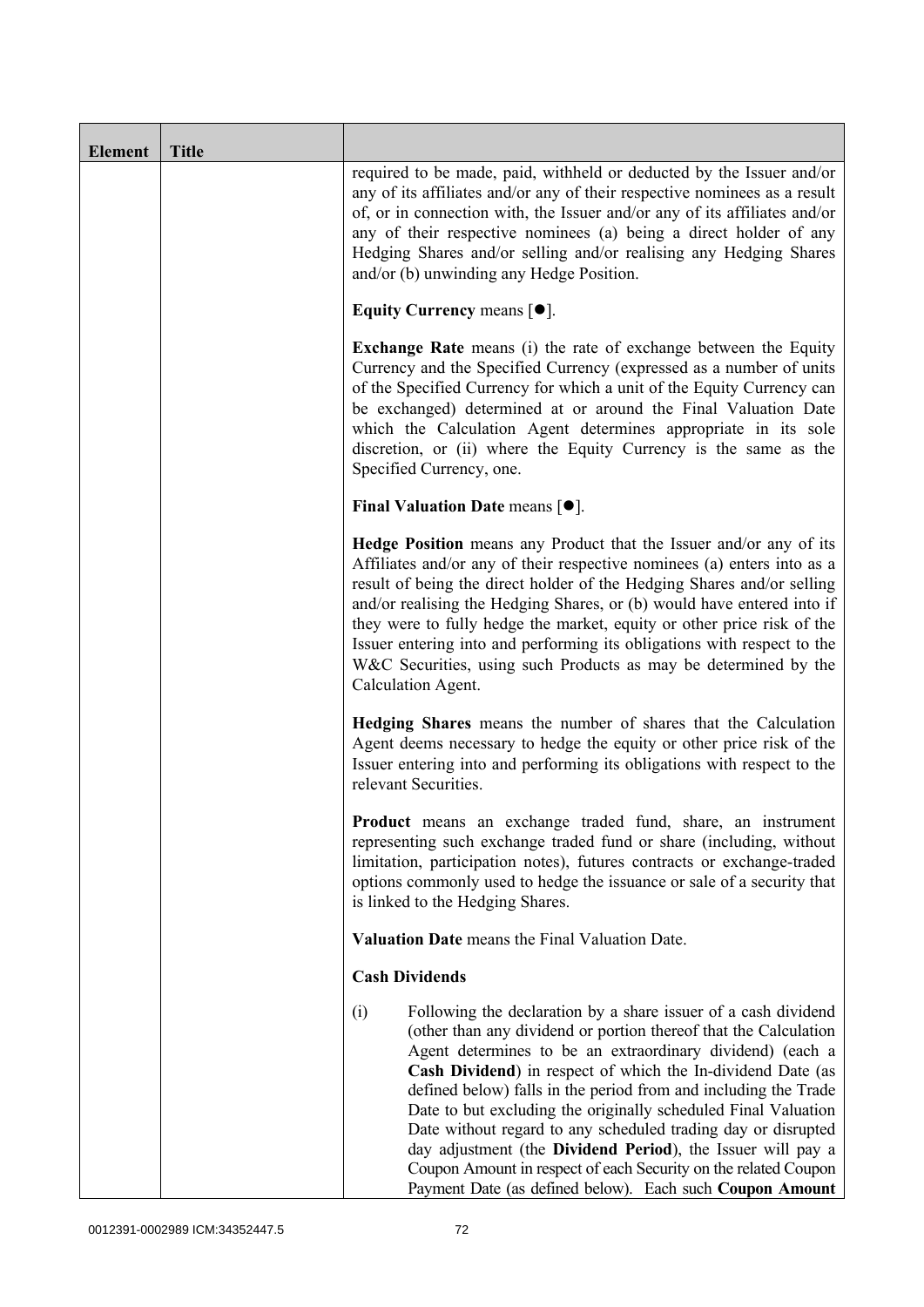| <b>Element</b> | <b>Title</b> |       |                                                                                                                                                                                                                                                                                                                                                                                                                                                                                                                                                                                 |
|----------------|--------------|-------|---------------------------------------------------------------------------------------------------------------------------------------------------------------------------------------------------------------------------------------------------------------------------------------------------------------------------------------------------------------------------------------------------------------------------------------------------------------------------------------------------------------------------------------------------------------------------------|
|                |              |       | will equal the amount of such Cash Dividend declared in<br>relation to one share (less (a) all withholding taxes, if any,<br>including, but without limitation, those that would have been<br>withheld in relation to the payment of such cash dividend to a<br>foreign investor and (b) any other expenses or deductions<br>which would apply to or be made in relation to the payment of<br>such cash dividend to a foreign investor all determined in the<br>Equity Currency and on a per share basis, <i>multiplied by</i> the<br>Dividend Exchange Rate as defined below). |
|                |              |       | Dividend Exchange Rate means, in relation to a Cash<br>Dividend, (i) the rate of exchange between the Equity<br>Currency and the Specified Currency (expressed as a number<br>of units of the Specified Currency for which a unit of the<br>Equity Currency can be exchanged) at or around the Dividend<br>Receipt Date, as determined by the Calculation Agent or, (ii)<br>where the Equity Currency is the same as the Specified<br>Currency, one.                                                                                                                            |
|                |              |       | <b>Dividend Receipt Date</b> means the date upon which a holder<br>of shares entitled to the relevant Cash Dividend would have<br>received such Cash Dividend according to prevailing market<br>practice, as determined by the Calculation Agent.                                                                                                                                                                                                                                                                                                                               |
|                |              |       | In-dividend Date means, in relation to a Cash Dividend, the<br>final date upon which a purchaser of shares on the exchange<br>would, according to prevailing market practice, be entitled to<br>receive the Cash Dividend.                                                                                                                                                                                                                                                                                                                                                      |
|                |              | (ii)  | Coupon Amounts (if any) will only be payable on the<br>Securities in the circumstances set out in paragraph (i) above<br>and subject to the provisions of paragraphs (iii) and (iv) below<br>and will be deemed only to have accrued on the Securities as<br>of the relevant Coupon Payment Date. No interest will accrue<br>or be payable in any other circumstance.                                                                                                                                                                                                           |
|                |              | (iii) | In the event any Coupon Payment Date would fall after the<br>Maturity Date the Issuer will give notice to<br>the<br>Securityholders of procedures for payment of such Coupon<br>Amount(s) which may be made outside of DTC or Euroclear<br>Luxembourg<br>and<br>Clearstream,<br>and<br>require<br>may<br>Securityholders as of a record date selected by the Issuer in its<br>sole discretion to provide a notice to the Issuer giving all<br>necessary details required by the Issuer in its sole discretion to<br>make such payments.                                         |
|                |              | (iv)  | Following any Cash Dividend declaration, the Calculation<br>Agent shall as soon as is reasonably practicable under the<br>circumstances procure that the Issuer will give notice to the<br>Securityholders stating the occurrence of the Cash Dividend,<br>giving details thereof and setting out the method and<br>anticipated date of the related Coupon Payment Date provided                                                                                                                                                                                                |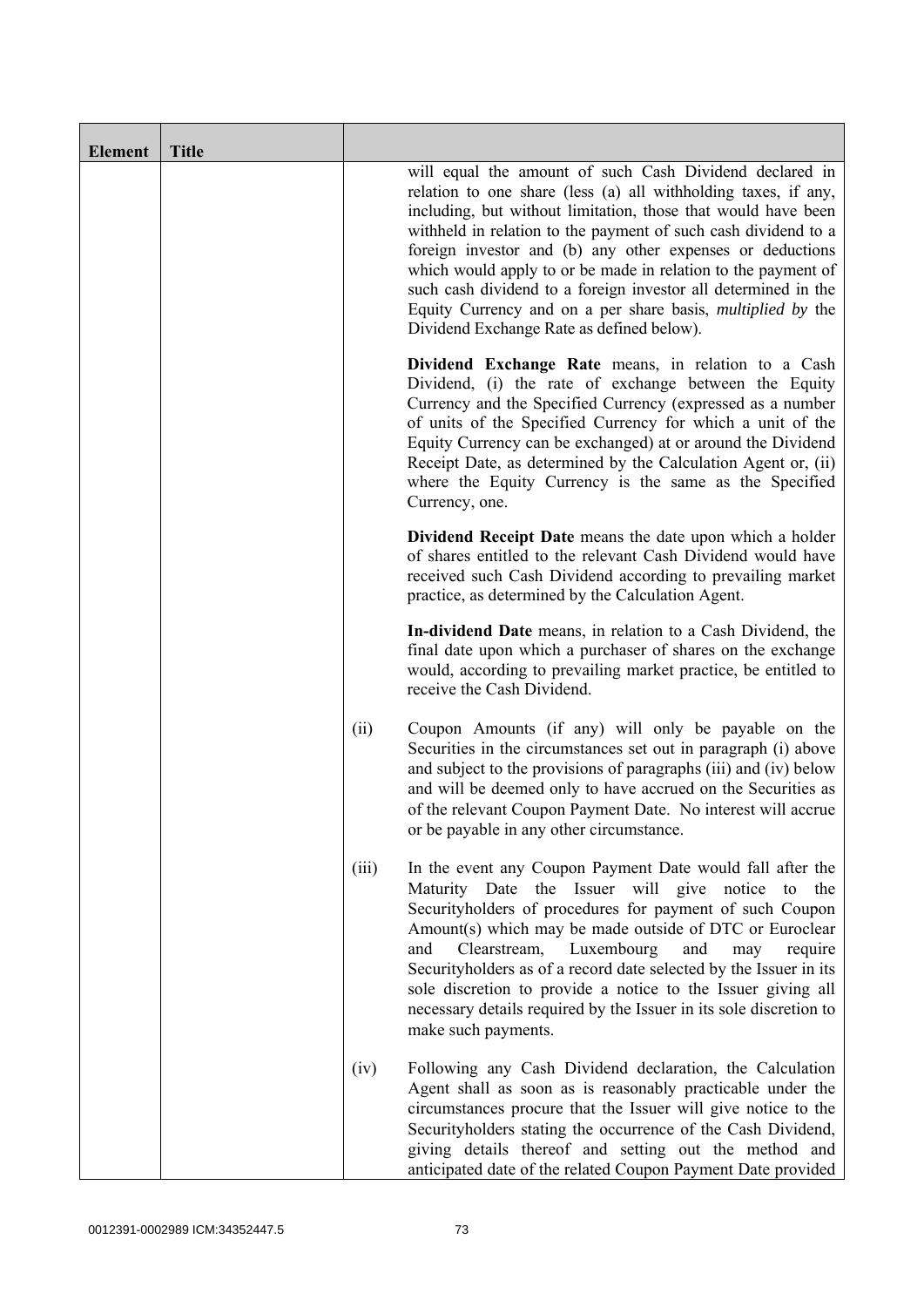| <b>Element</b> | <b>Title</b> |                                                                                                                                                                                                                                                                                                                                                                                                                                                                                                                                                                                                                                                                                                                                                                                                                                                                                                                                                                                                                                                                                                              |
|----------------|--------------|--------------------------------------------------------------------------------------------------------------------------------------------------------------------------------------------------------------------------------------------------------------------------------------------------------------------------------------------------------------------------------------------------------------------------------------------------------------------------------------------------------------------------------------------------------------------------------------------------------------------------------------------------------------------------------------------------------------------------------------------------------------------------------------------------------------------------------------------------------------------------------------------------------------------------------------------------------------------------------------------------------------------------------------------------------------------------------------------------------------|
|                |              | that any failure to give, or non-receipt of, such notice will not<br>affect the validity of any such Coupon Amount payment and<br>the Calculation Agent will determine the basis on which the<br>Coupon Amount will be paid.                                                                                                                                                                                                                                                                                                                                                                                                                                                                                                                                                                                                                                                                                                                                                                                                                                                                                 |
|                |              | <b>Coupon Payment Date</b> means the date that is three $(3)$<br>(v)<br>Business Days following the relevant Dividend Receipt Date.]                                                                                                                                                                                                                                                                                                                                                                                                                                                                                                                                                                                                                                                                                                                                                                                                                                                                                                                                                                         |
|                |              | [In the case of Equity Linked Securities, insert:                                                                                                                                                                                                                                                                                                                                                                                                                                                                                                                                                                                                                                                                                                                                                                                                                                                                                                                                                                                                                                                            |
|                |              | <b>Adjustment and Disruption Events</b>                                                                                                                                                                                                                                                                                                                                                                                                                                                                                                                                                                                                                                                                                                                                                                                                                                                                                                                                                                                                                                                                      |
|                |              | The Securities may be subject to cancellation or early redemption or<br>adjustment (including as to valuation and in certain circumstances<br>share substitutions) if certain corporate events (such as events<br>affecting the value of a Share (including Share divisions or<br>consolidations, extraordinary dividends and capital calls); de-listing of<br>a Share; insolvency, merger or nationalisation of a Share issuer; a<br>tender offer or redenomination of a Share) occur, if certain events<br>(such as illegality, disruptions or cost increases) occur with respect to<br>the Issuer's or any of its affiliates' hedging arrangements, or if<br>insolvency filings are made with respect to the issuer of a share [Insert<br>if the relevant Securities are Equity Delta One Redemption N&C<br>Securities or Equity Delta One W&C Securities: or, where the relevant<br>event is a potential adjustment event which has a dilutive effect on the<br>theoretical value of the relevant shares and the Calculation Agent<br>considers it appropriate, the distribution of further Securities]. |
|                |              | If certain disruption events occur with respect to valuation of a Share<br>such valuation will be postponed and may be made by the Calculation<br>Agent. Payments may also be postponed.]                                                                                                                                                                                                                                                                                                                                                                                                                                                                                                                                                                                                                                                                                                                                                                                                                                                                                                                    |
|                |              | [In the case of Index Linked Securities, insert:                                                                                                                                                                                                                                                                                                                                                                                                                                                                                                                                                                                                                                                                                                                                                                                                                                                                                                                                                                                                                                                             |
|                |              | <b>Adjustment and Disruption Events</b>                                                                                                                                                                                                                                                                                                                                                                                                                                                                                                                                                                                                                                                                                                                                                                                                                                                                                                                                                                                                                                                                      |
|                |              | The Securities may be subject to cancellation or early redemption or<br>adjustment if an Index is modified or cancelled and there is no<br>successor Index acceptable to the Calculation Agent, if an Index's<br>sponsor fails to calculate and announce such Index, or certain events<br>(such as illegality, disruptions or cost increases) occur with respect to<br>the Issuer's or any of its affiliates' hedging arrangements.                                                                                                                                                                                                                                                                                                                                                                                                                                                                                                                                                                                                                                                                          |
|                |              | If certain disruption events occur with respect to valuation of an Index<br>such valuation will be postponed and may be made by the Calculation<br>Agent. Payments may also be postponed.]                                                                                                                                                                                                                                                                                                                                                                                                                                                                                                                                                                                                                                                                                                                                                                                                                                                                                                                   |
|                |              | [In the case of Inflation Linked Securities, insert:                                                                                                                                                                                                                                                                                                                                                                                                                                                                                                                                                                                                                                                                                                                                                                                                                                                                                                                                                                                                                                                         |
|                |              | <b>Adjustment Events</b>                                                                                                                                                                                                                                                                                                                                                                                                                                                                                                                                                                                                                                                                                                                                                                                                                                                                                                                                                                                                                                                                                     |
|                |              | The Securities may be subject to adjustment if the Index is not                                                                                                                                                                                                                                                                                                                                                                                                                                                                                                                                                                                                                                                                                                                                                                                                                                                                                                                                                                                                                                              |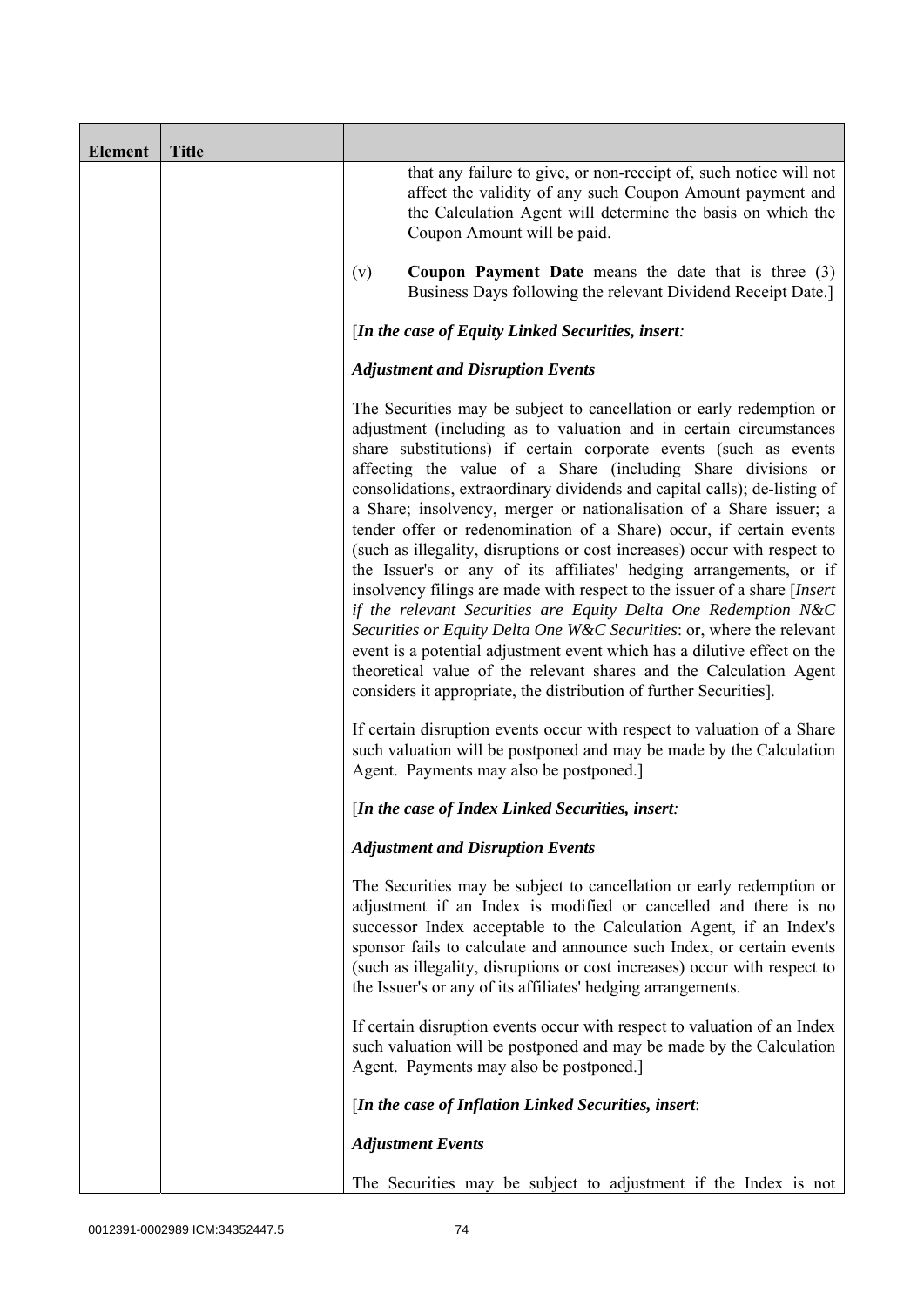| <b>Element</b>   | <b>Title</b>                                                                                                                                                                                                         |                                                                                                                                                                                                                                                                                                                                                                                                                                                                                                                                                                                                                                                                                                                                                                                                                            |
|------------------|----------------------------------------------------------------------------------------------------------------------------------------------------------------------------------------------------------------------|----------------------------------------------------------------------------------------------------------------------------------------------------------------------------------------------------------------------------------------------------------------------------------------------------------------------------------------------------------------------------------------------------------------------------------------------------------------------------------------------------------------------------------------------------------------------------------------------------------------------------------------------------------------------------------------------------------------------------------------------------------------------------------------------------------------------------|
|                  |                                                                                                                                                                                                                      | published or announced, there is a successor Index, an Index level is<br>corrected or the Index is rebased and may be subject to early<br>redemption or cancellation if the Index ceases to be published and<br>there is no appropriate alternative index acceptable to the Calculation<br>Agent. In certain circumstances the Calculation Agent may calculate<br>the Index level itself.]                                                                                                                                                                                                                                                                                                                                                                                                                                 |
|                  |                                                                                                                                                                                                                      | [In the case of FX Linked Securities, insert:                                                                                                                                                                                                                                                                                                                                                                                                                                                                                                                                                                                                                                                                                                                                                                              |
|                  |                                                                                                                                                                                                                      | <b>Disruption Events</b>                                                                                                                                                                                                                                                                                                                                                                                                                                                                                                                                                                                                                                                                                                                                                                                                   |
|                  |                                                                                                                                                                                                                      | If certain disruption events occur with respect to valuation of a Currency<br>Pair, [an alternative valuation method may be used, valuation may be<br>made by the Calculation Agent, valuation may be postponed or the<br>Securities may be subject to early redemption or cancellation].]                                                                                                                                                                                                                                                                                                                                                                                                                                                                                                                                 |
|                  |                                                                                                                                                                                                                      | [In the case of Credit Linked N&C Securities, insert:                                                                                                                                                                                                                                                                                                                                                                                                                                                                                                                                                                                                                                                                                                                                                                      |
|                  |                                                                                                                                                                                                                      | <b>Merger Event</b>                                                                                                                                                                                                                                                                                                                                                                                                                                                                                                                                                                                                                                                                                                                                                                                                        |
|                  |                                                                                                                                                                                                                      | A merger event may occur, <i>inter alia</i> , if the Issuer[, the Guarantor] or<br>the Reference Entity consolidates or amalgamates with, or merges<br>into, or transfers all or substantially all of its assets to, the Reference<br>Entity or the Issuer [or the Guarantor], as applicable, or the Issuer [or<br>the Guarantor] and the Reference Entity become affiliates.]                                                                                                                                                                                                                                                                                                                                                                                                                                             |
| $\mathcal{C}.19$ | Final reference price of<br>the Underlying                                                                                                                                                                           | [Not applicable, there is no final reference price of the underlying.]                                                                                                                                                                                                                                                                                                                                                                                                                                                                                                                                                                                                                                                                                                                                                     |
|                  | (Include this Element<br>only<br>C.19<br>the<br>if<br>relevant Securities are<br>Derivative Securities as<br>defined in Element C.9<br><i>above</i> )                                                                | [The final reference price of the underlying will be determined in<br>accordance with the valuation mechanics set out in item C.18 above]]                                                                                                                                                                                                                                                                                                                                                                                                                                                                                                                                                                                                                                                                                 |
| C.20             | Underlying and where<br>the information on the<br>underlying can be<br>found<br>(Include this Element<br>C.20 only if the<br>relevant Securities are<br>Derivative Securities as<br>defined in Element C.9<br>above) | [Not applicable, there is no underlying] [The underlying [index/basket]<br>of indices/share[s]/reference entit[y][ies]/FX rate[s], interest rate[s]]<br>specified in item C.18 above] [insert details of relevant underlying(s)]<br>[If the Securities are Credit Linked N&C Securities, insert: [The<br>"Credit Events" are [insert relevant Credit Events]/[The "Credit<br>Events" are each of the "Credit Events" listed in the Physical<br>Settlement Matrix in respect of each of the Reference Entities listed in<br>the Index].[Insert details of the Index]] [Insert details of where<br>information on the underlying can be found. Where relevant this may<br>include references to the respective Bloomberg and/or Reuters screen<br>pages on which information relating to each underlying can be<br>$found$ ] |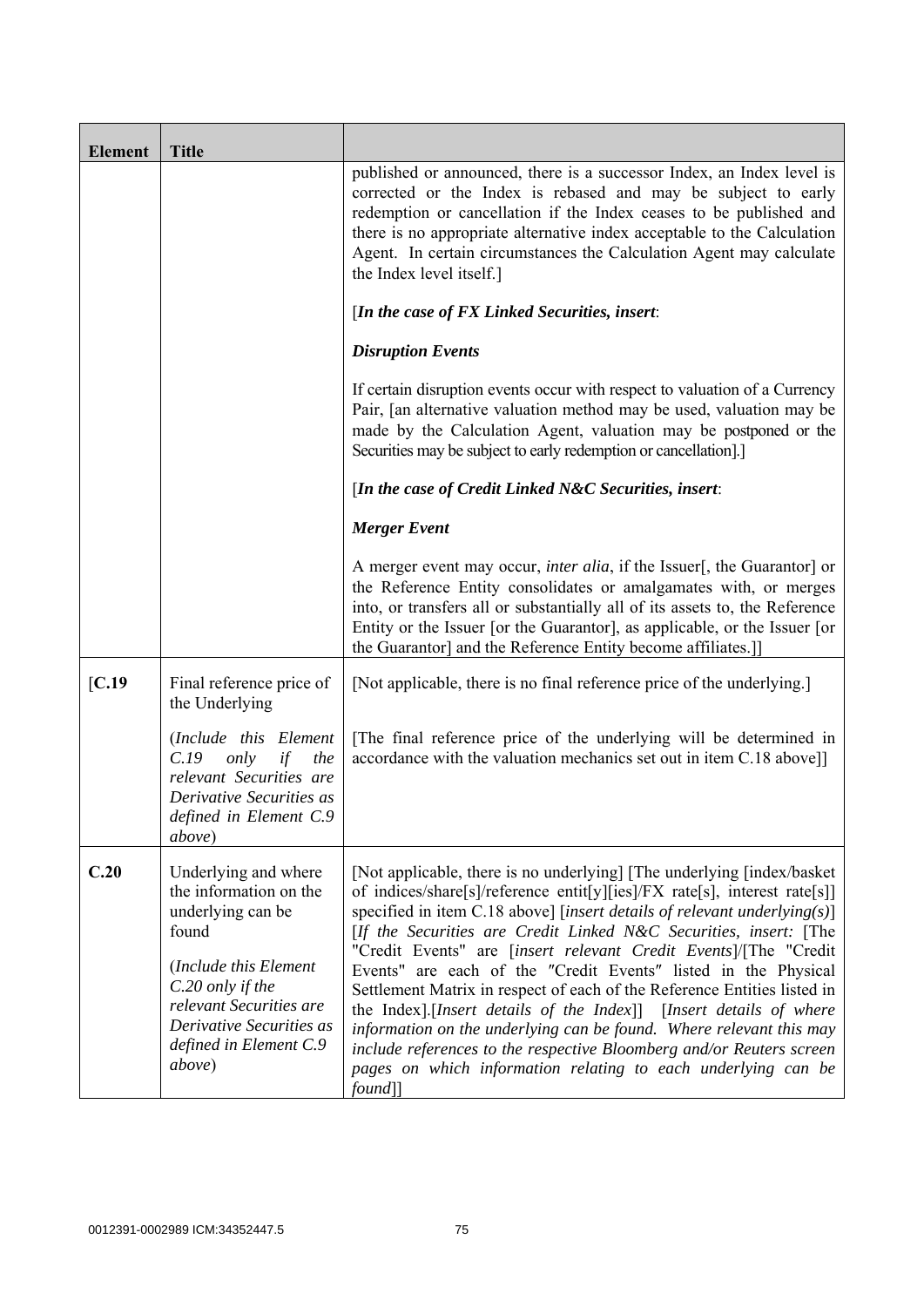## **Section D - Risks**

| <b>Element</b> | <b>Title</b>                                             |                                                                                                                                                                                                                                                                                                                                                                                                                                                                                                                                                                                                                                                                                                                                                                                                                                                                                                                                                                                                                                                                                                                                                                                                                                            |
|----------------|----------------------------------------------------------|--------------------------------------------------------------------------------------------------------------------------------------------------------------------------------------------------------------------------------------------------------------------------------------------------------------------------------------------------------------------------------------------------------------------------------------------------------------------------------------------------------------------------------------------------------------------------------------------------------------------------------------------------------------------------------------------------------------------------------------------------------------------------------------------------------------------------------------------------------------------------------------------------------------------------------------------------------------------------------------------------------------------------------------------------------------------------------------------------------------------------------------------------------------------------------------------------------------------------------------------|
| D.2            | Key risks regarding<br>the Issuer [and the<br>Guarantor] | In purchasing Securities, investors assume the risk that the Issuer [and<br>the Guarantor] may become insolvent or otherwise be unable to<br>perform [its/their] obligations (including, where relevant, payment<br>obligations) in respect of the Securities [or under the Guarantee<br>(respectively)]. There is a wide range of factors which individually or<br>together could result in the Issuer [and the Guarantor] becoming<br>unable to perform [its/their] obligations under the Securities [or<br>Guarantee (respectively)]. It is not possible to identify all such factors<br>or to determine which factors are most likely to occur, as the Issuer<br>[and the Guarantor] may not be aware of all relevant factors and<br>certain factors which [it/they] currently deem not to be material may<br>become material as a result of the occurrence of events outside the<br>Issuer's [and the Guarantor's] control. The Issuer [and the Guarantor]<br>[has/have] identified a number of factors which could materially<br>adversely affect [its/their] business[es] and ability to perform<br>obligations<br>[its/their]<br>under<br>Securities<br>Guarantee<br>the<br>$\lceil$ or<br>(respectively)]. These factors include: |
|                |                                                          | Issuer:<br>(i) the Issuer is an indirectly owned, wholly owned subsidiary of Nomura<br>Holdings, Inc. and there are substantial inter-relationships between the<br>Issuer and other Nomura Group companies. Accordingly, if the financial<br>condition of the Nomura Group were to deteriorate, the Issuer and its<br>investors may suffer direct and materially adverse consequences, (ii)<br>changes in market prices affecting asset values may adversely affect the<br>performance of assets in which the Issuer holds positions and therefore<br>would adversely affect the Issuer's financial situation and its profits (iii)<br>strategies for hedging against market risk may prove to be ineffective,<br>(iv) changes in interest rates, (v) foreign exchange risk, (vi) liquidity risk,<br>(vii) credit risk of third parties with whom the Issuer does business (viii)<br>increased regulation of the financial services industry, (ix) competition<br>risk, (x) reputational risk, and (xi) operational risk (including as a result<br>of the United Kingdom's potential exit from the European Union).                                                                                                                        |
|                |                                                          | Guarantor:                                                                                                                                                                                                                                                                                                                                                                                                                                                                                                                                                                                                                                                                                                                                                                                                                                                                                                                                                                                                                                                                                                                                                                                                                                 |
|                |                                                          | If the financial condition of the Guarantor were to deteriorate, the<br>Issuer and investors in the Securities may suffer direct and materially<br>adverse consequences. The Guarantor is the holding company for the<br>Nomura Group and its ability to fulfil its obligations under the<br>Guarantee may therefore be affected by certain factors affecting the<br>Guarantor directly or other entities within the Nomura Group,<br>including: (i) a sustained market/economic or other downturn,<br>changes in financial or economic conditions and/or market volatility,<br>(ii) liquidity risk, (iii) unpredictable events causing large unexpected<br>market price movements ("event risk") (iv) credit risk of third parties<br>with whom the Guarantor does business, (v) competition risk, (vi)                                                                                                                                                                                                                                                                                                                                                                                                                                   |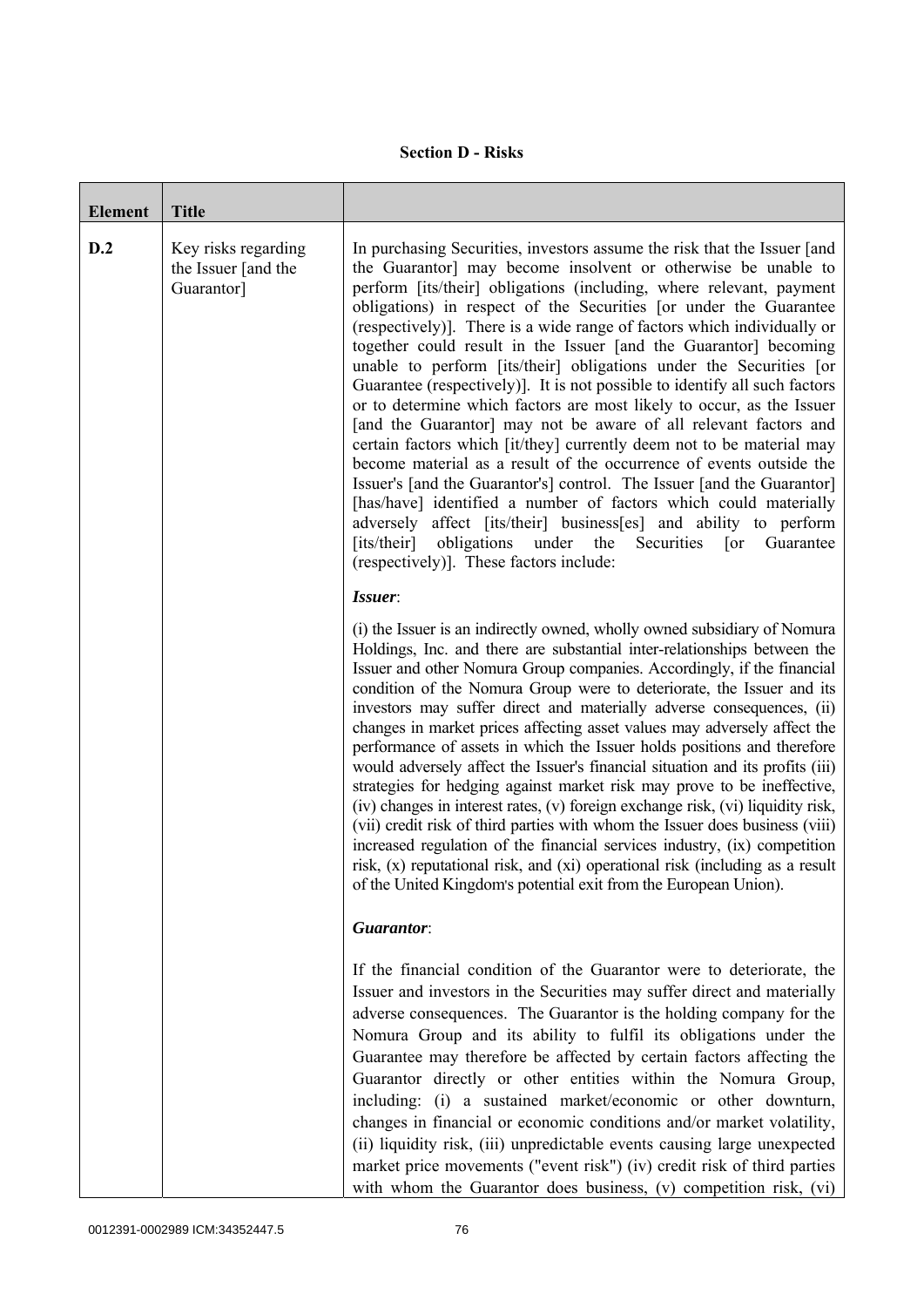| <b>Element</b> | <b>Title</b>                                                                                                                                                                                          |                                                                                                                                                                                                                                                                                                                                                                                                                                                                                                                                                                                                                                                                                                                                                                                                                                                                                                                                                                                                                                                                                                                                                                                                                                                                                                                                                                                                                                                                                                                                                                                                                                                                                                                                                                                                                                                                                                                                                                                                                                                                                                                                                                                                                                                                                                                                                                                                                                                                                                                                                                                                                                                                                                                                                                                                                                                                                                                                                                                                                                                                                                                                                                                                                                                                                                                                                                                                                                                                                                                                                                                                                                                                             |
|----------------|-------------------------------------------------------------------------------------------------------------------------------------------------------------------------------------------------------|-----------------------------------------------------------------------------------------------------------------------------------------------------------------------------------------------------------------------------------------------------------------------------------------------------------------------------------------------------------------------------------------------------------------------------------------------------------------------------------------------------------------------------------------------------------------------------------------------------------------------------------------------------------------------------------------------------------------------------------------------------------------------------------------------------------------------------------------------------------------------------------------------------------------------------------------------------------------------------------------------------------------------------------------------------------------------------------------------------------------------------------------------------------------------------------------------------------------------------------------------------------------------------------------------------------------------------------------------------------------------------------------------------------------------------------------------------------------------------------------------------------------------------------------------------------------------------------------------------------------------------------------------------------------------------------------------------------------------------------------------------------------------------------------------------------------------------------------------------------------------------------------------------------------------------------------------------------------------------------------------------------------------------------------------------------------------------------------------------------------------------------------------------------------------------------------------------------------------------------------------------------------------------------------------------------------------------------------------------------------------------------------------------------------------------------------------------------------------------------------------------------------------------------------------------------------------------------------------------------------------------------------------------------------------------------------------------------------------------------------------------------------------------------------------------------------------------------------------------------------------------------------------------------------------------------------------------------------------------------------------------------------------------------------------------------------------------------------------------------------------------------------------------------------------------------------------------------------------------------------------------------------------------------------------------------------------------------------------------------------------------------------------------------------------------------------------------------------------------------------------------------------------------------------------------------------------------------------------------------------------------------------------------------------------------|
|                |                                                                                                                                                                                                       | substantial legal, regulatory, operational and reputational risks<br>(including regulatory and operational risk as a result of the United<br>Kingdom's potential exit from the European Union).                                                                                                                                                                                                                                                                                                                                                                                                                                                                                                                                                                                                                                                                                                                                                                                                                                                                                                                                                                                                                                                                                                                                                                                                                                                                                                                                                                                                                                                                                                                                                                                                                                                                                                                                                                                                                                                                                                                                                                                                                                                                                                                                                                                                                                                                                                                                                                                                                                                                                                                                                                                                                                                                                                                                                                                                                                                                                                                                                                                                                                                                                                                                                                                                                                                                                                                                                                                                                                                                             |
| [D.3]          | Key risks regarding the<br>Securities<br>(Include this Element<br>D.3 only if the relevant<br><b>Securities</b><br>are<br>not<br>Derivative Securities as<br>defined in Element C.9<br><i>above</i> ) | There are also certain factors which are material for the purpose of<br>assessing the risks associated with investing in any issue of Securities,<br>which include, without limitation, (i) risks relating to current market<br>conditions including sovereign debt concerns in certain countries in<br>Europe, (ii) Rule 144A Securities Transfer Restrictions, (iii) risks relating<br>to the fact that the Securities are unsecured obligations of the Issuer, (iv)<br>the possibility that holders may receive payments subject to withholding<br>or other deductions imposed on the Securities, (v) there may be no, or a<br>limited, secondary market for the Securities and this would adversely<br>affect the value at which an investor could sell his Securities, (vi) risks<br>relating to postponement of valuation dates, following the occurrence of a<br>disruption event which may adversely affect the value of the Securities,<br>(vii) adjustments to the terms and conditions of the Securities being made<br>by the Calculation Agent following the occurrence of certain events and<br>any early redemption or cancellation (as applicable) of the Securities by<br>the Issuer, (viii) modification of the terms and conditions of the Securities<br>and/or the Agency Agreement by the Issuer and the relevant Agent<br>without the consent of Securityholders, (ix) modification of the terms and<br>conditions of the Securities by majority votes binding all holders, $(x)$ the<br>existence, where specified, of any right of the Issuer to redeem the<br>Securities at its option and the effect this may have on the market value of<br>the Securities, which will mean that an investor may not be able to<br>reinvest the redemption proceeds to achieve a similar effective return,<br>(xi) hedging activities and conflicts of interest of the Issuer, the Guarantor<br>(where applicable) and/or any of its/their affiliates and Securityholders,<br>(xii) where the Securities are linked to a Reference Item, risks relating to<br>the value and liquidity of such Reference Item and the markets in which<br>such Reference Item is traded, (xiii) movements in interest rates, which<br>may affect the value of Securities which bear interest at a fixed rate and<br>(where the Securities are not denominated in an investor's own currency)<br>exchange rates may affect the value of the Securities, (xiv) any<br>inconvertibility of a relevant currency, which may adversely affect the<br>payments to be made under the Securities and/or the value of the<br>Securities, (xv) any credit rating assigned to the Securities may not<br>adequately reflect all risks associated with an investment in the Securities,<br>is not a recommendation to buy, sell or hold securities and may be<br>subject to suspension, reduction or withdrawal at any time by the<br>assigning rating agency, (xvi) Investors who hold less than the minimum<br>specified denomination may be unable to sell their Securities and may be<br>adversely affected if definitive Securities are subsequently required to be<br>issued, (xvii) fees and commissions not being taken into account when<br>determining secondary market prices of Securities, (xviii) illegality of<br>securities, (xix) change in law and/or regulatory reform (xx) the<br>regulation and reform of and changes to "benchmarks" may adversely<br>affect the value of Securities linked to or referencing such "benchmarks",<br>(xxi) future discontinuance or modification of LIBOR or EURIBOR or<br>other interest rate benchmarks may adversely affect the value of |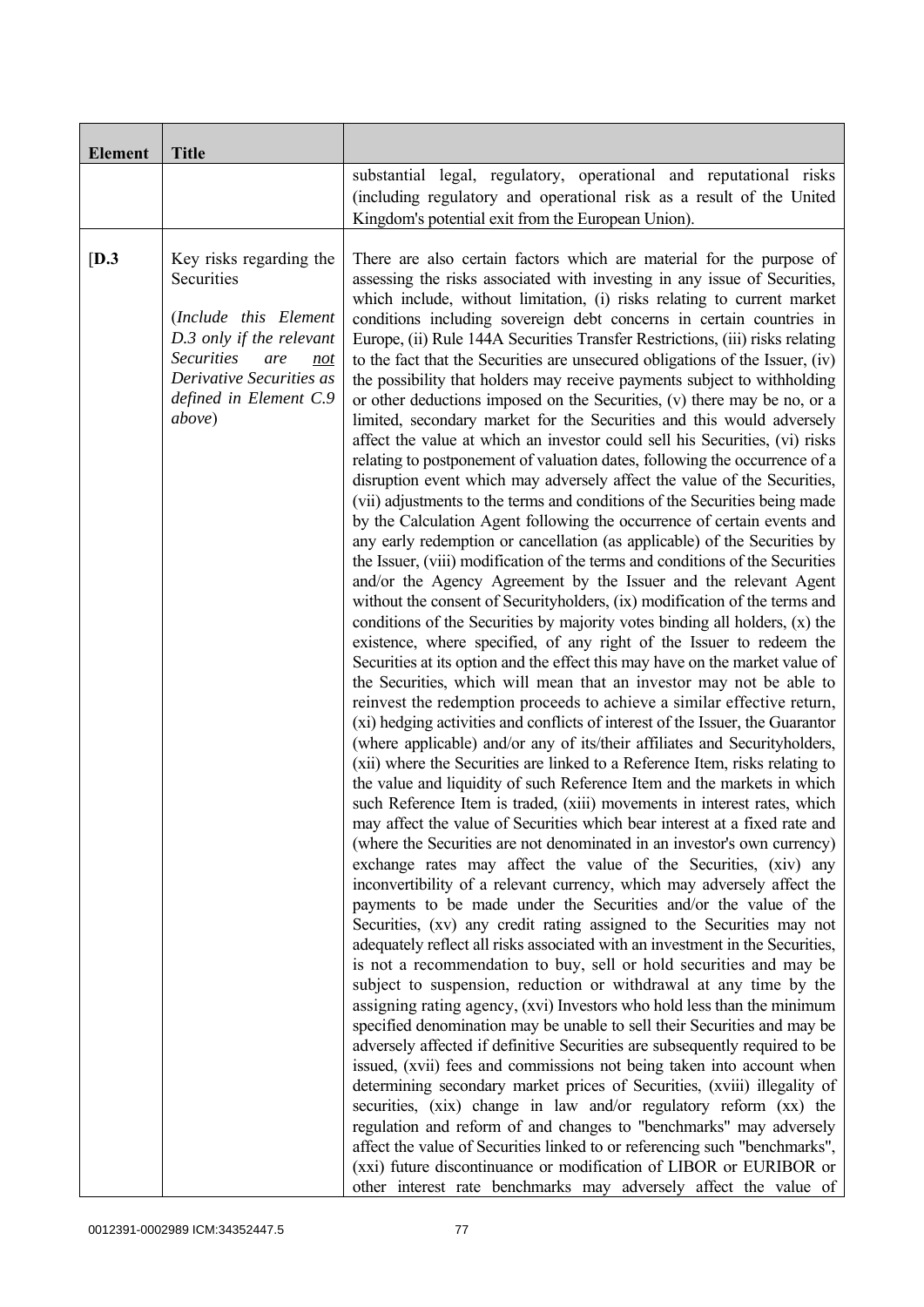| Element          | Title                                                                                                                                                                 |                                                                                                                                                                                                                                                                                                                                                                                                                                                                                                   |
|------------------|-----------------------------------------------------------------------------------------------------------------------------------------------------------------------|---------------------------------------------------------------------------------------------------------------------------------------------------------------------------------------------------------------------------------------------------------------------------------------------------------------------------------------------------------------------------------------------------------------------------------------------------------------------------------------------------|
|                  |                                                                                                                                                                       | Securities which reference such benchmarks or potentially lead to<br>termination of such Securities and (xxii) where payments in respect of the<br>Securities are payable in Renminbi, risks associated with the illiquidity,<br>inconvertibility or non-transferability of Renminbi, exchange rate and<br>interest rate risks and, if CNY Currency Event is applicable, the option<br>for the Issuer to make payments in U.S. dollars if Renminbi is not<br>available in certain circumstances.] |
| $\overline{D.6}$ | Risk warning<br>(Include this Element<br>D.6 only if the relevant<br><i>Securities</i><br>are<br>Derivative Securities as<br>defined in Element C.9<br><i>above</i> ) | [Copy and paste the information from Element $D.3$ above and insert<br>here<br>In addition, investors may lose all or part of their investment in the<br>Securities.]                                                                                                                                                                                                                                                                                                                             |

## **Section E - Offer**

| <b>Element</b> | <b>Title</b>                                 |                                                                                                                                                                                                                                                                                                                                                                                                                                                                                                                                                                                                                                     |
|----------------|----------------------------------------------|-------------------------------------------------------------------------------------------------------------------------------------------------------------------------------------------------------------------------------------------------------------------------------------------------------------------------------------------------------------------------------------------------------------------------------------------------------------------------------------------------------------------------------------------------------------------------------------------------------------------------------------|
| E.2b           | Reasons for the offer<br>and use of proceeds | The net proceeds from the issue of the Securities will be applied by<br>the Issuer for general corporate purposes, which include making a<br>profit. A substantial portion of the proceeds from the issue of the<br>Securities may be used to hedge market risk with respect to such<br>Securities.                                                                                                                                                                                                                                                                                                                                 |
|                |                                              | Issue specific summary                                                                                                                                                                                                                                                                                                                                                                                                                                                                                                                                                                                                              |
|                |                                              | The net proceeds from the issue of Securities will be applied by the<br>Issuer for its general corporate purposes, which include making a<br>profit [and [specify any other relevant corporate purposes of the<br>$Issuer$ [].]                                                                                                                                                                                                                                                                                                                                                                                                     |
| E.3            | Terms and conditions<br>of the offer         | Under the programme, the Securities may be offered to the public in a<br>Non-Exempt Offer in Austria, Belgium, Denmark, France, Germany,<br>Hungary, Italy, Ireland, Luxembourg, Poland, Portugal, Spain,<br>Sweden, The Netherlands and the United Kingdom.                                                                                                                                                                                                                                                                                                                                                                        |
|                |                                              | The terms and conditions of each offer of Securities will be<br>determined by agreement between the Issuer and the relevant Dealer<br>at the time of issue and specified in the applicable Final Terms. An<br>Investor intending to acquire or acquiring any Securities in a Non-<br>Exempt Offer from an Authorised Offeror will do so, and offers and<br>sales of such Securities to an Investor by such Authorised Offeror<br>will be made, in accordance with any terms and other arrangements in<br>place between such Authorised Offeror and such Investor including<br>as to price, allocations and settlement arrangements. |
|                |                                              | Issue specific summary:                                                                                                                                                                                                                                                                                                                                                                                                                                                                                                                                                                                                             |
|                |                                              | [Not applicable, the Securities are not being offered to the public as                                                                                                                                                                                                                                                                                                                                                                                                                                                                                                                                                              |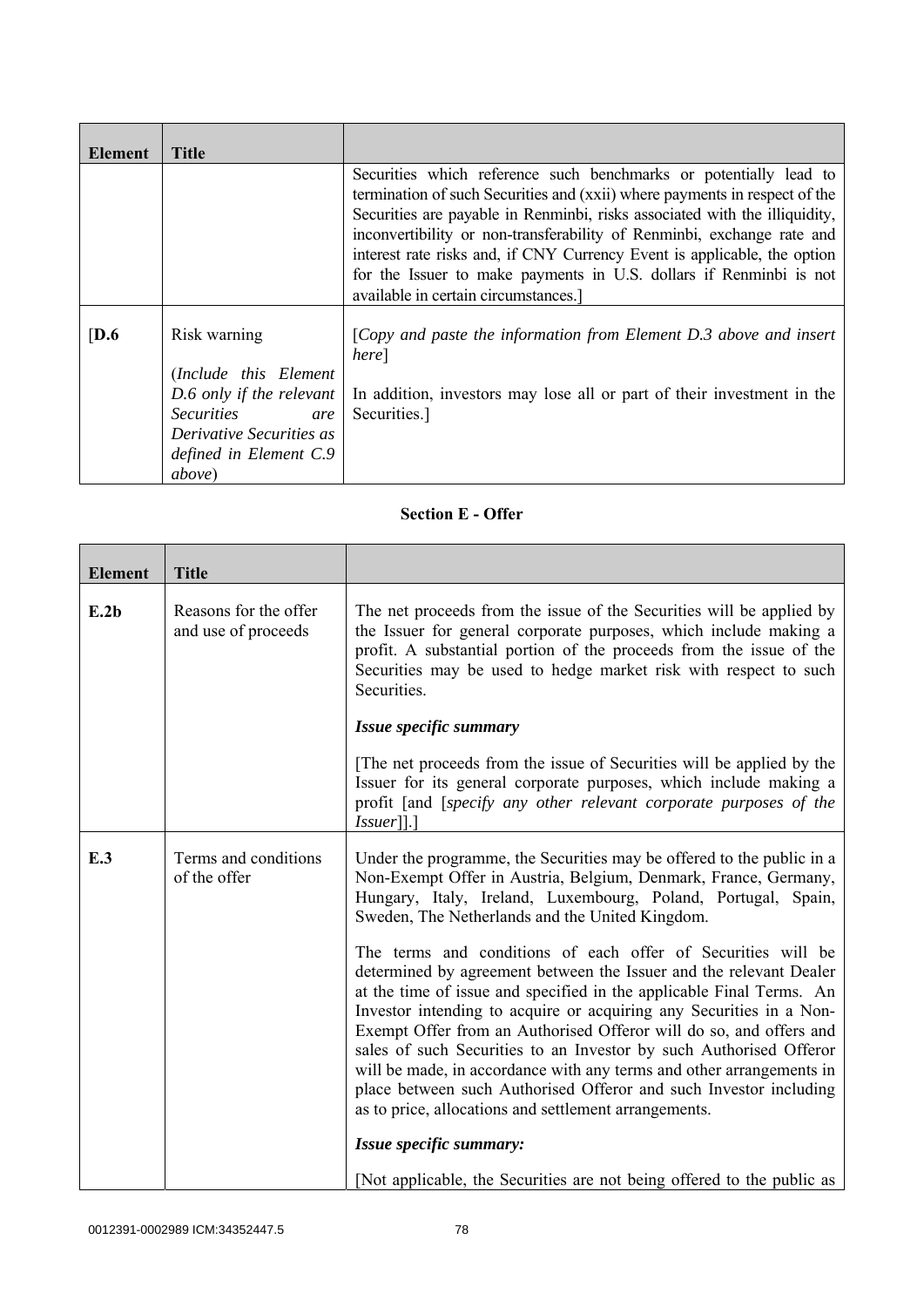| <b>Element</b> | <b>Title</b>                                                            |                                                                                                                                                                                                                                                                                                                                                                                                                                                                        |  |
|----------------|-------------------------------------------------------------------------|------------------------------------------------------------------------------------------------------------------------------------------------------------------------------------------------------------------------------------------------------------------------------------------------------------------------------------------------------------------------------------------------------------------------------------------------------------------------|--|
|                |                                                                         | part of a Non-Exempt Offer.]                                                                                                                                                                                                                                                                                                                                                                                                                                           |  |
|                |                                                                         | [This issue of Securities is being offered in a Non-Exempt Offer in<br>[specify particular country/ies].                                                                                                                                                                                                                                                                                                                                                               |  |
|                |                                                                         | The issue price of the Securities is $[\bullet]$ [ $[\bullet]$ ] per cent. of their nominal<br>amount].                                                                                                                                                                                                                                                                                                                                                                |  |
|                |                                                                         | The offer price of the Securities to which this Summary relates is $\lceil \bullet \rceil$<br>[the issue price].                                                                                                                                                                                                                                                                                                                                                       |  |
|                |                                                                         | [The offer period of the Securities is the period from [ <i>specify date</i> ] until<br>[specify date]/the Issue Date/the date which falls [●] Business Days<br>thereafter.]                                                                                                                                                                                                                                                                                           |  |
|                |                                                                         | [Summarise any public offer, copying the language from paragraphs<br>$9(x)$ and 11 of Part B of the Final Terms for N&C Securities or<br>paragraphs $6(viii)$ or 8 of Part B of the Final Terms for W&C<br>Securities (as applicable)]                                                                                                                                                                                                                                 |  |
| E.4            | Interest of natural and<br>legal persons involved<br>in the issue/offer | The relevant Dealers may be paid fees in relation to any issue of<br>Securities under the Programme. Any such Dealer and its affiliates<br>may also have engaged, and may in the future engage, in investment<br>banking and/or commercial banking transactions with, and may<br>perform other services for, the Issuer and the Guarantor (if applicable)<br>and their respective affiliates in the ordinary course of business.                                       |  |
|                |                                                                         | Issue specific summary                                                                                                                                                                                                                                                                                                                                                                                                                                                 |  |
|                |                                                                         | [The [Dealer[s]/Manager[s]] will be paid aggregate commissions<br>equal to $[\bullet]$ per cent. of the nominal amount of the Securities. Any<br>[Dealer/Manager] and its affiliates may also have engaged, and may<br>in the future engage, in investment banking and/or commercial<br>banking transactions with, and may perform other services for, the<br>Issuer [and the Guarantor] and [its/their respective] affiliates in the<br>ordinary course of business.] |  |
|                |                                                                         | [Other than as mentioned above,] and save for $[\bullet]$ [the [fees]<br>[commissions] payable to [●][the Authorised Offerors],]] so][So] far<br>as the Issuer is aware, no person involved in the issue of the<br>Securities has an interest material to the offer, including conflicting<br>interests.]                                                                                                                                                              |  |
|                |                                                                         | [For the purposes of the Securities the applicable <b>Dealer</b> [s] [is/are]:<br>[specify]                                                                                                                                                                                                                                                                                                                                                                            |  |
|                |                                                                         | [For the purposes of the Securities the applicable Manager[s]<br>[is/are]: $[specify]$ ]                                                                                                                                                                                                                                                                                                                                                                               |  |